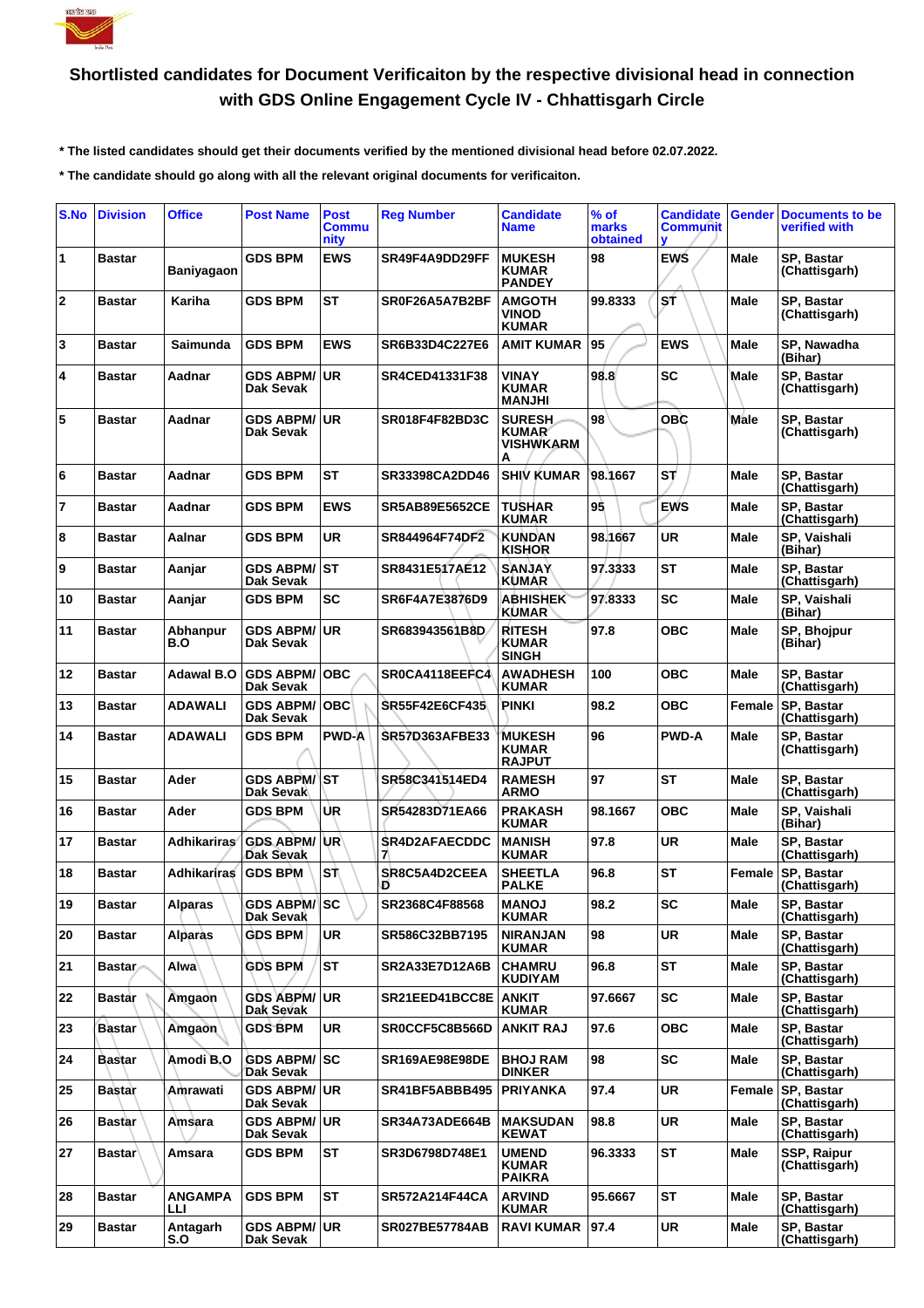| 30 | <b>Bastar</b> | Arandi B.O                       | <b>GDS ABPM/ EWS</b><br><b>Dak Sevak</b> |              | Sr4ba4d6d3c87c        | <b>RAHUL RAJ</b>                                    | 95      | <b>EWS</b>   | <b>Male</b> | SP. Bastar<br>(Chattisgarh)        |
|----|---------------|----------------------------------|------------------------------------------|--------------|-----------------------|-----------------------------------------------------|---------|--------------|-------------|------------------------------------|
| 31 | <b>Bastar</b> | Aroud                            | <b>GDS ABPM/ UR</b><br>Dak Sevak         |              | SR6B46D91321AF        | <b>ABHINIT</b><br>PRIYADARSH                        | 97.4    | овс          | Male        | SP, Bilaspur<br>(Chattisgarh)      |
| 32 | <b>Bastar</b> | Aroud                            | <b>GDS BPM</b>                           | <b>SC</b>    | <b>SR62A44ECB1A79</b> | <b>VICKY</b><br><b>KUMAR</b><br><b>NIRALA</b>       | 97.5    | <b>SC</b>    | <b>Male</b> | SP, Vaishali<br>(Bihar)            |
| 33 | <b>Bastar</b> | Asna S.O                         | <b>GDS ABPM/</b><br>Dak Sevak            | <b>PWD-B</b> | SR3C3E8447B59A        | <b>DHARMENDR</b><br>A KUMAR                         | 96      | <b>PWD-B</b> | <b>Male</b> | SP, Bastar<br>(Chattisgarh)        |
| 34 | <b>Bastar</b> | Baarvi                           | <b>GDS ABPM/ EWS</b><br>Dak Sevak        |              | SR0D1C96E4DB46        | <b>PRINCE</b><br><b>SINGHANIA</b>                   | 95      | <b>EWS</b>   | <b>Male</b> | SP, Bastar<br>(Chattisgarh)        |
| 35 | <b>Bastar</b> | <b>Badagaon</b>                  | <b>GDS ABPM/ SC</b><br>Dak Sevak         |              | SR7A8CEAFF5A7D        | <b>JYOTI</b>                                        | 98      | SC           | Female      | SP, Bastar<br>(Chattisgarh)        |
| 36 | <b>Bastar</b> | <b>Badagaon</b>                  | <b>GDS BPM</b>                           | <b>UR</b>    | <b>SR152E6F2FA56D</b> | <b>PARAMHANS</b><br><b>H KUMAR</b><br><b>SHARMA</b> | 97.5714 | UR           | <b>Male</b> | SP, Bastar<br>(Chattisgarh)        |
| 37 | <b>Bastar</b> | <b>Badarenga</b>                 | <b>GDS ABPM/ PWD-A</b><br>Dak Sevak      |              | SR42E2165BD977        | <b>MANJEET</b><br>YADAV                             | 85.6667 | <b>PWD-A</b> | Male        | SP, Bastar<br>(Chattisgarh)        |
| 38 | <b>Bastar</b> | Bade<br>Kilepal-3                | <b>GDS ABPM/ UR</b><br>Dak Sevak         |              | SR3E62478D2331        | <b>FULMATI</b>                                      | 96.6    | <b>OBC</b>   | Female      | SP, Bastar<br>(Chattisgarh)        |
| 39 | <b>Bastar</b> | <b>Badealnar</b>                 | <b>GDS BPM</b>                           | <b>SC</b>    | <b>SR4F47CA954D47</b> | <b>MANISHA</b><br>TANDAN                            | 97.2    | <b>SC</b>    | Female      | SP, Bastar<br>(Chattisgarh)        |
| 40 | <b>Bastar</b> | <b>Badedeoda</b><br>B.O          | <b>GDS BPM</b>                           | <b>SC</b>    | SR214F87A94965        | <b>AVINASH</b><br><b>SINGH</b><br><b>KURRE</b>      | 97.2    | <b>SC</b>    | Male        | SP, Bastar<br>(Chattisgarh)        |
| 41 | <b>Bastar</b> | <b>Badegodso</b><br>da           | GDS ABPM/ST<br>Dak Sevak                 |              | <b>SR388C25FE7CB4</b> | <b>BHAGVATI</b>                                     | 97      | ST           | Female      | <b>SP. Bastar</b><br>(Chattisgarh) |
| 42 | <b>Bastar</b> | <b>Badegodso</b><br>da           | <b>GDS BPM</b>                           | UR           | SR04C9F4891F91        | ANISH<br>PATLEY                                     | 96.6667 | SĆ           | Male        | SP, Bastar<br>(Chattisgarh)        |
| 43 | <b>Bastar</b> | <b>Badegudra</b><br>B.O          | <b>GDS ABPM/ST</b><br>Dak Sevak          |              | <b>SR7C4FEB9B8435</b> | <b>VIKAS</b><br><b>SANDRA</b>                       | 96.6    | SΤ           | <b>Male</b> | SP, Bastar<br>(Chattisgarh)        |
| 44 | <b>Bastar</b> | <b>Badegumiy</b><br>apal         | <b>GDS ABPM/ UR</b><br>Dak Sevak         |              | SR01FC17D43A45        | <b>PRAMOD</b><br><b>KUMAR</b>                       | 96.8    | <b>OBC</b>   | Male        | SP, Bilaspur<br>(Chattisgarh)      |
| 45 | <b>Bastar</b> | <b>Badegumiy</b><br>apal         | <b>GDS BPM</b>                           | UR           | SR0FC2DD4C4EA<br>А    | <b>SHWETA</b><br><b>SAHU</b>                        | 96.4    | овс          | Female      | SP, Bastar<br>(Chattisgarh)        |
| 46 | <b>Bastar</b> | Badejerakh<br>ar                 | <b>GDS ABPM/ST</b><br>Dak Sevak          |              | SR1EC7437969E1        | LALITA                                              | 95.5    | <b>ST</b>    | Female      | SP, Bastar<br>(Chattisgarh)        |
| 47 | <b>Bastar</b> | <b>Badejerakh</b><br>ar          | <b>GDS BPM</b>                           | <b>SC</b>    | <b>SR47E8A4D34E3C</b> | <b>JWALAPRAS</b><br>AD                              | 96.6    | <b>SC</b>    | Male        | SP, Bastar<br>(Chattisgarh)        |
| 48 | <b>Bastar</b> | Badekanera GDS BPM<br>B.O        |                                          | <b>UR</b>    | <b>SR27869BBB76E5</b> | <b>SANDEEP</b><br>KUMAR                             | 96.6    | овс          | Male        | SP, Bastar<br>(Chattisgarh)        |
| 49 | <b>Bastar</b> | <b>Bademorat</b><br>hpal         | <b>GDS BPM</b>                           | <b>ST</b>    | <b>SR2E1872BF4CFB</b> | <b>BHAGIRATHI</b>                                   | 96.8    | ST           | Male        | SP, Bastar<br>(Chattisgarh)        |
| 50 | <b>Bastar</b> | <b>Bademurm</b><br>a B.O         | <b>GDS ABPM/ EWS</b><br>∣Dak Sevak       |              | SR1F168847E934        | <b>ANIKET</b><br><b>KUMAR</b>                       | 95      | <b>EWS</b>   | Male        | SP, Bastar<br>(Chattisgarh)        |
| 51 | <b>Bastar</b> | <b>Badesatti</b><br>B.O          | <b>GDS ABRMAST</b><br>Dak Sevak          |              | <b>SR1DA4D925F22B</b> | <b>SAVITRI</b>                                      | 95      | ST           | Female      | SP, Bastar<br>(Chattisgarh)        |
| 52 | <b>Bastar</b> | <b>BADESURO</b><br>KHI           | ∣GDS ABPM/│ST<br>Dak Sevak               |              | SR75F9EB5BAF9B        | <b>VANKUDOTH</b><br><b>NARESH</b>                   | 95      | <b>ST</b>    | <b>Male</b> | SP, Warangal<br>(Telangana)        |
| 53 | <b>Bastar</b> | <b>BADETUMN GDS BPM</b><br>AR    |                                          | <b>OBC</b>   | SR83AE447FFDC9        | <b>SAMAR</b><br><b>KUMAR</b><br>YADAV               | 98.6    | <b>OBC</b>   | Male        | SSP, Saran (Bihar)                 |
| 54 | <b>Bastar</b> | Badetungali GDS BPM              |                                          | UŘ           | SR6D492FD389C6        | <b>ABHISHEK</b><br><b>KARIYARE</b>                  | 96.4    | <b>SC</b>    | Male        | SP, Bastar<br>(Chattisgarh)        |
| 55 | <b>Bastar</b> | <b>Badgaon</b>                   | <b>GDS ABPM/</b><br>Dak Sevak            | ∣ur          | SR438245C5F1C2        | <b>RAJIV</b><br><b>KUMAR</b>                        | 96.3333 | <b>SC</b>    | <b>Male</b> | SP, Bastar<br>(Chattisgarh)        |
| 56 | <b>Bastar</b> | <b>Badgaon</b>                   | <b>GDS BPM</b>                           | <b>SC</b>    | SR12D964CA9BD4        | <b>SUNIL</b><br><b>KUMAR</b>                        | 96.2    | <b>SC</b>    | Male        | SP, Bastar<br>(Chattisgarh)        |
| 57 | <b>Bastar</b> | <b>Badgaon</b><br>B.O            | <b>GDS BPM</b>                           | <b>UR</b>    | SR096B75C815B6        | <b>NAVIN</b><br><b>KUMAR</b><br><b>CHANDRA</b>      | 96.3333 | <b>OBC</b>   | Male        | SP, Bastar<br>(Chattisgarh)        |
| 58 | <b>Bastar</b> | Bagdongari                       | <b>GDS ABPM/ST</b><br>Dak Sevak          |              | SR6623D6DCCFE4        | <b>BANOTH</b><br><b>BHANU</b><br><b>PRAKASH</b>     | 95      | ST           | Male        | SP, Bastar<br>(Chattisgarh)        |
| 59 | <b>Bastar</b> | Bagdongari GDS BPM               |                                          | <b>ST</b>    | SR4171E9DF89E2        | LAKHAN                                              | 95.5    | <b>ST</b>    | <b>Male</b> | SP, Bastar<br>(Chattisgarh)        |
| 60 | <b>Bastar</b> | Bagdongri                        | <b>GDS ABPM/ UR</b><br>Dak Sevak         |              | SR389E72B2CBB4        | <b>YUREKA</b>                                       | 96.3333 | <b>OBC</b>   | Female      | SSP, Durg<br>(Chattisgarh)         |
| 61 | <b>Bastar</b> | <b>Bagdongri</b>                 | <b>GDS BPM</b>                           | <b>ST</b>    | SR349D2B9C1A21        | <b>NENAVATH</b><br><b>SHAILENDHA</b><br>R           | 95      | <b>ST</b>    | Male        | SP, Bastar<br>(Chattisgarh)        |
| 62 | <b>Bastar</b> | Baghmohlai GDS BPM<br>B.Ő        |                                          | <b>PWD-A</b> | SR7B14A1252DF2        | <b>RAJESH</b><br><b>KUMAR</b>                       | 93.4    | <b>PWD-A</b> | <b>Male</b> | SP, Bastar<br>(Chattisgarh)        |
| 63 | <b>Bastar</b> | <b>Baiha</b><br><b>Salhebhat</b> | <b>GDS ABPM/ST</b><br>Dak Sevak          |              | SR3E4BE642DDD6        | <b>ISLAVATH</b><br><b>SAI KUMAR</b>                 | 95      | <b>ST</b>    | <b>Male</b> | SP, Bastar<br>(Chattisgarh)        |
| 64 | <b>Bastar</b> | <b>Baiha</b><br>Salhebhat        | <b>GDS BPM</b>                           | <b>SC</b>    | SR681434F73E1D        | <b>VINOD</b><br><b>KUMAR</b>                        | 96.2    | <b>SC</b>    | Male        | SP, Bastar<br>(Chattisgarh)        |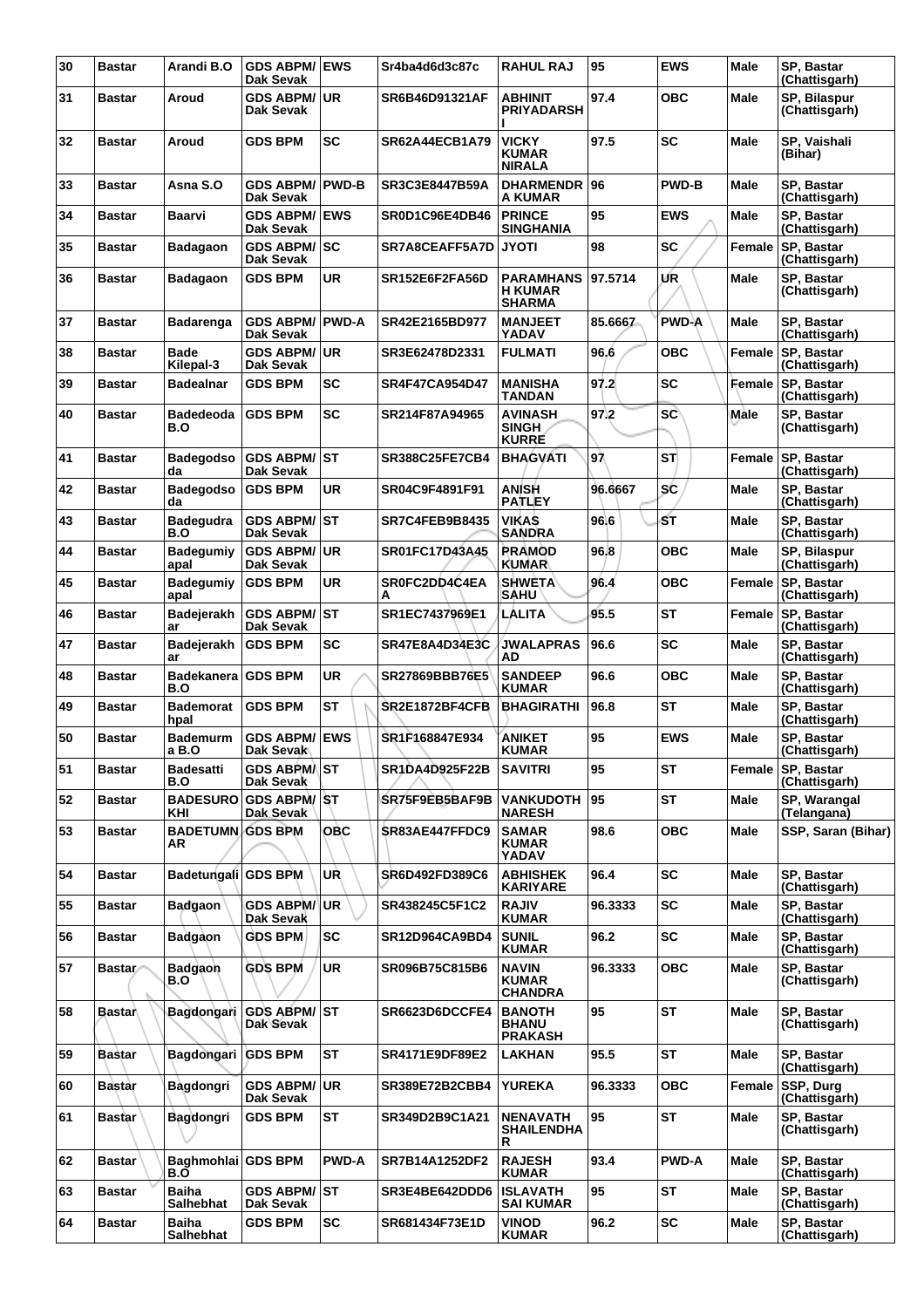| 65 | <b>Bastar</b> | <b>Baijanpuri</b>       | <b>GDS ABPM/ UR</b><br>Dak Sevak  |            | SR7667A18E9C9C        | <b>PRADEEP</b><br>YADAV                          | 96.6    | <b>OBC</b> | <b>Male</b> | SP, Bastar<br>(Chattisgarh)        |
|----|---------------|-------------------------|-----------------------------------|------------|-----------------------|--------------------------------------------------|---------|------------|-------------|------------------------------------|
| 66 | <b>Bastar</b> | <b>Baijanpuri</b>       | <b>GDS BPM</b>                    | <b>EWS</b> | SR06964FA77743        | ABHISHEK<br><b>KUMAR</b><br><b>SINGH</b>         | 95      | EWS        | Male        | SP, Bastar<br>(Chattisgarh)        |
| 67 | <b>Bastar</b> | <b>Bakel</b>            | GDS ABPM/UR<br>Dak Sevak          |            | SR1F5AEAEB9C42        | <b>MANVENDRA</b><br><b>GAUTAM</b>                | 95.8333 | <b>SC</b>  | Male        | <b>SP. Bastar</b><br>(Chattisgarh) |
| 68 | <b>Bastar</b> | <b>Bakhara</b>          | <b>GDS ABPM/ UR</b><br>Dak Sevak  |            | SR0262AEB497A2        | <b>SHRADDHA</b><br>YADAW                         | 96.3333 | <b>OBC</b> | Female      | SP, Bastar<br>(Chattisgarh)        |
| 69 | <b>Bastar</b> | <b>Balenga</b>          | <b>GDS BPM</b>                    | <b>OBC</b> | SR864FE2763324        | <b>MANOJ</b>                                     | 98.4    | <b>OBC</b> | <b>Male</b> | SP, Bastar<br>(Chattisgarh)        |
| 70 | <b>Bastar</b> | <b>Balikonta</b>        | <b>GDS ABPM/</b><br>Dak Sevak     | <b>EWS</b> | <b>SR5F4EE65B57F2</b> | <b>ANKIT JHA</b>                                 | 95      | <b>EWS</b> | <b>Male</b> | SP, Bastar<br>(Chattisgarh)        |
| 71 | <b>Bastar</b> | <b>Balikonta</b>        | <b>GDS BPM</b>                    | UR         | <b>SR58756479C7ED</b> | <b>DILHARAN</b><br><b>KUMAR</b><br><b>TANDAN</b> | 95.8    | SC'        | Male        | SP, Bastar<br>(Chattisgarh)        |
| 72 | <b>Bastar</b> | <b>Balond</b>           | GDS ABPM/UR<br>Dak Sevak          |            | SR0C936B898E79        | <b>TULSI YADAV 95.6667</b>                       |         | OBC        | Male        | SP, Bastar<br>(Chattisgarh)        |
| 73 | <b>Bastar</b> | <b>Balond</b>           | <b>GDS BPM</b>                    | UR         | <b>SR13565ED577FC</b> | <b>SUNITA</b><br>KUMARI                          | 97.2'   | <b>UR</b>  | Female      | SP, Bastar<br>(Chattisgarh)        |
| 74 | <b>Bastar</b> | <b>Balpet B.O</b>       | <b>GDS BPM</b>                    | <b>EWS</b> | SR56BF6A8B247A        | <b>ABHISHEK</b><br><b>KUMAR</b>                  | 95      | <b>EWS</b> | Male        | SP, Bastar<br>(Chattisgarh)        |
| 75 | <b>Bastar</b> | <b>BAMANPU</b><br>R     | <b>GDS BPM</b>                    | <b>UR</b>  | SR092CC73592C4        | <b>SUSHIL</b><br><b>KUMAR</b>                    | 97      | UŖ         | Male        | SP, Bastar<br>(Chattisgarh)        |
| 76 | <b>Bastar</b> | Bangachar               | <b>GDS BPM</b>                    | UR         | SR07985F344339        | SAURABH<br>VISHWKARM<br>А                        | 95.6667 | <b>OBC</b> | Male        | SP, Bastar<br>(Chattisgarh)        |
| 77 | <b>Bastar</b> | <b>BANGAPAL GDS BPM</b> |                                   | <b>UR</b>  | SR09D9F9B7C9F3        | <b>ANÁND</b><br><b>KUMAR</b><br><b>KASHYAP</b>   | 96.2    | <b>OBC</b> | Male        | SP, Bastar<br>(Chattisgarh)        |
| 78 | <b>Bastar</b> | <b>Bangoli</b>          | <b>GDS BPM</b>                    | <b>UR</b>  | <b>SR47EE1D8D435E</b> | <b>MUKESH</b><br><b>PRAJAPATI</b>                | 95.5    | ОВС        | <b>Male</b> | SP, Bilaspur<br>(Chattisgarh)      |
| 79 | <b>Bastar</b> | Banjugani<br>B.O        | <b>GDS BPM</b>                    | <b>EWS</b> | <b>SR2E845778CACA</b> | <b>PRINCE</b><br><b>KUMAR</b>                    | 95      | <b>EWS</b> | Male        | SP, Bastar<br>(Chattisgarh)        |
| 80 | <b>Bastar</b> | <b>Bansgaon</b>         | <b>GDS ABPM/ ST</b><br>Dak Sevak  |            | SR3F2478FB7B45        | NARENDRA<br><b>KASHYAP</b>                       | 94.3333 | ST         | Male        | SP, Bastar<br>(Chattisgarh)        |
| 81 | Bastar        | <b>Bansgaon</b>         | <b>GDS BPM</b>                    | <b>ST</b>  | SR0424443857B6        | <b>SUNIL</b><br>KUMAR<br><b>MEENA</b>            | 93.8333 | <b>ST</b>  | Male        | SSP, Jaipur City<br>(Rajasthan)    |
| 82 | <b>Bastar</b> | <b>Banskote</b><br>B.O  | <b>GDS ABPM/ ST</b><br>Dak Sevak  |            | SR35126B19A2AF        | CHAMAN LAL 93.6                                  |         | ST         | Male        | SP. Bastar<br>(Chattisgarh)        |
| 83 | <b>Bastar</b> | Barda B.O               | GDS ABPM/ EWS/<br>Dak Sevak       |            | SR45E128218575        | <b>VIKASH</b><br><b>SHARMA</b>                   | 95      | <b>EWS</b> | <b>Male</b> | SP, Bastar<br>(Chattisgarh)        |
| 84 | <b>Bastar</b> | <b>BARDALI</b>          | <b>GDS BPM</b>                    | <b>ST</b>  | SR724751F8D388        | <b>KODAVATH</b><br><b>MANGYA</b>                 | 93.4167 | <b>ST</b>  | Male        | CPM, Hyderabad<br>GPO (Telangana)  |
| 85 | <b>Bastar</b> | <b>Bastar S.O</b>       | GDS ABPM/ UR<br>Dak Sevak         |            | SR44545BDEF4CC        | LAKHESHWA   95.3333<br>R<br><b>DEWANGAN</b>      |         | <b>OBC</b> | Male        | SP, Bastar<br>(Chattisgarh)        |
| 86 | <b>Bastar</b> | <b>Bastarbudr</b><br>a  | <b>GDS ABPM/ST</b><br>Dak Sevak   |            | SR27924E1DEE59        | <b>DINESH</b><br><b>KUMAR</b><br><b>MANDAVI</b>  | 93.4    | <b>ST</b>  | <b>Male</b> | SP. Bastar<br>(Chattisgarh)        |
| 87 | <b>Bastar</b> | <b>Bastarbudr</b><br>a  | <b>GDS BPM</b>                    | `ST∖       | <b>SR57B7544FD593</b> | <b>MOOD</b><br><b>NAVEEN</b><br><b>KUMAR</b>     | 93.4167 | <b>ST</b>  | <b>Male</b> | SSP, Raipur<br>(Chattisgarh)       |
| 88 | <b>Bastar</b> | <b>Batrali</b>          | <b>GDS ABPM/ ST\</b><br>Dak Sevak |            | SR3776B2D95CD4        | <b>BHUKYA</b><br><b>RAJESHWAR</b>                | 93.4167 | ST         | Female      | SP, Bastar<br>(Chattisgarh)        |
| 89 | <b>Bastar</b> | <b>Batrali</b>          | <b>GDS BPM</b>                    | <b>UR</b>  | SR27D48CD4EA4D        | <b>RAM KUMARI 95.3333</b>                        |         | <b>UR</b>  | Female      | SP, Bastar<br>(Chattisgarh)        |
| 90 | <b>Bastar</b> | Becha                   | <b>GDS ABPM/UR</b><br>Dak Sevak   |            | SR3432734B27FF        | <b>NARENDRA</b><br>KUMAR<br><b>KHANDE</b>        | 95.2    | SC         | <b>Male</b> | SP, Bastar<br>(Chattisgarh)        |
| 91 | <b>Bastar</b> | <b>Becha</b>            | <b>GDS BPM</b>                    | <b>UR</b>  | SR668DB4311597        | <b>PRAKASH</b><br><b>KASHYAP</b>                 | 95.1667 | <b>OBC</b> | <b>Male</b> | SP, Bastar<br>(Chattisgarh)        |
| 92 | <b>Bastar</b> | <b>Bedma</b>            | <b>GDS ABPM/ EWS</b><br>Dak Sevak |            | SR421D3CD42936        | <b>DIVYA MURTI 195</b><br>JHA                    |         | <b>EWS</b> | <b>Male</b> | <b>SP. Bastar</b><br>(Chattisgarh) |
| 93 | <b>Bastar</b> | <b>Bedma</b>            | <b>GDS BPM</b>                    | <b>UR</b>  | SR1C4F2E73A6AD        | <b>SHAIBAL</b><br><b>BISWAS</b>                  | 95.1667 | <b>UR</b>  | Male        | SP, Bastar<br>(Chattisgarh)        |
| 94 | <b>Bastar</b> | Belondi                 | <b>GDS ABPM/ UR</b><br>Dak Sevak  |            | SR03F4DCDBEA64        | <b>ABHIMANYU</b>                                 | 95.5    | <b>OBC</b> | <b>Male</b> | SP, Bastar<br>(Chattisgarh)        |
| 95 | <b>Bastar</b> | <b>Belondi</b>          | <b>GDS BPM</b>                    | <b>SC</b>  | SR446768BA4466        | <b>KISHAN</b><br><b>KUMAR</b><br><b>RATRE</b>    | 98.4    | <b>SC</b>  | <b>Male</b> | <b>SP. Bastar</b><br>(Chattisgarh) |
| 96 | <b>Bastar</b> | <b>BENGLUR</b>          | <b>GDS BPM</b>                    | <b>EWS</b> | SR78F6ADA461B5        | <b>ABHISHEK</b><br><b>GUPTA</b>                  | 93.1667 | <b>EWS</b> | <b>Male</b> | SP, Bastar<br>(Chattisgarh)        |
| 97 | <b>Bastar</b> | <b>Beosuli</b>          | GDS ABPM/UR<br>Dak Sevak          |            | SR632DE21D3A8A        | <b>ADARSH RAJ 95</b>                             |         | <b>SC</b>  | Male        | SP, Bilaspur<br>(Chattisgarh)      |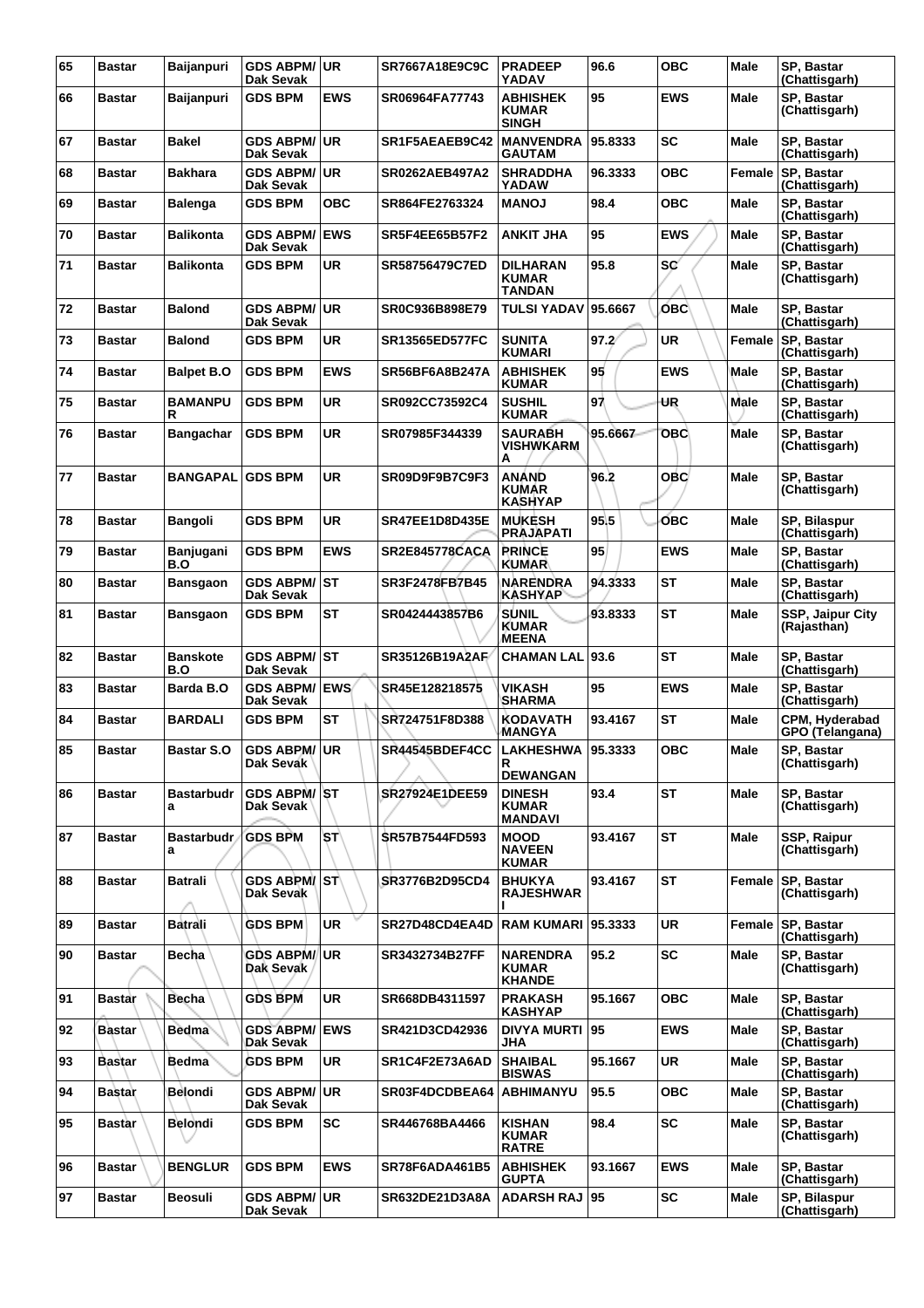| 98  | <b>Bastar</b> | Bhadisgaon GDS BPM      |                                         | <b>PWD-B</b> | SR097F7D6B9774        | <b>RAVINDRA</b><br><b>SINGH</b><br><b>RAJPUT</b> | 87.5    | <b>PWD-B</b> | <b>Male</b> | SP, Bilaspur<br>(Chattisgarh)            |
|-----|---------------|-------------------------|-----------------------------------------|--------------|-----------------------|--------------------------------------------------|---------|--------------|-------------|------------------------------------------|
| 99  | <b>Bastar</b> | <b>Bhagdewa</b>         | <b>GDS ABPM/ ST</b><br>Dak Sevak        |              | <b>SR682E77DB7FB4</b> | <b>SANJAY</b><br>KUMAR<br><b>MARKAM</b>          | 93.2    | <b>ST</b>    | <b>Male</b> | SP, Bastar<br>(Chattisgarh)              |
| 100 | <b>Bastar</b> | Bhagdewa                | <b>GDS BPM</b>                          | <b>OBC</b>   | SR5284271C6E93        | <b>PHULDEV</b><br><b>KUMAR</b>                   | 98.2    | ОВС          | <b>Male</b> | SP, Samastipur<br>(Bihar)                |
| 101 | <b>Bastar</b> | <b>Bhaisgaon</b>        | <b>GDS ABPM/</b><br>Dak Sevak           | <b>IEWS</b>  | SR688A87A97B68        | <b>SYED CHAND</b><br><b>BASHA</b>                | 92.6667 | <b>EWS</b>   | Male        | <b>SSP, Tirupati</b><br>(Andhra Pradesh) |
| 102 | <b>Bastar</b> | <b>Bhaisgaon</b>        | <b>GDS BPM</b>                          | <b>PWD-C</b> | SR25A2B72B3591        | <b>MUSTAK ALI</b>                                | 91.4    | <b>PWD-C</b> | <b>Male</b> | <b>SP. Bastar</b><br>(Chattisgarh)       |
| 103 | <b>Bastar</b> | Bhandardig              | <b>GDS BPM</b>                          | <b>ST</b>    | SR0524D5D622FA        | <b>DHARAVATH</b><br>VISHAL                       | 93.4167 | <b>ST</b>    | Male        | SSP, Raipur<br>(Chattisgarh)             |
| 104 | <b>Bastar</b> | <b>Bhatpal</b>          | <b>GDS ABPM/</b><br><b>Dak Sevak</b>    | ∣UR          | SR84167A89C9F3        | <b>AKHILESH</b><br><b>SINGH</b>                  | 97.6    | UR           | Male        | SP, Bastar<br>(Chattisgarh)              |
| 105 | <b>Bastar</b> | <b>BHATPAL</b>          | <b>GDS BPM</b>                          | <b>UR</b>    | SR57D4FD44CFCB        | <b>VINAY SAHU</b>                                | 99      | ŰR           | Male        | SP, Bastar<br>(Chattisgarh)              |
| 106 | Bastar        | Bhatpal                 | <b>GDS BPM</b>                          | <b>ST</b>    | SR34589FC9B442        | <b>SANGEETA</b><br><b>NAG</b>                    | 95.8333 | <b>ST</b>    | Female      | SP, Bastar<br>(Chattisgarh)              |
| 107 | <b>Bastar</b> | <b>Bheja</b>            | <b>GDS ABPM/ ST</b><br><b>Dak Sevak</b> |              | SR23BF36429F67        | <b>AKASH</b><br><b>MEENA</b>                     | 93.2    | <b>ST</b>    | Male        | <b>SP. Bastar</b><br>(Chattisgarh)       |
| 108 | <b>Bastar</b> | <b>Bheja</b>            | <b>GDS ABPM/UR</b><br>Dak Sevak         |              | SR7F94979BB6A6        | <b>ADITYA</b><br><b>TRIVEDI</b>                  | 95      | SC           | <b>Male</b> | SP. Bastar<br>(Chattisgarh)              |
| 109 | Bastar        | Bheja                   | <b>GDS BPM</b>                          | <b>EWS</b>   | SR8636245CCE94        | <b>SUNNY JHA</b>                                 | 95      | <b>EWS</b>   | <b>Male</b> | <b>SP. Bastar</b><br>(Chattisgarh)       |
| 110 | <b>Bastar</b> | Bheja                   | <b>GDS BPM</b>                          | <b>SC</b>    | SR39F6FDEAB438        | <b>KISHAN</b><br><b>KUMAR</b>                    | 95,6667 | <b>SC</b>    | Male        | <b>SP. Bastar</b><br>(Chattisgarh)       |
| 111 | <b>Bastar</b> | <b>Bheiripadar</b>      | <b>GDS ABPM/SC</b><br><b>Dak Sevak</b>  |              | <b>SR7F88A441EA9E</b> | <b>SARITA</b>                                    | 97.4    | SC.          | Female      | <b>SP. Bastar</b><br>(Chattisgarh)       |
| 112 | <b>Bastar</b> | <b>Bhiragaon</b><br>B.O | <b>GDS BPM</b>                          | UR           | SR8F14C45B29F2        | <b>UTTRA</b><br><b>KUMAR</b><br>SAHU             | 96      | ОВС          | Male        | SP, Bastar<br>(Chattisgarh)              |
| 113 | <b>Bastar</b> | <b>Bijapur S.O</b>      | <b>GDS ABPM/ UR</b><br>Dak Sevak        |              | SR6181569D23AB        | <b>HEMLATA</b><br><b>KAKEM</b>                   | 95.1667 | <b>ST</b>    | Female      | SP, Bastar<br>(Chattisgarh)              |
| 114 | Bastar        | Bijapur S.O             | <b>GDS ABPM/ UR</b><br>Dak Sevak        |              | SR121AEB86A63A        | <b>DEEPAK</b><br><b>SAHU</b>                     | 95.1667 | <b>OBC</b>   | Male        | SP, Bastar<br>(Chattisgarh)              |
| 115 | <b>Bastar</b> | <b>Bilouri</b>          | GDS ABPM/∣ST<br>Dak Sevak               |              | SR23BB16FEC443        | <b>PRADEEP</b><br><b>KUMAR</b><br><b>KASHYAP</b> | 96.4    | <b>ST</b>    | Male        | SP, Bastar<br>(Chattisgarh)              |
| 116 | Bastar        | Bilouri                 | <b>GDS BPM</b>                          | <b>ST</b>    | <b>SR46E4F8C44CF4</b> | <b>GUGULOTHU</b><br><b>PAVAN</b><br><b>KUMAR</b> | 93.4167 | <b>ST</b>    | Male        | SP, Bastar<br>(Chattisgarh)              |
| 117 | <b>Bastar</b> | <b>Binjhe B.O</b>       | <b>GDS BPM</b>                          | <b>ST</b>    | SR5942D7D34FA6        | <b>POONAM</b><br><b>UIKEY</b>                    | 93      | <b>ST</b>    | Female      | <b>SP, Bastar</b><br>(Chattisgarh)       |
| 118 | <b>Bastar</b> | <b>Binjoli</b>          | <b>GDS ABPM/ UR</b><br>Dak Sevak        |              | SR67327AC994A7        | <b>SHIVAM</b><br><b>SAUMYA</b>                   | 99.8    | <b>EWS</b>   |             | Female SP. Bastar<br>(Chattisgarh)       |
| 119 | <b>Bastar</b> | Binjoli                 | <b>GDS BPM</b>                          | <b>SC</b>    | SR22442548FBF3        | <b>JITENDRA</b><br><b>KUMAR</b>                  | 95.6    | <b>SC</b>    | Male        | SP, Bilaspur<br>(Chattisgarh)            |
| 120 | <b>Bastar</b> | Biranpal                | GDS ABPM/ST<br>Dak Sevak                |              | SR89A9BD115CFC        | <b>ASHISH</b><br><b>KUMAR</b>                    | 93.1    | <b>ST</b>    | <b>Male</b> | SP. Bastar<br>(Chattisgarh)              |
| 121 | Bastar        | <b>Biranpal</b>         | <b>GDS BPM</b>                          | <b>ST</b>    | <b>SR7363ECD7DA56</b> | <b>AMGOTH</b><br>ANJI                            | 93.1    | <b>ST</b>    | Male        | SP, Bastar<br>(Chattisgarh)              |
| 122 | <b>Bastar</b> | <b>Biranpur</b>         | <b>GDS ABPM/ UR</b><br>Dak Sevak        |              | SR7522535692DA        | <b>PRADEEP</b><br><b>KUMAR</b>                   | 97.8    | <b>OBC</b>   | Male        | SP, Bastar<br>(Chattisgarh)              |
| 123 | <b>Bastar</b> | Bodaras                 | GDS ABPM/ <sup> </sup> UR<br>Dak Sevak  |              | SR3A47EF484142        | <b>RAJ KUMAR</b><br><b>MISHRA</b>                | 95      | <b>SC</b>    | Male        | SP, Bilaspur<br>(Chattisgarh)            |
| 124 | <b>Bastar</b> | <b>BODLI</b>            | <b>GDS ABPM/ PWD-C</b><br>Dak Sevak     |              | <b>SR2FC46E3187EE</b> | <b>RAJARAM</b>                                   | 89.8    | <b>PWD-C</b> | Male        | SP, Bastar<br>(Chattisgarh)              |
| 125 | <b>Bastar</b> | <b>Bokarbeda</b>        | <b>GDS ABPM/UR</b><br>Dak Sevak         |              | SR1816DAACDA29        | <b>NEERAJ</b><br><b>KUMAR</b>                    | 96.6667 | <b>UR</b>    | Male        | SP, Bastar<br>(Chattisgarh)              |
| 126 | <b>Bastar</b> | <b>Bokarbeda</b>        | <b>GDS BPM</b>                          | <b>SC</b>    | SR649E48F25997        | <b>DEEKPAL</b><br><b>SINGH</b>                   | 95.6    | <b>SC</b>    | Male        | SP, Bastar<br>(Chattisgarh)              |
| 127 | <b>Bastar</b> | <b>Bolbola</b>          | <b>GDS ABPM/ST</b><br>Dak Sevak         |              | SR0282F63AFD47        | <b>GYAN SINGH</b><br><b>MEENA</b>                | 92.8    | <b>ST</b>    | Male        | <b>SP. Bastar</b><br>(Chattisgarh)       |
| 128 | <b>Bastar</b> | <b>Bolbola</b>          | <b>GDS BPM</b>                          | <b>SC</b>    | <b>SR7799FEF63B68</b> | <b>GAJENDRA</b><br><b>SINGH</b>                  | 95.2    | <b>SC</b>    | Male        | SP, Bastar<br>(Chattisgarh)              |
| 129 | <b>Bastar</b> | Borgaon                 | <b>GDS ABPM/ UR</b><br>Dak Sevak        |              | SR0D53975E8273        | <b>RAHUL</b><br><b>KUMAR</b>                     | 95      | <b>SC</b>    | Male        | SP, Bilaspur<br>(Chattisgarh)            |
| 130 | <b>Bastar</b> | <b>Borigaon</b>         | <b>GDS ABPM/UR</b><br>Dak Sevak         |              | SR26CB8342D795        | <b>NIRAJ</b><br><b>KUMAR</b>                     | 95      | <b>SC</b>    | Male        | SP, Bilaspur<br>(Chattisgarh)            |
| 131 | <b>Bastar</b> | <b>Borigaon</b>         | <b>GDS BPM</b>                          | ОВС          | SR077E97948BA8        | <b>SUNNAY</b><br><b>KUMAR</b><br><b>SHARMA</b>   | 98.2    | <b>OBC</b>   | Male        | SP, Bilaspur<br>(Chattisgarh)            |
| 132 | <b>Bastar</b> | <b>Borpal</b>           | <b>GDS ABPM/ UR</b><br>Dak Sevak        |              | <b>SR717DB3CB42A6</b> | <b>ARCHANA</b>                                   | 95      | <b>UR</b>    | Female      | SP, Bastar<br>(Chattisgarh)              |
| 133 | <b>Bastar</b> | <b>Borpal</b>           | <b>GDS BPM</b>                          | <b>UR</b>    | SR43428D2444C8        | <b>NIRAJ</b><br><b>KUMAR RAI</b>                 | 97.8    | <b>UR</b>    | Male        | SP, Bastar<br>(Chattisgarh)              |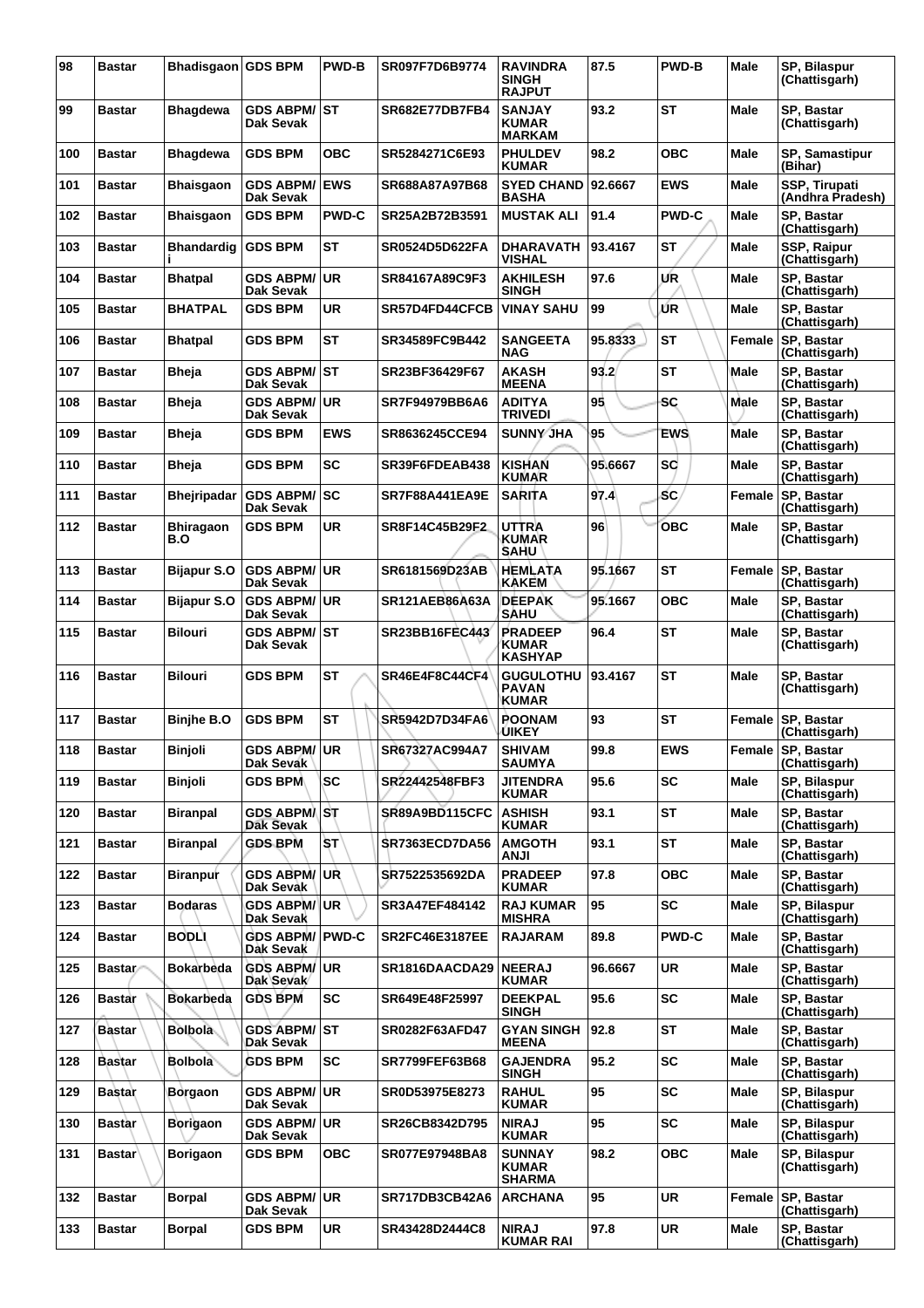| 134 | <b>Bastar</b> | <b>Brehbeda</b>  | <b>GDS ABPM/ SC</b><br>Dak Sevak           |             | SR31A2EB98C9EB        | <b>SATISH</b><br><b>KUMAR</b>                    | 97.4    | <b>SC</b>  | Male          | SP, Bastar<br>(Chattisgarh)          |
|-----|---------------|------------------|--------------------------------------------|-------------|-----------------------|--------------------------------------------------|---------|------------|---------------|--------------------------------------|
| 135 | <b>Bastar</b> | Brehbeda         | <b>GDS BPM</b>                             | <b>SC</b>   | SR0D694A961BB5        | <b>ALOK RAJ</b>                                  | 95      | <b>SC</b>  | Male          | <b>SP. Bastar</b><br>(Chattisgarh)   |
| 136 | <b>Bastar</b> | <b>Budra</b>     | <b>GDS BPM</b>                             | SC          | SR814E5E8A826F        | <b>SUDHIR</b><br><b>KUMAR</b>                    | 95      | <b>SC</b>  | <b>Male</b>   | SP, Bastar<br>(Chattisgarh)          |
| 137 | <b>Bastar</b> | Burji            | <b>GDS ABPM/ ST</b><br><b>Dak Sevak</b>    |             | SR7D6B64CF646B        | <b>VIKAS</b><br><b>BAGHEL</b>                    | 92.8    | <b>ST</b>  | <b>Male</b>   | SP, Bastar<br>(Chattisgarh)          |
| 138 | <b>Bastar</b> | Burji            | <b>GDS BPM</b>                             | <b>OBC</b>  | <b>SR5161B9D8BE6E</b> | <b>DEV KUMAR</b><br>DEWANGAN                     | 98.2    | <b>OBC</b> | Male          | SP, Raigarh<br>(Chattisgarh)         |
| 139 | Bastar        | Chamiya          | <b>GDS ABPM/ST</b><br>Dak Sevak            |             | SR7439112F78CA        | <b>DHRUW</b><br><b>VARUN</b><br><b>MADHU</b>     | 92      | <b>ST</b>  | <b>Male</b>   | SP, Bastar<br>(Chattisgarh)          |
| 140 | <b>Bastar</b> | Chandagao<br>n   | <b>GDS ABPM/ ST</b><br>Dak Sevak           |             | <b>SR711C5537DADB</b> | <b>BHOLESHWA</b><br>R                            | 92.3333 | ST/        | Male          | SP. Bastar<br>(Chattisgarh)          |
| 141 | Bastar        | Chandagao<br>n   | <b>GDS BPM</b>                             | ST          | SR1498FB2D5445        | <b>DEVENDRA</b><br><b>SINGH</b>                  | 95      | ST.        | <b>Male</b>   | SP, Bastar<br>(Chattisgarh)          |
| 142 | <b>Bastar</b> | Chandanpu        | <b>GDS ABPM/ST</b><br><b>Dak Sevak</b>     |             | SR359D4696BD58        | <b>JYOTISHA</b>                                  | 91.8333 | <b>ST</b>  | Female        | <b>SP, Bastar</b><br>(Chattisgarh)   |
| 143 | <b>Bastar</b> | Chandanpu        | <b>GDS ABPM/</b><br>Dak Sevak              | <b>OBC</b>  | <b>SR85386F5AAAB8</b> | <b>SHOEAB</b><br><b>AKHTAR</b>                   | 98.1667 | <b>OBC</b> | Male          | SP, Bastar<br>(Chattisgarh)          |
| 144 | <b>Bastar</b> | Chandanpu        | <b>GDS BPM</b>                             | UR          | <b>SR0447DCD85294</b> | <b>KAUSHIK</b><br><b>MANDAL</b>                  | 96.5    | UR         | Male          | SP, Bastar<br>(Chattisgarh)          |
| 145 | <b>Bastar</b> | Chandela         | GDS ABPM/UR<br>Dak Sevak                   |             | <b>SR2AECB2C18411</b> | <b>KULDEEP</b><br><b>SINGH</b><br><b>CHOUHAN</b> | 97.4    | <b>UR</b>  | Male          | SP, Bastar<br>(Chattisgarh)          |
| 146 | <b>Bastar</b> | Chandela         | <b>GDS BPM</b>                             | <b>EWS</b>  | SR2B5BC4AADF84        | <b>SHREYANSH</b><br><b>SINHA</b>                 | 93.1    | <b>EWS</b> | Male          | SP, Rohtas (Bihar)                   |
| 147 | <b>Bastar</b> | n                | Chaniyagao GDS ABPM/ST<br><b>Dak Sevak</b> |             | SR143798864716        | <b>MONESH</b><br><b>THAKUR</b>                   | 91.3333 | бT,        | <b>Female</b> | <b>SP, Bastar</b><br>(Chattisgarh)   |
| 148 | <b>Bastar</b> | Chaniyagao<br>n  | <b>GDS BPM</b>                             | <b>UR</b>   | SR5C21455182EZ        | <b>SUDHIR</b>                                    | 95      | UR         | Male          | SP, Bilaspur<br>(Chattisgarh)        |
| 149 | <b>Bastar</b> | Chankyapu<br>ri  | <b>GDS ABPM/</b><br>Dak Sevak              | <b>IEWS</b> | SR68144D24819F        | <b>DURGESH</b><br><b>KUMAR</b><br><b>GUPTA</b>   | 92.2    | <b>EWS</b> | Male          | SP, Bilaspur<br>(Chattisgarh)        |
| 150 | <b>Bastar</b> | Chankyapu<br>ri  | <b>GDS BPM</b>                             | ST          | SR1849433218F3        | <b>CHANDRAPR</b><br>ABHA                         | 94'     | ST         | Female        | SP, Bastar<br>(Chattisgarh)          |
| 151 | <b>Bastar</b> | Charama<br>S.O   | <b>GDS ABPM/ UR</b><br>Dak Sevak           |             | SR044B92B458AA        | <b>KRISHNA</b><br>KASHYAP                        | 95.6667 | <b>OBC</b> | Male          | SP, Bastar<br>(Chattisgarh)          |
| 152 | <b>Bastar</b> | Chargaon         | <b>GDS ABPM/ EWS</b><br>Dak Sevak          |             | SR013C4BF6E6F3        | <b>KAVADGAVE</b><br><b>GNYANESHW</b><br>AR       | 92.15   | <b>EWS</b> | <b>Male</b>   | SP, Bastar<br>(Chattisgarh)          |
| 153 | <b>Bastar</b> | Chargaon         | <b>GDS BPM</b>                             | UR          | SR1CECB85F2BC<br>С    | <b>TARACHAND</b><br><b>SAHU</b>                  | 96      | <b>OBC</b> | Male          | <b>SP. Bastar</b><br>(Chattisgarh)   |
| 154 | <b>Bastar</b> | Chargaon<br>B.O  | <b>GDS BPM</b>                             | <b>ST</b>   | SR02682B948469        | <b>KHILESH</b><br><b>KUMAR</b><br><b>HUPENDI</b> | 94.6667 | <b>ST</b>  | Male          | SP, Bastar<br>(Chattisgarh)          |
| 155 | <b>Bastar</b> | Chawdang         | <b>GDS BPM</b>                             | ST          | SR543E3F4FBCCE        | <b>LALITA</b><br><b>KANWAR</b>                   | 93.4    | <b>ST</b>  | Female        | SP, Bilaspur<br>(Chattisgarh)        |
| 156 | <b>Bastar</b> | Chhatodi         | <b>GDS ABPMAUR</b><br><b>Dak Sevak</b>     |             | SR381F9F232A14        | <b>RAJAT</b><br><b>KUMAR</b><br><b>MAURYA</b>    | 95      | <b>OBC</b> | <b>Male</b>   | SP, Rohtas (Bihar)                   |
| 157 | <b>Bastar</b> | Chhatodi ∕       | <b>GDS BPM</b>                             | UR.         | <b>SR1F4DB43F844E</b> | <b>PUSHPA</b><br>LATA                            | 95      | <b>OBC</b> | Female        | <b>SP, Bilaspur</b><br>(Chattisgarh) |
| 158 | <b>Bastar</b> | Chhinari∖        | <b>GDS ABPMAUR</b><br>Dak Sevak            |             | SR72975911D148        | <b>KAMAL DEV</b>                                 | 96.2    | <b>UR</b>  | <b>Male</b>   | SP, Bastar<br>(Chattisgarh)          |
| 159 | <b>Bastar</b> | Chhinari         | <b>GDS BPM</b>                             | UR.         | SR12455474349B        | ANIL<br><b>SETHIYA</b>                           | 95.6    | <b>UR</b>  | Male          | SP, Bastar<br>(Chattisgarh)          |
| 160 | <b>Bastar</b> | Chhindaba<br>har | GDS ABPM/ST<br>Dak Sevak                   |             | SR63724E841A3D        | <b>UMENDAR</b><br>SAI                            | 92.3333 | <b>ST</b>  | Male          | SP, Bastar<br>(Chattisgarh)          |
| 161 | <b>Bastar</b> | Chhindgao<br>ñ.  | <b>GDS ABPM/ OBC</b><br>Dak Sevak          |             | SR27711863282E        | <b>PRATIBHA</b><br><b>SAHU</b>                   | 98      | <b>OBC</b> |               | Female SP, Bilaspur<br>(Chattisgarh) |
| 162 | Bastar        | Chhindgao<br>n   | <b>GDS BPM</b>                             | <b>ST</b>   | SR2DC547C465E3        | <b>SEEMA RAJ</b>                                 | 92.6    | <b>ST</b>  | Female        | <b>SP, Bastar</b><br>(Chattisgarh)   |
| 163 | <b>Bastar</b> | Chhindnar<br>B.O | <b>GDS BPM</b>                             | <b>SC</b>   | SR1EB48F5D4944        | ANKITA<br><b>SARKAR</b>                          | 95      | <b>SC</b>  | Female        | <b>SP, Bastar</b><br>(Chattisgarh)   |
| 164 | <b>Bastar</b> | a                | Chhotequdr GDS ABPM/ST<br><b>Dak Sevak</b> |             | SR22156EFC8DCD        | <b>NIKITA SORI</b>                               | 96.8333 | <b>ST</b>  |               | Female SP, Bastar<br>(Chattisgarh)   |
| 165 | <b>Bastar</b> | Chhotegudr<br>a  | <b>GDS BPM</b>                             | <b>ST</b>   | <b>SR0C6244B473FB</b> | <b>KESHAV</b>                                    | 93.8333 | <b>ST</b>  | <b>Male</b>   | SP, Bastar<br>(Chattisgarh)          |
| 166 | <b>Bastar</b> | Chhoteparo<br>da | <b>GDS ABPM/</b><br>Dak Sevak              | ∣UR.        | SR232F6867D997        | <b>RAJU</b><br><b>KUMAR</b>                      | 95      | <b>OBC</b> | Male          | SP, Bastar<br>(Chattisgarh)          |
| 167 | <b>Bastar</b> | Chhoteparo<br>da | <b>GDS BPM</b>                             | UR          | <b>SR13114D8A77CD</b> | <b>SAURAV</b><br><b>KUMAR</b>                    | 95      | <b>UR</b>  | <b>Male</b>   | SP, Bastar<br>(Chattisgarh)          |
| 168 | <b>Bastar</b> | Chhoteusar       | <b>GDS ABPM/SC</b><br>Dak Sevak            |             | SR1EB16BE1AD37        | <b>SANDEEP</b><br><b>KUMAR</b>                   | 96.4    | <b>SC</b>  | Male          | SP, Bastar<br>(Chattisgarh)          |
| 169 | <b>Bastar</b> | Chhoteusar       | <b>GDS BPM</b>                             | <b>UR</b>   | SR5B5C89F44485        | <b>NITISH</b><br><b>RANJAN</b>                   | 95      | <b>OBC</b> | Male          | SP, Bastar<br>(Chattisgarh)          |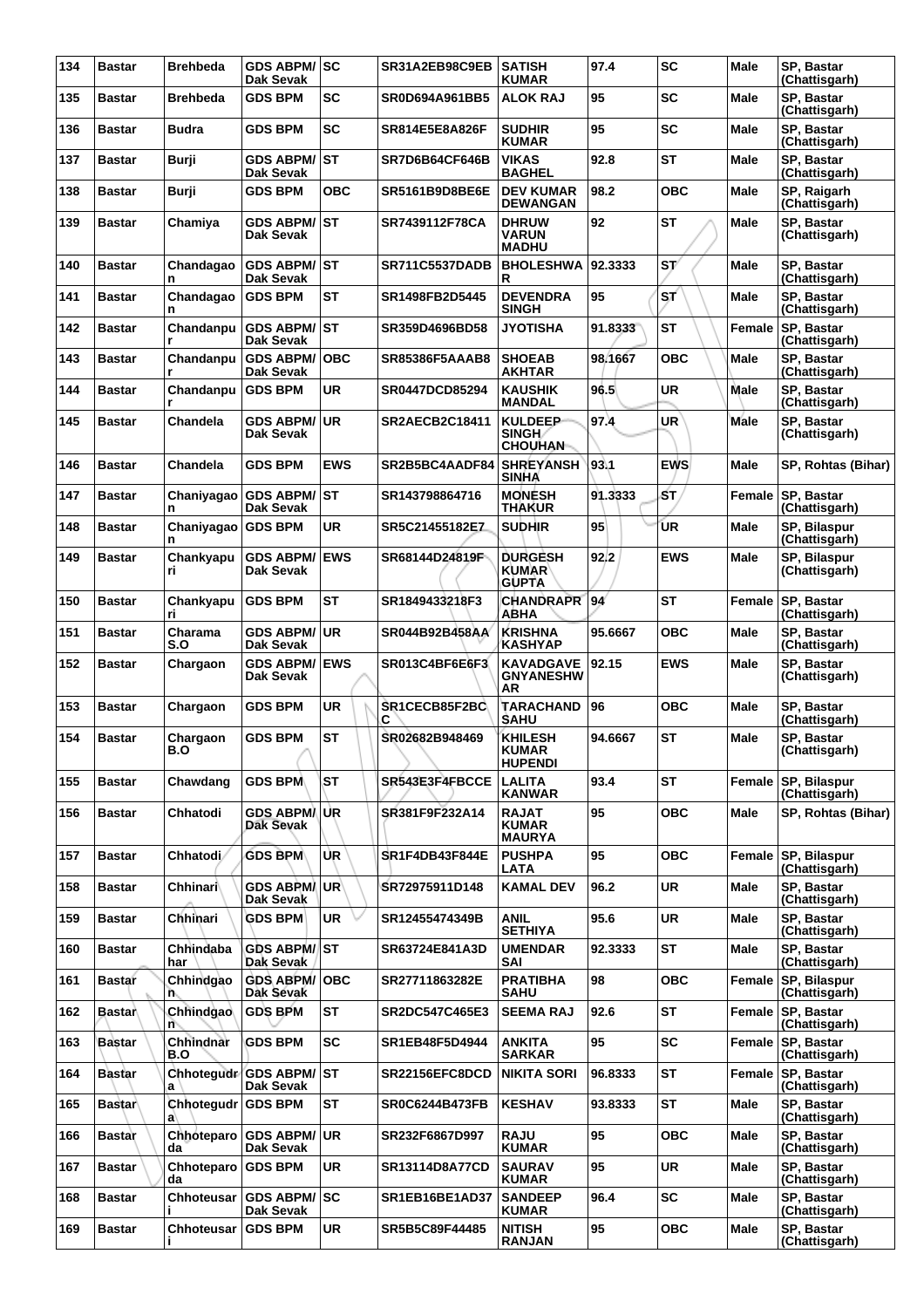| 170 | <b>Bastar</b> | Chichdong<br>ari           | <b>GDS ABPM/ EWS</b><br>Dak Sevak        |            | SR111D2699ED2E        | <b>ANOOP</b><br><b>KUMAR</b><br><b>PANDEY</b>      | 91.6667 | EWS        | Male        | SP, Bastar<br>(Chattisgarh)        |
|-----|---------------|----------------------------|------------------------------------------|------------|-----------------------|----------------------------------------------------|---------|------------|-------------|------------------------------------|
| 171 | <b>Bastar</b> | Chichdong<br>ari           | <b>GDS BPM</b>                           | <b>UR</b>  | SR3946B44986D9        | <b>UTPAL KANT</b><br><b>CHOUDHARY</b>              | 95      | UR         | <b>Male</b> | <b>SP. Bastar</b><br>(Chattisgarh) |
| 172 | <b>Bastar</b> | Chihro                     | <b>GDS BPM</b>                           | <b>SC</b>  | SR0565947ADD43        | <b>JYOTIRANJA</b><br>N<br><b>DHANGADAM</b><br>AJHI | 95      | SC         | Male        | SP, Bastar<br>(Chattisgarh)        |
| 173 | <b>Bastar</b> | Chikpal                    | <b>GDS ABPM/</b><br>Dak Sevak            | <b>OBC</b> | SR38CE8562121B        | <b>RATIILAL</b><br><b>KUMAR</b>                    | 98      | <b>OBC</b> | <b>Male</b> | SP, Raigarh<br>(Chattisgarh)       |
| 174 | <b>Bastar</b> | <b>CHINAGEL</b><br>UR      | <b>GDS ABPM/ST</b><br>Dak Sevak          |            | SR53AF4346418B        | <b>NAGINA</b>                                      | 91.1667 | <b>ST</b>  | Female      | SP, Bastar<br>(Chattisgarh)        |
| 175 | <b>Bastar</b> | Chingnar<br>B.O            | <b>GDS ABPM/ST</b><br>Dak Sevak          |            | SR595AE19E65A9        | <b>UMESH</b><br>RANA                               | 91.6    | ST.        | Male        | SP, Bastar<br>(Chattisgarh)        |
| 176 | <b>Bastar</b> | Chintaguph<br>a B.O        | <b>GDS BPM</b>                           | <b>ST</b>  | SR3A74D547C471        | <b>VETTI SUNIL</b>                                 | 95      | ST/        | Male        | SP, Bastar<br>(Chattisgarh)        |
| 177 | <b>Bastar</b> | <b>CHINTALA</b><br>NKA     | <b>GDS ABPM/ UR</b><br>Dak Sevak         |            | <b>SR68BED5D287E4</b> | <b>SUBHASH</b><br><b>SINGH</b>                     | 97.6667 | <b>UR</b>  | <b>Male</b> | SP, Bastar<br>(Chattisgarh)        |
| 178 | <b>Bastar</b> | Chipawand<br>B.O           | <b>GDS ABPM/ EWS</b><br>Dak Sevak        |            | SR72F24FCDB73A        | <b>MD SHAHID</b><br><b>HUSSAIN</b>                 | 97.4    | <b>EWS</b> | Male        | SP, Samastipur<br>(Bihar)          |
| 179 | <b>Bastar</b> | Choknar                    | GDS ABPM/UR<br>Dak Sevak                 |            | SR8C1B6647A648        | <b>MANISH</b><br><b>KUMAR</b>                      | 95      | <b>UR</b>  | Male        | SP, Bastar<br>(Chattisgarh)        |
| 180 | <b>Bastar</b> | Choknar                    | <b>GDS BPM</b>                           | <b>ST</b>  | SR2242EB736D4F        | <b>MEGAVATH</b><br><b>BHANU BAI</b>                | 92.15   | ST         | Female      | <b>SP. Bastar</b><br>(Chattisgarh) |
| 181 | <b>Bastar</b> | Cholnar                    | <b>GDS ABPM/ SC</b><br>Dak Sevak         |            | SR8947935E23A4        | <b>HARISH</b><br><b>KUMAR</b><br><b>KURRE</b>      | 95.1667 | SĠ         | <b>Male</b> | SP, Bastar<br>(Chattisgarh)        |
| 182 | <b>Bastar</b> | Cholnar                    | <b>GDS BPM</b>                           | <b>UR</b>  | SR0FACA4BFF785        | <b>DHARAMVEE</b><br><b>R KUMAR</b>                 | 97.8333 | SĆ         | <b>Male</b> | SP, Vaishali<br>(Bihar)            |
| 183 | <b>Bastar</b> | Chotebhira<br>wand         | <b>GDS ABPM/ST</b><br>Dak Sevak          |            | SR4EE1A3F94479        | <b>SHAILENDRI</b><br><b>GOTA</b>                   | 91      | SΤ         | Female      | SP, Bastar<br>(Chattisgarh)        |
| 184 | <b>Bastar</b> |                            | Dabbakonta   GDS ABPM/   ST<br>Dak Sevak |            | SR134D386F491C        | <b>SALAVATH</b><br><b>RAJESH</b>                   | 90.3333 | <b>ST</b>  | Male        | SP, Bastar<br>(Chattisgarh)        |
| 185 | <b>Bastar</b> | Dabbakonta GDS BPM         |                                          | UR         | SR35C62D722513        | <b>MAYANK RAJ</b>                                  | 95      | UR         | <b>Male</b> | SP, Bastar<br>(Chattisgarh)        |
| 186 | <b>Bastar</b> | Dabpal B.O                 | <b>GDS ABPM/ UR</b><br>Dak Sevak         |            | SR6BA5727D27E2        | <b>ASHISH</b>                                      | 96.8    | <b>OBC</b> | Male        | SP, Bastar<br>(Chattisgarh)        |
| 187 | <b>Bastar</b> | Dadbisalhe<br>bhat         | <b>GDS ABPM/ST</b><br>Dak Sevak          |            | SR08F564522594        | <b>RAMAVATH</b><br><b>PREM</b><br>KUMAR            | 90.25   | ST         | Male        | CPM, Hyderabad<br>GPO (Telangana)  |
| 188 | <b>Bastar</b> | Damkasa<br>B.O             | <b>GDS BPM</b>                           | <b>ST</b>  | SR2EABB8574444        | <b>SAPAVATH</b><br>SREEKANTH                       | 92.15   | <b>ST</b>  | <b>Male</b> | SP, Warangal<br>(Telangana)        |
| 189 | <b>Bastar</b> | Devgaon                    | GDS ABPM/ST<br>Dak Sevak                 |            | SR8423B494253A        | HULSI                                              | 94      | <b>ST</b>  | Female      | <b>SP. Bastar</b><br>(Chattisgarh) |
| 190 | <b>Bastar</b> | Devgaon                    | <b>GDS BPM</b>                           | <b>OBC</b> | SR43545B1475E3        | <b>RANJAY</b><br><b>KUMAR</b>                      | 98      | <b>OBC</b> | Male        | SP. Bastar<br>(Chattisgarh)        |
| 191 | <b>Bastar</b> | Devgaon<br>B.O             | <b>GDS ABPM/ UR</b><br>Dak Sevak         |            | SR4C5A5BA8ED4D        | <b>MAHESH</b><br>KUMAR<br><b>SAHU</b>              | 95      | <b>OBC</b> | Male        | SP, Bastar<br>(Chattisgarh)        |
| 192 | <b>Bastar</b> | <b>Devpur</b>              | <b>GDS ABPM/ UR</b><br><b>Dak Sevak</b>  |            | SR025AAC6ED6A3        | <b>NITIN</b><br><b>SHARMA</b>                      | 95      | UR         | <b>Male</b> | SSP, Mathura<br>(Uttar Pradesh)    |
| 193 | <b>Bastar</b> | <b>Dhanora</b><br>B.O      | <b>GDS BPM</b>                           | <b>SC</b>  | SR6A4EEE4DA58A        | <b>BALIPOGU</b><br><b>AJAY KUMAR</b>               | 95      | <b>SC</b>  | Male        | SP, Cuddapah<br>(Andhra Pradesh)   |
| 194 | <b>Bastar</b> | Dharmaram   GDS BPM<br>B.O |                                          | <b>SC</b>  | SR73C48D338614        | <b>RAMPRAVES</b><br><b>H MAHTO</b>                 | 97.8    | <b>SC</b>  | Male        | SP, Samastipur<br>(Bihar)          |
| 195 | <b>Bastar</b> | <b>Dhobigudh</b><br>a      | <b>GDS BPM</b>                           | UR         | <b>SR226DF4B994CF</b> | <b>VIJAY</b><br><b>KUMAR</b><br><b>SINGH</b>       | 95      | овс        | Male        | SP, Purnea (Bihar)                 |
| 196 | <b>Bastar</b> | <b>Dhodrepal</b>           | <b>GDS ABPM/ UR</b><br>Dak Sevak         |            | SR51E1394F4374        | <b>MAHESHWA</b><br><b>R SAHU</b>                   | 94.5    | <b>OBC</b> | Male        | SP, Bastar<br>(Chattisgarh)        |
| 197 | Bastar        | <b>Dhondarbe</b><br>da     | GDS ABPM/UR<br>Dak Sevak                 |            | SR5FC9579D82D3        | <b>ROHIT</b>                                       | 94.4    | <b>OBC</b> | <b>Male</b> | SP, Bastar<br>(Chattisgarh)        |
| 198 | <b>Bastar</b> | <b>Dhondarbe</b><br>da     | <b>GDS BPM</b>                           | <b>SC</b>  | <b>SR17B78A9F383C</b> | <b>MUKESH</b><br><b>KUMAR</b>                      | 97.8    | <b>SC</b>  | Male        | SP, Samastipur<br>(Bihar)          |
| 199 | <b>Bastar</b> | Dhurbeda                   | <b>GDS ABPM/ UR</b><br>Dak Sevak         |            | <b>SR3752E1B6EEE8</b> | <b>ASALAM</b><br><b>KHAN</b>                       | 94.5    | <b>UR</b>  | Male        | SP, Bastar<br>(Chattisgarh)        |
| 200 | <b>Bastar</b> | Dimrapal                   | <b>GDS BPM</b>                           | <b>UR</b>  | SR2723D6A2D624        | <b>SONIA MALI</b>                                  | 95      | <b>UR</b>  | Female      | SP, Bastar<br>(Chattisgarh)        |
| 201 | <b>Bastar</b> | Dokla B.O                  | <b>GDS ABPM/</b><br>Dak Sevak            | <b>OBC</b> | <b>SR653238CAD7F5</b> | <b>SUSHILA</b>                                     | 97.8    | <b>OBC</b> | Female      | SP, Bastar<br>(Chattisgarh)        |
| 202 | <b>Bastar</b> | Dokla B.O                  | <b>GDS BPM</b>                           | UR         | SR771682D2987E        | <b>LUNA</b><br><b>KUMAR</b><br>YADAV               | 96.6    | ОВС        | <b>Male</b> | SP, Bilaspur<br>(Chattisgarh)      |
| 203 | <b>Bastar</b> | Dongarkatt<br>a            | <b>GDS ABPM/SC</b><br>Dak Sevak          |            | SR4416229A739D        | <b>CHINNAPAK</b><br>A VIGNESH                      | 95      | <b>SC</b>  | Male        | SSP, Raipur<br>(Chattisgarh)       |
| 204 | <b>Bastar</b> | Dongarkatt<br>a            | <b>GDS BPM</b>                           | UR         | SR8CA5F3238534        | <b>SANDEEP</b><br><b>KUMAR</b>                     | 95      | ОВС        | Male        | SP, Bastar<br>(Chattisgarh)        |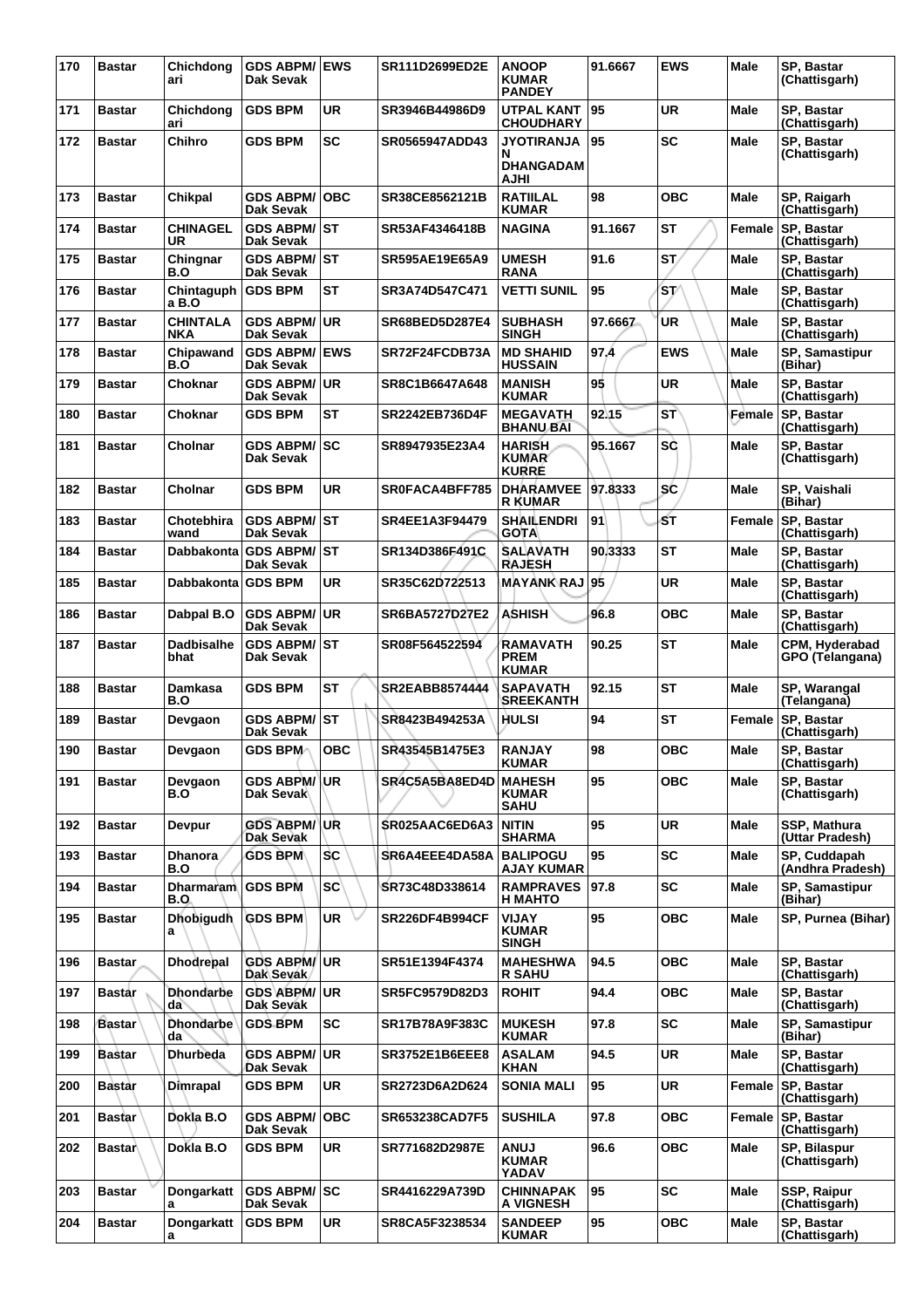| 205 | <b>Bastar</b> | <b>Dubbatota</b><br>B.O | <b>GDS BPM</b>                       | <b>UR</b>    | <b>SR874D6E4CF38E</b> | <b>CHANDANI</b><br>TOLE                          | 96      | <b>UR</b>    |             | Female SP, Bastar<br>(Chattisgarh)   |
|-----|---------------|-------------------------|--------------------------------------|--------------|-----------------------|--------------------------------------------------|---------|--------------|-------------|--------------------------------------|
| 206 | <b>Bastar</b> |                         | Dugabengal GDS ABPM/UR<br>Dak Sevak  |              | SR6B9AEC73AED<br>А    | <b>BHAVESH</b><br><b>MANIKPURI</b>               | 94.5    | <b>OBC</b>   | Male        | SP, Bilaspur<br>(Chattisgarh)        |
| 207 | <b>Bastar</b> | Dugabengal GDS BPM      |                                      | <b>UR</b>    | SR84756C444843        | <b>ANKIT</b><br><b>KUMAR</b>                     | 95      | <b>EWS</b>   | <b>Male</b> | SP, Bastar<br>(Chattisgarh)          |
| 208 | <b>Bastar</b> | <b>DUNGA</b>            | <b>GDS BPM</b>                       | <b>ST</b>    | SR344339F578EE        | <b>BADAVATH</b><br><b>RAJENDAR</b>               | 92.15   | <b>ST</b>    | Male        | SP, Bastar<br>(Chattisgarh)          |
| 209 | <b>Bastar</b> | Etepal B.O              | <b>GDS BPM</b>                       | <b>EWS</b>   | SR12E16DA631D4        | <b>GAUTAM</b><br><b>KUMAR</b>                    | 93.1    | <b>EWS</b>   | Male        | SP, Bastar<br>(Chattisgarh)          |
| 210 | <b>Bastar</b> | Fafni                   | <b>GDS BPM</b>                       | <b>UR</b>    | <b>SR5AFD449C7768</b> | <b>SHIVANI</b><br><b>CHAUHAN</b>                 | 95      | <b>UR</b>    | Female      | SP, Bastar<br>(Chattisgarh)          |
| 211 | <b>Bastar</b> | Fukagirola              | <b>GDS ABPM/</b><br><b>Dak Sevak</b> | <b>PWD-C</b> | <b>SR72E5A46419CE</b> | <b>SHWETA</b><br><b>SAHU</b>                     | 88.6    | PWD-C        | Female      | SP, Bastar<br>(Chattisgarh)          |
| 212 | <b>Bastar</b> | Gadhbenga<br>1 B.O      | <b>GDS BPM</b>                       | <b>PWD-A</b> | SR1E4269BAFBC1        | <b>SAURABH</b><br><b>KUMAR</b><br><b>SINHA</b>   | 92.1667 | PWD-A        | Male        | SP, Bastar<br>(Chattisgarh)          |
| 213 | <b>Bastar</b> | Gadhiya<br>B.O          | GDS ABPM/UR<br>Dak Sevak             |              | SR236E39A6928A        | LAKHESHWA<br>R<br><b>DEWANGAN</b>                | 95.3333 | <b>OBC</b>   | Male        | SP, Bastar<br>(Chattisgarh)          |
| 214 | <b>Bastar</b> | Gaganpalli              | <b>GDS ABPM/ST</b><br>Dak Sevak      |              | SR03448C872542        | <b>HALAVATH</b><br>KIRAN                         | 90.25   | <b>ST</b>    | Male        | SP, Bastar<br>(Chattisgarh)          |
| 215 | <b>Bastar</b> | Gaganpalli              | <b>GDS BPM</b>                       | <b>SC</b>    | SR0F4837FD14F3        | RANI                                             | 94.4    | <b>SC</b>    | Female      | SP, Bastar<br>(Chattisgarh)          |
| 216 | <b>Bastar</b> | Ganjenar                | GDS ABPM/ST<br>Dak Sevak             |              | SR222ECD425358        | KATROTH<br>ANIL                                  | 95      | SТ           | Male        | SP, Bastar<br>(Chattisgarh)          |
| 217 | <b>Bastar</b> | Ganienar                | GDS ABPM/SC<br>Dak Sevak             |              | SR1897D9B43F67        | <b>TESHWARI</b>                                  | 94.6    | <b>SC</b>    | Female      | SP, Bastar<br>(Chattisgarh)          |
| 218 | <b>Bastar</b> | Ganjenar                | <b>GDS BPM</b>                       | <b>PWD-C</b> | Sr6bdfef2f3513        | ANİL<br><b>KUSHWAHA</b>                          | 88.3333 | PWD-C        | <b>Male</b> | SP. Bastar<br>(Chattisgarh)          |
| 219 | <b>Bastar</b> | Garda B.O               | <b>GDS BPM</b>                       | <b>EWS</b>   | SR3514943D8FDZ        | <b>HEERA</b><br>KUMAR                            | 93.1    | EWS          | Male        | SP, Dhanbad<br>(Jharkhand)           |
| 220 | <b>Bastar</b> | <b>GATAM</b>            | <b>GDS ABPM/ UR</b><br>Dak Sevak     |              | SR55BAF949618c        | <b>KANHAIYA</b><br>LAL YADAV                     | 96      | UR           | <b>Male</b> | SP, Bastar<br>(Chattisgarh)          |
| 221 | <b>Bastar</b> | Ghamandi                | <b>GDS ABPM/ UR</b><br>Dak Sevak     |              | SR0AFEC842E1EF        | <b>PRABHATL</b>                                  | 98      | <b>OBC</b>   | Female      | SP, Bastar<br>(Chattisgarh)          |
| 222 | <b>Bastar</b> | Ghamandi                | <b>GDS BPM</b>                       | ST           | SR4ADA42C87E7E        | <b>BHUKYA</b><br><b>CHANDRASH</b><br><b>EKAR</b> | 92.15   | ST           | Male        | SP, Warangal<br>(Telangana)          |
| 223 | <b>Bastar</b> |                         | Ghatpadmu GDS ABPM/ST<br>Dak Sevak   |              | SR64458F668496        | <b>KORRA</b><br><b>SRILAXMI</b>                  | 90.25   | <b>ST</b>    | Female      | SP, Bastar<br>(Chattisgarh)          |
| 224 | <b>Bastar</b> | Ghatpadmu<br>r          | <b>GDS BPM</b>                       | UR           | SR8BC758138B41        | <b>PRAVEEN</b><br><b>KUMAR</b><br>GWAL           | 95      | UR           | Male        | SP, Bastar<br>(Chattisgarh)          |
| 225 | <b>Bastar</b> |                         | Ghodagaon GDS ABPM/SC<br>Dak Sevak   |              | SR24FBD3F4D6AF        | <b>LOKESH</b><br><b>KUMAR</b><br><b>BANJARE</b>  | 94.3333 | <b>SC</b>    | <b>Male</b> | SP, Bastar<br>(Chattisgarh)          |
| 226 | <b>Bastar</b> | Ghodagaon               | <b>GDS BPM</b>                       | ST           | SR67DBCCA3944A        | <b>BANOTH</b><br><b>SWATHI</b>                   | 92.15   | ST           | Female      | SP, Bastar<br>(Chattisgarh)          |
| 227 | <b>Bastar</b> | Ghotia B.O              | GDS ABPM/UR<br><b>Dak Sevak</b>      |              | SR5663147365EB        | <b>POONAM</b><br><b>KUMARI</b><br>YADAV          | 97.4    | <b>OBC</b>   | Female      | SP, Bastar<br>(Chattisgarh)          |
| 228 | <b>Bastar</b> | Godari                  | <b>GDS ABPM/ ST</b><br>Dak Sevak     |              | SR8DB4266CD268        | <b>LAKHAVATH</b><br><b>LAKHAN</b>                | 89.8    | <b>ST</b>    | Male        | SP, Bastar<br>(Chattisgarh)          |
| 229 | <b>Bastar</b> | Godiyapal               | <b>GDS BPM</b>                       | <b>OBC</b>   | SR3AF46FD8E9A6        | <b>DEEPAK</b><br><b>KUMAR</b><br>KAUSHIK         | 97.8    | <b>OBC</b>   | <b>Male</b> | SP, Bastar<br>(Chattisgarh)          |
| 230 | <b>Bastar</b> | Gomagal                 | <b>GDS BPM</b>                       | <b>SC</b>    | <b>SR65EA639457CD</b> | <b>RAVENDRA</b>                                  | 94      | <b>SC</b>    | Male        | <b>SP. Bilaspur</b><br>(Chattisgarh) |
| 231 | <b>Bastar</b> | Gongla                  | <b>GDS ABPM/SC</b><br>Dak Sevak      |              | SR241E45A925F6        | <b>JASHWANT</b><br><b>KUMAR</b>                  | 94.1667 | <b>SC</b>    | <b>Male</b> | SP, Bastar<br>(Chattisgarh)          |
| 232 | <b>Bastar</b> | Gongla                  | <b>GDS BPM</b>                       | <b>UR</b>    | SR47928A62B379        | <b>JHALENDRA</b><br><b>JAISWAL</b>               | 95.8333 | <b>OBC</b>   | <b>Male</b> | SSP, Durg<br>(Chattisgarh)           |
| 233 | <b>Bastar</b> | Gongla                  | <b>GDS BPM</b>                       | <b>EWS</b>   | SR84A1444A58FA        | <b>ABHINAV</b><br>RAJ                            | 93.1    | <b>EWS</b>   | Male        | SP, Bastar<br>(Chattisgarh)          |
| 234 | <b>Bastar</b> | Gourdand                | <b>GDS ABPM/ UR</b><br>Dak Sevak     |              | SR72BB19F5763A        | <b>RUPESH</b><br><b>KUMAR</b><br><b>KASHYAP</b>  | 94.5    | <b>OBC</b>   | <b>Male</b> | SP, Bilaspur<br>(Chattisgarh)        |
| 235 | <b>Bastan</b> | Gourgaon                | <b>GDS ABPM/</b><br>Dak Sevak        | <b>PWD-A</b> | SR538B3574F89E        | <b>MANISH</b>                                    | 86.8333 | <b>PWD-A</b> | <b>Male</b> | SP, Bastar<br>(Chattisgarh)          |
| 236 | <b>Bastar</b> | Gourgaon                | <b>GDS BPM</b>                       | <b>ST</b>    | <b>SR379CE3F64D95</b> | <b>G PEER</b><br><b>SINGH</b>                    | 92      | <b>ST</b>    | <b>Male</b> | SP, Bastar<br>(Chattisgarh)          |
| 237 | <b>Bastar</b> | <b>GUDSHAK</b><br>AL    | <b>GDS ABPM/SC</b><br>Dak Sevak      |              | SR0C364EE63736        | INDAL                                            | 93.8333 | SC           | Male        | SP, Bilaspur<br>(Chattisgarh)        |
| 238 | <b>Bastar</b> | Gudum                   | <b>GDS BPM</b>                       | <b>ST</b>    | SR349C5E4419F5        | <b>ESLAVATH</b><br><b>VENKATESH</b>              | 91.8333 | <b>ST</b>    | <b>Male</b> | SP, Bastar<br>(Chattisgarh)          |
| 239 | <b>Bastar</b> | Gumadpal                | <b>GDS ABPM/ UR</b><br>Dak Sevak     |              | <b>SR4C6511D882AB</b> | <b>JITESH</b><br><b>KUMAR</b>                    | 94.3333 | <b>OBC</b>   | Male        | SP, Bastar<br>(Chattisgarh)          |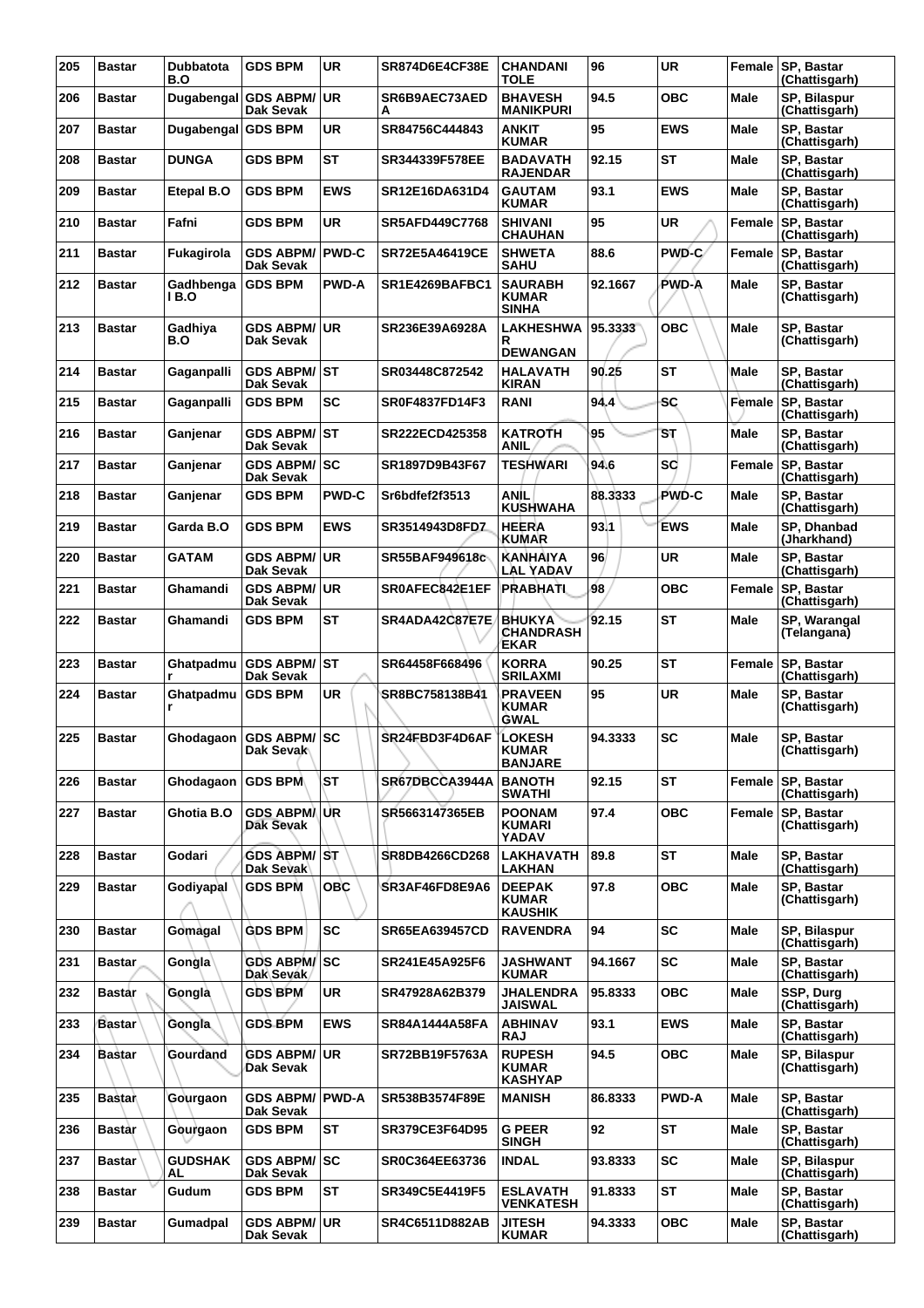| 240 | <b>Bastar</b> | Gumyapal<br>B.O        | <b>GDS ABPM/OBC</b><br><b>Dak Sevak</b> |              | <b>SR6A9B24F9FA35</b> | <b>ADRASH</b><br><b>KUMAR</b>                    | 97.6    | <b>OBC</b>   | <b>Male</b>   | SP, Bastar<br>(Chattisgarh)          |
|-----|---------------|------------------------|-----------------------------------------|--------------|-----------------------|--------------------------------------------------|---------|--------------|---------------|--------------------------------------|
| 241 | <b>Bastar</b> | <b>Gunpur</b>          | <b>GDS ABPM/ SC</b><br>Dak Sevak        |              | <b>SR54229C15CACB</b> | <b>DINU</b><br><b>MANHAR</b>                     | 93.5    | <b>SC</b>    | Male          | <b>SP. Bastar</b><br>(Chattisgarh)   |
| 242 | <b>Bastar</b> | <b>GUTOLI</b>          | <b>GDS ABPM/ UR</b><br>Dak Sevak        |              | <b>SR8C63CE4BA844</b> | <b>SUMIT</b><br><b>KUMAR</b>                     | 96.6667 | UR           | Male          | SP, Bastar<br>(Chattisgarh)          |
| 243 | <b>Bastar</b> | HANDAWA<br>DA          | <b>GDS BPM</b>                          | <b>SC</b>    | SR5FA4F4653428        | <b>VIKRAM</b><br><b>SINGH</b>                    | 93.6    | <b>SC</b>    | <b>Male</b>   | SP, Bastar<br>(Chattisgarh)          |
| 244 | <b>Bastar</b> | Haram                  | <b>GDS ABPM/ PWD-A</b><br>Dak Sevak     |              | SR494CA6E9BBE4        | <b>ARVIND</b><br><b>KUMAR</b>                    | 84.8333 | <b>PWD-A</b> | Male          | <b>SP. Bastar</b><br>(Chattisgarh)   |
| 245 | <b>Bastar</b> | Haram                  | <b>GDS BPM</b>                          | <b>SC</b>    | SR0771FBD96768        | <b>KONGALA</b><br><b>JAGADEESH</b>               | 93.4167 | <b>SC</b>    | Male          | SP, Bastar<br>(Chattisgarh)          |
| 246 | <b>Bastar</b> | Harrakoder<br>B.O      | <b>GDS BPM</b>                          | <b>PWD-B</b> | SR43DC4536CFEE        | NIDAMANURI<br><b>NAGAR JUNA</b>                  | 87.4    | PWD-B        | <b>Male</b>   | SP, Narasaraopet<br>(Andhra Pradesh) |
| 247 | <b>Bastar</b> | Hatchapai              | <b>GDS ABPM/ UR</b><br>Dak Sevak        |              | SR45A21737418E        | <b>RAKESH</b><br><b>KUMAR</b>                    | 94.3333 | <b>OBC</b>   | Male          | SP, Bilaspur<br>(Chattisgarh)        |
| 248 | <b>Bastar</b> | Hatchapai              | <b>GDS BPM</b>                          | <b>ST</b>    | SR557CCD7918D1        | <b>SANTOSH</b><br><b>SINGH</b>                   | 91.8    | ŚТ           | Male          | SP, Bilaspur<br>(Chattisgarh)        |
| 249 | <b>Bastar</b> | <b>Hatma</b>           | <b>GDS ABPM/ ST</b><br>Dak Sevak        |              | SR8F3E7724A1D8        | <b>BIHARI</b><br><b>MEENA</b>                    | 89.3    | <b>ST</b>    | <b>Male</b>   | SP, Bastar<br>(Chattisgarh)          |
| 250 | <b>Bastar</b> | Hatma                  | <b>GDS BPM</b>                          | <b>OBC</b>   | SR8F5A6648CB94        | <b>PAWAN</b><br><b>KUMAR</b><br><b>KENWAT</b>    | 97.2    | ОВС          | <b>Male</b>   | SP, Bastar<br>(Chattisgarh)          |
| 251 | <b>Bastar</b> | Hichka                 | <b>GDS ABPM/ SC</b><br>Dak Sevak        |              | SR395C474A35F4        | <b>TIKAMCHAN</b><br><b>D BANJARE</b>             | 93.4    | <b>SC</b>    | <b>Male</b>   | SP, Bastar<br>(Chattisgarh)          |
| 252 | <b>Bastar</b> | Hichka                 | <b>GDS BPM</b>                          | <b>UR</b>    | SR341425479ACA        | <b>ANURAG RAJ 95</b>                             |         | OBC          | Male          | <b>SP. Bastar</b><br>(Chattisgarh)   |
| 253 | <b>Bastar</b> | Hirapur                | <b>GDS BPM</b>                          | <b>UR</b>    | <b>SR357BF51EF74A</b> | ABHINANDA<br>N SINGH                             | 95      | <b>OBC</b>   | Male          | SP, Bastar<br>(Chattisgarh)          |
| 254 | <b>Bastar</b> | Hiroli                 | <b>GDS ABPM/ UR</b><br>Dak Sevak        |              | SR785C3E347974        | VED<br><b>PRAKASH</b><br>TIWARI                  | 96.5    | UŔ           | <b>Male</b>   | SP, Bastar<br>(Chattisgarh)          |
| 255 | <b>Bastar</b> | Hitameta               | <b>GDS ABPM/</b><br>Dak Sevak           | <b>EWS</b>   | SR385DC7F3AF3A        | <b>ABHISHEK</b><br><b>KUMAR</b>                  | 93.1    | <b>EWS</b>   | Male          | SP, Bastar<br>(Chattisgarh)          |
| 256 | <b>Bastar</b> | Hitameta               | <b>GDS BPM</b>                          | <b>ST</b>    | SR0261871EB9FE        | <b>AMLESH</b><br><b>KUMAR</b>                    | 93      | <b>ST</b>    | <b>Male</b>   | SP, Bastar<br>(Chattisgarh)          |
| 257 | <b>Bastar</b> | Hitawar                | <b>GDS ABPM/ SC</b><br>Dak Sevak        |              | SR43AC59A259A4        | <b>DALWANT</b><br><b>SINGH</b><br><b>MAHIPAL</b> | 92.8    | SC           | Male          | SP, Bastar<br>(Chattisgarh)          |
| 258 | <b>Bastar</b> | Honawandi              | <b>GDS ABPM/ UR</b><br><b>Dak Sevak</b> |              | <b>SR71C81B437FFF</b> | <b>KSHITIJ</b><br><b>PANDAY</b>                  | 94.5    | <b>UR</b>    | <b>Male</b>   | SP, Bastar<br>(Chattisgarh)          |
| 259 | <b>Bastar</b> | Honawandi              | <b>GDS BPM</b>                          | <b>ST</b>    | SR6E5E5347BEF9        | <b>BHUKYA</b><br>VISHNUVAR<br>MΑ                 | 91.6667 | <b>ST</b>    | Male          | SP, Warangal<br>(Telangana)          |
| 260 | <b>Bastar</b> | <b>Honhed</b>          | <b>GDS ABPM/ ST</b><br>Dak Sevak        |              | SR1D93E4754274        | <b>MALAVATH</b><br>VASANTHA                      | 88.6667 | <b>ST</b>    | Female        | <b>SP, Bastar</b><br>(Chattisgarh)   |
| 261 | <b>Bastar</b> | Honhed                 | <b>GDS BPM</b>                          | <b>EWS</b>   | SR6D4D4784CD3A        | <b>BHARTI</b>                                    | 93.1    | <b>EWS</b>   | Female        | SSP, Durg<br>(Chattisgarh)           |
| 262 | <b>Bastar</b> | <b>HURRAGA</b><br>WALI | <b>GDS BPM</b>                          | ÙR           | SR648EF33D1ECA        | <b>BHUKYA</b><br><b>NITHIN</b>                   | 95      | <b>ST</b>    | Male          | SP, Bastar<br>(Chattisgarh)          |
| 263 | <b>Bastar</b> | <b>Ichchhapur</b>      | <b>GDS ABPM/ST</b><br>Dak Sevak         |              | SR8BF6B4FA636A        | <b>HOLIKA</b><br><b>KASHYAP</b>                  | 93.6667 | ST           | Female        | SP, Bastar<br>(Chattisgarh)          |
| 264 | <b>Bastar</b> | Ichchhapur             | <b>GDS BPM</b>                          | UR           | SR2331418F954F        | <b>DIKSHA</b><br><b>PANDEY</b>                   | 95      | <b>UR</b>    | <b>Female</b> | <b>SP. Bastar</b><br>(Chattisgarh)   |
| 265 | <b>Bastar</b> | Idjepal B.O            | <b>GDS ABPM/LEWS</b><br>Dak Sevak       |              | SR17E6DCC4F83B        | <b>SHRITI ROY</b>                                | 92.5    | <b>EWS</b>   | Female        | SP, Bastar<br>(Chattisgarh)          |
| 266 | <b>Bastar</b> | jaiwaram               | <b>GDS ABPM/UR</b><br><b>Dak Sevak</b>  |              | SR586F4F115439        | <b>ARTI</b>                                      | 94.1667 | <b>OBC</b>   | Female        | SP, Bastar<br>(Chattisgarh)          |
| 267 | <b>Bastar</b> | Jamawada               | <b>GDS ABPM/UR</b><br>Dak Sevak         |              | SR1885C6559996        | TEKRAM                                           | 94.3333 | <b>OBC</b>   | <b>Male</b>   | SP, Bastar<br>(Chattisgarh)          |
| 268 | <b>Bastar</b> | Jamawada               | <b>GDS BPM</b>                          | <b>ST</b>    | SR09527181B194        | <b>BANOTH</b><br><b>NAVEEN</b><br><b>NAIK</b>    | 93.4167 | <b>ST</b>    | <b>Male</b>   | SP, Bastar<br>(Chattisgarh)          |
| 269 | <b>Bastar</b> | Jamgaon                | <b>GDS ABPM/ EWS</b><br>Dak Sevak       |              | <b>SR0E3635E7AB6B</b> | <b>VIKASH</b><br>SHARMA                          | 95      | <b>EWS</b>   | <b>Male</b>   | SP, Bastar<br>(Chattisgarh)          |
| 270 | <b>Bastar</b> | Jamgaon                | <b>GDS BPM</b>                          | <b>UR</b>    | SR7DBE3465B573        | <b>BIPLAB</b><br><b>MAHALDAR</b>                 | 95      | <b>UR</b>    | Male          | SP, Bastar<br>(Chattisgarh)          |
| 271 | <b>Bastar</b> | Jamgaon                | <b>GDS BPM</b>                          | <b>ST</b>    | SR667AA5D48588        | <b>RAKESH</b><br><b>KUMAR</b>                    | 91.3333 | ST           | <b>Male</b>   | SP, Bastar<br>(Chattisgarh)          |
| 272 | <b>Bastar</b> | Jànakpur               | <b>GDS BPM</b>                          | <b>UR</b>    | SR717AC9F14AD7        | <b>HEENA</b><br>MANDAL                           | 96.1667 | <b>UR</b>    | Female        | SP, Bastar<br>(Chattisgarh)          |
| 273 | <b>Bastar</b> | <b>JARAM</b>           | <b>GDS BPM</b>                          | <b>UR</b>    | SR5843151173FF        | <b>PALEE</b>                                     | 95.3333 | <b>ST</b>    | Female        | SP, Bastar<br>(Chattisgarh)          |
| 274 | <b>Bastar</b> | Jarandi                | <b>GDS ABPM/ SC</b><br>Dak Sevak        |              | SR46E5AB42F114        | <b>MANISHA</b><br><b>CHANDEL</b>                 | 92.5    | <b>SC</b>    | Female        | SP, Bilaspur<br>(Chattisgarh)        |
| 275 | <b>Bastar</b> | Jarandi                | <b>GDS BPM</b>                          | <b>SC</b>    | SR1C364D5FB2B6        | <b>ASHWANI</b><br>KUMAR<br><b>SARATHI</b>        | 93.1    | <b>SC</b>    | <b>Male</b>   | SP, Bastar<br>(Chattisgarh)          |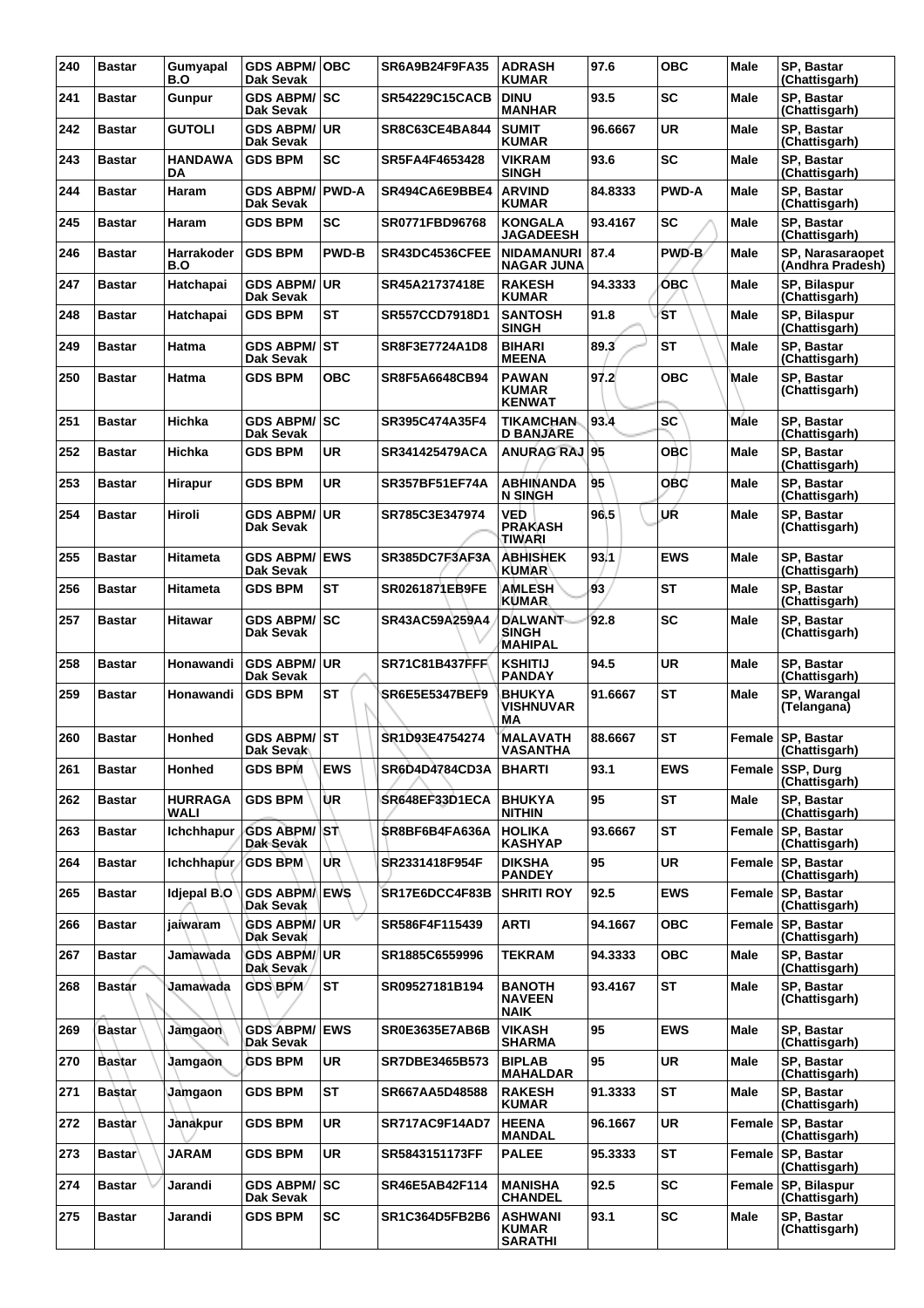| 276 | <b>Bastar</b>       | Jatam                    | <b>GDS ABPM/ UR</b><br>Dak Sevak  |            | <b>SR7BDC2247967B</b> | <b>KONIKA</b><br><b>DEWANGAN</b>                | 93.6667 | <b>UR</b>  |               | Female SSP, Raipur<br>(Chattisgarh) |
|-----|---------------------|--------------------------|-----------------------------------|------------|-----------------------|-------------------------------------------------|---------|------------|---------------|-------------------------------------|
| 277 | <b>Bastar</b>       | Jatam                    | <b>GDS BPM</b>                    | ST         | SR341B11A3A7A2        | <b>DHAKESHWA</b><br>R                           | 94      | <b>ST</b>  | Male          | SP, Bastar<br>(Chattisgarh)         |
| 278 | <b>Bastar</b>       | Jatloor                  | <b>GDS ABPM/ ST</b><br>Dak Sevak  |            | SR64AE82C534E4        | <b>GUGULOTH</b><br><b>GANESH</b>                | 88.6667 | <b>ST</b>  | Male          | SP, Warangal<br>(Telangana)         |
| 279 | <b>Bastar</b>       | Jatloor                  | <b>GDS BPM</b>                    | <b>UR</b>  | <b>SR8A2FBB7F5927</b> | <b>BHARTI</b><br><b>PATEL</b>                   | 94.3333 | <b>OBC</b> |               | Female SP, Raigarh<br>(Chattisgarh) |
| 280 | Bastar              | Jeerampal<br>B.O         | <b>GDS BPM</b>                    | ST         | SR718AB8A5A674        | <b>RUBY</b><br><b>KUMARI</b>                    | 91.2    | <b>ST</b>  | Female        | SP, Purnea (Bihar)                  |
| 281 | <b>Bastar</b>       | Jhakari                  | <b>GDS ABPM/ ST</b><br>Dak Sevak  |            | SR6124FF753424        | <b>BODA</b><br><b>NARSIMHA</b>                  | 88.6667 | <b>ST</b>  | Male          | SP, Bastar<br>(Chattisgarh)         |
| 282 | <b>Bastar</b>       | Jhakari                  | <b>GDS BPM</b>                    | <b>UR</b>  | SR783A1374D96D        | <b>NARAYAN</b><br><b>PRASAD</b><br><b>PATEL</b> | 94.3333 | <b>OBC</b> | Male          | SP, Bastar<br>(Chattisgarh)         |
| 283 | <b>Bastar</b>       | Jhodiyabad<br>am         | <b>GDS ABPM/ UR</b><br>Dak Sevak  |            | SR881EE1118B5F        | <b>ARMSTRONG</b><br>GOLD                        | 96.1667 | UŔ         | Male          | SP, Bastar<br>(Chattisgarh)         |
| 284 | <b>Bastar</b>       | Jhodiyabad GDS BPM<br>am |                                   | <b>UR</b>  | SR3BB42A8D39B5        | <b>SANJAY</b>                                   | 94.2    | <b>UR</b>  | Male          | SP, Bastar<br>(Chattisgarh)         |
| 285 | Bastar              | Jirapara                 | GDS ABPM/ST<br><b>Dak Sevak</b>   |            | SR44949DB945C6        | <b>JAGNATH</b><br><b>KASHYAP</b>                | 91.2    | <b>ST</b>  | Male          | SP, Bastar<br>(Chattisgarh)         |
| 286 | <b>Bastar</b>       | Jirapara                 | <b>GDS BPM</b>                    | <b>EWS</b> | <b>SR2CF25821DBF3</b> | <b>ANURAG</b><br><b>SINGH</b>                   | 95      | <b>EWS</b> | <b>Male</b>   | SP, Bastar<br>(Chattisgarh)         |
| 287 | <b>Bastar</b>       | Jodatarai                | <b>GDS ABPM/ UR</b><br>Dak Sevak  |            | SR617DAC1F1134        | KANTI DEVI-                                     | 97.3333 | UR         | Fémale        | <b>SP, Bastar</b><br>(Chattisgarh)  |
| 288 | <b>Bastar</b>       | Jodenga                  | <b>GDS ABPM/ UR</b><br>Dak Sevak  |            | SR379B617D45D4        | <b>NISHA RAY</b>                                | 93.6667 | UR         | Female        | <b>SP. Bastar</b><br>(Chattisgarh)  |
| 289 | <b>Bastar</b>       | Jodenga                  | <b>GDS BPM</b>                    | ST         | SR074F2F3D44DF        | <b>DEEPAK</b><br><b>KUMAR</b><br><b>DHURVE</b>  | 91.2    | st         | <b>Male</b>   | SP, Bastar<br>(Chattisgarh)         |
| 290 | <b>Bastar</b>       | Kaboga                   | GDS ABPM/ST<br>Dak Sevak          |            | SR3ED642419CE1        | <b>VEDPRAKAS</b><br>н                           | 90.2    | <b>ST</b>  | Male          | SP, Bastar<br>(Chattisgarh)         |
| 291 | <b>Bastar</b>       | Kaboga                   | <b>GDS BPM</b>                    | ST         | SR1792A4EE8E1F        | <b>VISLAVATH</b><br><b>SHANKER</b>              | 91.1667 | <b>ST</b>  | <b>Male</b>   | SP, Bastar<br>(Chattisgarh)         |
| 292 | <b>Bastar</b>       | Kachchapal               | <b>GDS ABPM/SC</b><br>Dak Sevak   |            | SR448C7544F725        | <b>SANNI</b>                                    | 92.3333 | <b>SC</b>  | Male          | SP, Bastar<br>(Chattisgarh)         |
| 293 | Bastar              | Kachchapal               | <b>GDS BPM</b>                    | ST         | SR82F9F84997AE        | <b>SIYARAM</b><br><b>USENDI</b>                 | 90.8333 | <b>ST</b>  | Male          | SP, Bastar<br>(Chattisgarh)         |
| 294 | <b>Bastar</b>       | Kadenar                  | <b>GDS ABPM/</b><br>Dak Sevak     | ∣UR        | SR1D85B98A4499        | <b>HARSHIT</b><br><b>KUMAR</b>                  | 96.6667 | <b>UR</b>  | <b>Male</b>   | <b>SP. Bastar</b><br>(Chattisgarh)  |
| 295 | <b>Bastar</b>       | Kadenar                  | <b>GDS BPM</b>                    | <b>EWS</b> | SR14BE5B9BBF43        | <b>RAJU</b><br><b>SARKAR</b>                    | 92.8333 | <b>EWS</b> | Male          | <b>SP. Bastar</b><br>(Chattisgarh)  |
| 296 | Bastar              | KADENAR                  | <b>GDS BPM</b>                    | <b>UR</b>  | SR0124CB181144        | VIKRAM<br><b>SINGH</b>                          | 94      | <b>OBC</b> | Male          | SP, Bastar<br>(Chattisgarh)         |
| 297 | <b>Bastar</b>       | Kadhai<br>Khodara        | <b>GDS ABPM/ UR</b><br>Dak Sevak  |            | SR5ACBD98AACA<br>A    | <b>RUDRANI</b><br>SANU                          | 95.1667 | <b>OBC</b> |               | Female SP, Bastar<br>(Chattisgarh)  |
| 298 | <b>Bastar</b>       | Kadme                    | <b>GDS ABPM/ UR</b><br>Dak Sevak  |            | SR533C961C117F        | <b>SONU</b>                                     | 97.2    | <b>OBC</b> | Male          | SP, Bastar<br>(Chattisgarh)         |
| 299 | <b>Bastar</b>       | Kakadi B.O               | <b>GDS ABPM/UR</b><br>Dak Sevak   |            | SR5F266F59D2E2        | <b>SUDHIR</b><br><b>KUMAR</b>                   | 93.6667 | <b>OBC</b> | Male          | SP, Bastar<br>(Chattisgarh)         |
| 300 | <b>Bastar</b>       | Kakadi B.O               | <b>GDS BPM</b>                    | 'ST        | SR044266791C41        | <b>SUNITA</b>                                   | 94.1667 | ST         | Female        | <b>SP, Bastar</b><br>(Chattisgarh)  |
| 301 | <b>Bastar</b>       | Kaknar                   | <b>GDS ABPM/UR</b><br>Dak Sevak   |            | SR2DEFA8F3261E        | <b>TANUJA</b><br><b>NAIK</b>                    | 93.5    | <b>OBC</b> | <b>Female</b> | <b>SP, Bastar</b><br>(Chattisgarh)  |
| 302 | <b>Bastar</b>       | Kalcha                   | <b>GDS ABPM/ EWS</b><br>Dak Sevak |            | SR18CED749CEEE        | <b>SANJEEV</b><br><b>KUMAR</b>                  | 91.2    | <b>EWS</b> | Male          | SP, Bastar<br>(Chattisgarh)         |
| 303 | <b>Bastar</b>       | Kalcha                   | <b>GDS BPM</b>                    | <b>UR</b>  | SR5341FC27E4F3        | <b>NAND</b><br><b>KISHORE</b><br>JAGAT          | 95      | <b>UR</b>  | Male          | SP. Bastar<br>(Chattisgarh)         |
| 304 | Bastar <sup>®</sup> | Kalmanar                 | <b>GDS ABPM/ UR</b><br>Dak Sevak  |            | SR2F896281592E        | <b>MAHESH</b><br><b>KUMAR</b>                   | 93.5    | <b>OBC</b> | Male          | SP, Bastar<br>(Chattisgarh)         |
| 305 | <b>Bastar</b>       | Kalmanar                 | <b>GDS BPM</b>                    | UR         | SR0F629C58FE47        | <b>DEBASHREE</b><br><b>MAHATO</b>               | 93.6    | <b>UR</b>  | Female        | <b>SP, Bastar</b><br>(Chattisgarh)  |
| 306 | Båstar              | Kalyanpur                | <b>GDS ABPM/ST</b><br>Dak Sevak   |            | SR12EAE7ADDEF2        | <b>SUKPATI</b><br><b>BHARTI</b>                 | 90.6667 | <b>ST</b>  | Male          | SSP, Raipur<br>(Chattisgarh)        |
| 307 | Bastar              | <b>KAMKANA</b><br>R      | <b>GDS BPM</b>                    | <b>EWS</b> | SR62CB277619A8        | <b>NANDKISHO</b><br><b>R SHARMA</b>             | 92.8    | EWS        | Male          | SP, Bastar<br>(Chattisgarh)         |
| 308 | <b>Bastar</b>       | Kamta B.O                | <b>GDS ABPM/</b><br>Dak Sevak     | ∣UR.       | <b>SR5D6CF1E414A2</b> | <b>SONIYA</b>                                   | 93.5    | <b>OBC</b> | Female        | SP, Bilaspur<br>(Chattisgarh)       |
| 309 | <b>Bastar</b>       | Kamtera                  | <b>GDS BPM</b>                    | <b>ST</b>  | SR3F1DABA572F6        | <b>NENAVATH</b><br><b>NAGESH</b>                | 91.5    | <b>ST</b>  | Male          | SP, Nalgonda<br>(Telangana)         |
| 310 | <b>Bastar</b>       | Kanagaon                 | <b>GDS ABPM/ ST</b><br>Dak Sevak  |            | <b>SR0F8FE8477C7E</b> | <b>MAHENDRA</b><br><b>KUMAR</b><br><b>VATTI</b> | 90.8    | ST         | Male          | SP, Bastar<br>(Chattisgarh)         |
| 311 | <b>Bastar</b>       | Kanagaon                 | <b>GDS BPM</b>                    | <b>EWS</b> | SR61F363C77985        | <b>SUMAN</b><br><b>KUMAR</b>                    | 92.2    | <b>EWS</b> | Male          | SP, Monghyr<br>(Bihar)              |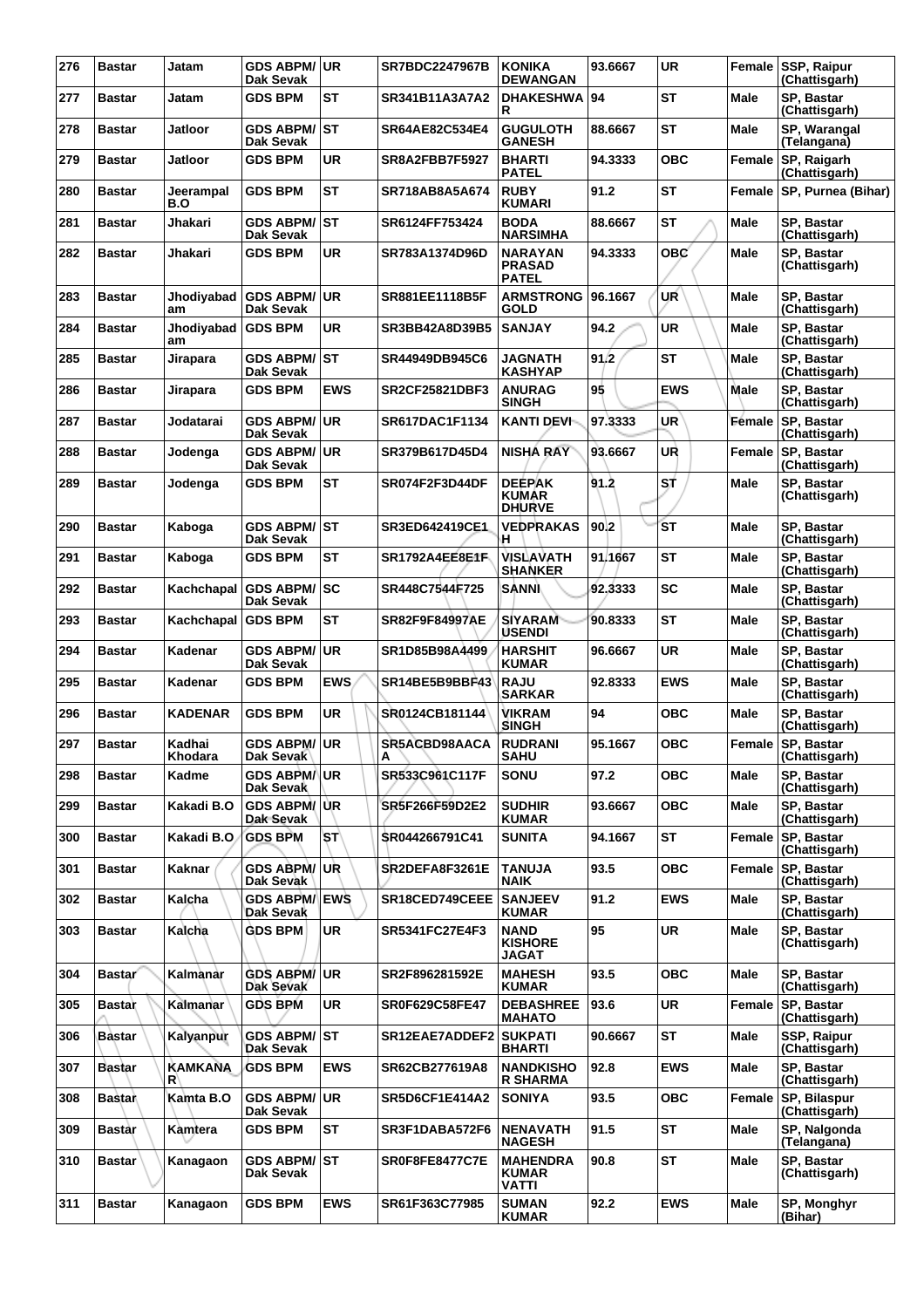| 312 | <b>Bastar</b> | Kanagoan            | <b>GDS BPM</b>                         | <b>EWS</b> | SR04C6433F1694        | <b>POOJA</b><br><b>SINGH</b><br>THAKUR          | 92      | <b>EWS</b> | Female      | <b>SP. Bastar</b><br>(Chattisgarh)  |
|-----|---------------|---------------------|----------------------------------------|------------|-----------------------|-------------------------------------------------|---------|------------|-------------|-------------------------------------|
| 313 | <b>Bastar</b> | Kantagaon           | <b>GDS ABPM/ST</b><br>Dak Sevak        |            | SR5E9E45341DC8        | <b>BADAVATH</b><br><b>RAJENDAR</b>              | 90.25   | <b>ST</b>  | Male        | SP, Bastar<br>(Chattisgarh)         |
| 314 | <b>Bastar</b> | Kantagaon           | <b>GDS BPM</b>                         | <b>ST</b>  | SR79835F2FD866        | <b>DAMINI</b><br><b>BARMAN</b>                  | 92.6667 | <b>ST</b>  | Female      | <b>SP. Bastar</b><br>(Chattisgarh)  |
| 315 | <b>Bastar</b> | Kapanar             | <b>GDS BPM</b>                         | <b>SC</b>  | SR558AC21B244C        | <b>SAHDEV</b><br><b>KUMAR</b>                   | 92.2    | <b>SC</b>  | <b>Male</b> | SP. Bastar<br>(Chattisgarh)         |
| 316 | <b>Bastar</b> | Karandi             | <b>GDS ABPM/ ST</b><br>Dak Sevak       |            | SR8334C428C7B7        | <b>SUJANBATI</b>                                | 97      | ST         | Female      | SP, Bastar<br>(Chattisgarh)         |
| 317 | <b>Bastar</b> | Karanpur            | <b>GDS ABPM/</b><br>Dak Sevak          | <b>OBC</b> | SR139F86FFF144        | NAMRATA<br><b>VISHWAKAR</b><br>МA               | 97      | <b>OBC</b> | Female      | <b>SP. Bastar</b><br>(Chattisgarh)  |
| 318 | <b>Bastar</b> | Karanpur            | <b>GDS BPM</b>                         | овс        | SR3D9416964F53        | <b>SANJAY</b><br><b>KUMAR</b>                   | 97.2    | OBC        | Male        | SP, Bastar<br>(Chattisgarh)         |
| 319 | <b>Bastar</b> | Kararmeta           | <b>GDS ABPM/</b><br>Dak Sevak          | UR         | SR5A611E54959B        | <b>DESAM</b><br><b>ANUSHA</b>                   | 93.4167 | ŰR         | Female      | SP, Bastar<br>(Chattisgarh)         |
| 320 | <b>Bastar</b> | Kararmeta           | <b>GDS BPM</b>                         | ОВС        | SR8974EDFF7B8A        | <b>MRIDUL</b><br>KAHARA                         | 96.8333 | <b>OBC</b> | Male        | SP, Bastar<br>(Chattisgarh)         |
| 321 | <b>Bastar</b> | Karlakha            | <b>GDS ABPM/</b><br>Dak Sevak          | ∣UR        | SR1A38881EC991        | PARSHAVENI 93.4167<br><b>SPOORTHI</b>           |         | <b>OBC</b> | Female      | <b>SP. Bastar</b><br>(Chattisgarh)  |
| 322 | <b>Bastar</b> | Karlakha            | <b>GDS BPM</b>                         | <b>UR</b>  | SR3486A47C119D        | <b>KISHAN</b><br><b>KUMAR</b><br><b>KUMHAR</b>  | 93.5    | OBC        | Male        | SP, Bilaspur<br>(Chattisgarh)       |
| 323 | <b>Bastar</b> | Karli B.O           | <b>GDS ABPM/</b><br>Dak Sevak          | ∣OBC       | SR52192F1E81AD        | <b>ISHWARL</b>                                  | 97      | OBC        | Female      | SP, Bastar<br>(Chattisgarh)         |
| 324 | <b>Bastar</b> | Karmari             | <b>GDS ABPM/ EWS</b><br>Dak Sevak      |            | <b>SR57EED8C83A22</b> | <b>GOPAL</b><br><b>NARAYAN</b><br><b>SHARMA</b> | 91.2    | <b>EWS</b> | <b>Male</b> | SP. Bastar<br>(Chattisgarh)         |
| 325 | <b>Bastar</b> | Karmari             | <b>GDS ABPM/ UR</b><br>Dak Sevak       |            | SR1F3C76F63A69        | RAVI KUMAR                                      | 93.3333 | <b>OBC</b> | Male        | SP, Bilaspur<br>(Chattisgarh)       |
| 326 | <b>Bastar</b> | Karmari             | <b>GDS ABPM/ST</b><br><b>Dak Sevak</b> |            | <b>SR85C1BF25CF4B</b> | <b>ASHOK</b><br><b>KUMAR SODI</b>               | 89.5    | <b>ST</b>  | <b>Male</b> | SP, Bastar<br>(Chattisgarh)         |
| 327 | <b>Bastar</b> | Karmari             | <b>GDS BPM</b>                         | <b>SC</b>  | SR08337E686F1F        | <b>SUMAN</b>                                    | 92.1667 | <b>SC</b>  | Female      | SP, Bastar<br>(Chattisgarh)         |
| 328 | <b>Bastar</b> | Karmari             | <b>GDS BPM</b>                         | <b>SC</b>  | SR11966675FC62        | <b>SAHIL</b><br><b>BHARGAV</b>                  | 92      | <b>SC</b>  | <b>Male</b> | SP, Bastar<br>(Chattisgarh)         |
| 329 | <b>Bastar</b> | Karmari             | <b>GDS BPM</b>                         | <b>SC</b>  | SR22DE93ACF2C5        | VIKAS<br><b>KUMAR</b>                           | 92.1667 | SC         | <b>Male</b> | SP, Bilaspur<br>(Chattisgarh)       |
| 330 | <b>Bastar</b> | Karramad            | <b>GDS ABPM/ST</b><br>Dak Sevak        |            | SR29F6C3F86466        | Shivani<br>Netam                                | 89.3    | <b>ST</b>  | Female      | SP, Bastar<br>(Chattisgarh)         |
| 331 | <b>Bastar</b> | Kasturmeta          | <b>GDS ABPM/</b><br>Dak Sevak          | OBC        | SR793813D93D85        | RUDRANARA<br><b>YAN SAHU</b>                    | 96.8333 | <b>OBC</b> | Male        | SP, Bastar<br>(Chattisgarh)         |
| 332 | <b>Bastar</b> | Kasturpal           | <b>GDS ABPM/ EWS</b><br>Dak Sevak      |            | SR7F36622A5463        | RAVI<br><b>RANJAN</b><br><b>KUMAR</b>           | 91.2    | <b>EWS</b> | <b>Male</b> | SSP, Patna (Bihar)                  |
| 333 | <b>Bastar</b> | Kasturpal           | <b>GDS BPM</b>                         | <b>SC</b>  | SR382C6373184B        | <b>KHEMLATA</b>                                 | 92      | SC         | Female      | <b>SSP, Raipur</b><br>(Chattisgarh) |
| 334 | <b>Bastar</b> | Katulnar            | <b>GDS ABPM/ST</b><br>Dak Sevak        |            | SR8786C6C9A8D3        | <b>MUKESH</b><br><b>KUMAR</b><br><b>ATRA</b>    | 91.3333 | ST         | <b>Male</b> | SP, Bastar<br>(Chattisgarh)         |
| 335 | <b>Bastar</b> | <b>Katulnar</b>     | <b>GDS BPM</b>                         | UR.        | SR318889469B77        | <b>UMESH</b><br><b>KUMAR</b><br><b>KASHYAP</b>  | 96.6    | <b>OBC</b> | <b>Male</b> | SP, Bastar<br>(Chattisgarh)         |
| 336 | <b>Bastar</b> |                     | Kawadgaon GDS ABPM/ST<br>Dak Sevak     |            | SR7291547CF3D4        | <b>BHUKYA</b><br><b>SRINUNAIK</b>               | 88.6667 | <b>ST</b>  | <b>Male</b> | SP, Bastar<br>(Chattisgarh)         |
| 337 | <b>Bastar</b> | Kawadgaon GDS BPM   |                                        | <b>SC</b>  | SR6BC71A488972        | <b>RAKESH</b><br><b>KUMAR</b>                   | 91.6667 | <b>SC</b>  | <b>Male</b> | SP. Bastar<br>(Chattisgarh)         |
| 338 | <b>Bastar</b> |                     | Kawalikalan GDS ABPM/UR<br>Dak Sevak   |            | SR33F7AEEA98E2        | <b>DHIRAJ</b><br><b>KUMAR</b>                   | 96.8    | <b>OBC</b> | <b>Male</b> | SP, Bastar<br>(Chattisgarh)         |
| 339 | <b>Bastar</b> | Kawalikalan GDS BPM |                                        | <b>UR</b>  | <b>SR2E7CAE44927B</b> | <b>SHAIK</b><br><b>AKULA</b><br><b>TABASSUM</b> | 93.4167 | UR         | Female      | SP, Bastar<br>(Chattisgarh)         |
| 340 | <b>Bastar</b> | Kejang              | <b>GDS ABPM/ST</b><br>Dak Sevak        |            | SR3E54A24D7C33        | VANKUDOTH<br><b>U ASHOK</b>                     | 88.6667 | ST         | <b>Male</b> | SP, Bastar<br>(Chattisgarh)         |
| 341 | Bastar        | Kejang              | <b>GDS BPM</b>                         | <b>ST</b>  | <b>SR8C955EE2749E</b> | <b>DOLESHWAR</b><br><b>KUMAR</b>                | 90.4    | <b>ST</b>  | <b>Male</b> | SP, Bilaspur<br>(Chattisgarh)       |
| 342 | <b>Bastan</b> | Kerlapal            | <b>GDS ABPM/</b><br>Dak Sevak          | <b>EWS</b> | SR66C81265A864        | <b>VICKY</b><br><b>KUMAR</b>                    | 91.2    | <b>EWS</b> | Male        | SSP, Patna (Bihar)                  |
| 343 | <b>Bastar</b> | Kerlapal            | <b>GDS BPM</b>                         | <b>SC</b>  | SR83C64DB6A4E7        | <b>AMARNATH</b>                                 | 91.5    | SC         | Male        | SP, Bastar<br>(Chattisgarh)         |
| 344 | <b>Bastar</b> | keshkutul           | <b>GDS BPM</b>                         | <b>SC</b>  | SR8A5BC4497D21        | <b>BHANUPRAT</b><br>ΑP                          | 92.1667 | <b>SC</b>  | <b>Male</b> | <b>SP. Bastar</b><br>(Chattisgarh)  |
| 345 | <b>Bastar</b> | Khadka              | <b>GDS ABPM/</b><br>Dak Sevak          | <b>UR</b>  | SR351A684DDFA4        | <b>SNEHA</b><br>THAKUR                          | 93.5    | <b>UR</b>  | Female      | SP, Bastar<br>(Chattisgarh)         |
| 346 | <b>Bastar</b> | Khadka              | <b>GDS BPM</b>                         | <b>UR</b>  | SR67B4463442AC        | <b>KUMAR</b><br><b>SAURABH</b>                  | 95      | <b>OBC</b> | Male        | SSP, Patna (Bihar)                  |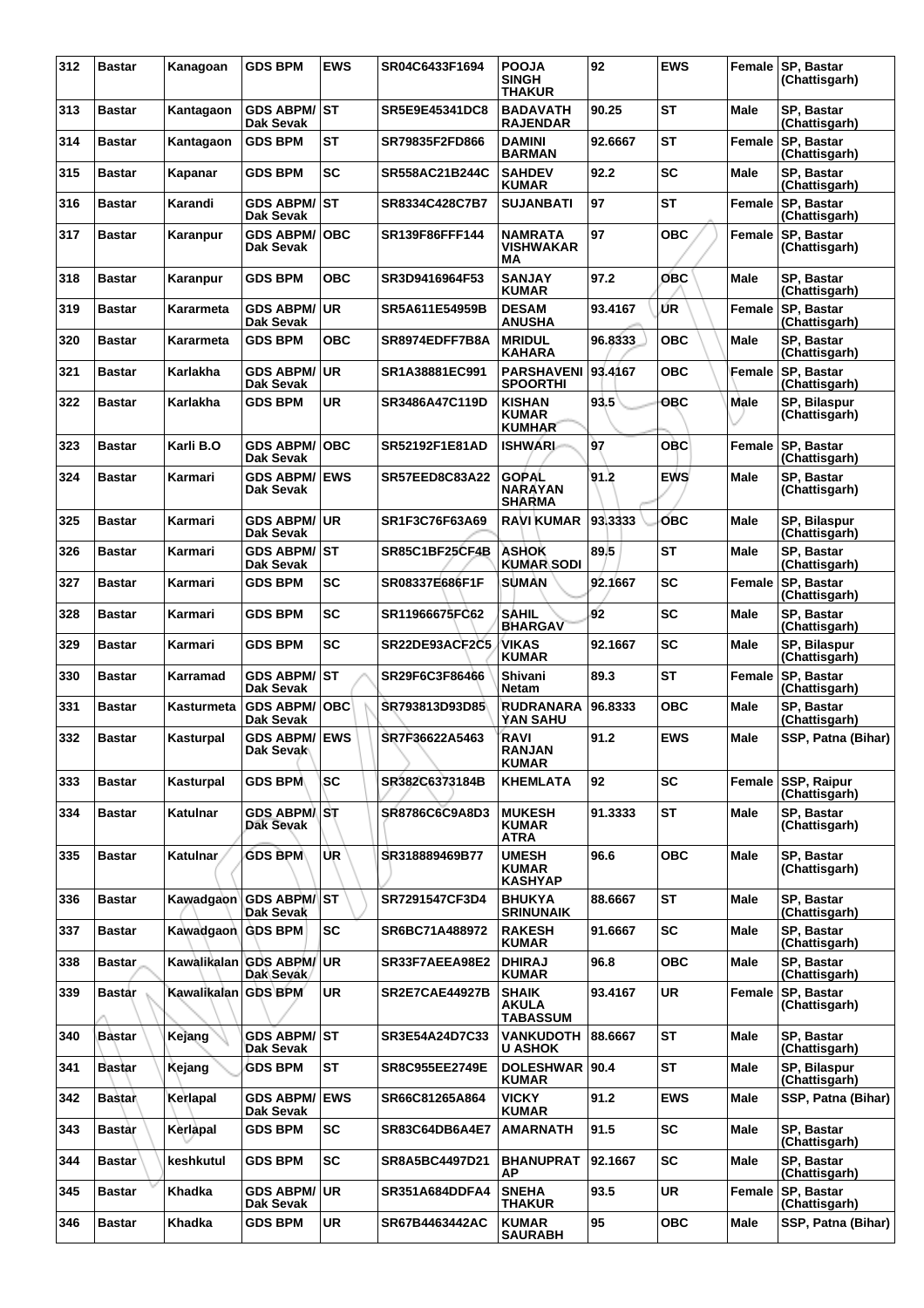| 347 | <b>Bastar</b> |                   | Khajrawand GDS ABPM/ST<br>Dak Sevak     |            | SR562BA3C74387        | <b>RAMAVATH</b><br><b>RANI</b>                    | 88.6667 | <b>ST</b>  |               | Female SP, Bastar<br>(Chattisgarh) |
|-----|---------------|-------------------|-----------------------------------------|------------|-----------------------|---------------------------------------------------|---------|------------|---------------|------------------------------------|
| 348 | <b>Bastar</b> | Khajrawand        | <b>GDS BPM</b>                          | SC         | SR579ABB2CFEA3        | <b>HIMANSHI</b>                                   | 92.8333 | SC         | Female        | SP, Bastar<br>(Chattisgarh)        |
| 349 | <b>Bastar</b> | Khandam           | <b>GDS BPM</b>                          | <b>OBC</b> | <b>SR3441CC1F551D</b> | <b>VISHAL</b><br><b>KUMAR</b>                     | 96.8    | <b>OBC</b> | Male          | SP, Bastar<br>(Chattisgarh)        |
| 350 | Bastar        | Khandsara         | GDS ABPM/SC<br><b>Dak Sevak</b>         |            | SR445CD8D5DE1B        | NAGESHWAR 94.6<br><b>SINGH</b>                    |         | <b>SC</b>  | Male          | SP, Bilaspur<br>(Chattisgarh)      |
| 351 | <b>Bastar</b> | Khargaon          | <b>GDS ABPM/ SC</b><br>Dak Sevak        |            | SR099F4D6E9F7C        | <b>KAMLESH</b><br><b>KHANDEKAT</b>                | 91.6667 | SC         | Male          | SP, Bilaspur<br>(Chattisgarh)      |
| 352 | <b>Bastar</b> | Khargaon          | <b>GDS BPM</b>                          | <b>OBC</b> | SR7F5F2F9EECEE        | <b>RAGHU</b>                                      | 96.6    | <b>OBC</b> | Male          | SP, Bastar<br>(Chattisgarh)        |
| 353 | Bastar        | Khodgaon          | <b>GDS ABPM/ST</b><br><b>Dak Sevak</b>  |            | SR8A1CD7E8DD5B        | <b>FULDHAR</b>                                    | 91.3333 | <b>ST</b>  | Male          | SP, Bastar<br>(Chattisgarh)        |
| 354 | <b>Bastar</b> | khorkhosa         | <b>GDS ABPM/ UR</b><br>Dak Sevak        |            | SR5F7BD4559946        | <b>HEMENDRI</b><br><b>THAKUR</b>                  | 94.8333 | <b>OBC</b> | Female        | SP, Bastar<br>(Chattisgarh)        |
| 355 | <b>Bastar</b> | Khotalapal        | <b>GDS ABPM/ST</b><br>Dak Sevak         |            | SR2DF584B88A68        | <b>GAJENDRA</b><br><b>KUMAR</b><br><b>MARKAM</b>  | 88.8333 | ŚТ         | Male          | SSP, Raipur<br>(Chattisgarh)       |
| 356 | <b>Bastar</b> | Khutpadar         | <b>GDS ABPM/ UR</b><br>Dak Sevak        |            | SR8FE5BA349F8C        | ASHWANI<br><b>KUMAR</b>                           | 97      | UR         | Male          | SP. Bastar<br>(Chattisgarh)        |
| 357 | Bastar        | Khutpadar         | <b>GDS BPM</b>                          | SC         | SR3F523B496338        | <b>DANDU</b><br><b>PRAVEEN</b>                    | 91.3333 | <b>SC</b>  | Male          | SP, Bastar<br>(Chattisgarh)        |
| 358 | Bastar        | Kodenar           | <b>GDS ABPM/</b><br>Dak Sevak           | <b>UR</b>  | <b>SR7AC596F25E4E</b> | <b>PRASHANT</b><br><b>KUMAR</b>                   | 95      | <b>UR</b>  | Male          | SP, Bastar<br>(Chattisgarh)        |
| 359 | <b>Bastar</b> | Kodenar           | <b>GDS BPM</b>                          | ST         | SR74D4E8B51D3A        | <b>GOVIND</b><br><b>CHAND</b>                     | 95      | STÌ        | Male          | SP, Bastar<br>(Chattisgarh)        |
| 360 | <b>Bastar</b> | Kodobhat          | <b>GDS ABPM/</b><br>Dak Sevak           | ∣UR        | SR331D5BF2AE49        | <b>RAKESH</b><br><b>SINGH</b>                     | 94.1667 | UŔ         | Male          | SP, Bastar<br>(Chattisgarh)        |
| 361 | Bastar        | Kodobhat          | <b>GDS BPM</b>                          | <b>UR</b>  | SR77D817B9FB78        | <b>GAJENDRA</b><br><b>SINGH</b><br><b>RATHOR</b>  | 97.1667 | UŔ         | Male          | SP, Bastar<br>(Chattisgarh)        |
| 362 | <b>Bastar</b> | Kokodi B.O        | <b>GDS BPM</b>                          | ST         | SR3C5435FF312B        | <b>RAMAVATH</b><br><b>CHANDU</b>                  | 90.25   | <b>ST</b>  | Male          | SP. Bastar<br>(Chattisgarh)        |
| 363 | Bastar        | Kolawada          | GDS ABPM/ST<br>Dak Sevak                |            | SR261D7A49B13F        | <b>JAGAT RAM</b>                                  | 94.2    | <b>ST</b>  | Male          | SP, Bastar<br>(Chattisgarh)        |
| 364 | <b>Bastar</b> | Kolawada          | <b>GDS BPM</b>                          | SC         | SR3B5E571331A7        | <b>JYOTI</b>                                      | 91.3333 | SC         | Female        | SSP, Durg<br>(Chattisgarh)         |
| 365 | Bastar        | Koliyari          | <b>GDS BPM</b>                          | <b>UR</b>  | SR484BBBD29C55        | <b>RAJAT</b><br><b>HALDAR</b>                     | 93.3333 | UR         | Male          | SP, Bastar<br>(Chattisgarh)        |
| 366 | Bastar        | Kondagaon<br>S.O  | <b>GDS ABPM/</b><br>Dak Sevak           | <b>EWS</b> | <b>SR1C47A7A363E6</b> | <b>PURUSHOTT</b><br><b>AM SINGH</b>               | 91.2    | <b>EWS</b> | Male          | SP, Bastar<br>(Chattisgarh)        |
| 367 | <b>Bastar</b> | Konde             | <b>GDS BPM</b>                          | SC         | SR6282174BA447        | <b>NAMRATA</b><br><b>VARE</b>                     | 92.6667 | SC         | Female        | SP, Bastar<br>(Chattisgarh)        |
| 368 | Bastar        | Kongera           | <b>GDS ABPM/</b><br>рак эеvак           | <b>UR</b>  | SR0BA7664BE4F5        | <b>PIYUSH</b><br><b>PANDEY</b>                    | 93.8    | UR         | Male          | SP, Bastar<br>(Chattisgarh)        |
| 369 | Bastar        | Kongera           | <b>GDS BPM</b>                          | <b>EWS</b> | SR8BC457E4CA3E        | <b>PANKAJ</b><br><b>KUMAR</b><br><b>CHAUDHARY</b> | 91.2    | EWS        | Male          | SP, Bastar<br>(Chattisgarh)        |
| 370 | Bastar        | Korhobeda         | <b>GDS ABPM/ UR</b><br>Dak Sevak        |            | SR016A4B846A3A        | <b>NEHA</b><br><b>YADAW</b>                       | 93.3333 | <b>OBC</b> | Female        | SP, Bastar<br>(Chattisgarh)        |
| 371 | Bastar        | Korta B.O.        | <b>GDS ABPM/ST</b><br><b>Dak Sevak</b>  |            | <b>SR5A4534CCC4E3</b> | <b>BADAVATH</b><br>SAI<br><b>VARDHAN</b>          | 90.25   | <b>ST</b>  | Male          | SSP, Nizamabad<br>(Telangana)      |
| 372 | Bastar        | Kotpad B.O        | <b>GDS BPM</b>                          | <b>ST</b>  | SR543B1E2F5A3B        | SHAILENDRA 94.2<br><b>PATRA</b>                   |         | <b>ST</b>  | Male          | SP, Bastar<br>(Chattisgarh)        |
| 373 | Bastar        | <b>KOTRAPAL</b>   | <b>GDS ABPM/ST</b><br><b>Dak Sevak</b>  |            | SR5A4749722E9F        | <b>RUPAVATH</b><br><b>JHANSI</b>                  | 88.6667 | <b>ST</b>  | <b>Female</b> | <b>SP, Bastar</b><br>(Chattisgarh) |
| 374 | Bastar        | Kottaguda<br>B.O  | <b>GDS BPM</b>                          | UR.        | SR24EF5E5E6115        | NAGESHWAR 96.5<br>YADAV                           |         | <b>OBC</b> | Male          | SP, Bastar<br>(Chattisgarh)        |
| 375 | <b>Bastar</b> | Koyalibeda<br>B.O | GDS BPM                                 | <b>UR</b>  | SR5347B9A7D983        | <b>CHANDRA</b><br><b>KANTA</b><br>YADAV           | 93.8333 | <b>OBC</b> | Female        | SP, Bilaspur<br>(Chattisgarh)      |
| 376 | <b>Bastar</b> | Koypal            | <b>GDS ABPM/ UR</b><br><b>Dak Sevak</b> |            | SR53ADE813EEC6        | <b>SUMAN</b><br><b>SHARMA</b>                     | 97      | UR         | Female        | <b>SP, Bastar</b><br>(Chattisgarh) |
| 377 | Bastar        | Kudhur            | <b>GDS ABPM/ST</b><br>Dak Sevak         |            | SR446A43B64E79        | <b>NENAVATH</b><br><b>JAIPAL</b>                  | 88.6667 | <b>ST</b>  | Male          | SP, Bastar<br>(Chattisgarh)        |
| 378 | <b>Bastar</b> | Kumharbad<br>gaon | <b>GDS ABPM/ UR</b><br>Dak Sevak        |            | SR08A458668A3C        | <b>LAKHESH</b><br><b>KUMAR</b>                    | 93.2    | <b>OBC</b> | Male          | SP, Bastar<br>(Chattisgarh)        |
| 379 | <b>Bastar</b> | Kumharbad<br>gaon | <b>GDS BPM</b>                          | <b>EWS</b> | SR23F27638E9BA        | <b>SAMIR</b><br><b>KUMAR</b>                      | 91.2    | <b>EWS</b> | Male          | SP, Bastar<br>(Chattisgarh)        |
| 380 | <b>Bastar</b> | Kumharpar<br>a    | <b>GDS ABPM/SC</b><br>Dak Sevak         |            | SR4D76F84F8B72        | <b>UTTAM</b><br><b>KUMAR</b>                      | 91.2    | <b>SC</b>  | Male          | SP, Bilaspur<br>(Chattisgarh)      |
| 381 | Bastar        | Kumharpar<br>a    | <b>GDS BPM</b>                          | <b>SC</b>  | SR8A7C4D649434        | <b>PRAVEEN</b><br><b>KUMAR</b><br><b>SONWANI</b>  | 94.6667 | <b>SC</b>  | Male          | SP, Bastar<br>(Chattisgarh)        |
| 382 | Bastar        | Kumhli B.O        | <b>GDS BPM</b>                          | <b>UR</b>  | SR8D67F3CBA9E8        | <b>ANN LAXMI</b><br>DAS                           | 93.6667 | UR         | Male          | SP, Bastar<br>(Chattisgarh)        |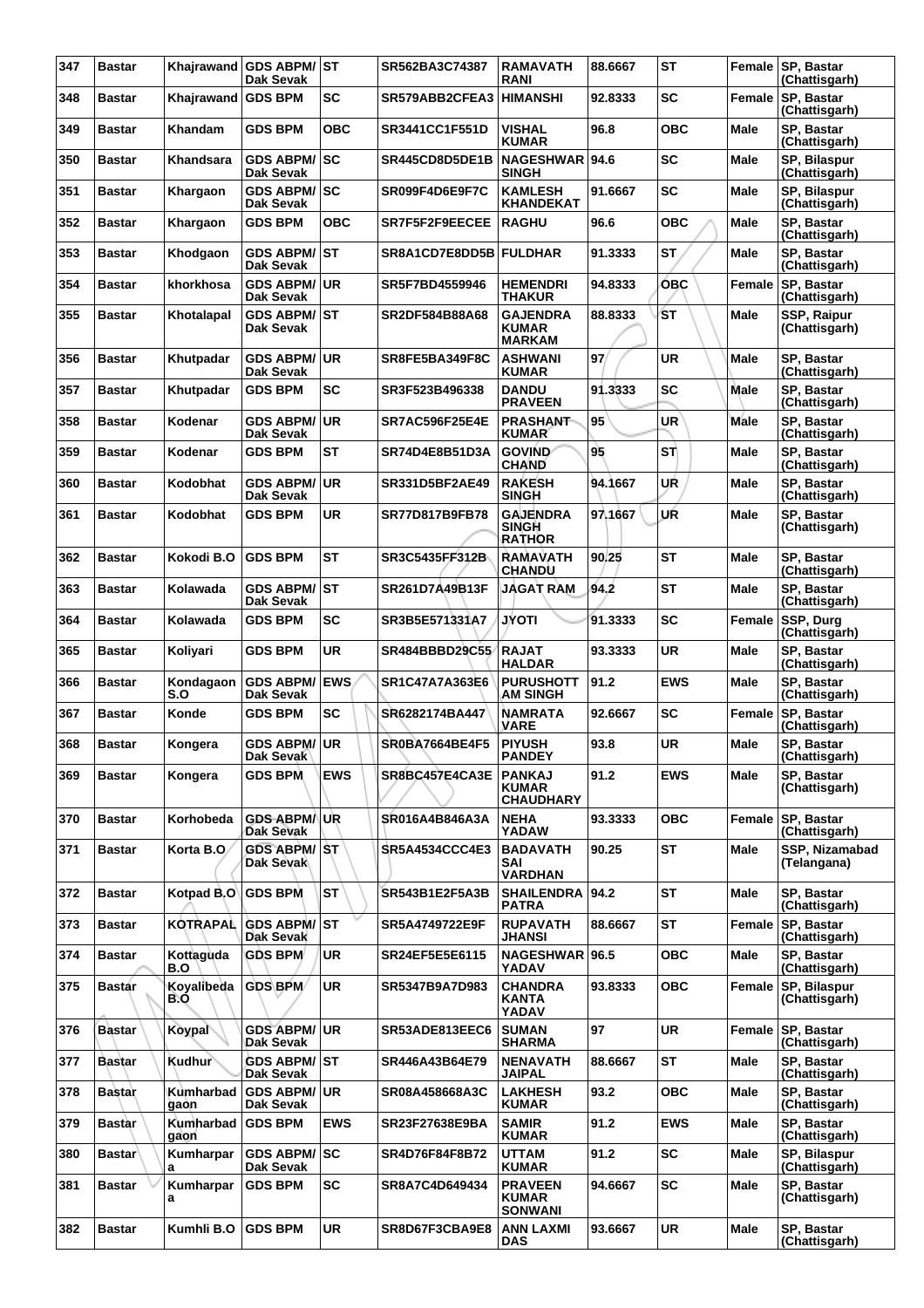| 383 | <b>Bastar</b> | Kundla                   | <b>GDS ABPM/ST</b><br>Dak Sevak            |            | SR8C48461C3854        | <b>SUREKHA</b><br><b>KORETI</b>                   | 89.1667 | <b>ST</b>    |             | Female SP, Bastar<br>(Chattisgarh)   |
|-----|---------------|--------------------------|--------------------------------------------|------------|-----------------------|---------------------------------------------------|---------|--------------|-------------|--------------------------------------|
| 384 | <b>Bastar</b> | Kundla                   | <b>GDS BPM</b>                             | SC         | SR6A753BF937A4        | VIJAYLAXMI                                        | 92.3333 | <b>SC</b>    | Female      | SP, Bastar<br>(Chattisgarh)          |
| 385 | <b>Bastar</b> | Kunna B.O                | <b>GDS BPM</b>                             | <b>UR</b>  | SR045C987AD7C1        | <b>SANTOSHI</b>                                   | 93.3333 | <b>OBC</b>   | Female      | <b>SP, Bastar</b><br>(Chattisgarh)   |
| 386 | <b>Bastar</b> | Kuri                     | GDS ABPM/ST<br>Dak Sevak                   |            | SR8644894247BF        | <b>KULESHWAR</b><br><b>SALAM</b>                  | 94.3333 | <b>ST</b>    | <b>Male</b> | SP. Bastar<br>(Chattisgarh)          |
| 387 | Bastar        | Kuri                     | <b>GDS BPM</b>                             | <b>UR</b>  | <b>SR3CD38876DCDB</b> | <b>CHURAMANI</b>                                  | 93.1667 | <b>OBC</b>   | Male        | SP, Bilaspur<br>(Chattisgarh)        |
| 388 | <b>Bastar</b> | Kusma                    | <b>GDS ABPM/ SC</b><br>Dak Sevak           |            | SR3F9B1BF6442D        | <b>SONU</b>                                       | 95.5    | <b>SC</b>    | Male        | SP, Bastar<br>(Chattisgarh)          |
| 389 | <b>Bastar</b> | Kutull                   | <b>GDS BPM</b>                             | <b>ST</b>  | SR22CD42F89124        | <b>ANNAVARAM</b><br><b>INDRA</b><br><b>SHEKAR</b> | 90.25   | <b>ST</b>    | Male        | <b>SP. Bastar</b><br>(Chattisgarh)   |
| 390 | <b>Bastar</b> | Labha                    | <b>GDS ABPM/ UR</b><br>Dak Sevak           |            | <b>SR17F1D8CC54D4</b> | <b>NISHA BANO</b>                                 | 93.1667 | UŔ           | Female      | SP, Bastar<br>(Chattisgarh)          |
| 391 | <b>Bastar</b> | Labha                    | <b>GDS BPM</b>                             | <b>UR</b>  | SR5DD4CC4E3D84        | <b>YOGESH</b><br><b>KUMAR</b><br><b>TELAM</b>     | 93.1667 | <b>UR</b>    | Male        | SP, Bastar<br>(Chattisgarh)          |
| 392 | <b>Bastar</b> | Lanka B.O                | <b>GDS BPM</b>                             | <b>ST</b>  | SR13ECE8C1F4E1        | <b>KRISHNA</b><br><b>KUMAR</b>                    | 93.6667 | <b>ST</b>    | Male        | SP, Bastar<br>(Chattisgarh)          |
| 393 | <b>Bastar</b> | Lawagaon                 | <b>GDS BPM</b>                             | <b>UR</b>  | <b>SR881968FE7FCA</b> | <b>BHAVANA</b><br><b>KASHYAP</b>                  | 93.5    | OBC          | Female      | SP, Bilaspur<br>(Chattisgarh)        |
| 394 | <b>Bastar</b> | Lendra                   | <b>GDS BPM</b>                             | <b>UR</b>  | SR6E93B2B8494B        | <b>SEEMA</b>                                      | 94.1667 | UR           | Female      | <b>SSP, Durg</b><br>(Chattisgarh)    |
| 395 | <b>Bastar</b> | Lingapur                 | <b>GDS BPM</b>                             | ST         | SR0D4713424846        | <b>GUGULOTH</b><br><b>SUNITHA</b>                 | 93,4167 | ST.          | Female      | SP, Bastar<br>(Chattisgarh)          |
| 396 | <b>Bastar</b> | Machali                  | GDS ABPM/ST<br>Dak Sevak                   |            | SR4A8844A5FDDF        | <b>GULSHAN</b><br><b>KUMAR</b>                    | 89      | SΤ,          | Male        | SP, Bastar<br>(Chattisgarh)          |
| 397 | <b>Bastar</b> | Machali                  | <b>GDS BPM</b>                             | ST         | SR4F46A293D479        | <b>RAMAVATH</b><br>RAJITHA                        | 90.25   | <b>ST</b>    | Female      | <b>SP, Bastar</b><br>(Chattisgarh)   |
| 398 | <b>Bastar</b> | Madagaon                 | <b>GDS ABPM/ST</b><br>Dak Sevak            |            | SR4BE7582D2C36        | <b>SANTU\RAM</b><br><b>ESTAM</b>                  | 90.1667 | <b>ST</b>    | Male        | SP, Bastar<br>(Chattisgarh)          |
| 399 | <b>Bastar</b> | Madagaon                 | <b>GDS BPM</b>                             | <b>EWS</b> | SR66FF6DF6CBEF        | <b>AGNI PRIYA</b>                                 | 91.2    | <b>EWS</b>   | Female      | SP, Bhojpur<br>(Bihar)               |
| 400 | <b>Bastar</b> | <b>Madhohnar</b>         | <b>GDS ABPM/</b><br>Dak Sevak              | ∣UR        | SR0571942FA233        | <b>SHANI</b>                                      | 94.3333 | <b>OBC</b>   | Male        | SP, Bastar<br>(Chattisgarh)          |
| 401 | <b>Bastar</b> | Madlapal<br>B.O          | <b>GDS BPM</b>                             | <b>UR</b>  | SR34E8D2B23974        | <b>SANTOSH</b><br><b>KUMAR</b>                    | 94.6    | <b>OBC</b>   | <b>Male</b> | SP. Bastar<br>(Chattisgarh)          |
| 402 | <b>Bastar</b> | madpal                   | <b>GDS BPM</b>                             | <b>EWS</b> | SR4FF71D26EF4D        | <b>POLISETTI</b><br><b>SURESH</b>                 | 93.4167 | <b>EWS</b>   | Male        | SP, Bastar<br>(Chattisgarh)          |
| 403 | Bastar        | Mageda                   | <b>GDS ABPM/</b><br><b>Dak Sevak</b>       | lst        | SR2531F77C1542        | <b>BODA</b><br><b>SHIRISHA</b>                    | 88.6667 | ST           | Female      | <b>SP, Bastar</b><br>(Chattisgarh)   |
| 404 | <b>Bastar</b> | Mageda                   | <b>GDS BPM</b>                             | <b>SC</b>  | SR49F859B794B6        | <b>GOVINDA</b><br><b>DHAMGE</b>                   | 91.3333 | <b>SC</b>    | Male        | <b>SP. Bastar</b><br>(Chattisgarh)   |
| 405 | <b>Bastar</b> | Maharakark I<br>a        | <b>GDS ABPM/UR</b><br>Dak Sevak            |            | SR12447AC5F6B5        | <b>NIRMALA</b><br><b>KUMARI</b>                   | 97.8    | <b>OBC</b>   |             | Female   SP, Bastar<br>(Chattisgarh) |
| 406 | <b>Bastar</b> | Mahimagaw<br>adi         | <b>GDS ABPM/ST</b><br>Dak Sevak            |            | SR147C4EBA7FFD        | <b>HEMANDRA</b><br><b>KUMAR</b><br><b>SALAM</b>   | 90.3333 | <b>ST</b>    | Male        | SP, Bastar<br>(Chattisgarh)          |
| 407 | <b>Bastar</b> | Mahimagaw GDS BPM<br>adi |                                            | ÙR.        | SR2DF63A81C1FB        | <b>ARJUN</b>                                      | 93.1667 | <b>OBC</b>   | <b>Male</b> | SP, Bastar<br>(Chattisgarh)          |
| 408 | <b>Bastar</b> | Mahud                    | <b>GDS ABPM/ PWD-B</b><br><b>Dak Sevak</b> |            | SR65A42C27243D        | <b>MR NIRAJ</b><br>YADAV                          | 84.1667 | <b>PWD-B</b> | Male        | SSP, Azamgarh<br>(Uttar Pradesh)     |
| 409 | <b>Bastar</b> | Mahud                    | <b>GDS BPM</b>                             | UR         | SR88419E295BEF        | <b>AJAY</b><br><b>DEWANGAN</b>                    | 95.6667 | <b>UR</b>    | Male        | SP, Bastar<br>(Chattisgarh)          |
| 410 | <b>Bastar</b> | Mailbeda                 | <b>GDS ABPM/SC</b><br>Dak Sevak            |            | SR6AB4A62E5744        | AJAY KUMAR 91.2                                   |         | <b>SC</b>    | Male        | <b>SP. Bilaspur</b><br>(Chattisgarh) |
| 411 | <b>Bastar</b> | Mailbeda                 | <b>GDS BPM</b>                             | <b>EWS</b> | SR82AB871622D6        | <b>RITU</b>                                       | 91.2    | <b>EWS</b>   | Female      | <b>SP, Bastar</b><br>(Chattisgarh)   |
| 412 | <b>Bastar</b> | Makadi                   | GDS ABPM/│UR<br>Dak Sevak                  |            | <b>SR2732A7C4D31E</b> | <b>KUSH</b><br><b>PANDEY</b>                      | 95      | <b>UR</b>    | <b>Male</b> | SP, Bastar<br>(Chattisgarh)          |
| 413 | Bastar        | <b>Makadi</b>            | <b>GDS BPM</b>                             | <b>SC</b>  | SR4BB71746F8BE        | <b>SAHIL</b><br><b>BANJARE</b>                    | 91.1667 | <b>SC</b>    | Male        | SP, Bastar<br>(Chattisgarh)          |
| 414 | Bastar        | <b>Mandem</b>            | GDS ABPM/∣UR<br>Dak Sevak                  |            | SR84C7FBD8ECB5        | <b>SRIMANTA</b><br><b>BUDHIA</b>                  | 93.1    | <b>OBC</b>   | Male        | SP, Bastar<br>(Chattisgarh)          |
| 415 | <b>Bastar</b> | Mandoki<br>Khargaon      | <b>GDS ABPM/ST</b><br>Dak Sevak            |            | SR6493AFB8F4F4        | <b>BANOTH</b><br><b>SAIKUMAR</b>                  | 88.6667 | ST           | Male        | SP, Bastar<br>(Chattisgarh)          |
| 416 | <b>Bastar</b> | Mandoki<br>Khargaon      | <b>GDS BPM</b>                             | <b>ST</b>  | SR784555247496        | <b>ARIKA</b><br><b>CHINNARAO</b>                  | 90.25   | <b>ST</b>    | Male        | SP, Bastar<br>(Chattisgarh)          |
| 417 | <b>Bastar</b> | Mangahoor                | <b>GDS ABPM/ UR</b><br>Dak Sevak           |            | SR384A4951D1E4        | <b>ITOYL</b><br><b>MANDAL</b>                     | 94.5    | <b>UR</b>    | Female      | SP, Bastar<br>(Chattisgarh)          |
| 418 | <b>Bastar</b> | Maraiguda                | <b>GDS ABPM/ST</b><br>Dak Sevak            |            | SR24944FB4A147        | KANSHIRAM                                         | 88.8333 | ST           | Male        | SP, Bastar<br>(Chattisgarh)          |
| 419 | <b>Bastar</b> | Maraiguda                | <b>GDS BPM</b>                             | <b>EWS</b> | <b>SR2E24EA2744F7</b> | <b>ABHIJEET</b>                                   | 95      | <b>EWS</b>   | Male        | SSP, Gaya (Bihar)                    |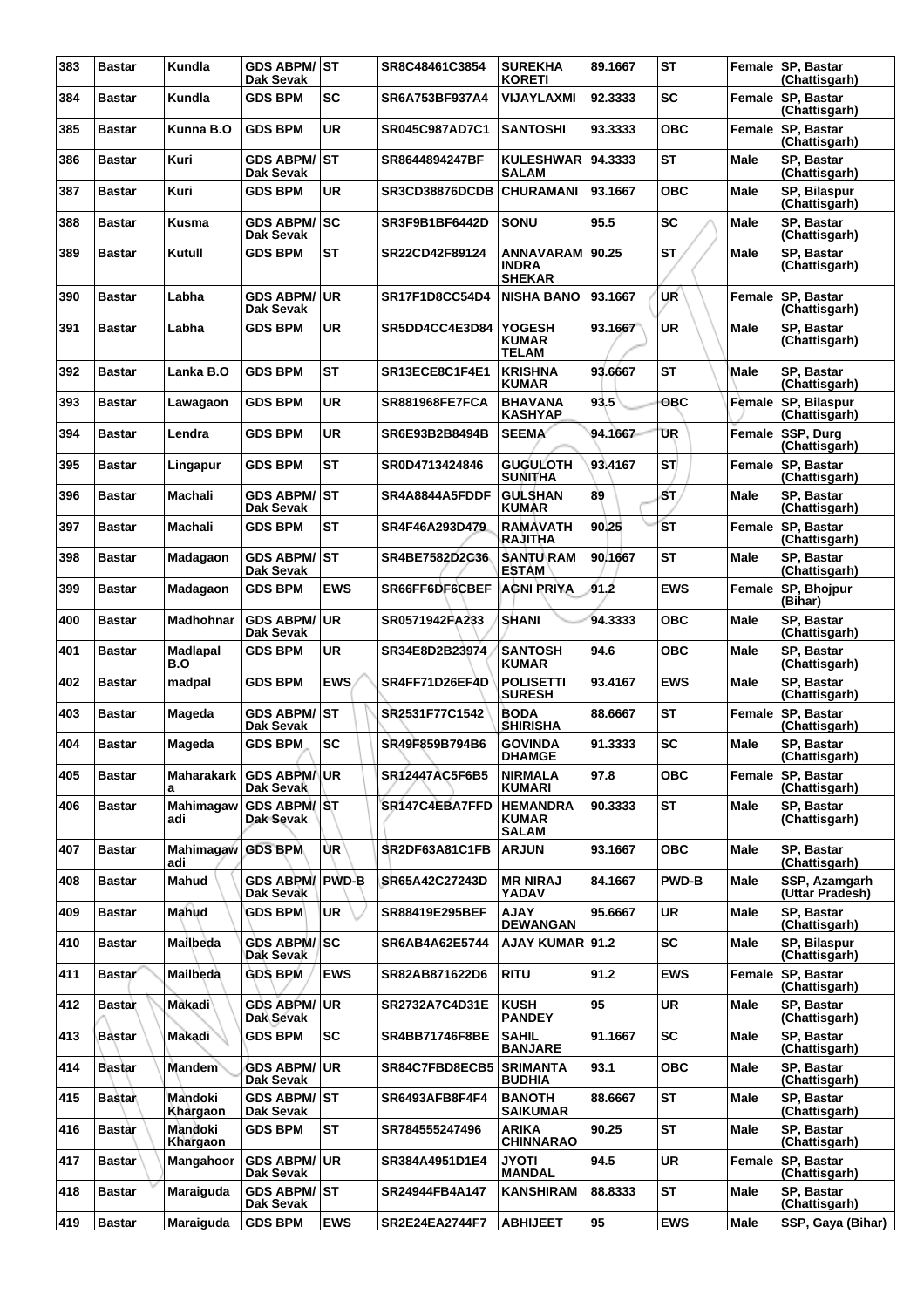| 420 | <b>Bastar</b> | <b>MARAMET</b><br>Α   | <b>GDS ABPM/ EWS</b><br>Dak Sevak |              | SR0F8B28824D5C        | <b>ABHISHEK</b><br><b>KUMAR</b><br><b>PANDEY</b>           | 90.5    | <b>EWS</b>   | <b>Male</b> | SP, Bastar<br>(Chattisgarh)        |
|-----|---------------|-----------------------|-----------------------------------|--------------|-----------------------|------------------------------------------------------------|---------|--------------|-------------|------------------------------------|
| 421 | <b>Bastar</b> | <b>Marikoder</b>      | <b>GDS ABPM/ST</b><br>Dak Sevak   |              | SR2931461A81D4        | <b>BHADU RAM</b>                                           | 92.1667 | <b>ST</b>    | <b>Male</b> | <b>SP. Bastar</b><br>(Chattisgarh) |
| 422 | <b>Bastar</b> | Marikoder             | <b>GDS BPM</b>                    | <b>UR</b>    | SR7BDDD41CFE31        | <b>JAGARNATH</b><br><b>KUMAR</b>                           | 93.1    | <b>OBC</b>   | Male        | SP, Bastar<br>(Chattisgarh)        |
| 423 | <b>Bastar</b> | <b>MASORA</b>         | <b>GDS BPM</b>                    | <b>ST</b>    | SR6B129447629F        | <b>GAINDRAM</b>                                            | 92      | ST           | Male        | SP, Bastar<br>(Chattisgarh)        |
| 424 | <b>Bastar</b> | Masukokod<br>a        | <b>GDS ABPM/</b><br>Dak Sevak     | UR           | <b>SR894366BDCD5F</b> | <b>RAHUL</b>                                               | 98      | <b>UR</b>    | Male        | SP, Bastar<br>(Chattisgarh)        |
| 425 | <b>Bastar</b> | Masukokod<br>a        | <b>GDS BPM</b>                    | <b>ST</b>    | <b>SR137C4C3FF74B</b> | NUNAVATH<br><b>RAJENDRA</b><br><b>PRASAD</b>               | 90.25   | <b>ST</b>    | Male        | SP, Bastar<br>(Chattisgarh)        |
| 426 | <b>Bastar</b> | Matla                 | <b>GDS ABPM/</b><br>Dak Sevak     | ∣UR          | <b>SR45563EC486DF</b> | <b>SUMIT</b><br><b>KAUSHIK</b>                             | 95.6    | UR           | Male        | <b>SP. Bastar</b><br>(Chattisgarh) |
| 427 | <b>Bastar</b> | Matla                 | <b>GDS BPM</b>                    | <b>SC</b>    | SR8A3B4E3A21C3        | <b>TUSHAR MIRI 91</b>                                      |         | <b>SC</b>    | Male        | SP, Bilaspur<br>(Chattisgarh)      |
| 428 | <b>Bastar</b> | Metanar               | <b>GDS ABPM/ UR</b><br>Dak Sevak  |              | SR38F164B5B695        | <b>RAVI KANT</b><br>KUMAR                                  | 93.1/   | <b>OBC</b>   | Male        | SP, Bastar<br>(Chattisgarh)        |
| 429 | <b>Bastar</b> | <b>METAPAL</b>        | <b>GDS ABPM/ST</b><br>Dak Sevak   |              | SR4E416136632E        | <b>NILESH</b><br><b>KUMAR</b><br><b>OYAM</b>               | 90.5    | <b>ST</b>    | Male        | SP. Bastar<br>(Chattisgarh)        |
| 430 | <b>Bastar</b> | Mode                  | <b>GDS ABPM/ SC</b><br>Dak Sevak  |              | <b>SR6F8FE9393D7E</b> | <b>SHUBHAM</b><br>KUMAR                                    | 91      | <b>SC</b>    | Male        | SP, Bastar<br>(Chattisgarh)        |
| 431 | <b>Bastar</b> | Mode                  | <b>GDS BPM</b>                    | <b>ST</b>    | SR4162831588BB        | <b>DOMENDRA</b><br><b>KUMAR</b><br><b>KOTPÁRIHA</b>        | 95.6667 | SΤÌ          | Male        | SP, Bastar<br>(Chattisgarh)        |
| 432 | <b>Bastar</b> | Mohlai B.O            | <b>GDS BPM</b>                    | овс          | <b>SR6E8A34F556CB</b> | NITESH<br>KUMAR                                            | 98      | <b>OBC</b>   | Male        | SP, Bastar<br>(Chattisgarh)        |
| 433 | <b>Bastar</b> | <b>Molasnar</b>       | <b>GDS ABPM/ST</b><br>Dak Sevak   |              | SR85628A8A7B49        | <b>HARENDRA</b><br>KUMAR                                   | 90      | ŚΤ           | <b>Male</b> | SP, Bastar<br>(Chattisgarh)        |
| 434 | <b>Bastar</b> | <b>Molasnar</b>       | <b>GDS BPM</b>                    | <b>ST</b>    | SR3CDF366E1E1F        | <b>DEGAVATH</b><br><b>KALYAN</b><br>KUMAR                  | 90.25   | <b>ST</b>    | Male        | SP, Bastar<br>(Chattisgarh)        |
| 435 | <b>Bastar</b> | <b>MOPHALN</b><br>AR  | <b>GDS ABPM/ST</b><br>Dak Sevak   |              | <b>SR645BE1EFA216</b> | <b>POSE RAM</b>                                            | 89.6667 | <b>ST</b>    | <b>Male</b> | SP, Bastar<br>(Chattisgarh)        |
| 436 | <b>Bastar</b> | <b>MOPHALN</b><br>AR  | <b>GDS BPM</b>                    | <b>UR</b>    | SR61D7E2A7423E        | <b>SANSKRITI</b><br>SINGH                                  | 95      | <b>UR</b>    | Female      | <b>SP, Bastar</b><br>(Chattisgarh) |
| 437 | <b>Bastar</b> | <b>MORMED</b>         | <b>GDS ABPM/ ST</b><br>Dak Sevak  |              | <b>SR334FB4476EBC</b> | <b>HOLIKA</b><br><b>MANDAVI</b>                            | 92.5    | ST           | Female      | SP, Bastar<br>(Chattisgarh)        |
| 438 | <b>Bastar</b> | <b>Mulnaar</b>        | <b>GDS ABPM/ UR</b><br>Dak Sevak  |              | SR1F4E4D5C425B        | <b>GAUTAM</b><br>VERMA                                     | 93.1    | <b>OBC</b>   | <b>Male</b> | SP. Bastar<br>(Chattisgarh)        |
| 439 | <b>Bastar</b> | <b>Mulnaar</b>        | <b>GDS BPM</b>                    | <b>ST</b>    | SR5A7ACE2D94AC        | <b>BHUKYA</b><br><b>DEVENDAR</b>                           | 90.25   | <b>ST</b>    | Male        | SP, Bastar<br>(Chattisgarh)        |
| 440 | <b>Bastar</b> | <b>Mungwal</b>        | GDS ABPM/SC<br>Dak Sevak          |              | <b>SR49E3DC89DB81</b> | <b>SAKILA</b><br><b>MAHAVE</b>                             | 91.2    | <b>SC</b>    |             | Female SP, Bastar<br>(Chattisgarh) |
| 441 | <b>Bastar</b> | Mungwal               | <b>GDS BPM</b>                    | <b>OBC</b>   | SR24EB142178F2        | <b>SANJAY</b><br><b>KUMAR RAI</b>                          | 96.6    | <b>OBC</b>   | <b>Male</b> | SP, Bilaspur<br>(Chattisgarh)      |
| 442 | <b>Bastar</b> | Munjla                | GDS ABPM/ST<br>Dak Sevak          |              | SR3BADC7614A3A        | <b>YUVRAJ</b><br><b>URWASHA</b>                            | 90      | <b>ST</b>    | <b>Male</b> | SP, Bastar<br>(Chattisgarh)        |
| 443 | <b>Bastar</b> | <b>Murkinar</b>       | <b>GDS ABPM/ EWS</b><br>Dak Sevak |              | SR4B497149449C        | <b>NADENDLA</b><br><b>RAVI KUMAR</b>                       | 90.25   | EWS          | Male        | SP, Bastar<br>(Chattisgarh)        |
| 444 | <b>Bastar</b> | <b>Murkinar</b>       | <b>GDS BPM</b>                    | UŘ           | SR2D9BC418FE27        | <b>RAMSAGAR</b><br><b>KUMMAR</b>                           | 95      | UR           | Male        | SP, Bastar<br>(Chattisgarh)        |
| 445 | <b>Bastar</b> | Murnar                | <b>GDS ABPM/</b><br>Dak Sevak     | ∣UR          | <b>SR31429AECED21</b> | <b>GAURAV</b><br><b>KUMAR</b><br>CHANDRA                   | 93      | <b>OBC</b>   | <b>Male</b> | SP, Bilaspur<br>(Chattisgarh)      |
| 446 | <b>Bastar</b> | <b>Murnar</b>         | <b>GDS BPM</b>                    | <b>PWD-B</b> | SR6CE644E4D78F        | <b>DURGESH</b><br><b>SINGH</b><br><b>RAJPUT</b>            | 85.5    | <b>PWD-B</b> | <b>Male</b> | SP, Bastar<br>(Chattisgarh)        |
| 447 | <b>Bastar</b> | <b>Murrepal</b>       | GDS ABPM/ EWS<br>Dak Sevak        |              | <b>SR58DC471B6C8F</b> | <b>SUNIL</b><br><b>KUMAR</b>                               | 91.2    | <b>EWS</b>   | <b>Male</b> | SP, Bastar<br>(Chattisgarh)        |
| 448 | <b>Bastar</b> | <b>Murrepal</b>       | <b>GDS BPM</b>                    | <b>UR</b>    | SR8791FDFB1F5C        | <b>AYUSHA</b><br><b>DURGE</b>                              | 95      | UR           | Female      | SP, Bastar<br>(Chattisgarh)        |
| 449 | <b>Bastar</b> | <b>Murumwad</b><br>a  | <b>GDS ABPM/ UR</b><br>Dak Sevak  |              | SR07B5E1949EF6        | <b>RAGINEE</b>                                             | 93      | <b>OBC</b>   | Female      | SP, Bastar<br>(Chattisgarh)        |
| 450 | <b>Bastar</b> | Murumwad<br>a         | <b>GDS BPM</b>                    | <b>ST</b>    | <b>SR0E3F6948FE39</b> | <b>CHHAT RAM</b>                                           | 90.1667 | ST           | <b>Male</b> | SSP, Durg<br>(Chattisgarh)         |
| 451 | <b>Bastar</b> | <b>MUSTALNA</b><br>R. | <b>GDS ABPM/</b><br>Dak Sevak     | ∣UR.         | SR0A568FCB7BC3        | <b>AMIT KUMAR</b><br>MISHRA                                | 97      | UR           | Male        | SP, Bastar<br>(Chattisgarh)        |
| 452 | <b>Bastar</b> | <b>Musurputta</b>     | <b>GDS ABPM/ EWS</b><br>Dak Sevak |              | <b>SR7B634F7459CE</b> | <b>NANDHIKON</b><br>DA<br><b>PREMENDER</b><br><b>REDDY</b> | 90.25   | <b>EWS</b>   | Male        | SP, Bastar<br>(Chattisgarh)        |
| 453 | <b>Bastar</b> | <b>Musurputta</b>     | <b>GDS BPM</b>                    | <b>UR</b>    | SR3F4A26615765        | RAGHVENDR 94.3333<br>A DANSENA                             |         | <b>OBC</b>   | Male        | SP, Bastar<br>(Chattisgarh)        |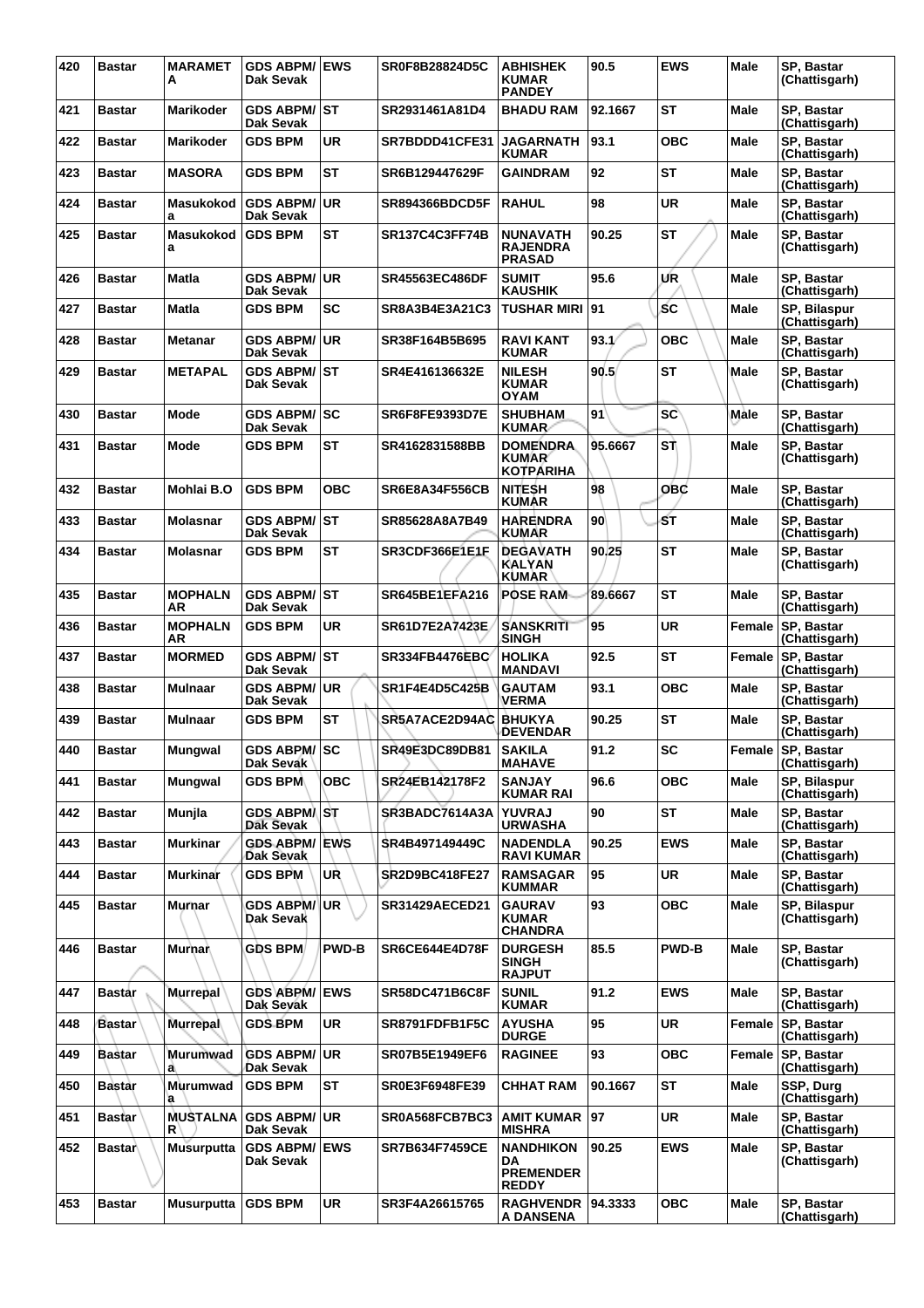| 454 | <b>Bastar</b> | <b>NAGUL</b>            | GDS ABPM/ST<br>Dak Sevak                   |              | <b>SR58F926A32DBC</b> | <b>SUNIL</b><br><b>KUMAR</b>                                        | 93      | <b>ST</b>    | Male        | SP, Bastar<br>(Chattisgarh)        |
|-----|---------------|-------------------------|--------------------------------------------|--------------|-----------------------|---------------------------------------------------------------------|---------|--------------|-------------|------------------------------------|
| 455 | <b>Bastar</b> | Nahadi                  | <b>GDS ABPM/ SC</b><br>Dak Sevak           |              | SR1C2D44EFB24D        | <b>AJAY</b><br><b>PARIHAR</b>                                       | 91      | SC           | Male        | SP. Bastar<br>(Chattisgarh)        |
| 456 | <b>Bastar</b> | Nahkanaar               | <b>GDS ABPM/ UR</b><br>Dak Sevak           |              | SR3AC18718EBe8        | <b>TOMESHWAR</b>                                                    | 93      | <b>OBC</b>   | Female      | <b>SP, Bastar</b><br>(Chattisgarh) |
| 457 | <b>Bastar</b> | Nahkanaar               | <b>GDS BPM</b>                             | <b>ST</b>    | SR2C834A8A334F        | <b>GUGULOTH</b><br><b>SARITHA</b>                                   | 90.25   | <b>ST</b>    |             | Female SP, Bastar<br>(Chattisgarh) |
| 458 | <b>Bastar</b> | <b>Nakulnar</b><br>S.O  | <b>GDS ABPM/</b><br>Dak Sevak              | <b>PWD-B</b> | SR24A796AF5BDD        | <b>HITANSHU</b><br><b>SAHU</b>                                      | 84.8333 | <b>PWD-B</b> | Male        | SP. Bastar<br>(Chattisgarh)        |
| 459 | <b>Bastar</b> | Nangur B.O              | <b>GDS BPM</b>                             | <b>ST</b>    | <b>SR242A78173EED</b> | <b>RESHMA</b>                                                       | 93.6667 | ST           | Female      | <b>SP. Bastar</b><br>(Chattisgarh) |
| 460 | <b>Bastar</b> | Neelavaya               | <b>GDS ABPM/ EWS</b><br>Dak Sevak          |              | <b>SR047AD4925E7F</b> | <b>KAVATGE</b><br><b>RAMU</b>                                       | 90.25   | <b>EWS</b>   | Male        | SSP, Hyderabad<br>City (Telangana) |
| 461 | <b>Bastar</b> | Neelavaya               | <b>GDS BPM</b>                             | ST           | SR5D41436673A6        | <b>NENAVATH</b><br>RAMLAL                                           | 89.3333 | ST.          | Male        | SP. Bastar<br>(Chattisgarh)        |
| 462 | <b>Bastar</b> | <b>Nevta</b>            | <b>GDS ABPM/ ST</b><br>Dak Sevak           |              | SR691231C4521A        | <b>NITYANAND</b>                                                    | 89.8333 | ŚΤ           | Male        | SP, Bastar<br>(Chattisgarh)        |
| 463 | <b>Bastar</b> | <b>Nevta</b>            | <b>GDS BPM</b>                             | <b>ST</b>    | SR0228A1748D43        | <b>KHUSHWAR</b>                                                     | 90.2    | <b>ST</b>    | Male        | SP, Bastar<br>(Chattisgarh)        |
| 464 | <b>Bastar</b> | Niyanaar<br>B.O         | <b>GDS ABPM/ UR</b><br>Dak Sevak           |              | SR8BB9F6A37217        | <b>MONIKA</b>                                                       | 97.2    | <b>OBC</b>   | Female      | <b>SP. Bastar</b><br>(Chattisgarh) |
| 465 | Bastar        | <b>Nukanpal</b>         | <b>GDS ABPM/</b><br>Dak Sevak              | <b>EWS</b>   | SR4344EF4EB9D4        | <b>NUNNA</b><br><b>CHARAN-</b><br><b>VAMSI</b>                      | 90.25   | <b>EWS</b>   | Male        | SP. Bastar<br>(Chattisgarh)        |
| 466 | <b>Bastar</b> | Nukanpal                | <b>GDS BPM</b>                             | ОВС          | <b>SR4A9FDA422A67</b> | <b>NITESH</b><br><b>KUMAR</b><br><b>SAHU</b>                        | 96.5    | OBC          | Male        | SP, Bastar<br>(Chattisgarh)        |
| 467 | <b>Bastar</b> | Padamkot                | GDS ABPM/ST<br>Dak Sevak                   |              | <b>SR4A7279E9CF45</b> | <b>MUDAVATH</b><br><b>SAMPATH</b>                                   | 88.6667 | ŚΤ,          | Male        | SP, Warangal<br>(Telangana)        |
| 468 | <b>Bastar</b> | Padamkot                | <b>GDS BPM</b>                             | SC           | SR71828E5A415B        | <b>SHYAM</b><br>SINGH                                               | 90.8333 | <b>SC</b>    | Male        | SP. Bastar<br>(Chattisgarh)        |
| 469 | Bastar        | <b>PADAMUR</b>          | <b>GDS BPM</b>                             | <b>ST</b>    | SR31244DA9B594        | <b>MUDAVATH</b><br><b>KALYAN</b>                                    | 92.15   | <b>ST</b>    | <b>Male</b> | SP, Bastar<br>(Chattisgarh)        |
| 470 | <b>Bastar</b> | <b>PAHURNAR GDS BPM</b> |                                            | <b>UR</b>    | SR267752946DDD        | AMAN<br><b>KUMAR</b>                                                | 95      | <b>EWS</b>   | Male        | SP, Bastar<br>(Chattisgarh)        |
| 471 | <b>Bastar</b> | Palli                   | <b>GDS ABPM/ UR</b><br>Dak Sevak           |              | <b>SR25AF5BF52F66</b> | <b>SHUBHAM</b><br><b>BAJPAI</b>                                     | 95      | UR           | Male        | SP. Bastar<br>(Chattisgarh)        |
| 472 | <b>Bastar</b> | Palli                   | <b>GDS ABPM/ST</b><br>Dak Sevak            |              | <b>SR5F41C9F33C7D</b> | <b>BABITA</b>                                                       | 90.6667 | <b>ST</b>    | Female      | SP, Bastar<br>(Chattisgarh)        |
| 473 | <b>Bastar</b> | Palli                   | <b>GDS BPM</b>                             | UR           | <b>SR4F69F2193BBE</b> | <b>SHRIKANT</b><br><b>VISHWKARM</b><br>Ά                            | 97.5    | <b>OBC</b>   | Male        | SP. Bastar<br>(Chattisgarh)        |
| 474 | <b>Bastar</b> | Palli                   | <b>GDS BPM</b>                             | <b>UR</b>    | <b>SR05CA44BE992A</b> | YASHI<br><b>NAMDEO</b>                                              | 95.8    | UR           | Female      | SP, Bastar<br>(Chattisgarh)        |
| 475 | Bastar        | Palnar B.O              | GDS BPM                                    | OBC          | SR12BB54C6614F        | <b>LAXMI</b><br><b>PRASAD</b>                                       | 96      | <b>OBC</b>   | <b>Male</b> | SP, Bastar<br>(Chattisgarh)        |
| 476 | <b>Bastar</b> | Palwa                   | <b>GDS ABPM/ SC</b><br>Dak Sevak           |              | SR8D96E8FCA2C3        | <b>NISHA SINHA</b>                                                  | 90.6667 | <b>SC</b>    | Female      | SP, Bastar<br>(Chattisgarh)        |
| 477 | <b>Bastar</b> | Pandarwahi              | <b>GDS ABPM</b> <sup>ST</sup><br>Dak Sevak |              | SR7739FE5F3181        | <b>JARUPULA</b><br><b>VENKATESH</b>                                 | 90.25   | <b>ST</b>    | Male        | SP, Bilaspur<br>(Chattisgarh)      |
| 478 | <b>Bastar</b> | Pandarwahi GDS BPM      |                                            | IST.         | SR6D8FEB614786        | AMIT KUMAR   91<br><b>BHAGAT</b>                                    |         | <b>ST</b>    | Male        | SP, Bastar<br>(Chattisgarh)        |
| 479 | <b>Bastar</b> | Pandey<br>Aatgaon       | <b>GDS ABPM/ EWS</b><br>Dak Sevak          |              | <b>SR823CD1EF8C16</b> | <b>SHAIK</b><br><b>AMEENBASH</b><br>AGARI<br><b>MASTHAN</b><br>VALI | 90.25   | <b>EWS</b>   | Male        | SP, Bastar<br>(Chattisgarh)        |
| 480 | <b>Bastar</b> | Pandev<br>Aatgaon       | <b>GDS BPM</b>                             | SC           | SR42B1FA514682        | <b>ABHINAY</b>                                                      | 93.6    | <b>SC</b>    | Male        | SP. Bastar<br>(Chattisgarh)        |
| 481 | <b>Bastar</b> | Pangud                  | <b>GDS ABPM/ EWS</b><br>Dak Sevak          |              | <b>SR2758D9928AB2</b> | <b>ATUL</b><br><b>CHAUBEY</b>                                       | 90.1667 | <b>EWS</b>   | Male        | SSP, Durg<br>(Chattisgarh)         |
| 482 | Bastar        | Pangud                  | <b>GDS BPM</b>                             | UR.          | SR21B643F2266F        | <b>ASHWANI</b><br><b>KUMAR</b>                                      | 94.3333 | <b>OBC</b>   | Male        | SP, Rajouri<br>(Jammukashmir)      |
| 483 | <b>Bastar</b> | Panwar B.O              | <b>GDS ABPM/ ST</b><br>Dak Sevak           |              | SR767A1D44EFFE        | <b>RESHMA</b><br>MINJ                                               | 89.3333 | <b>ST</b>    | Female      | SP, Bastar<br>(Chattisgarh)        |
| 484 | <b>Bastar</b> | Parbhali                | <b>GDS ABPM/ ST</b><br>Dak Sevak           |              | SR88CB4F6E8364        | <b>VIJAY LAXMI</b>                                                  | 88.8    | <b>ST</b>    |             | Female SP, Bastar<br>(Chattisgarh) |
| 485 | <b>Bastar</b> | Parcheli<br>B.O'        | <b>GDS ABPM/ UR</b><br>Dak Sevak           |              | SR4238F63BDE61        | <b>KULDEEP</b><br><b>KUMAR</b><br>YADAV                             | 95.8333 | <b>OBC</b>   | Male        | SP. Bastar<br>(Chattisgarh)        |
| 486 | <b>Bastar</b> | Parekodo                | <b>GDS ABPM/OBC</b><br>Dak Sevak           |              | SR55CB6EB15141        | <b>ARVIND</b><br><b>KUMAR</b>                                       | 97.6    | <b>OBC</b>   | Male        | SP, Darbhanga<br>(Bihar)           |
| 487 | <b>Bastar</b> | Parpa                   | <b>GDS BPM</b>                             | <b>SC</b>    | SR5A37B842F493        | <b>KISHORE</b><br><b>BHANSARE</b>                                   | 91.2    | <b>SC</b>    | Male        | SP. Bastar<br>(Chattisgarh)        |
| 488 | <b>Bastar</b> | Pathari                 | <b>GDS ABPM/ SC</b><br>Dak Sevak           |              | SR733D64AC4431        | <b>SANDEEP</b>                                                      | 98.2    | SC           | Male        | SP, Bastar<br>(Chattisgarh)        |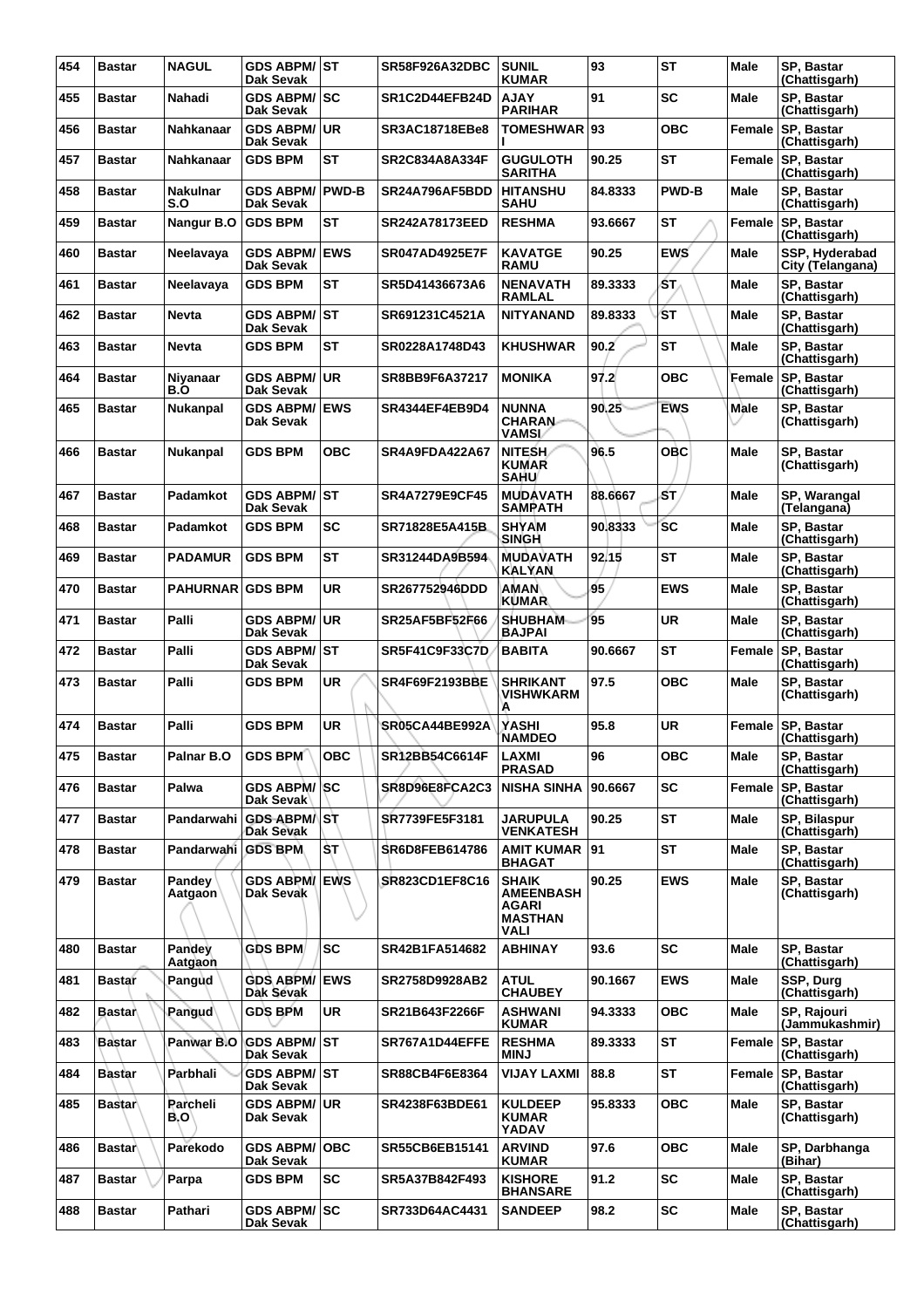| 489 | <b>Bastar</b> | Pathari              | <b>GDS BPM</b>                      | <b>ST</b>  | SR37433F42F8AE        | <b>DHEERAJ</b><br>LAL                                                      | 90      | <b>ST</b>    | Male        | SP, Bastar<br>(Chattisgarh)          |
|-----|---------------|----------------------|-------------------------------------|------------|-----------------------|----------------------------------------------------------------------------|---------|--------------|-------------|--------------------------------------|
| 490 | <b>Bastar</b> | Pawda                | <b>GDS BPM</b>                      | <b>UR</b>  | SR6D4A315E26BE        | <b>RAVEENA</b><br>MAAN                                                     | 97      | <b>OBC</b>   | Female      | <b>SP. Bastar</b><br>(Chattisgarh)   |
| 491 | Bastar        | Pegdapalli           | <b>GDS ABPM/</b><br>Dak Sevak       | <b>EWS</b> | SR7A88EE17AF4A        | <b>BIPIN KUMAR</b>                                                         | 89.3    | <b>EWS</b>   | <b>Male</b> | CPM, Patna GPO<br>(Bihar)            |
| 492 | <b>Bastar</b> | Pharaspal<br>B.O     | <b>GDS ABPM/ ST</b><br>Dak Sevak    |            | SR186EA444822C        | <b>BANOTH</b><br><b>VIJAYKUMAR</b>                                         | 88.6667 | <b>ST</b>    | <b>Male</b> | SP, Bastar<br>(Chattisgarh)          |
| 493 | <b>Bastar</b> | Pidiya B.O           | <b>GDS BPM</b>                      | <b>UR</b>  | SR69391E684846        | <b>CHEVAN</b><br><b>PATEL</b>                                              | 94.1667 | <b>OBC</b>   | Male        | SP, Bilaspur<br>(Chattisgarh)        |
| 494 | <b>Bastar</b> | Pidiyakot            | <b>GDS ABPM/</b><br>Dak Sevak       | <b>EWS</b> | SR552AF6669CF9        | <b>RITIK</b><br><b>CHOUBEY</b>                                             | 92      | <b>EWS</b>   | <b>Male</b> | SP, Bastar<br>(Chattisgarh)          |
| 495 | <b>Bastar</b> | Pidiyakot            | <b>GDS BPM</b>                      | <b>ST</b>  | SR35A144D8BDAB        | <b>DHARAVATH</b><br><b>NARENDER</b>                                        | 89.1667 | <b>ST</b>    | Male        | SP. Bastar<br>(Chattisgarh)          |
| 496 | <b>Bastar</b> | Piplawand            | <b>GDS ABPM/</b><br>Dak Sevak       | <b>EWS</b> | SR248E78A63333        | <b>ROHIT</b><br><b>KUMAR</b>                                               | 89.3    | <b>EWS</b>   | Male        | SP, Bastar<br>(Chattisgarh)          |
| 497 | <b>Bastar</b> | Piplawand            | <b>GDS BPM</b>                      | ST         | SR4E958BEAC14B        | <b>SANDHYA</b><br><b>TOPPO</b>                                             | 92.3333 | ŚТ           | Female      | SP, Raigarh<br>(Chattisgarh)         |
| 498 | <b>Bastar</b> | Pitechua             | <b>GDS ABPM/ UR</b><br>Dak Sevak    |            | SR7CB61182A4A1        | <b>RAJPAL</b><br><b>SINGH</b>                                              | 96.2    | <b>UR</b>    | <b>Male</b> | SP, Bastar<br>(Chattisgarh)          |
| 499 | <b>Bastar</b> | Pitechua             | <b>GDS BPM</b>                      | <b>UR</b>  | SR3853EA55A349        | <b>KAUSHAL</b><br><b>KUMAR</b>                                             | 94.1667 | <b>OBC</b>   | Male        | SP, Bastar<br>(Chattisgarh)          |
| 500 | <b>Bastar</b> | <b>PITEPAL</b>       | GDS ABPM/SC<br>Dak Sevak            |            | <b>SR0F26B8C244FF</b> | <b>ANSHU</b><br><b>KHARAVAR</b>                                            | 90.5    | <b>SC</b>    | Male        | SP, Bastar<br>(Chattisgarh)          |
| 501 | <b>Bastar</b> | Pochawada            | <b>GDS ABPM/ SC</b><br>Dak Sevak    |            | SR0EFA9CB6E243        | <b>UPASANA</b><br><b>MAHESHWA</b><br>RI                                    | 90.4    | <b>SC</b>    | Female      | <b>SP. Bastar</b><br>(Chattisgarh)   |
| 502 | <b>Bastar</b> | Pochawada            | <b>GDS BPM</b>                      | UR         | <b>SR24B29945EEF9</b> | LALIT<br><b>KUMAR</b>                                                      | 97.4    | <b>OBC</b>   | Male        | SP, Bastar<br>(Chattisgarh)          |
| 503 | <b>Bastar</b> | <b>PODAKOR</b><br>ΜA | <b>GDS ABPM/ST</b><br>Dak Sevak     |            | SR1E5EF9824693        | <b>MALOTHU</b><br><b>RAJU</b>                                              | 90.25   | SŤ           | <b>Male</b> | SP, Bastar<br>(Chattisgarh)          |
| 504 | <b>Bastar</b> | Potiyawand           | <b>GDS ABPM/ EWS</b><br>Dak Sevak   |            | SR4454CC1B5B27        | <b>ASHUTOSH</b><br><b>CHATURVEDI</b>                                       | 89.3    | <b>EWS</b>   | Male        | SP, Bastar<br>(Chattisgarh)          |
| 505 | <b>Bastar</b> | Potiyawand           | <b>GDS BPM</b>                      | UR         | SR421A44AE271F        | <b>BAJMAN</b><br><b>BAGHEL</b>                                             | 94.5    | <b>ST</b>    | Male        | SP, Bastar<br>(Chattisgarh)          |
| 506 | <b>Bastar</b> | Pratappur<br>B.O     | <b>GDS ABPM/ST</b><br>Dak Sevak     |            | SR3F6BEF499FBA        | LAKAVATH<br><b>LAXMAN</b>                                                  | 88.6667 | <b>ST</b>    | Male        | SP, Bastar<br>(Chattisgarh)          |
| 507 | <b>Bastar</b> | Pusawand             | <b>GDS ABPM/ ST</b><br>Dak Sevak    |            | SR81AAF4A89525        | SUNTI                                                                      | 90      | ST           | Female      | SP, Bastar<br>(Chattisgarh)          |
| 508 | <b>Bastar</b> | Pusawand             | <b>GDS BPM</b>                      | <b>UR</b>  | SR31D24E41C24C        | <b>SUMER</b><br><b>SAHU</b>                                                | 93.6667 | <b>OBC</b>   | Male        | SP, Bastar<br>(Chattisgarh)          |
| 509 | <b>Bastar</b> | Pusbaka<br>B.O       | <b>GDS ABPM/ ST</b><br>Dak Sevak    |            | <b>SR84EC71A2AA43</b> | <b>BORRA</b><br><b>SWARNALAT</b><br>ΗA                                     | 92.15   | <b>ST</b>    | Female      | <b>SP. Bastar</b><br>(Chattisgarh)   |
| 510 | <b>Bastar</b> | Pusbaka<br>B.O       | <b>GDS BPM</b>                      | <b>UR</b>  | SR6E7445634784        | <b>KHUSHI</b><br><b>RAIHORE</b>                                            | 95.6667 | <b>OBC</b>   |             | Female   SP, Bastar<br>(Chattisgarh) |
| 511 | <b>Bastar</b> | Pusgunna             | <b>GDS ABPM/IST</b><br>Dak Sevak    |            | SR3995254E8949        | <b>BUDHRAM</b>                                                             | 89      | ST           | Male        | SP, Bastar<br>(Chattisgarh)          |
| 512 | <b>Bastar</b> | Pusgunna             | <b>GDS BPM</b>                      | <b>EWS</b> | SR089EB7B1F8F5        | <b>CHANDAN</b><br>KUMAR<br><b>PANDAY</b>                                   | 91.1667 | <b>EWS</b>   | <b>Male</b> | SP, Bastar<br>(Chattisgarh)          |
| 513 | <b>Bastar</b> | Puspal               | <b>GDS ABPM/ST</b><br>Dak Sevak     |            | SR0F6A253793E7        | ANANT RAM                                                                  | 91      | <b>ST</b>    | <b>Male</b> | SP, Bastar<br>(Chattisgarh)          |
| 514 | <b>Bastar</b> | Puspal               | <b>GDS BPM</b>                      | UR         | SR82F35946AB68        | <b>SUNIT</b><br><b>KUMAR</b><br><b>SUNNY</b>                               | 93.1    | <b>UR</b>    | Male        | SSP, Patna (Bihar)                   |
| 515 | <b>Bastar</b> | <b>PV-26 B.O</b>     | <b>GDS ABPM/ ST</b><br>Dak Sevak    |            | SR238562673664        | <b>DOMESHWA</b><br>RI                                                      | 93.1667 | <b>ST</b>    |             | Female SP, Bastar<br>(Chattisgarh)   |
| 516 | <b>Bastar</b> | Rajpur               | <b>GDS ABPM/ ST</b><br>Dak Sevak    |            | SR23C5B275C18E        | <b>SONADHAR</b><br><b>SHANDILY</b>                                         | 89.8    | <b>ST</b>    | <b>Male</b> | SP, Bastar<br>(Chattisgarh)          |
| 517 | <b>Bastar</b> | Rajpur               | GDS ABPM/ SC<br>Dak Sevak           |            | SR748C8E9381B8        | NIKKI VANDE   91.4                                                         |         | <b>SC</b>    | Female      | <b>SSP, Raipur</b><br>(Chattisgarh)  |
| 518 | <b>Bastar</b> | Rajpur               | <b>GDS BPM</b>                      | UR         | SR6C1CCD498522        | <b>CHANDRAKA</b><br><b>NT PATEL</b>                                        | 93.8333 | <b>OBC</b>   | <b>Male</b> | SP. Bastar<br>(Chattisgarh)          |
| 519 | <b>Bastar</b> | Randhna<br>B.O       | <b>GDS ABPM/ PWD-C</b><br>Dak Sevak |            | <b>SR77FF41384AEC</b> | <b>MUKTESH</b><br>KHARIA                                                   | 88.1667 | <b>PWD-C</b> | Male        | SP, Bastar<br>(Chattisgarh)          |
| 520 | <b>Bastar</b> | Ranidongri           | <b>GDS ABPM/ UR</b><br>Dak Sevak    |            | <b>SR8EC4984E5D7F</b> | <b>NEEL KUMAR 93.8333</b><br>YADAV                                         |         | <b>OBC</b>   | Male        | SP, Bastar<br>(Chattisgarh)          |
| 521 | <b>Bastar</b> | Ranidongri           | <b>GDS BPM</b>                      | UR         | SR12414BE248E4        | <b>VISHNU</b><br><b>KUSHWAHA</b>                                           | 94      | <b>OBC</b>   | <b>Male</b> | SP, Bastar<br>(Chattisgarh)          |
| 522 | <b>Bastan</b> | Ransargipal          | <b>GDS BPM</b>                      | UR         | SR18DFCEC6633C        | <b>KOTHAPALLI</b><br><b>VENKATA</b><br><b>SAI ROSHAN</b><br><b>KISHORE</b> | 93.4167 | <b>OBC</b>   | Male        | SP, Bastar<br>(Chattisgarh)          |
| 523 | <b>Bastar</b> | Rawbeda              | <b>GDS BPM</b>                      | ST         | <b>SR84EB94C93B5D</b> | <b>CHAIN SINGH 89.3</b><br><b>DHRUW</b>                                    |         | <b>ST</b>    | Male        | SP, Bilaspur<br>(Chattisgarh)        |
| 524 | <b>Bastar</b> | <b>REDDI</b>         | <b>GDS BPM</b>                      | <b>ST</b>  | SR81E5144FE79F        | <b>GUGULOTH</b><br><b>RAVIKUMAR</b>                                        | 91.8333 | <b>ST</b>    | Male        | SP, Bastar<br>(Chattisgarh)          |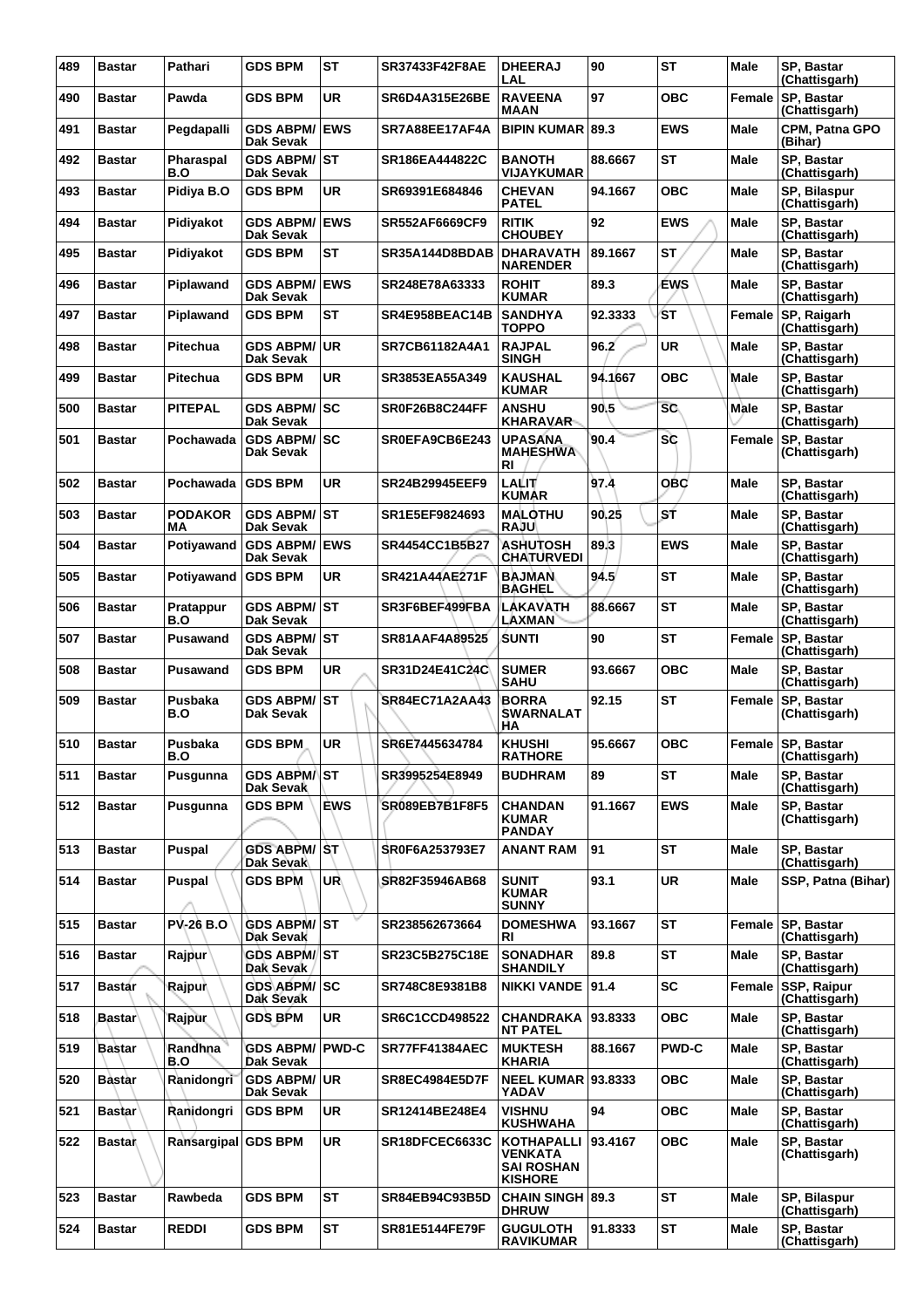| 525 | <b>Bastar</b> | Rekawaya                   | <b>GDS ABPM/</b><br>Dak Sevak           | IST          | SR4489278818F9        | <b>BANOTH</b><br><b>ASHOK</b><br><b>KUMAR</b>   | 88.3333 | <b>ST</b>    | <b>Male</b>   | SP, Bastar<br>(Chattisgarh)         |
|-----|---------------|----------------------------|-----------------------------------------|--------------|-----------------------|-------------------------------------------------|---------|--------------|---------------|-------------------------------------|
| 526 | <b>Bastar</b> | Rekawaya                   | <b>GDS BPM</b>                          | <b>SC</b>    | SR6169683B4F97        | OMPRAKASH 90.8333<br><b>PATRE</b>               |         | SC           | Male          | SP, Bastar<br>(Chattisgarh)         |
| 527 | <b>Bastar</b> | Sadra                      | <b>GDS ABPM/</b><br>Dak Sevak           | <b>SC</b>    | SR711BEAFA99AA        | <b>RAHUL</b>                                    | 90.6667 | <b>SC</b>    | <b>Male</b>   | SP, Bilaspur<br>(Chattisgarh)       |
| 528 | <b>Bastar</b> | Sadrabode<br>nar           | <b>GDS BPM</b>                          | <b>OBC</b>   | SR7894291C2CA3        | LAKKIKANT<br>KAUSHIK                            | 96      | ОВС          | Male          | SP, Bastar<br>(Chattisgarh)         |
| 529 | <b>Bastar</b> | <b>Salemeta</b><br>B.O     | <b>GDS ABPM/</b><br>Dak Sevak           | <b>UR</b>    | SR02424C87C345        | <b>SOURABH</b><br><b>BAGHEL</b>                 | 93.1    | UR           | Male          | SP, Bastar<br>(Chattisgarh)         |
| 530 | <b>Bastar</b> | Sankanpalli<br>B.O         | <b>GDS ABPM/SC</b><br>Dak Sevak         |              | SR05156D6B63D4        | <b>BOTLA</b><br><b>SRIKANTH</b>                 | 92.15   | <b>SC</b>    | Male          | SP, Bastar<br>(Chattisgarh)         |
| 531 | <b>Bastar</b> | Sarangpal                  | <b>GDS ABPM/</b><br>Dak Sevak           | UR           | SR327425AD74F8        | <b>NAVIN</b><br><b>KUMAR ROY</b>                | 93.8333 | UR           | Male          | SP, Bastar<br>(Chattisgarh)         |
| 532 | <b>Bastar</b> | Sarangpal                  | <b>GDS BPM</b>                          | UR           | <b>SR5DD957F7641B</b> | <b>NISHA</b><br><b>PRASAD</b>                   | 96      | <b>OBC</b>   | Female        | SP, Bastar<br>(Chattisgarh)         |
| 533 | <b>Bastar</b> | <b>Sargipal</b><br>Village | <b>GDS ABPM/</b><br>Dak Sevak           | <b>UR</b>    | SR7F5C69C6855E        | <b>MUSKAN</b><br><b>DEY</b>                     | 93.3333 | <b>UR</b>    | Female        | SP, Bastar<br>(Chattisgarh)         |
| 534 | <b>Bastar</b> | <b>Sargipal</b><br>Village | <b>GDS BPM</b>                          | <b>SC</b>    | SR745A56969D58        | <b>KONGALA</b><br><b>PRASHANTH</b>              | 92/15'  | <b>SC</b>    | Male          | SP, Bastar<br>(Chattisgarh)         |
| 535 | <b>Bastar</b> | Sataspur                   | <b>GDS ABPM/ ST</b><br><b>Dak Sevak</b> |              | <b>SR37747C94DAAE</b> | LAXMINATH                                       | 95      | ST           | Male          | SP. Bastar<br>(Chattisgarh)         |
| 536 | <b>Bastar</b> | Sataspur                   | <b>GDS BPM</b>                          | <b>UR</b>    | SR1DDBDB9FF746        | <b>PRITI PAL-</b>                               | 93.6667 | <b>UR</b>    | <b>Fémale</b> | SP, Bastar<br>(Chattisgarh)         |
| 537 | Bastar        | Satlawand                  | <b>GDS ABPM/</b><br>Dak Sevak           | <b>EWS</b>   | SR3E7E2F88962B        | <b>DEEPAK</b><br>SINGH/<br><b>RAJPUT</b>        | 90.8333 | <b>EWS</b>   | <b>Male</b>   | SP, Bastar<br>(Chattisgarh)         |
| 538 | <b>Bastar</b> | Satlawand                  | <b>GDS BPM</b>                          | <b>EWS</b>   | SR446BD571F5D2        | <b>DHANANJAY</b><br>TIWARI                      | 92.4    | EWŚ          | <b>Male</b>   | SP, Bastar<br>(Chattisgarh)         |
| 539 | Bastar        | Satosa B.O                 | <b>GDS ABPM/ ST</b><br>Dak Sevak        |              | SR3D15B88A7824        | <b>BANAVATH</b><br><b>RAJU</b>                  | 88.6667 | <b>ST</b>    | <b>Male</b>   | SSP, Nizamabad<br>(Telangana)       |
| 540 | <b>Bastar</b> | Satyanagar                 | <b>GDS BPM</b>                          | <b>PWD-C</b> | SR09FDAFE4385A        | <b>VIVEK</b><br><b>KUMAR</b>                    | 95.6    | <b>PWD-C</b> | Male          | SP, Bastar<br>(Chattisgarh)         |
| 541 | <b>Bastar</b> | Sawala B.O                 | <b>GDS ABPM/</b><br>Dak Sevak           | <b>SC</b>    | <b>SR13D48E74F9AA</b> | <b>BIJESH</b>                                   | 96      | SC           | Female        | <b>SP, Bastar</b><br>(Chattisgarh)  |
| 542 | <b>Bastar</b> | <b>Shankar</b><br>Nagar    | <b>GDS BPM</b>                          | UR           | <b>SR22DA459E44CE</b> | <b>SUPARNA</b><br>MANDAL                        | 97      | <b>UR</b>    | Female        | SP, Bastar<br>(Chattisgarh)         |
| 543 | <b>Bastar</b> | Shankarpur                 | <b>GDS ABPM/</b><br>Dak Sevak           | <b>EWS</b>   | SR09A3E99AEDA4        | <b>SHUBHAM</b><br><b>SINGH</b><br><b>RAJPUT</b> | 90.6667 | <b>EWS</b>   | <b>Male</b>   | SP, Bastar<br>(Chattisgarh)         |
| 544 | <b>Bastar</b> | Shankarpur                 | <b>GDS BPM</b>                          | UR           | SR64B69F158C9D        | <b>RASHMI</b><br><b>MITHLESH</b>                | 93.3333 | <b>UR</b>    | Female        | SP. Bastar<br>(Chattisgarh)         |
| 545 | <b>Bastar</b> | Shinhari                   | <b>GDS BPM</b>                          | <b>OBC</b>   | SR184E441F433A        | YOGESH<br>KUMAR<br><b>YADAW</b>                 | 96      | ОВС          | <b>Male</b>   | SP, Bastar<br>(Chattisgarh)         |
| 546 | <b>Bastar</b> | Shivananda<br>shram B.O    | <b>GDS ABPMASC</b><br>Dak Sevak         |              | Sr19254C5C8BB7        | <b>MANISHA</b><br><b>BHARTI</b>                 | 91      | <b>SC</b>    | Female        | SP. Bastar<br>(Chattisgarh)         |
| 547 | <b>Bastar</b> | Shriguhan                  | GDS ABPM/SC<br>Dak Sevak                |              | SR7655BA653DA1        | <b>SAHDEV</b>                                   | 91      | <b>SC</b>    | <b>Male</b>   | SP, Bastar<br>(Chattisgarh)         |
| 548 | <b>Bastar</b> | Shriguhan                  | <b>GDS BPM</b>                          | <b>SC</b>    | <b>SR0FF1F57426B2</b> | <b>JWALA</b><br><b>PATRE</b>                    | 91.6667 | <b>SC</b>    | <b>Male</b>   | SP, Bastar<br>(Chattisgarh)         |
| 549 | Bastar        | Sikagaon<br>B.O            | <b>GDS BPM</b>                          | Sτ           | <b>SR71DAB1F7593D</b> | <b>KANCHAN</b>                                  | 89.8333 | <b>ST</b>    | Female        | SP, Bilaspur<br>(Chattisgarh)       |
| 550 | <b>Bastar</b> | Singanpur                  | <b>GDS ABPM/IST</b><br>Dak Sevak        |              | SR68A6B51D65E6        | <b>VARSHA</b><br><b>KORRAM</b>                  | 89.3333 | <b>ST</b>    |               | Female SP, Bastar<br>(Chattisgarh)  |
| 551 | Bastar        | <b>Singanpur</b>           | <b>GDS BPM</b>                          | <b>OBC</b>   | SR43979C8B1EB3        | <b>AMIT KUMAR</b>                               | 95.6    | <b>OBC</b>   | <b>Male</b>   | SP, Bastar<br>(Chattisgarh)         |
| 552 | <b>Bastar</b> | Sirsida                    | <b>GDS ABPM/UR</b><br>Dak Sevak         |              | SR0B42ADFC2D6F        | <b>BHAVNA</b><br><b>DEWANGAN</b>                | 95.3333 | <b>OBC</b>   | Female        | SP, Bilaspur<br>(Chattisgarh)       |
| 553 | <b>Bastar</b> | Sirsida                    | <b>GDS BPM</b>                          | <b>EWS</b>   | SR3F22EE633F47        | <b>NAV KUMAR</b><br><b>SARKAR</b>               | 93.5    | <b>EWS</b>   | Male          | SP, Bastar<br>(Chattisgarh)         |
| 554 | <b>Bastar</b> | Sirsikalar                 | <b>GDS ABPM/ ST</b><br>Dak Sevak        |              | SR8D63CB47BC1B        | <b>MEGAVATH</b><br><b>SURESH</b>                | 88.3333 | <b>ST</b>    | Male          | SSP,<br>Secunderabad<br>(Telangana) |
| 555 | Bastar        | <b>Sirsikalar</b>          | <b>GDS BPM</b>                          | <b>ST</b>    | SR241435574F19        | <b>RAKESH</b><br><b>KUMAR</b>                   | 90.6    | <b>ST</b>    | <b>Male</b>   | SP, Bastar<br>(Chattisgarh)         |
| 556 | <b>Bastar</b> | Sitram                     | <b>GDS ABPM/</b><br>Dak Sevak           | UR.          | SR57C9FDDE3B94        | <b>BANKIM</b><br><b>SARKAR</b>                  | 97      | <b>UR</b>    | Male          | SP, Bastar<br>(Chattisgarh)         |
| 557 | <b>Bastar</b> | Sitram                     | <b>GDS BPM</b>                          | <b>EWS</b>   | SR2AF4DB38D9D4        | <b>RISHAV JHA</b>                               | 93.1    | <b>EWS</b>   | <b>Male</b>   | <b>SP. Bastar</b><br>(Chattisgarh)  |
| 558 | <b>Bastar</b> | Sodma                      | <b>GDS ABPM/ SC</b><br>Dak Sevak        |              | SR2186C96914C8        | <b>MUKESH</b><br><b>KUMAR</b>                   | 91.5    | <b>SC</b>    | Male          | SP, Bastar<br>(Chattisgarh)         |
| 559 | <b>Bastar</b> | Sodma                      | <b>GDS BPM</b>                          | <b>UR</b>    | SR48D9DC94726C        | <b>PARMESHVA</b><br>R                           | 96.5    | <b>OBC</b>   | Male          | SP, Bilaspur<br>(Chattisgarh)       |
|     |               |                            |                                         |              |                       | <b>VISHWAKAR</b><br>ΜA                          |         |              |               |                                     |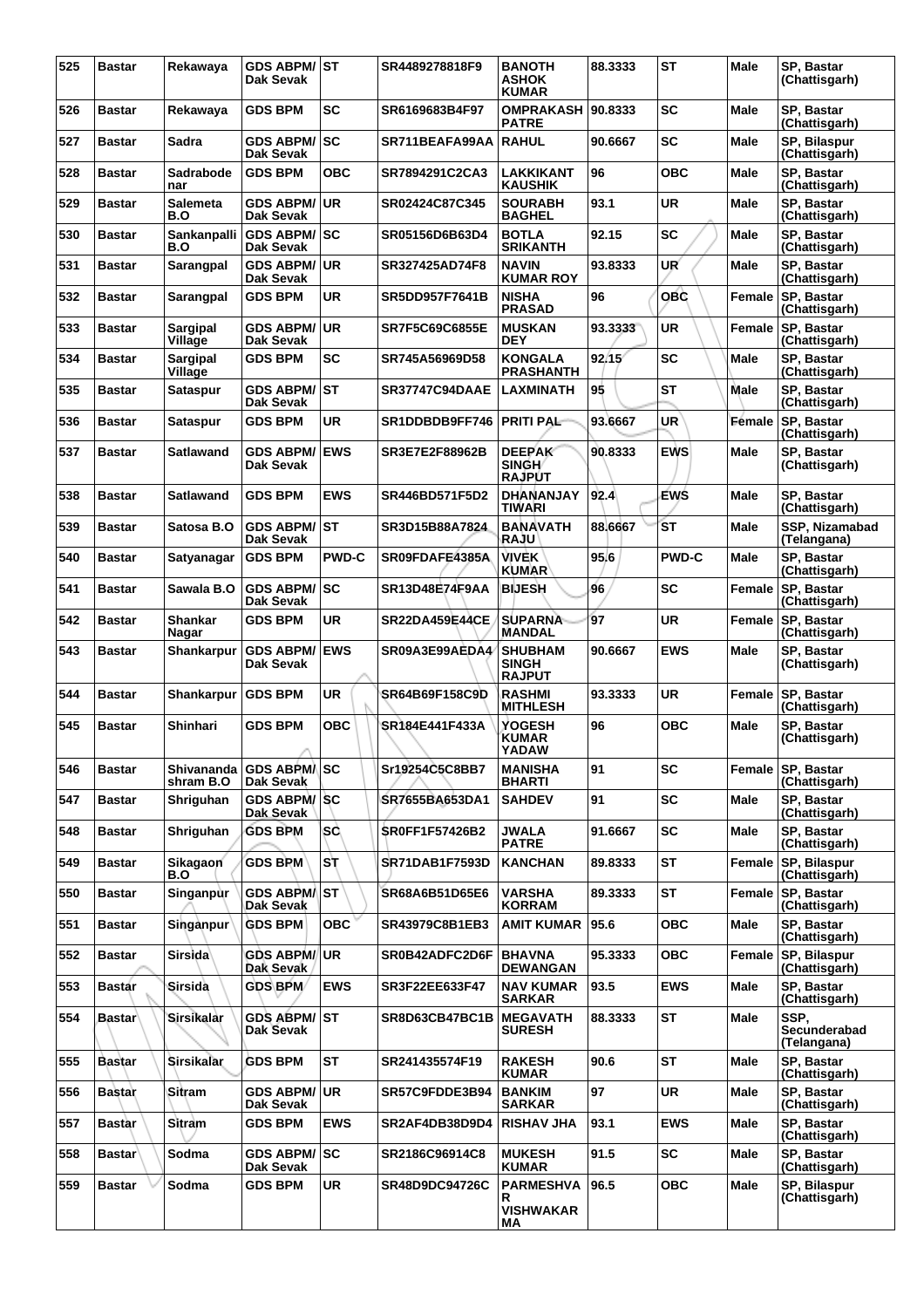| 560 | <b>Bastar</b> | B.O                 | Sonakuknar GDS ABPM/UR<br>Dak Sevak |            | SR7772A5648247        | <b>BRIJBHUSHA 93</b><br>N                        |         | <b>OBC</b> | Male        | SSP, Raipur<br>(Chattisgarh)                |
|-----|---------------|---------------------|-------------------------------------|------------|-----------------------|--------------------------------------------------|---------|------------|-------------|---------------------------------------------|
| 561 | <b>Bastar</b> | Sonarpal<br>B.O     | <b>GDS BPM</b>                      | <b>ST</b>  | SR7E15DA5B9423        | <b>GYAN SINGH</b>                                | 91.6    | ST         | Male        | SP, Bilaspur<br>(Chattisgarh)               |
| 562 | <b>Bastar</b> | Sonpur              | <b>GDS ABPM/</b><br>Dak Sevak       | UR         | SR8BA4E9D1E479        | <b>SAGAR</b><br><b>KUMAR</b><br><b>SAHU</b>      | 93      | UR         | Male        | SP, Bastar<br>(Chattisgarh)                 |
| 563 | <b>Bastar</b> | Sonpur              | <b>GDS BPM</b>                      | <b>UR</b>  | SR6A3DF486A6C4        | <b>RAJENDRA</b><br><b>KUMAR JAIN</b>             | 94.6667 | <b>OBC</b> | Male        | <b>SP. Bastar</b><br>(Chattisgarh)          |
| 564 | <b>Bastar</b> | Sorgaon<br>B.O      | <b>GDS ABPM/ ST</b><br>Dak Sevak    |            | SR53ABF8743544        | <b>GUGULOTH</b><br><b>RAKESH</b>                 | 88.6667 | <b>ST</b>  | <b>Male</b> | SP, Bastar<br>(Chattisgarh)                 |
| 565 | <b>Bastar</b> | <b>Sukhai</b>       | <b>GDS BPM</b>                      | <b>UR</b>  | SR17C17F2F8D13        | <b>TOMESH</b>                                    | 93.3333 | <b>OBC</b> | <b>Male</b> | SSP, Raipur<br>(Chattisgarh)                |
| 566 | <b>Bastar</b> | Sukurpal            | <b>GDS ABPM/</b><br>Dak Sevak       | <b>EWS</b> | SR7981AF592F3D        | <b>MAYANK</b><br><b>KUMAR</b>                    | 91.2    | <b>EWS</b> | Male        | SP, Bilaspur<br>(Chattisgarh)               |
| 567 | <b>Bastar</b> | <b>Sukurpal</b>     | <b>GDS BPM</b>                      | <b>EWS</b> | SR0A16D656A677        | <b>SUDHANSHU</b><br><b>KUMAR</b>                 | 95      | <b>EWS</b> | Male        | SP, Bastar<br>(Chattisgarh)                 |
| 568 | <b>Bastar</b> | Sulenga             | GDS ABPM/ST<br>Dak Sevak            |            | <b>SR3AD47A48598F</b> | YUVRAJ<br><b>RAWTE</b>                           | 89.6667 | <b>ST</b>  | Male        | SP, Bastar<br>(Chattisgarh)                 |
| 569 | <b>Bastar</b> | Sulenga             | <b>GDS BPM</b>                      | UR         | SR8983A4D3DDF9        | <b>SANDEEP</b><br><b>KUMAR</b><br><b>GUPTA</b>   | 93.1    | <b>UR</b>  | Male        | SP, Bilaspur<br>(Chattisgarh)               |
| 570 | <b>Bastar</b> | riya)               | Sulenga(Gu GDS ABPM/ST<br>Dak Sevak |            | SR3948A1E56557        | <b>DARAVATH</b><br><b>RAMESH</b>                 | 88.6667 | SŢ.        | <b>Male</b> | <b>SP. Khammam</b><br>(Telangana)           |
| 571 | <b>Bastar</b> | Sulenga(Gu<br>riya) | <b>GDS BPM</b>                      | ST         | SR6634662F4EA9        | <b>KORRA</b><br><b>RAHUL</b>                     | 92.15   | SТ         | Male        | SP, Bastar<br>(Chattisgarh)                 |
| 572 | <b>Bastar</b> | Surhi               | <b>GDS ABPM/</b><br>Dak Sevak       | ∣UR        | <b>SR8451438CBC2F</b> | <b>SHRINIWAS</b><br><b>DURGAM</b>                | 93      | UR         | <b>Male</b> | SP, Bastar<br>(Chattisgarh)                 |
| 573 | <b>Bastar</b> | Surhi               | <b>GDS BPM</b>                      | <b>UR</b>  | SR2697842C6DDE        | <b>KAUSHAL</b><br><b>KUMAR</b><br><b>NIRALA</b>  | 95      | <b>SC</b>  | <b>Male</b> | SP, Bastar<br>(Chattisgarh)                 |
| 574 | <b>Bastar</b> | <b>Surnar B.O</b>   | <b>GDS BPM</b>                      | <b>ST</b>  | SR25777CCEACE7        | <b>RAKESH</b><br><b>KUMAR</b><br><b>PAIKRA</b>   | 90.5    | <b>ST</b>  | Male        | SP, Bilaspur<br>(Chattisgarh)               |
| 575 | <b>Bastar</b> | Suwachond           | <b>GDS ABPM/ SC</b><br>Dak Sevak    |            | SR13B596434279        | <b>JAYA</b>                                      | 93      | SC         | Female      | SP, Bastar<br>(Chattisgarh)                 |
| 576 | <b>Bastar</b> | Suwachond           | <b>GDS BPM</b>                      | <b>OBC</b> | <b>SR8FE672A12B8E</b> | <b>SATYBHAMA</b>                                 | 95.3333 | <b>OBC</b> | Female      | SP, Bastar<br>(Chattisgarh)                 |
| 577 | <b>Bastar</b> | Tadbayali           | <b>GDS ABPM/</b><br>Dak Sevak       | ∣UR        | SR343F72C24A4C        | <b>BONKOORI</b><br>KARNAKAR                      | 92.8333 | <b>OBC</b> | <b>Male</b> | SP, Raigarh<br>(Chattisgarh)                |
| 578 | <b>Bastar</b> | Tadbayali           | <b>GDS BPM</b>                      | ST         | <b>SR8DF194D4CD44</b> | <b>SUNEETA</b>                                   | 93.6    | ST         | Female      | SP, Bastar<br>(Chattisgarh)                 |
| 579 | <b>Bastar</b> | Talabeda            | <b>GDS ABPM/</b><br>Dak Sevak       | ∣UR        | SR8FA165467B24        | KANHAIYA<br>YADAV                                | 93.3333 | <b>OBC</b> | Male        | SP, Bastar<br>(Chattisgarh)                 |
| 580 | <b>Bastar</b> | Talabeda            | <b>GDS BPM</b>                      | <b>ST</b>  | <b>SR12DCBA737594</b> | <b>SANDHIYA</b>                                  | 93.8    | <b>ST</b>  |             | Female SP, Bastar<br>(Chattisgarh)          |
| 581 | <b>Bastar</b> | <b>TALNAR</b>       | <b>GDS ABPMASC</b><br>Dak Sevak     |            | <b>SR65752FDB1F6E</b> | <b>SATWANT</b><br><b>SINGH</b><br><b>MAHIPAL</b> | 92.8    | SC         | Male        | SP, Bastar<br>(Chattisgarh)                 |
| 582 | <b>Bastar</b> | <b>Talnar B.O</b>   | GDS ABPM/UR<br>Dak Sevak            |            | SR6614D474E862        | <b>ARUN SAHU</b>                                 | 93.3333 | <b>OBC</b> | Male        | SP, Bastar<br>(Chattisgarh)                 |
| 583 | <b>Bastar</b> | Talur B.O           | <b>GDS ABPM/UR</b><br>Dak Sevak     |            | SR34B7336B5452        | <b>NARAYAN</b><br><b>SINGH</b>                   | 93.1667 | UR         | Male        | SP, Bastar<br>(Chattisgarh)                 |
| 584 | <b>Bastar</b> | Tamlapalli          | GDS ABPM/ST<br>Dak Sevak            |            | <b>SR3D88E41767CB</b> | <b>PALLAKOND</b><br>A SHASHANK                   | 90.25   | <b>ST</b>  | Male        | SP, Bastar<br>(Chattisgarh)                 |
| 585 | <b>Bastar</b> | <b>Tamlapalli</b>   | <b>GDS BPM</b>                      | <b>UR</b>  | <b>SR068D141CE1AE</b> | <b>MADHAGANI</b><br>JHANSI RANI                  | 95      | <b>OBC</b> | Female      | SSP, Hyderabad<br>South East<br>(Telangana) |
| 586 | <b>Bastar</b> | Tamrawand           | GDS ABPM/UR<br>Dak Sevak            |            | SR7A87A383495C        | <b>ANAND</b><br><b>PARIHAR</b>                   | 93.1    | <b>UR</b>  | Male        | SP, Raigarh<br>(Chattisgarh)                |
| 587 | <b>Bastar</b> | Tamrawand GDS BPM   |                                     | <b>UR</b>  | SR3238841B8BAD        | <b>RAUTHU</b><br><b>SRINIVAS</b>                 | 93.4167 | <b>OBC</b> | Male        | SP, Bastar<br>(Chattisgarh)                 |
| 588 | <b>Bastar</b> | Taragaon            | <b>GDS ABPM/OBC</b><br>Dak Sevak    |            | SR823F2432DD4F        | <b>GOVIND RAM</b>                                | 96.5    | <b>OBC</b> | Male        | SP, Bilaspur<br>(Chattisgarh)               |
| 589 | <b>Bastar</b> | Taragaon            | <b>GDS BPM</b>                      | <b>SC</b>  | SR1A6314A89648        | RAVISHANKA 93.2<br>R                             |         | <b>SC</b>  | Male        | SP, Bilaspur<br>(Chattisgarh)               |
| 590 | <b>Bastar</b> | Tekapal             | GDS ABPM/ST<br>Dak Sevak            |            | <b>SR8A918DFE4E98</b> | <b>BANOTHU</b><br><b>SAIDA</b>                   | 88.6667 | <b>ST</b>  | Male        | SP, Bastar<br>(Chattisgarh)                 |
| 591 | <b>Bastar</b> | Tekapal             | <b>GDS BPM</b>                      | UR         | SR4DBFAE787AA<br>A    | <b>MOHIT</b><br><b>KUMAR</b><br><b>SAHU</b>      | 93.1    | <b>OBC</b> | Male        | <b>SP. Bastar</b><br>(Chattisgarh)          |
| 592 | <b>Bastar</b> | <b>Telawat</b>      | GDS ABPM/ST<br>Dak Sevak            |            | SR4B212338C1D2        | <b>LIKHENDRA</b><br><b>KUMAR</b>                 | 89.3333 | <b>ST</b>  | Male        | SP, Bastar<br>(Chattisgarh)                 |
| 593 | <b>Bastar</b> | Telawat             | <b>GDS BPM</b>                      | ОВС        | <b>SR4965469FB8EE</b> | <b>SARSWATI</b>                                  | 95.3333 | овс        | Female      | SP, Bastar<br>(Chattisgarh)                 |
| 594 | <b>Bastar</b> | Temrupani           | <b>GDS ABPM/ UR</b><br>Dak Sevak    |            | SR72E3F2F4EB61        | <b>PUPPALA</b><br>HARIKRISHN<br>А                | 93.4167 | <b>OBC</b> | <b>Male</b> | SP, Bastar<br>(Chattisgarh)                 |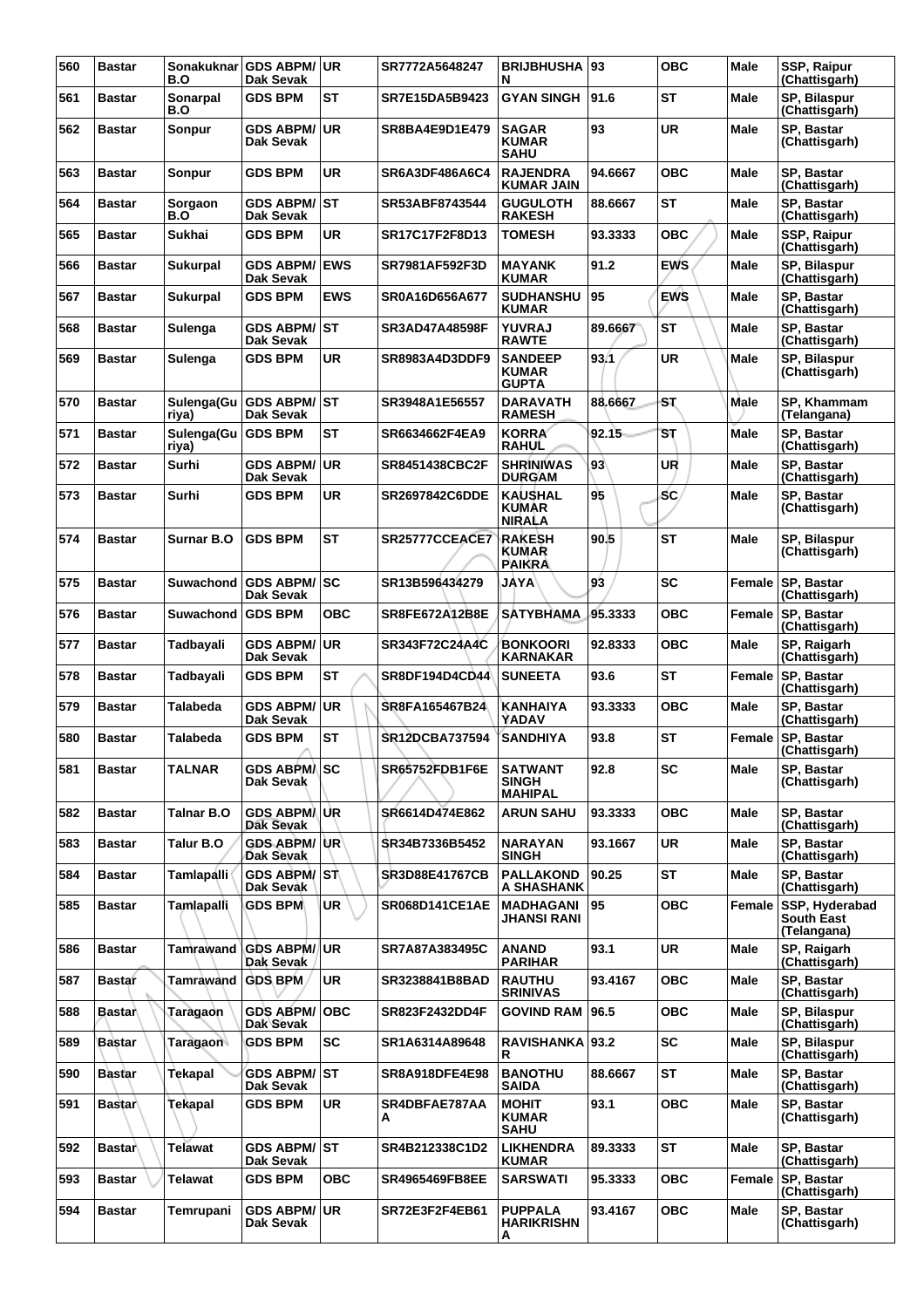| 595 | <b>Bastar</b>   | Tetam                     | <b>GDS ABPM/ST</b><br>Dak Sevak        |              | SR5F6B9951A9D3        | <b>RAMAVATH</b><br><b>RAJESH</b><br><b>NAIK</b>   | 88.6667 | <b>ST</b>  | <b>Male</b> | SP, Bastar<br>(Chattisgarh)          |
|-----|-----------------|---------------------------|----------------------------------------|--------------|-----------------------|---------------------------------------------------|---------|------------|-------------|--------------------------------------|
| 596 | Bastar          | Thulthuli                 | <b>GDS ABPM/</b><br>Dak Sevak          | <b>OBC</b>   | SR0CC279124B92        | <b>MULAYAM</b><br><b>SINGH</b><br>YADAV           | 96.5    | ОВС        | Male        | SP, Bilaspur<br>(Chattisgarh)        |
| 597 | Bastar          | Thulthuli                 | <b>GDS BPM</b>                         | UR           | SR1FA2A9FF175F        | <b>PRABHAT</b><br><b>KUMAR</b>                    | 95      | OBC        | Male        | SP,<br>Aurangabad(Bihar<br>) (Bihar) |
| 598 | <b>Bastar</b>   | <b>TODKA</b>              | <b>GDS ABPM/</b><br><b>Dak Sevak</b>   | lsc          | SR84F1F9978D46        | <b>DIGYU RAM</b>                                  | 94.4    | SC         | <b>Male</b> | SP, Bilaspur<br>(Chattisgarh)        |
| 599 | <b>Bastar</b>   | <b>Tondapal</b>           | <b>GDS ABPM/</b><br>Dak Sevak          | <b>EWS</b>   | SR6A54872B7577        | <b>DIPANKUR</b><br><b>DWIVEDI</b>                 | 94      | <b>EWS</b> | Male        | SP, Rewa (Madhya<br>Pradesh)         |
| 600 | <b>Bastar</b>   | <b>Tondapal</b>           | <b>GDS BPM</b>                         | <b>UR</b>    | <b>SR05EC6C491D4C</b> | <b>JYOTI</b><br><b>KAUSHIK</b>                    | 93.5    | <b>OBC</b> | Female      | SP. Bastar<br>(Chattisgarh)          |
| 601 | <b>Bastar</b>   | Torandi                   | <b>GDS BPM</b>                         | <b>UR</b>    | SR594336C5CB4B        | <b>ASHISH</b><br><b>RAKESH</b>                    | 94      | UR'        | <b>Male</b> | SP, Bastar<br>(Chattisgarh)          |
| 602 | Bastar          | Toranga                   | <b>GDS BPM</b>                         | <b>UR</b>    | SR1A3E5CDCCE5<br>С    | <b>SEEMA</b>                                      | 94.1667 | <b>OBC</b> | Female      | SSP, Durg<br>(Chattisgarh)           |
| 603 | <b>Bastar</b>   | Toyalanka                 | <b>GDS ABPM/</b><br>Dak Sevak          | <b>EWS</b>   | SR48351762D669        | <b>SUKUMAR</b><br><b>SARANGI</b>                  | 94      | <b>EWS</b> | Male        | <b>SP. Bastar</b><br>(Chattisgarh)   |
| 604 | <b>Bastar</b>   | <b>Tudparas</b>           | <b>GDS BPM</b>                         | <b>ST</b>    | SR7E1D93B133F3        | <b>SHIVSHANKA</b><br>R                            | 95.4    | <b>ST</b>  | Male        | SP, Bastar<br>(Chattisgarh)          |
| 605 | <b>Bastar</b>   | Tumadiwal                 | <b>GDS ABPM/</b><br>Dak Sevak          | <b>UR</b>    | <b>SR7542CDA5C424</b> | G<br><b>RUTMERRY</b>                              | 94.3333 | UR         | Female      | SP, Bastar<br>(Chattisgarh)          |
| 606 | <b>Bastar</b>   | Tumadiwal                 | <b>GDS BPM</b>                         | овс          | SR85CEA4C2B72C        | <b>MD SAHEEM</b>                                  | 97.6    | OBC        | Male        | SP, Raigarh<br>(Chattisgarh)         |
| 607 | <b>Bastar</b>   | <b>Udiyapal</b>           | <b>GDS ABPM/</b><br><b>Dak Sevak</b>   | <b>UR</b>    | SR0A1544372464        | <b>SHIV KUMAR</b><br><b>SAHU</b>                  | 94      | OBC        | <b>Male</b> | SP, Bastar<br>(Chattisgarh)          |
| 608 | <b>Bastar</b>   | Udiyapal                  | <b>GDS BPM</b>                         | <b>SC</b>    | <b>SR4B78A51CA66D</b> | <b>DEVENDRA</b><br><b>KUMAR</b><br><b>BANJARE</b> | 95.6667 | <b>SC</b>  | Male        | SP, Bastar<br>(Chattisgarh)          |
| 609 | <b>Bastar</b>   | <b>UDTAMALL</b><br>Α      | <b>GDS ABPM/ST</b><br><b>Dak Sevak</b> |              | SR784ABEAED5C<br>в    | <b>CHETAN LAL</b>                                 | 91.4    | <b>ST</b>  | <b>Male</b> | SSP, Durg<br>(Chattisgarh)           |
| 610 | <b>Bastar</b>   | Umargaon                  | <b>GDS ABPM/</b><br>Dak Sevak          | <b>UR</b>    | SR6BB499324485        | <b>ARVIND</b>                                     | 97.4    | <b>OBC</b> | Male        | SP, Bastar<br>(Chattisgarh)          |
| 611 | <b>Bastar</b>   | Umargaon                  | <b>GDS BPM</b>                         | UR           | <b>SR2CBBFA643559</b> | <b>KRISHNA</b><br><b>KUMAR</b>                    | 94.1667 | ОВС        | Male        | <b>SP. Bastar</b><br>(Chattisgarh)   |
| 612 | <b>Bastar</b>   | Umargaon<br>B.O           | <b>GDS ABPM/</b><br><b>Dak Sevak</b>   | <b>EWS</b>   | SR3489B514A328        | <b>BHRAMJEET</b>                                  | 96.8    | <b>EWS</b> | <b>Male</b> | SP, Bastar<br>(Chattisgarh)          |
| 613 | <b>Bastar</b>   | Umargaon-<br>Α            | <b>GDS ABPM/</b><br>Dak Sevak          | <b>ST</b>    | SR43F1AC48BCDA        | <b>SUDRAN</b>                                     | 90.6    | <b>ST</b>  | Male        | SP, Bastar<br>(Chattisgarh)          |
| 614 | <b>Bastar</b>   | Umargaon-<br>А            | <b>GDS BPM</b>                         | <b>EWS</b>   | SR27757AC936F2        | <b>SAJJAN</b><br><b>KUMAR</b>                     | 95      | <b>EWS</b> | Male        | SP, Bastar<br>(Chattisgarh)          |
| 615 | <b>Bastar</b>   | Upet                      | <b>GDS BPM</b>                         | <b>SC</b>    | SR7ACA98C2C4FB        | <b>SANDHYA</b><br><b>LAHRE</b>                    | 95.6667 | <b>SC</b>  | Female      | SP, Bastar<br>(Chattisgarh)          |
| 616 | <b>Bastar</b>   | Usari B.O                 | <b>GDS ABPMAST</b><br>Dak Sevak        |              | SR589F81B4416C        | <b>BHORSINGH</b>                                  | 89.6    | <b>ST</b>  | Male        | SP, Bastar<br>(Chattisgarh)          |
| 617 | <b>Bastar</b>   | Vangapalli                | <b>GDS BPM</b>                         | UR           | SR8684D6AAFFD1        | <b>SUMANT</b><br><b>KUMAR</b>                     | 95      | OBC        | Male        | SP, Bastar<br>(Chattisgarh)          |
| 618 | <b>Bastar</b>   | Vankomar                  | <b>GDS ABPM/</b><br>Dak Sevak          | ∣∪Ŕ          | \$R5DA524196D17       | <b>AMIT KUMAR</b>                                 | 97.4    | OBC        | <b>Male</b> | SP. Bastar<br>(Chattisgarh)          |
| 619 | <b>Bastar</b>   | Vankomar                  | <b>GDS BPM</b>                         | Sτ           | SR2BEC26BD7266        | <b>TARUN</b><br><b>KUMAR</b>                      | 94      | <b>ST</b>  | Male        | SP. Bastar<br>(Chattisgarh)          |
| 620 | <b>Bilaspur</b> | Adbhar S.O                | <b>GDS ABPM/IST</b><br>Dak Sevak       |              | SR3F94FBD7321F        | <b>NIRPA RAM</b>                                  | 97      | ST         | Male        | SP, Bilaspur<br>(Chattisgarh)        |
| 621 | <b>Bilaspur</b> | Adbhar S.O                | <b>GDS ABPM/</b><br>Dak Sevak          | <b>UR</b>    | <b>SR05E41C53FEE7</b> | <b>AMAR SINGH</b>                                 | 100     | OBC        | <b>Male</b> | SP, Bilaspur<br>(Chattisgarh)        |
| 622 | <b>Bilaspur</b> | Amadand<br>B.O            | <b>GDS ABPM/IST</b><br>Dak Sevak       |              | SR7947462E5F8E        | <b>AVDHESH</b><br><b>AHIRESH</b>                  | 96.8    | <b>ST</b>  | <b>Male</b> | SP, Bilaspur<br>(Chattisgarh)        |
| 623 | <b>Bilaspur</b> | Amandula<br>B.O           | GDS BPM                                | <b>PWD-A</b> | SR147992C841F8        | <b>PADMINEE</b><br><b>SHARMA</b>                  | 92.6    | PWD-A      | Female      | SP, Bilaspur<br>(Chattisgarh)        |
| 624 | Bilaspur        | Amora B.O                 | <b>GDS BPM</b>                         | <b>OBC</b>   | SR81C5FF3F3D54        | <b>RAVI KUMAR</b><br><b>JAISWAL</b>               | 100     | OBC        | <b>Male</b> | SP, Bilaspur<br>(Chattisgarh)        |
| 625 | <b>Bilaspur</b> | Anda B.O                  | <b>GDS ABPM/</b><br>Dak Sevak          | <b>UR</b>    | <b>SR5F6E24D74CB3</b> | <b>DAKKSH</b><br><b>SAHU</b>                      | 98.8    | <b>OBC</b> | <b>Male</b> | SP, Bilaspur<br>(Chattisgarh)        |
| 626 | <b>Bilaspur</b> | Arjuni B.O                | <b>GDS BPM</b>                         | UR           | SR54E6A3DAAA23        | <b>MANTU</b><br><b>KUMAR</b>                      | 98.6    | UR         | Male        | SP, Bilaspur<br>(Chattisgarh)        |
| 627 | <b>Bilaspur</b> | <b>Bachhaud</b><br>B.O    | <b>GDS BPM</b>                         | <b>SC</b>    | SR6DD9C3D2B124        | <b>MANTU</b><br><b>KUMAR</b>                      | 98.6    | SC         | <b>Male</b> | SP, Bilaspur<br>(Chattisgarh)        |
| 628 | <b>Bilaspur</b> | Banki<br>Mongra S.O       | <b>GDS ABPM/</b><br>Dak Sevak          | <b>UR</b>    | SR744A243169AE        | <b>BITTU</b><br><b>KUMAR</b><br><b>TIWARY</b>     | 98.6    | <b>UR</b>  | <b>Male</b> | SP, Bilaspur<br>(Chattisgarh)        |
| 629 | <b>Bilaspur</b> | <b>Barpalikala</b><br>B.O | <b>GDS ABPM/ST</b><br>Dak Sevak        |              | SR4B4B34A589A8        | <b>RAJESH</b><br><b>MARAVI</b>                    | 96      | ST         | <b>Male</b> | SP, Bilaspur<br>(Chattisgarh)        |
| 630 | <b>Bilaspur</b> | Beltara B.O               | <b>GDS ABPM/ST</b><br>Dak Sevak        |              | SR5C98E3148B44        | <b>NAND</b><br><b>KUMAR</b><br><b>PORTE</b>       | 95.6    | <b>ST</b>  | <b>Male</b> | SP, Bilaspur<br>(Chattisgarh)        |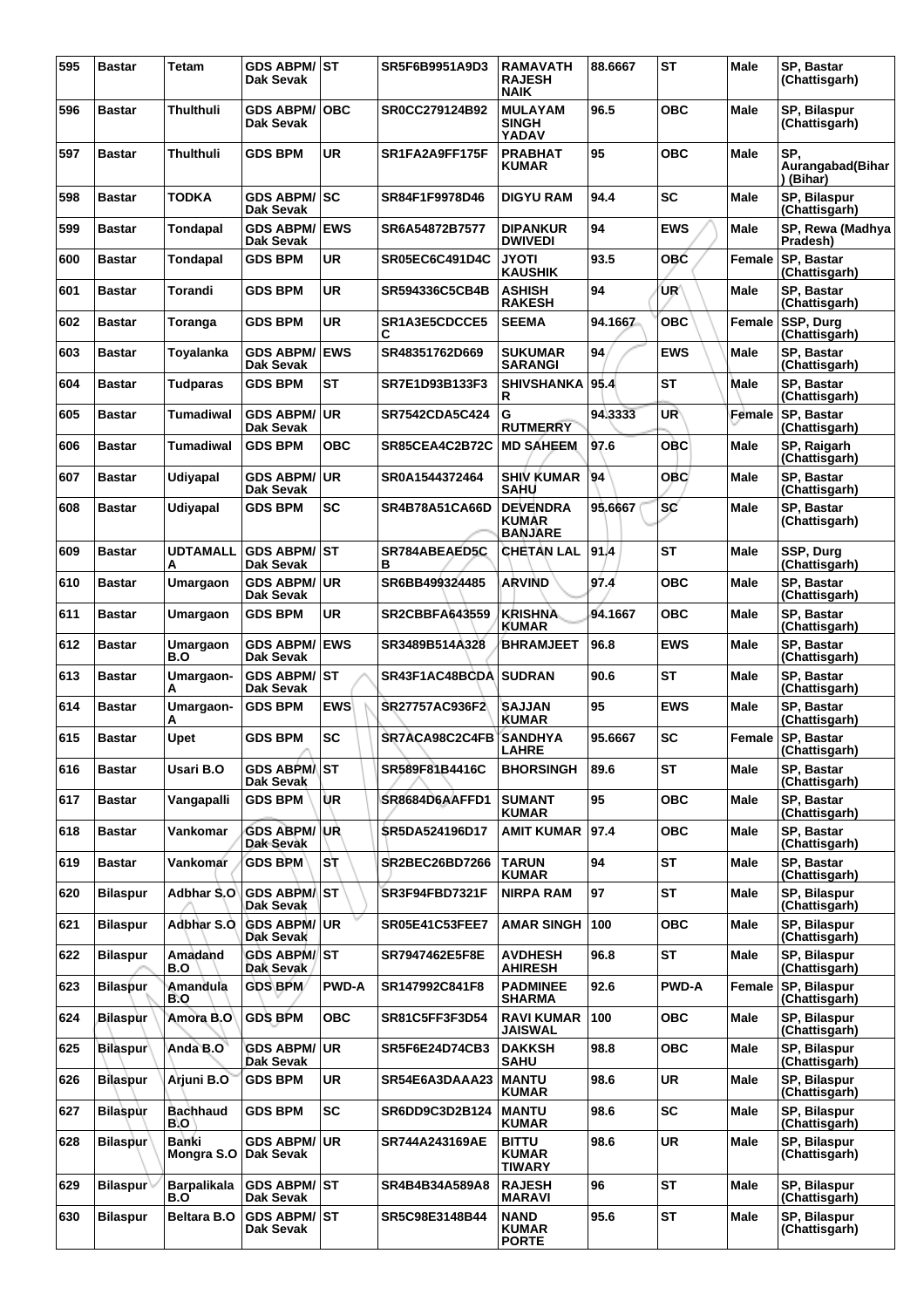| 631 | <b>Bilaspur</b> | Binjhra                      | <b>GDS BPM</b>                             | <b>EWS</b> | <b>SR7AA1CC5B1512</b> | <b>ISHIKA</b><br><b>DUBEY</b>                     | 95      | <b>EWS</b>   | Female      | SP, Bilaspur<br>(Chattisgarh)        |
|-----|-----------------|------------------------------|--------------------------------------------|------------|-----------------------|---------------------------------------------------|---------|--------------|-------------|--------------------------------------|
| 632 | <b>Bilaspur</b> | Chhapora<br>B.O              | GDS ABPM/ SC<br>Dak Sevak                  |            | SR2E715D93AE24        | <b>JAGDISH</b><br><b>KUMAR</b><br><b>BANJAREY</b> | 98.6    | SC           | <b>Male</b> | SP, Bilaspur<br>(Chattisgarh)        |
| 633 | <b>Bilaspur</b> | Chirra B.O                   | <b>GDS BPM</b>                             | <b>ST</b>  | SR7AA48E583195        | <b>SHIV</b><br><b>SHANKAR</b>                     | 97      | <b>ST</b>    | <b>Male</b> | SP, Bastar<br>(Chattisgarh)          |
| 634 | <b>Bilaspur</b> | Dadarkala<br>B.O             | <b>GDS ABPM/ UR</b><br>Dak Sevak           |            | <b>SR5E6D8A2863CF</b> | <b>SHIVRAJ</b>                                    | 98.2    | <b>OBC</b>   | Male        | SP, Bilaspur<br>(Chattisgarh)        |
| 635 | <b>Bilaspur</b> | Dongaria<br>B.O              | <b>GDS BPM</b>                             | <b>UR</b>  | <b>SR36449DAEC22B</b> | <b>SHAMBHU</b><br><b>SHANKAR</b><br><b>SHARMA</b> | 98.4    | <b>OBC</b>   | Male        | SP, Bilaspur<br>(Chattisgarh)        |
| 636 | <b>Bilaspur</b> | Garh<br>Uproda B.O           | <b>GDS BPM</b>                             | <b>ST</b>  | SR399D49E84A46        | <b>BHARAT</b><br><b>SINGH</b><br><b>JAGAT</b>     | 95.6667 | <b>ST</b>    | <b>Male</b> | SP, Bilaspur<br>(Chattisgarh)        |
| 637 | <b>Bilaspur</b> | Gharghodi<br>B.O             | <b>GDS BPM</b>                             | <b>ST</b>  | SR5B98AEBEC944        | <b>SUNIDHI</b><br><b>TOPNO</b>                    | 100     | 'ST⁄         | Female      | SP, Bilaspur<br>(Chattisgarh)        |
| 638 | <b>Bilaspur</b> | Gopal<br>Nagar S.O           | <b>GDS ABPM/ UR</b><br>Dak Sevak           |            | <b>SR58B7B148ABA6</b> | <b>ASHISH</b><br><b>KUMAR</b>                     | 98.2    | ОВС          | <b>Male</b> | SP, Bilaspur<br>(Chattisgarh)        |
| 639 | <b>Bilaspur</b> | Kanwali<br>B.O               | <b>GDS ABPM/</b><br>Dak Sevak              | <b>UR</b>  | <b>SR78747F1DA39F</b> | <b>RAJESH</b><br><b>KUMAR</b><br><b>SAHU</b>      | 98      | <b>OBC</b>   | Male        | SP, Bilaspur<br>(Chattisgarh)        |
| 640 | <b>Bilaspur</b> | Kotmisonar<br>B.O            | <b>GDS ABPM/ST</b><br>Dak Sevak            |            | SR0A4ED35D7A1D        | <b>KHILENDRA</b><br><b>PRATAP</b><br><b>SINGH</b> | 96.6    | <b>ST</b>    | <b>Male</b> | SP, Bilaspur<br>(Chattisgarh)        |
| 641 | <b>Bilaspur</b> | Lagra B.O                    | <b>GDS ABPM/</b><br>Dak Sevak              | UR         | SR1C2F5E13464E        | <b>AKASH</b><br><b>SINGH</b><br><b>CHHABRA</b>    | 98      | UR           | <b>Male</b> | SP, Bilaspur<br>(Chattisgarh)        |
| 642 | <b>Bilaspur</b> | Madwa B.O                    | <b>GDS ABPM/</b><br>Dak Sevak              | <b>EWS</b> | SR7FAAC74DF495        | <b>MUSKAN</b><br><b>SHARMA</b>                    | 96.1667 | <b>EWS</b>   | Female      | SP, Bilaspur<br>(Chattisgarh)        |
| 643 | <b>Bilaspur</b> | Meu B.O                      | <b>GDS ABPM/ UR</b><br>Dak Sevak           |            | <b>SR8F37F89A71ED</b> | ANKIT<br><b>KUMAR</b>                             | 98      | <b>OBC</b>   | <b>Male</b> | SP, Bilaspur<br>(Chattisgarh)        |
| 644 | <b>Bilaspur</b> | Mungeli<br>S.O               | <b>GDS ABPM/ UR</b><br>Dak Sevak           |            | SR27F8256EC947        | LILA RAM                                          | 100     | <b>OBC</b>   | <b>Male</b> | SP, Bilaspur<br>(Chattisgarh)        |
| 645 | <b>Bilaspur</b> | <b>Pasarkhet</b><br>B.O      | <b>GDS BPM</b>                             | <b>UR</b>  | SR5C821D4938A1        | <b>RAJESH</b><br><b>KUMAR</b>                     | 98.2    | <b>SC</b>    | <b>Male</b> | SP, Bilaspur<br>(Chattisgarh)        |
| 646 | <b>Bilaspur</b> | Pendra<br>Road R.S.<br>S.O   | <b>GDS ABPM/</b><br>Dak Sevak              | UR         | SR15E6198E4EF9        | <b>FALANA</b>                                     | 100     | <b>ST</b>    | Female      | SP, Bilaspur<br>(Chattisgarh)        |
| 647 | <b>Bilaspur</b> | Pharhada<br>B.O              | <b>GDS BPM</b>                             | <b>SC</b>  | <b>SR2A797ACE716B</b> | <b>DEVENDRA</b><br><b>KUMAR</b>                   | 98      | <b>SC</b>    | Male        | SP, Bilaspur<br>(Chattisgarh)        |
| 648 | <b>Bilaspur</b> | <b>Salkhanow</b><br>aaon B.O | <b>GDS BPM</b>                             | <b>UR</b>  | SR8B3D37124768        | <b>SAPANA</b><br><b>SHRIVASTAV</b><br>Α           | 98.2    | <b>UR</b>    | Female      | SP, Bilaspur<br>(Chattisgarh)        |
| 649 | <b>Bilaspur</b> | Sapos B.O                    | <b>GDS BPM</b>                             | <b>ST</b>  | SR2473644E454A        | YUVRAJ<br><b>SINGH</b>                            | 96.5    | <b>ST</b>    | Male        | SP, Bilaspur<br>(Chattisgarh)        |
| 650 | <b>Bilaspur</b> | Seepat B.O                   | <b>GDS ABPM/UR</b><br>Dak Sevak            |            | SR7832F2429FAB        | <b>MANDEEP</b><br><b>SINGH</b>                    | 98.8    | UR           | Male        | SP, Bilaspur<br>(Chattisgarh)        |
| 651 | <b>Bilaspur</b> | Semra B.O                    | <b>GDS ABPM/ UR</b><br>Dak Sevak           |            | SR17FBA735DC2C        | <b>KAJAL</b><br><b>KAUSHAL</b>                    | 98.2    | <b>UR</b>    | Female      | SP, Bilaspur<br>(Chattisgarh)        |
| 652 | <b>Bilaspur</b> | Sendri B.O                   | <b>GDS ABPM/ UR</b><br>Dak Sevak           |            | <b>SR7B31F4B166FA</b> | <b>ISHA SAHU</b>                                  | 98      | <b>OBC</b>   | Female      | <b>SP. Bilaspur</b><br>(Chattisgarh) |
| 653 | <b>Bilaspur</b> | Seoni B.O                    | <b>GDS ABPM/ UR</b><br>Dak Sevak           |            | SR8E224C1DBC9F        | <b>AREYNSH</b><br><b>SONWANI</b>                  | 99      | <b>SC</b>    | <b>Male</b> | SP, Bilaspur<br>(Chattisgarh)        |
| 654 | <b>Bilaspur</b> | Seoni B.O                    | <b>GDS BPM</b>                             | UR         | SR0CE919AE64DF        | <b>AMBIKA</b><br>KUMARI                           | 99      | <b>OBC</b>   | Female      | SP, Bilaspur<br>(Chattisgarh)        |
| 655 | <b>Bilaspur</b> | Suloni B.O.                  | <b>GDS ABPM/ PWD-A</b><br><b>Dak Sevak</b> |            | SR3F632B71AE38        | <b>ANIK DHIRHI</b>                                | 88.6667 | <b>PWD-A</b> | Male        | SP, Bilaspur<br>(Chattisgarh)        |
| 656 | <b>Bilaspur</b> | Vikas<br>bhawan              | <b>GDS ABPM/UR</b><br>Dak Sevak            |            | SR8D744871F7D8        | <b>RATNESH</b><br><b>KUMAR</b><br><b>RANJAN</b>   | 97.8333 | SC           | Male        | SP, Vaishali<br>(Bihar)              |
| 657 | Durg            | Achanakpu                    | GDS ABPM/ST<br>Dak Sevak                   |            | SR1A6C7EC9FC52        | <b>CHANDRAKA</b><br>LA                            | 97      | <b>ST</b>    | Female      | SSP, Durg<br>(Chattisgarh)           |
| 658 | Durg            | Admabad<br>B.O               | <b>GDS BPM</b>                             | UR.        | SR415C1A135831        | <b>AYUSH</b><br><b>SINGH</b>                      | 98.6    | <b>EWS</b>   | <b>Male</b> | SSP, Durg<br>(Chattisgarh)           |
| 659 | Durg            | <b>Alkanhar</b><br>B.O       | <b>GDS ABPM/ EWS</b><br>Dak Sevak          |            | SR2E743144DA1B        | <b>ADESH</b><br><b>KUMAR</b><br><b>SINGH</b>      | 95      | <b>EWS</b>   | Male        | SP.<br>Aurangabad(Bihar<br>) (Bihar) |
| 660 | Durg            | Arjuni B.O                   | <b>GDS ABPM/ UR</b><br>Dak Sevak           |            | SR05C94B469726        | <b>PARVEEN</b><br><b>KUMAR</b>                    | 98.8    | <b>UR</b>    | Male        | SSP, Durg<br>(Chattisgarh)           |
| 661 | Durg            | Auri B.O                     | <b>GDS ABPM/ SC</b><br>Dak Sevak           |            | SR61577412A95F        | <b>RAJENDRA</b><br><b>KUMAR</b><br><b>DHIRHI</b>  | 99      | <b>SC</b>    | Male        | SSP, Durg<br>(Chattisgarh)           |
| 662 | Durg            | <b>BADNA</b><br><b>B.O.</b>  | <b>GDS ABPM/ SC</b><br>Dak Sevak           |            | SR24EEEBAFB22E        | <b>MANISH</b><br><b>KUMAR RAM</b>                 | 98.6    | <b>SC</b>    | Male        | SSP, Durg<br>(Chattisgarh)           |
| 663 | Durg            | <b>BADNA</b><br>B.O.         | <b>GDS BPM</b>                             | SC         | SR4B655A664992        | <b>KESHAB</b><br><b>PATRO</b>                     | 98.8    | <b>SC</b>    | Male        | SSP, Durg<br>(Chattisgarh)           |
| 664 | Durg            | <b>Badnara</b><br>B.O        | GDS ABPM/ST<br>Dak Sevak                   |            | <b>SR15B849E683CC</b> | <b>ROMAN</b><br>TARAM                             | 96.5    | <b>ST</b>    | <b>Male</b> | SSP, Durg<br>(Chattisgarh)           |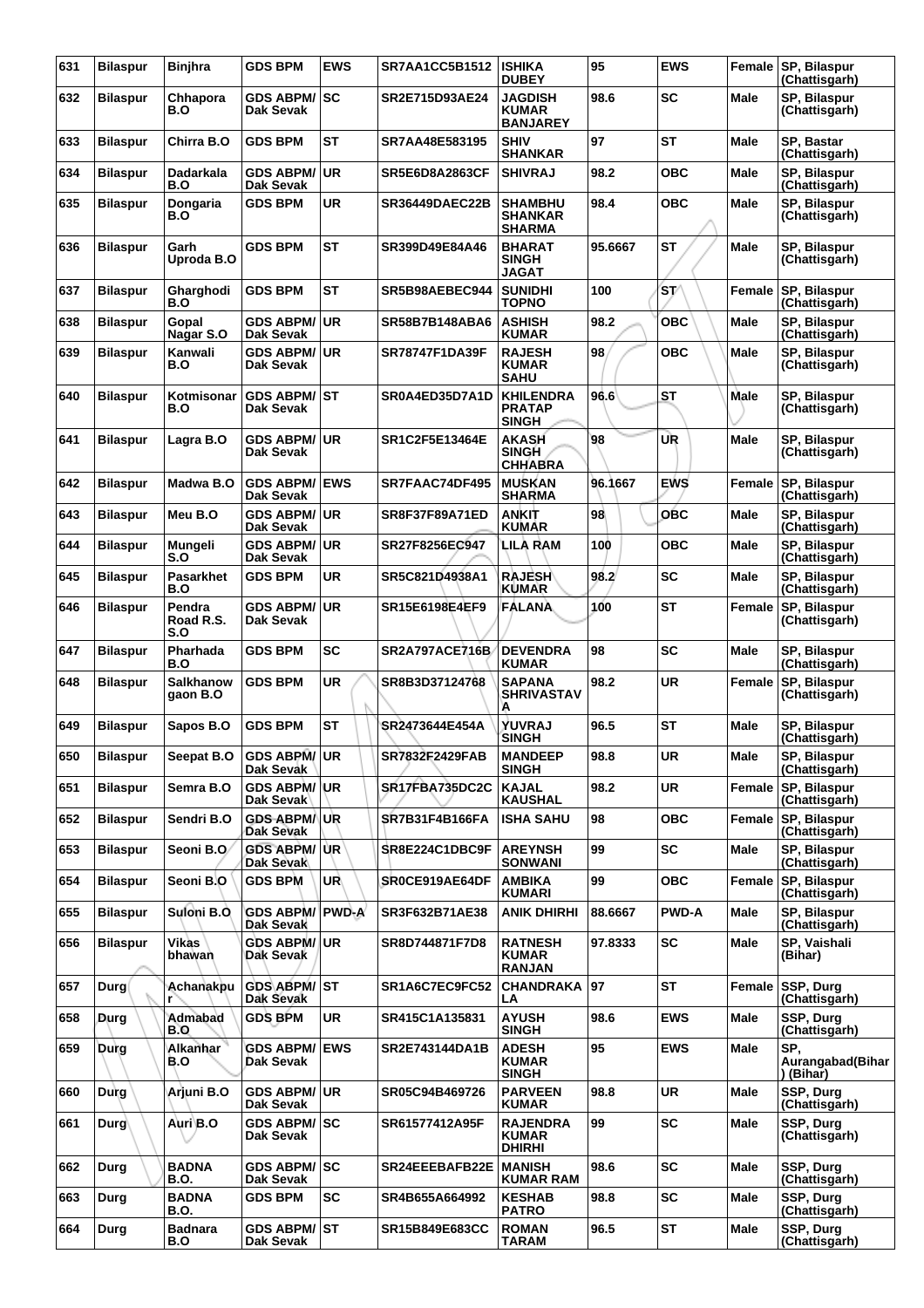| 665 | Durg | <b>BAGHERA</b><br><b>B.O.</b>                    | GDS ABPM/ST<br><b>Dak Sevak</b>            |              | SR7A124CDA28E2            | <b>RENU NETAM 93.8333</b>                          |         | <b>ST</b>    |             | Female SSP, Durg<br>(Chattisgarh) |
|-----|------|--------------------------------------------------|--------------------------------------------|--------------|---------------------------|----------------------------------------------------|---------|--------------|-------------|-----------------------------------|
| 666 | Durg | <b>Baghmarra</b>                                 | <b>GDS BPM</b>                             | UR           | SR41548D7E3D33            | <b>RAHUL</b><br><b>KUMAR</b>                       | 98.6    | <b>SC</b>    | Male        | SP, Raigarh<br>(Chattisgarh)      |
| 667 | Durg | <b>Bagrekasa</b><br>B.O                          | <b>GDS BPM</b>                             | <b>UR</b>    | SR43445B48D9FA            | <b>MUKESH</b><br><b>KUMAR</b>                      | 98.2    | <b>OBC</b>   | Male        | SSP, Durg<br>(Chattisgarh)        |
| 668 | Durg | <b>BAGTARAI</b><br><b>B.O.</b>                   | <b>GDS ABPM/</b><br><b>Dak Sevak</b>       | IST.         | SR362145338B34            | <b>MONIKA</b>                                      | 94.1667 | <b>ST</b>    | Female      | SSP, Durg<br>(Chattisgarh)        |
| 669 | Durg | <b>BAGTARAI</b><br><b>B.O.</b>                   | <b>GDS BPM</b>                             | ST           | SR24B382AC675C            | <b>SONU</b><br><b>KUMAR</b><br><b>MANDAL</b>       | 98      | <b>ST</b>    | Male        | SSP, Durg<br>(Chattisgarh)        |
| 670 | Durg | <b>BAHNAKH</b><br>ODRA B.O.                      | <b>GDS ABPM/ST</b><br><b>Dak Sevak</b>     |              | SR231C54B426AD            | <b>VIJAY</b>                                       | 94.1667 | <b>ST</b>    | Male        | SSP, Durg<br>(Chattisgarh)        |
| 671 | Durg | <b>BAHNAKH</b><br>ODRA B.O.                      | <b>GDS BPM</b>                             | <b>EWS</b>   | <b>SR8AD24242DF2B</b>     | <b>SHIKSHIT</b><br><b>KUMAR</b><br><b>PANDEY</b>   | 98      | <b>EWS</b>   | Male        | SSP, Durg<br>(Chattisgarh)        |
| 672 | Durg | Baijalpur<br>B.O                                 | <b>GDS ABPM/</b><br><b>Dak Sevak</b>       | UR.          | <b>SR2BA292999EAD</b>     | <b>MANDEEP</b>                                     | 98.6    | ŰR           | Male        | SSP, Durg<br>(Chattisgarh)        |
| 673 | Durg | <b>Baldeopur</b><br>B.O                          | <b>GDS BPM</b>                             | UR           | SR1BEF4DF73F49            | <b>ATUL</b><br><b>TAMRAKAR</b>                     | 98.2    | UR           | Male        | SSP, Durg<br>(Chattisgarh)        |
| 674 | Durg | <b>Balod</b><br>Gahan B.O                        | <b>GDS ABPM/</b><br>Dak Sevak              | <b>UR</b>    | SR148B9AB1244A            | <b>NAYAN</b><br><b>KUMAR</b>                       | 98      | <b>UR</b>    | Male        | SSP, Durg<br>(Chattisgarh)        |
| 675 | Durg | <b>Balod S.O</b>                                 | <b>GDS ABPM/ UR</b><br><b>Dak Sevak</b>    |              | SR3446F8368344            | <b>SUJEET</b><br><b>KUMAR</b>                      | 97.8333 | <b>SC</b>    | <b>Male</b> | SP, Vaishali<br>(Bihar)           |
| 676 | Durg | <b>Bamhani</b><br>Charbhata<br>B.O               | <b>GDS ABPM/ST</b><br>Dak Sevak            |              | SR8FD489C5F385            | <b>VARUN</b><br><b>THAKUR</b>                      | 94.1667 | SТ           | <b>Male</b> | SSP, Durg<br>(Chattisgarh)        |
| 677 | Durg | <b>Barbaspur</b>                                 | <b>GDS ABPM/ PWD-C</b><br><b>Dak Sevak</b> |              | SR17B444CADE79            | <b>PREM</b><br><b>KUMAR</b>                        | 97.6    | <b>PWD-C</b> | Male        | SSP, Durg<br>(Chattisgarh)        |
| 678 | Durg | <b>Barbaspur</b>                                 | GDS ABPM/UR<br><b>Dak Sevak</b>            |              | SR744C491BD545            | <b>SAKET</b><br><b>KUMAR</b>                       | 97.8    | OBC          | Male        | SSP, Durg<br>(Chattisgarh)        |
| 679 | Durg | <b>Barbaspur</b>                                 | <b>GDS BPM</b>                             | SC           | SR3D4D34D4CAB1            | NITESH<br><b>KUMAR</b>                             | 98.6    | SC           | <b>Male</b> | SSP, Durg<br>(Chattisgarh)        |
| 680 | Durg | <b>Barhapur</b><br>B.O                           | <b>GDS BPM</b>                             | <b>UR</b>    | SR55B6EC146D9F            | <b>SATISH</b><br>KUMAR<br><b>SINGH</b>             | 97.6    | <b>OBC</b>   | Male        | SSP, Durg<br>(Chattisgarh)        |
| 681 | Durg | <b>Bazar</b><br>Rajnadngao Dak Sevak<br>n Ś.O    | <b>GDS ABPM/</b>                           | <b>UR</b>    | <b>SR7DD4CF6DB5DF</b>     | <b>DANESHVER</b><br>VERMA                          | 99      | <b>OBC</b>   | Female      | SSP, Durg<br>(Chattisgarh)        |
| 682 | Durg | Belargondi<br>B.O                                | GDS ABPM/<br><b>Dak Sevak</b>              | <b>UR</b>    | SR44F7EC9D9714            | ARUN SINGH                                         | 97.6    | <b>OBC</b>   | Male        | SP, Bilaspur<br>(Chattisgarh)     |
| 683 | Durg | Belgaon                                          | <b>GDS BPM</b>                             | <b>UR</b>    | SR3D5C58DBDF4C            | <b>DILESHWAR</b><br><b>PRASAD</b><br><b>JANGDE</b> | 97.4    | SC           | <b>Male</b> | SSP, Durg<br>(Chattisgarh)        |
| 684 | Durg | <b>Belhari B.O</b>                               | <b>GDS BPM</b>                             | <b>UR</b>    | SR73689A9CDCBF            | <b>KUNDAN</b><br><b>KUMAR</b>                      | 97.4    | <b>OBC</b>   | Male        | SSP, Durg<br>(Chattisgarh)        |
| 685 | Durg | <b>BENDARCH GDS BPM</b><br>1 B.O.                |                                            | <b>PWD-C</b> | SR1F1E336CCBE4            | <b>PRIYANKA</b><br><b>SINGH</b>                    | 91.5    | <b>PWD-C</b> |             | Female SSP, Durg<br>(Chattisgarh) |
| 686 | Durg | <b>Bhadsena</b><br>B.O                           | <b>GDS BPM</b>                             | <b>EWS</b>   | SR221D47A8C6D5            | <b>CHANDRA</b><br><b>PRAKASH</b><br><b>SINGH</b>   | 96.8333 | <b>EWS</b>   | Male        | SSP, Durg<br>(Chattisgarh)        |
| 687 | Durg | <b>Bhagwantol</b><br>a                           | <b>GDS ABPM/SC</b><br><b>Dak Sevak</b>     |              | SR53AC1F14D4FA            | <b>GAUTAM</b><br><b>KUMAR</b>                      | 98.2    | SC           | <b>Male</b> | SSP, Durg<br>(Chattisgarh)        |
| 688 | Durg | <b>Bhainsbod</b>                                 | <b>GDS ABPM/ST</b><br>Dak Sevak            |              | <b>SR8D1C6EE6348C</b>     | <b>MAYANK</b><br><b>KUMAR</b><br><b>THAKUR</b>     | 93.5    | <b>ST</b>    | Male        | SSP, Durg<br>(Chattisgarh)        |
| 689 | Durg | <b>Bhainstara</b><br>B.O                         | <b>GDS ABPM/ ST</b><br>Dak Sevak           |              | SR61A9C5ABCFA8            | <b>ISHA</b>                                        | 93.5    | ST           | Female      | <b>SSP, Durg</b><br>(Chattisgarh) |
| 690 | Durg | <b>BHANPURI</b><br><b>B.O.</b>                   | <b>GDS ABPM/SC</b><br>Dak Sevak            |              | SR39C86C152A6F            | <b>GAUKARAN</b>                                    | 97.2    | <b>SC</b>    | Male        | SSP, Durg<br>(Chattisgarh)        |
| 691 | Durg | <b>Bhansuli</b><br>B.O                           | <b>GDS BPM</b>                             | UR.          | SR212EEEE33273            | <b>KISHAN</b><br><b>KUMAR</b>                      | 97.2    | <b>OBC</b>   | Male        | SP, Bilaspur<br>(Chattisgarh)     |
| 692 | Durg | <b>Bharda</b>                                    | <b>GDS ABPM/ ST</b><br>Dak Sevak           |              | <b>SR8BCCE763974E</b>     | <b>ABHISHEK</b><br><b>KERAM</b>                    | 93.3333 | ST           | Male        | SSP, Durg<br>(Chattisgarh)        |
| 693 | Dùrg | Bharda B.O                                       | <b>GDS BPM</b>                             | <b>OBC</b>   | SR71B44B969D47            | <b>ANAND</b><br><b>KUMAR</b>                       | 98.6    | <b>OBC</b>   | Male        | SSP, Durg<br>(Chattisgarh)        |
| 694 | Durg | <b>Bharritola</b><br>B.O                         | <b>GDS ABPM/ UR</b><br>Dak Sevak           |              | SR7947A844723E            | <b>MANISH</b><br><b>KUMAR</b>                      | 97.2    | UR           | Male        | SSP, Durg<br>(Chattisgarh)        |
| 695 | Durg | Bharritola<br>B.O                                | <b>GDS BPM</b>                             | UR.          | SR3E7B77F4FDDE            | <b>RAJU</b><br><b>KUMAR</b><br><b>BHARTI</b>       | 97      | <b>UR</b>    | Male        | SSP, Durg<br>(Chattisgarh)        |
| 696 | Durg | <b>Bhawasa</b><br>B.O                            | <b>GDS BPM</b>                             | UR.          | SR3D4EB2ACBC23   NIROTTAM |                                                    | 97      | UR           | Male        | SSP, Durg<br>(Chattisgarh)        |
| 697 | Durg | <b>BHEDIA</b><br><b>NAVAGAO</b><br><b>N B.O.</b> | <b>GDS ABPM/</b><br>Dak Sevak              | <b>PWD-B</b> | <b>SR5D218C34CCFF</b>     | <b>RAHUL</b><br><b>SINGH</b>                       | 91      | <b>PWD-B</b> | Male        | SP, Bilaspur<br>(Chattisgarh)     |
| 698 | Durg | <b>BHEDIA</b><br><b>NAVAGAO</b><br><b>N B.O.</b> | <b>GDS BPM</b>                             | ОВС          | <b>SR21E4BE97B346</b>     | <b>DIPAK</b><br><b>KUMAR</b>                       | 98.6    | <b>OBC</b>   | Male        | SSP, Durg<br>(Chattisgarh)        |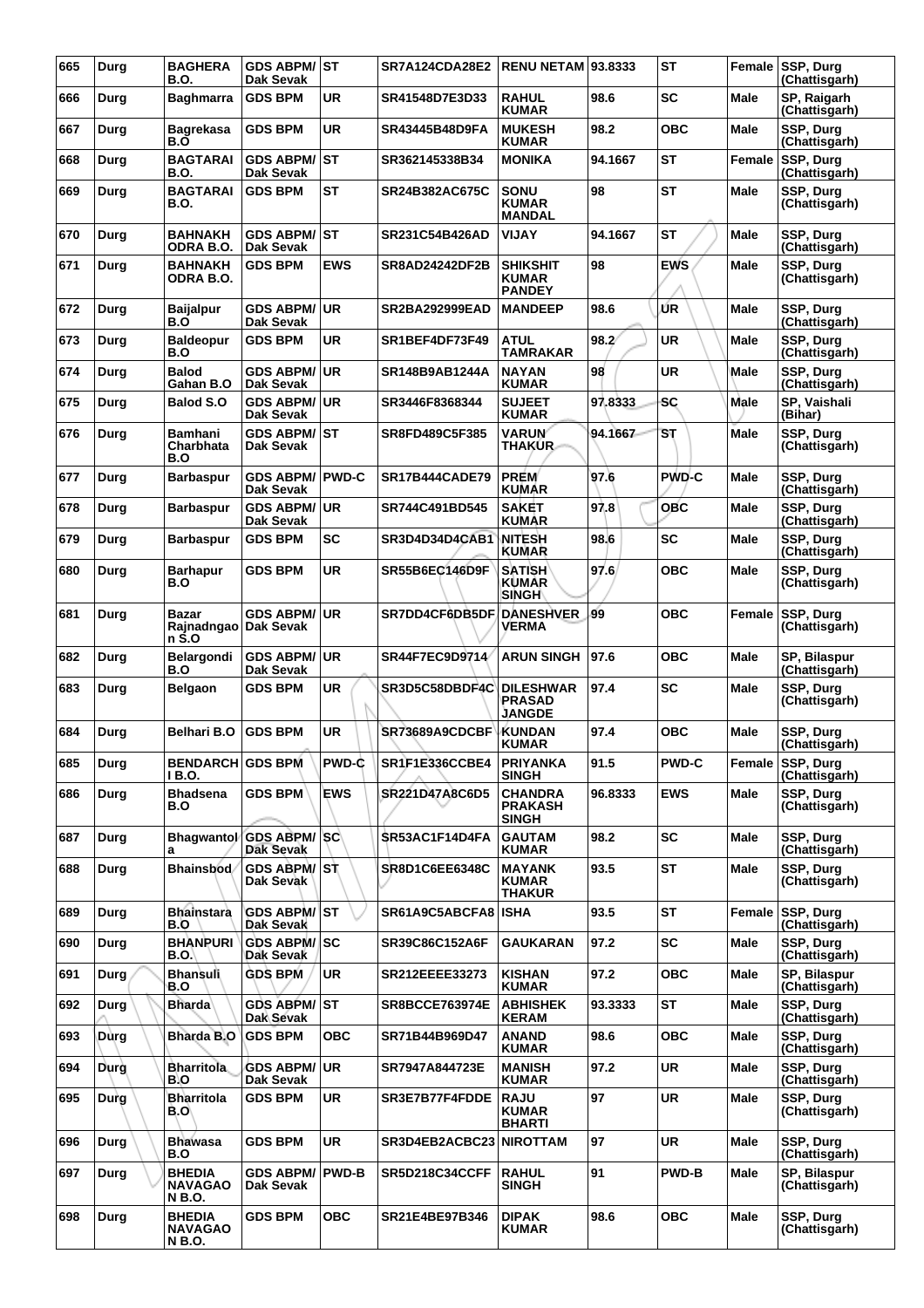| 699 | Durg        | <b>BHELKI</b><br><b>B.O.</b>            | GDS ABPM/ PWD-A<br><b>Dak Sevak</b>     |              | SR644B485CB113        | <b>MUSHTAQUE</b><br><b>AHMED</b>              | 88.8333 | <b>PWD-A</b> | Male        | SSP, Durg<br>(Chattisgarh)        |
|-----|-------------|-----------------------------------------|-----------------------------------------|--------------|-----------------------|-----------------------------------------------|---------|--------------|-------------|-----------------------------------|
| 700 | Durg        | <b>BHELKI</b><br>B.O.                   | <b>GDS BPM</b>                          | <b>ST</b>    | SR8AAD74AB5ED4        | <b>ESLAVATH</b><br>VENKATESH                  | 92.15   | <b>ST</b>    | Male        | SP. Hanamkonda<br>(Telangana)     |
| 701 | Durg        | <b>BHOINAPA</b><br>R B.O.               | <b>GDS ABPM/</b><br>Dak Sevak           | <b>EWS</b>   | SR6FCCCF8446C7        | <b>NARENDRA</b><br><b>SINGH</b><br>THAKUR     | 93.3333 | <b>EWS</b>   | Male        | SSP, Durg<br>(Chattisgarh)        |
| 702 | Durg        | <b>BHOINAPA</b><br>R B.O.               | <b>GDS BPM</b>                          | <b>EWS</b>   | SR11911C97427B        | <b>ROHIT</b><br><b>KUMAR</b>                  | 95      | <b>EWS</b>   | Male        | SP, Bilaspur<br>(Chattisgarh)     |
| 703 | Durg        | <b>Bhothli B.O</b>                      | <b>GDS BPM</b>                          | <b>UR</b>    | SR819488B3FD59        | <b>ROSHAN</b><br><b>KUMAR</b>                 | 97      | <b>OBC</b>   | Male        | SSP, Durg<br>(Chattisgarh)        |
| 704 | Durg        | <b>Biranpur</b>                         | <b>GDS BPM</b>                          | <b>SC</b>    | SR75558962EF45        | VIDYA<br><b>CHARAN</b>                        | 97.2    | <b>SC</b>    | Male        | SP, Bilaspur<br>(Chattisgarh)     |
| 705 | Durg        | <b>Biroda B.O</b>                       | <b>GDS ABPM/ SC</b><br>Dak Sevak        |              | SR4D71BCE54164        | <b>KASHI RAM</b><br><b>KHUNTE</b>             | 97.2    | <b>SC</b>    | Male        | SSP, Raipur<br>(Chattisgarh)      |
| 706 | Durg        | <b>BIRUTOLA</b><br>B.O.                 | <b>GDS BPM</b>                          | <b>SC</b>    | SR6312A3283FC4        | <b>ARUN</b><br><b>KUMAR</b>                   | 97.2    | sc           | Male        | SP, Bilaspur<br>(Chattisgarh)     |
| 707 | Durg        | <b>BOKKARK</b><br>HAR B.O.              | <b>GDS ABPM/</b><br>Dak Sevak           | <b>EWS</b>   | <b>SR721AD63BD8C6</b> | <b>ABHAS</b><br><b>MISHRA</b>                 | 93.1667 | <b>EWS</b>   | <b>Male</b> | SSP, Durg<br>(Chattisgarh)        |
| 708 | Durg        | <b>BOKKARK</b><br>HAR B.O.              | <b>GDS BPM</b>                          | <b>UR</b>    | SR0574BCCCDB8F        | <b>KISHAN</b><br><b>KUMAR</b>                 | 97/     | <b>SC</b>    | Male        | SSP, Durg<br>(Chattisgarh)        |
| 709 | Durg        | <b>Bortalav</b><br>B.O                  | <b>GDS BPM</b>                          | <b>UR</b>    | SR343CC86C4D79        | <b>RAJKUMARI</b>                              | 96.8333 | <b>OBC</b>   | Female      | <b>SSP. Dura</b><br>(Chattisgarh) |
| 710 | Durg        | Charbhata<br>B.O                        | <b>GDS ABPM/ SC</b><br><b>Dak Sevak</b> |              | <b>SR499D48C46AED</b> | <b>RAMJILAL</b>                               | 96.8    | <b>SC</b>    | Male        | SP, Bilaspur<br>(Chattisgarh)     |
| 711 | Durg        | Chauthena                               | <b>GDS ABPM/ UR</b><br>Dak Sevak        |              | SR51C8374B4A47        | <b>NARESH</b><br><b>KUMAR</b>                 | 97.2    | OBC          | Male        | <b>SSP. Dura</b><br>(Chattisgarh) |
| 712 | Durg        | <b>CHHIRPANI</b><br>B.O.                | <b>GDS ABPM/ST</b><br>Dak Sevak         |              | SR4C4BFE4D274F        | <b>DHAL CHAND 91.3333</b>                     |         | SŤ           | Male        | SSP, Durg<br>(Chattisgarh)        |
| 713 | Durg        | <b>CHHIRPANI GDS BPM</b><br><b>B.O.</b> |                                         | <b>ST</b>    | SR26314696D6B6        | <b>DUBENDRA</b><br><b>KUMAR</b>               | 92.1667 | SŤ           | Male        | SSP, Durg<br>(Chattisgarh)        |
| 714 | Durg        | CHICHBOD<br>B.O.                        | <b>GDS ABPM/</b><br>Dak Sevak           | ∣UR          | SR25A5B668C384        | <b>KRISHNA</b><br><b>KUMAR</b><br><b>SAHU</b> | 97      | <b>OBC</b>   | Male        | SSP, Durg<br>(Chattisgarh)        |
| 715 | Durg        | <b>CHIHARO</b><br><b>B.O.</b>           | <b>GDS ABPM/ UR</b><br>Dak Sevak        |              | SR6195CD381B56        | <b>VISHAL</b><br><b>KUMAR</b>                 | 96.8    | UR           | <b>Male</b> | SSP, Durg<br>(Chattisgarh)        |
| 716 | Durg        | <b>CHIHARO</b><br>B.O.                  | <b>GDS BPM</b>                          | <b>SC</b>    | SR7A6EF18DB7F8        | <b>SHASHIKANT</b>                             | 97.2    | SC           | Male        | SP, Bilaspur<br>(Chattisgarh)     |
| 717 | Durg        | Chilhati B.O                            | <b>GDS ABPM/</b><br>Dak Sevak           | <b>UR</b>    | SR8CC7A651ADC<br>А    | <b>MITHUN</b><br><b>VISHWAKAR</b><br>МA       | 97      | <b>OBC</b>   | <b>Male</b> | SSP, Durg<br>(Chattisgarh)        |
| 718 | Durg        | Chipra B.O                              | <b>GDS BPM</b>                          | UR           | SR5D46E3E14774        | <b>DHANIRAM</b>                               | 96.8    | SC           | Male        | SSP, Durg<br>(Chattisgarh)        |
| 719 | Durg        | Chirha B.O                              | <b>GDS BPM</b>                          | UR           | SR3278C718B4C9        | <b>DILIP SINGH</b><br><b>GURJAR</b>           | 96.6667 | <b>UR</b>    | Male        | SSP, Durg<br>(Chattisgarh)        |
| 720 | Durg        | Dadhi B.O                               | GDS ABPM/UR<br>Dak Sevak                |              | SR78C79364157B        | <b>NANDLAL</b>                                | 96.6    | <b>OBC</b>   | Male        | SSP, Durg<br>(Chattisgarh)        |
| 721 | Durg        | DALDALI<br>B.O.                         | <b>GDS ABPM/SC</b><br>Dak Sevak         |              | SR6E445A2798BB        | <b>VIKRAM</b>                                 | 96.6    | SC           | Male        | SSP, Durg<br>(Chattisgarh)        |
| 722 | Durg        | <b>DALDALI</b><br>B.O.                  | <b>GDS-BPM</b>                          | Sτ           | SR51BFCF62BA62        | <b>ONKAR</b><br><b>CHANDRAW</b><br>ANSHI      | 91.3333 | <b>ST</b>    | Male        | SSP, Durg<br>(Chattisgarh)        |
| 723 | Durg        | Damapur<br>B.O                          | <b>GDS ABPM/ UR</b><br>Dak Sevak        |              | SR145354ED5944        | <b>POOJA</b><br>KUMARI                        | 96.5    | UR           | Female      | SSP, Durg<br>(Chattisgarh)        |
| 724 | Durg        | <b>Damapur</b><br>B.O\                  | <b>GDS BPM</b>                          | <b>UR</b>    | <b>SR4E69C3E3CF48</b> | <b>ARYAN</b>                                  | 96.6    | <b>SC</b>    | Male        | SSP, Durg<br>(Chattisgarh)        |
| 725 | Durg        | <b>DAMGARH</b><br>B.O.                  | <b>GDS ABPM/ST</b><br>Dak Sevak         |              | SR1769E191C9DE        | DURGESHWA 91.3333<br>RI<br><b>PAIKHWAR</b>    |         | <b>ST</b>    | Female      | SSP, Durg<br>(Chattisgarh)        |
| 726 | Durg        | DAMGARH<br>B.O.                         | <b>GDS BPM</b>                          | <b>ST</b>    | SR7A59A7B9F481        | KAMAL BHOI   91.6667                          |         | <b>ST</b>    | Male        | SSP, Durg<br>(Chattisgarh)        |
| 727 | Durg        | <b>Darbantola</b>                       | <b>GDS ABPM/ UR</b><br>Dak Sevak        |              | SR7E5842647DF1        | <b>HARSH</b><br>CHANDRAKA<br>R                | 96.8333 | <b>OBC</b>   | <b>Male</b> | SSP, Durg<br>(Chattisgarh)        |
| 728 | Durg        | <b>DARGAHA</b><br>N B.O.                | <b>GDS ABPM/ SC</b><br>Dak Sevak        |              | SR45531777295C        | SAMMI<br><b>KAPUR</b><br><b>BHARDWAJ</b>      | 96.4    | <b>SC</b>    | Male        | SP, Bastar<br>(Chattisgarh)       |
| 729 | <b>Durg</b> | <b>DARGAHA</b><br>N B.O.                | <b>GDS BPM</b>                          | <b>SC</b>    | SR23D33B51545D        | <b>JAYSURYA</b><br>AZAD                       | 97      | <b>SC</b>    | <b>Male</b> | SSP, Durg<br>(Chattisgarh)        |
| 730 | <b>Durg</b> | Deori B.O                               | <b>GDS BPM</b>                          | <b>UR</b>    | SR3A845343849D        | <b>PUSHPANJA</b><br>LI VERMA                  | 96.6    | <b>UR</b>    | Female      | SSP, Durg<br>(Chattisgarh)        |
| 731 | Durg        | <b>Deoribhat</b><br>B.O                 | <b>GDS BPM</b>                          | <b>SC</b>    | SR41E94C45AE63        | <b>SARASWATI</b>                              | 96.6    | <b>SC</b>    | Female      | SSP, Durg<br>(Chattisgarh)        |
| 732 | Durg        | Devada B.O   GDS BPM                    |                                         | <b>UR</b>    | SR0E37EC52B2AC        | <b>GIRISH</b>                                 | 96.3333 | <b>OBC</b>   | Male        | SSP, Durg<br>(Chattisgarh)        |
| 733 | Durg        | <b>DEVSARA</b><br>B.O.                  | <b>GDS BPM</b>                          | <b>PWD-B</b> | SR4851EA291F43        | <b>PIYUSH</b><br><b>KUMAR</b>                 | 89.5    | <b>PWD-B</b> | Male        | SSP, Durg<br>(Chattisgarh)        |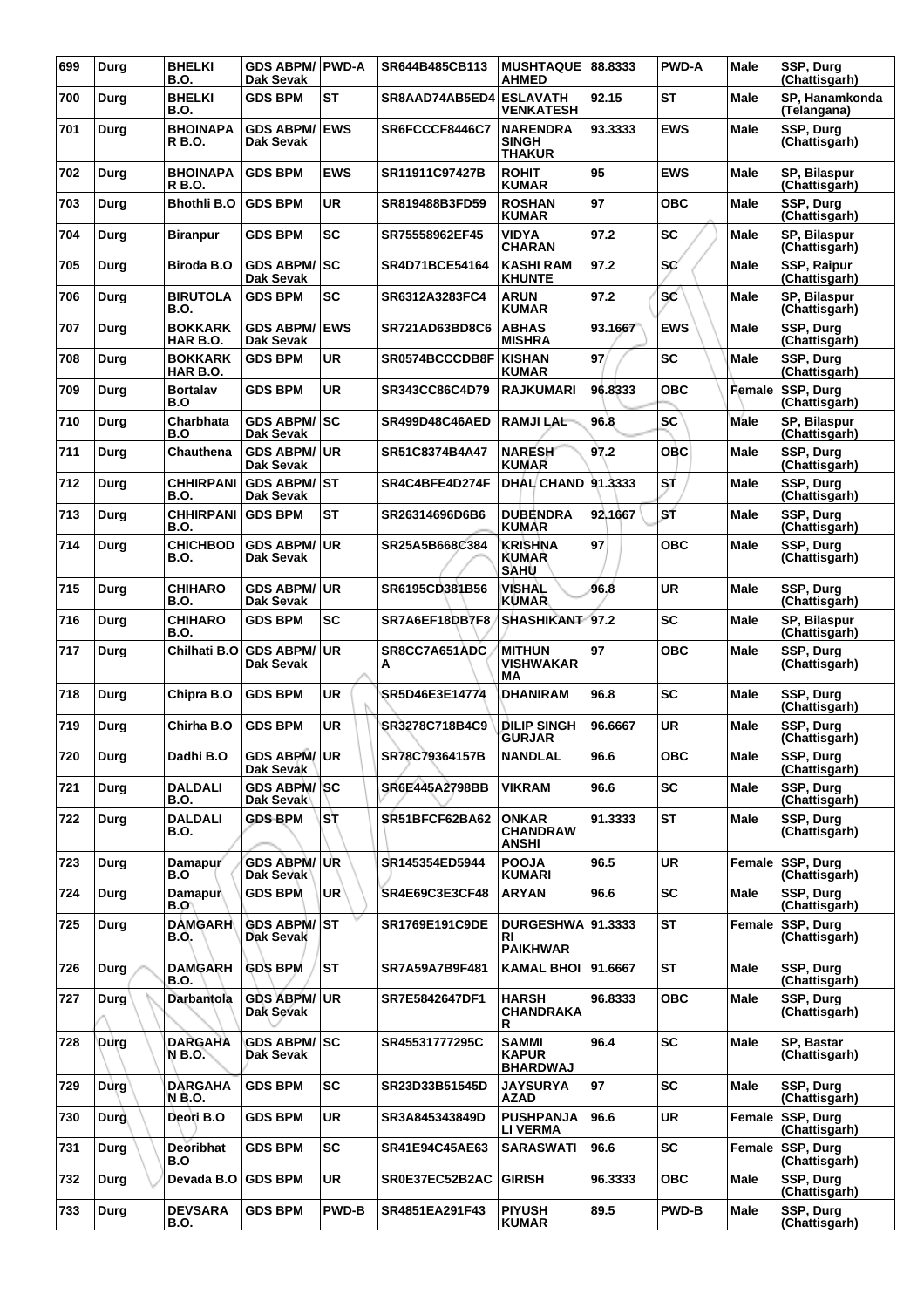| 734 | Durg        | <b>Dhamdha</b><br>S.O            | <b>GDS ABPM/ UR</b><br>Dak Sevak           |              | SR6B27E19BC4AA        | <b>LAXMI</b><br><b>YADAV</b>                    | 96.3333 | <b>OBC</b>   | Female      | SSP, Durg<br>(Chattisgarh)        |
|-----|-------------|----------------------------------|--------------------------------------------|--------------|-----------------------|-------------------------------------------------|---------|--------------|-------------|-----------------------------------|
| 735 | Durg        | Dhaneli B.O                      | <b>GDS BPM</b>                             | <b>UR</b>    | SR5FD79D5D7B71        | <b>PAWAN</b><br><b>KUMAR</b>                    | 96.3333 | OBC          | Male        | SSP, Durg<br>(Chattisgarh)        |
| 736 | Durg        | Dhobghatti                       | <b>GDS ABPM/ST</b><br>Dak Sevak            |              | SR4F26BA4C9B9D        | <b>MADHU</b>                                    | 91.1667 | <b>ST</b>    | Female      | <b>SSP, Durg</b><br>(Chattisgarh) |
| 737 | Durg        | Dighwadi<br>B.O                  | <b>GDS BPM</b>                             | <b>SC</b>    | SR743F47824A14        | <b>JOGENDAR</b>                                 | 96.2    | <b>SC</b>    | Male        | SSP, Durg<br>(Chattisgarh)        |
| 738 | Durg        | Dogargaon                        | <b>GDS BPM</b>                             | SC           | SR15C2DA8FCB49        | <b>MUSKAN</b><br><b>KHOBRAGAD</b><br>Е          | 97      | SC           | Female      | SSP, Durg<br>(Chattisgarh)        |
| 739 | Durg        | Dokla B.O                        | <b>GDS BPM</b>                             | <b>UR</b>    | SR74B3AF4A2249        | <b>SUNIL</b><br><b>RAJAK</b>                    | 96.3333 | OBC          | Male        | SP, Bilaspur<br>(Chattisgarh)     |
| 740 | Durg        | <b>Dokrabhat</b><br>B.O          | <b>GDS BPM</b>                             | UR           | SR68FF92F784C6        | <b>MANISH</b><br><b>KUMAR</b>                   | 96.3333 | OBC          | Male        | SSP, Durg<br>(Chattisgarh)        |
| 741 | Durg        | <b>Dondi</b><br>Lohara S.O       | <b>GDS ABPM/</b><br>Dak Sevak              | ∣UR          | SR8BCF8E998742        | <b>JAGRITI</b><br><b>SINHA</b>                  | 96.8333 | <b>OBC</b>   | Female      | <b>SSP, Durg</b><br>(Chattisgarh) |
| 742 | Durg        | <b>Dondi</b><br>Lohara S.O       | <b>GDS ABPM/ SC</b><br>Dak Sevak           |              | SR6B58299D9599        | <b>MANISH</b><br><b>BAITHA</b>                  | 95.6667 | <b>SC</b>    | Male        | SSP, Durg<br>(Chattisgarh)        |
| 743 | Durg        | Dongargarh<br>S.O                | <b>GDS ABPM/ UR</b><br>Dak Sevak           |              | SR691C36E4BC36        | <b>AJAY KUMAR</b>                               | 97.2    | <b>OBC</b>   | Male        | SSP, Durg<br>(Chattisgarh)        |
| 744 | Durg        | <b>Dullapur</b><br>B.O           | <b>GDS ABPM/</b><br>Dak Sevak              | ∣UR          | <b>SR2AAC99B5A838</b> | <b>KAVITA</b>                                   | 95.8333 | <b>UR</b>    | Female      | SSP, Durg<br>(Chattisgarh)        |
| 745 | Durg        | <b>DUMARDIH</b><br>KALA B.O.     | <b>GDS ABPM/SC</b><br><b>Dak Sevak</b>     |              | <b>SR02FB462CC556</b> | <b>NITSH</b><br><b>KUMAR</b>                    | 95.6    | <b>SC</b>    | Male        | SSP, Durg<br>(Chattisgarh)        |
| 746 | Durg        | <b>DUMARDIH</b><br>KALA B.O.     | <b>GDS BPM</b>                             | SC           | <b>SR54E4487DAAF5</b> | <b>HARPRAKAS</b><br>н                           | 96.1667 | SĊ           | Male        | SSP, Durg<br>(Chattisgarh)        |
| 747 | Durg        | Durg H.O                         | <b>GDS ABPM/ST</b><br>Dak Sevak            |              | SR1447F4569734        | <b>INJÍLÉN</b><br><b>XESS</b>                   | 96      | SŤ           | Male        | SSP, Durg<br>(Chattisgarh)        |
| 748 | Durg        | G G Chowk<br>Rajnandgao<br>n S.O | <b>GDS ABPM/ UR</b><br>Dak Sevak           |              | SR7A3EDB5D3493        | <b>RAKHEE</b><br><b>VERMA</b>                   | 96      | <b>OBC</b>   | Female      | SSP, Durg<br>(Chattisgarh)        |
| 749 | Durg        | Gadadih<br>B.O                   | <b>GDS BPM</b>                             | UR           | SR22A43ABE7BEC        | <b>DEEPA</b><br><b>PATEL</b>                    | 96      | <b>UR</b>    | Female      | SSP, Durg<br>(Chattisgarh)        |
| 750 | Durg        | B.O                              | Gataparkala GDS ABPM/<br>Dak Sevak         | <b>IEWS</b>  | <b>SR684C445FABD9</b> | <b>ROHIT RAJ</b>                                | 95      | <b>EWS</b>   | Male        | SSP, Raipur<br>(Chattisgarh)      |
| 751 | Durg        | <b>GHANIKHU</b><br>NTA B.O.      | <b>GDS ABPM/</b><br>Dak Sevak              | <b>PWD-C</b> | SR07E7FD462439        | <b>MUSTAK ALI</b>                               | 91.4    | <b>PWD-C</b> | Male        | SSP, Durg<br>(Chattisgarh)        |
| 752 | Durg        | <b>GHANIKHU</b><br>NTA B.O.      | <b>GDS BPM</b>                             | ST           | SR39437949C9C8        | <b>MADHU</b><br><b>KOTHARI</b>                  | 91      | <b>ST</b>    | Female      | SSP, Durg<br>(Chattisgarh)        |
| 753 | Durg        | <b>GHORPEN</b><br>DRI B.O.       | <b>GDS ABPM/</b><br>Dak Sevak              | IST          | SR74EB987F6345        | <b>ANJU</b><br><b>SUDHAKAR</b>                  | 91      | ST           | Female      | SSP, Durg<br>(Chattisgarh)        |
| 754 | Durg        | <b>GHORPEN</b><br>DRI B.O.       | <b>GDS BPM</b>                             | <b>EWS</b>   | SR846F984F5F4E        | <b>RAHUL</b><br><b>KUMAR</b>                    | 95      | <b>EWS</b>   | Male        | SSP, Durg<br>(Chattisgarh)        |
| 755 | Durg        | Ghotha                           | <b>GDS ABPM/ST</b><br>Dak Sevak            |              | SR371F49DCB688        | <b>RITESH</b><br>CHANDRAW<br>ANSHI              | 90.3333 | <b>ST</b>    | Male        | SSP, Durg<br>(Chattisgarh)        |
| 756 | Durg        | Ghotha                           | <b>GDS BPM</b>                             | <b>EWS</b>   | SR61C7CC68895A        | <b>GUNJAN LAL</b>                               | 95      | <b>EWS</b>   | Male        | SP, Bilaspur<br>(Chattisgarh)     |
| 757 | Durg        | Ghotiya                          | <b>GDS ABPM</b> <sup>ST</sup><br>Dak Sevak |              | SR1914329A9443        | <b>SOMLAL</b>                                   | 95.1667 | ST           | <b>Male</b> | <b>SSP. Dura</b><br>(Chattisgarh) |
| 758 | Durg        | Ghotiya<br>B.O                   | <b>GDS ABPM/ UR</b><br>Dak Sevak           |              | <b>SR2448B4AD46B3</b> | <b>PRATIBHA</b><br><b>SAHU</b>                  | 95.6667 | <b>OBC</b>   | Female      | SSP, Durg<br>(Chattisgarh)        |
| 759 | Durg        | Ghumka<br>S.O                    | <b>GDS ABPM/UR</b><br>Dak Sevak            |              | SR412482CF1A9C        | <b>RENUKA</b><br><b>SAHU</b>                    | 96      | <b>OBC</b>   | Female      | SSP, Durg<br>(Chattisgarh)        |
| 760 | Durg        | Ghumka<br>S.O                    | <b>GDS ABPM/ ST</b><br>Dak Sevak           |              | SR7771C4F4D167        | <b>TEJASWITA</b>                                | 92      | ST           | Female      | SSP, Durg<br>(Chattisgarh)        |
| 761 | Durg        | Ghupsal                          | <b>GDS BPM</b>                             | <b>SC</b>    | SR82F279E89634        | <b>PARDEEP</b><br><b>KUMAR</b>                  | 98.2    | <b>SC</b>    | Male        | SSP, Durg<br>(Chattisgarh)        |
| 762 | Durg        | <b>GIDHALI</b><br><b>B.O.</b>    | <b>GDS ABPM/ST</b><br>Dak Sevak            |              | SR3CD144A6E64B        | <b>DIPTI</b><br><b>KOMIYA</b>                   | 91.6667 | <b>ST</b>    | Female      | SSP, Durg<br>(Chattisgarh)        |
| 763 | Durg        | GÌDHALI<br><b>B.O.</b>           | <b>GDS BPM</b>                             | <b>EWS</b>   | SR7B22C9DFDF51        | <b>NITISH</b><br><b>KUMAR</b><br><b>SHARMA</b>  | 95      | <b>EWS</b>   | <b>Male</b> | SSP, Durg<br>(Chattisgarh)        |
| 764 | Durg        | Girhola B.O                      | <b>GDS ABPM/ ST</b><br>Dak Sevak           |              | SR3522BDB98B2D        | <b>KORRA</b><br><b>SRILAXMI</b>                 | 90.25   | ST           | Female      | SSP, Durg<br>(Chattisgarh)        |
| 765 | <b>Durg</b> | Gondgiri<br>B.O                  | <b>GDS ABPM/</b><br>Dak Sevak              | ∣UR.         | SR151E5E8962E7        | <b>NAVEEN</b><br><b>KUMAR</b>                   | 95.5    | <b>OBC</b>   | <b>Male</b> | SSP, Raipur<br>(Chattisgarh)      |
| 766 | Durg        | <b>Gorakhpurk</b><br>ala B.O     | <b>GDS BPM</b>                             | UR.          | SR63B5C9DFB978        | <b>NITEESH</b><br><b>KUMAR</b><br><b>MAHANT</b> | 95.6    | <b>OBC</b>   | Male        | SSP, Durg<br>(Chattisgarh)        |
| 767 | Durg        | Gujra B.O                        | <b>GDS BPM</b>                             | UR           | <b>SR357C4BF7853B</b> | <b>SANJAY</b><br><b>KUMAR</b>                   | 95.6667 | OBC          | <b>Male</b> | SSP, Durg<br>(Chattisgarh)        |
| 768 | Durg        | Hasda B.O                        | <b>GDS ABPM/ UR</b><br>Dak Sevak           |              | SR1E1A672844AF        | <b>ANKITA</b><br><b>MISHRA</b>                  | 96.1667 | <b>UR</b>    | Female      | SSP, Durg<br>(Chattisgarh)        |
| 769 | Durg        | Hatranka<br>B.O                  | <b>GDS ABPM/ST</b><br>Dak Sevak            |              | SR775D19B4C568        | JARAPLA<br><b>SANDHYA</b>                       | 90.25   | <b>ST</b>    | Female      | SSP, Durg<br>(Chattisgarh)        |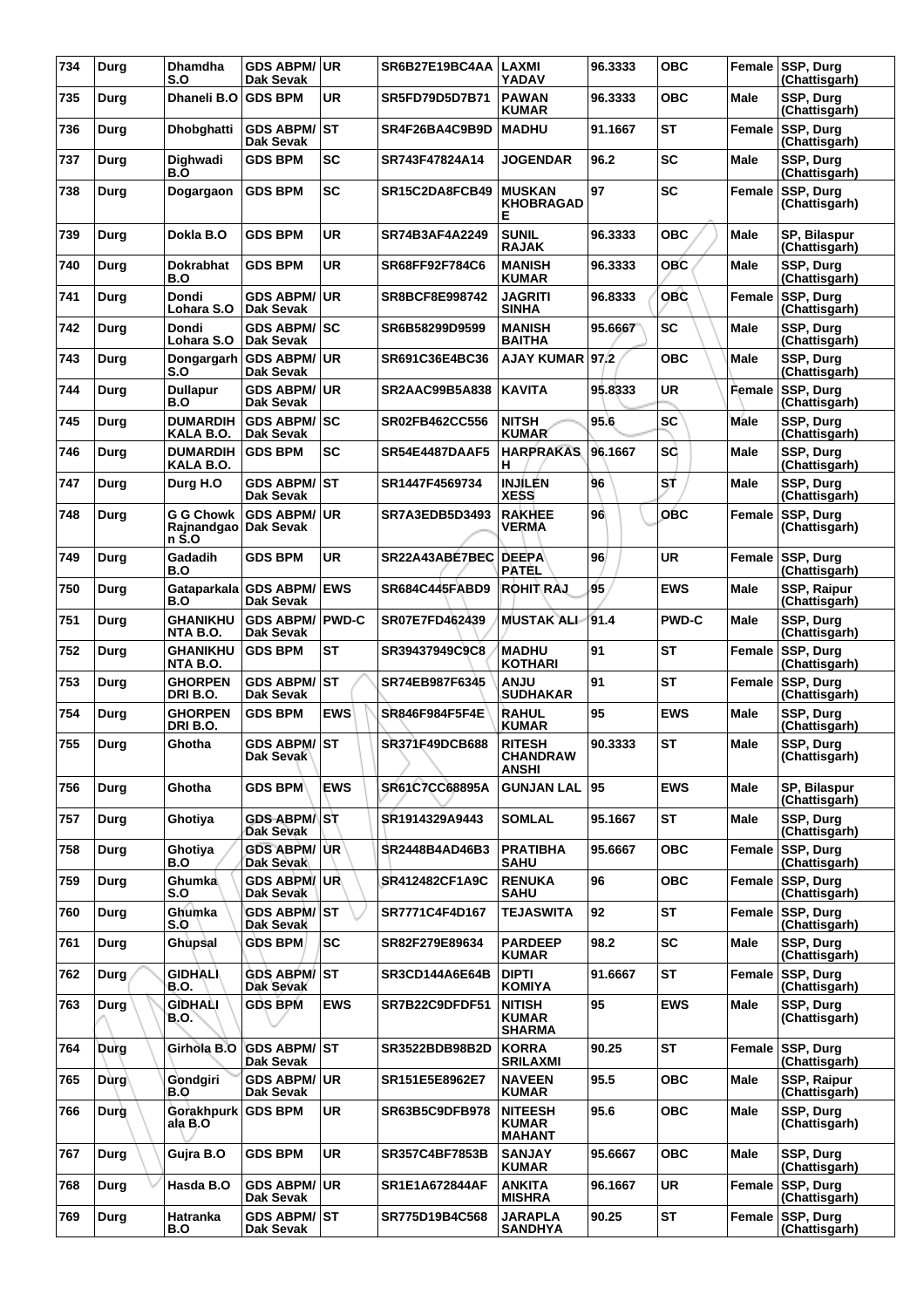| 770 | Durg        | Irai                                     | <b>GDS ABPM/ UR</b><br>Dak Sevak   |              | SR73EE89C642E7        | <b>SHUBHAAM</b><br><b>TIWARI</b>                  | 95.5    | <b>UR</b>    | Male        | SSP, Durg<br>(Chattisgarh)        |
|-----|-------------|------------------------------------------|------------------------------------|--------------|-----------------------|---------------------------------------------------|---------|--------------|-------------|-----------------------------------|
| 771 | Durg        | Jadutola<br>B.O                          | <b>GDS BPM</b>                     | ST           | SR7ABDB44EAF52        | <b>VINITA</b><br><b>KUMRE</b>                     | 93      | <b>ST</b>    | Female      | <b>SSP, Durg</b><br>(Chattisgarh) |
| 772 | Durg        | Jangalpur<br>B.O                         | <b>GDS BPM</b>                     | <b>UR</b>    | SR54B974623BE4        | KRIPASHANK 96.2<br><b>AR GUPTA</b>                |         | <b>UR</b>    | <b>Male</b> | SSP, Durg<br>(Chattisgarh)        |
| 773 | Durg        | <b>JANGLESA</b><br>R B.O.                | GDS ABPM/ST<br>Dak Sevak           |              | SR272C7993D2E4        | <b>AMGOTHU</b><br><b>HANUMU</b><br><b>NAIK</b>    | 90.25   | <b>ST</b>    | <b>Male</b> | SSP, Durg<br>(Chattisgarh)        |
| 774 | Durg        | Jhal B.O                                 | <b>GDS BPM</b>                     | UR           | <b>SR2B6442E7FFE2</b> | <b>KOMAL</b><br><b>SAHU</b>                       | 96.5    | <b>OBC</b>   | Male        | SSP, Durg<br>(Chattisgarh)        |
| 775 | Durg        | Jhitiya                                  | <b>GDS BPM</b>                     | <b>PWD-A</b> | SR7D3E4D24BEC5        | <b>KETU</b><br><b>PRAVEEN</b>                     | 87.4    | <b>PWD-A</b> | Male        | SSP, Durg<br>(Chattisgarh)        |
| 776 | Durg        | Jinkadah                                 | GDS ABPM/ST<br>Dak Sevak           |              | SR33379A26472A        | <b>PUSHPENDR</b><br>А<br><b>NAGWANSHI</b>         | 90.1667 | SV           | Male        | SSP, Durg<br>(Chattisgarh)        |
| 777 | Durg        | Job                                      | <b>GDS ABPM/</b><br>Dak Sevak      | ∣UR.         | SR163722784414        | <b>ISHAN</b><br><b>CHOUDHARI</b>                  | 95.3333 | ŰR           | Male        | SSP, Durg<br>(Chattisgarh)        |
| 778 | Durg        | Joratarai                                | <b>GDS BPM</b>                     | UR           | SR4F8B47C4DD9B        | CHANDRAKA<br>LA                                   | 97      | <b>OBC</b>   | Female      | SSP, Durg<br>(Chattisgarh)        |
| 779 | Durg        | Junwani                                  | <b>GDS BPM</b>                     | <b>UR</b>    | SR3F1544234D69        | <b>PRADEEP</b><br><b>KUMAR</b>                    | 98.3333 | <b>UR</b>    | Male        | SSP, Durg<br>(Chattisgarh)        |
| 780 | Durg        | KADAVANI<br>B.O.                         | <b>GDS ABPM/ST</b><br>Dak Sevak    |              | SR735F43E5CCBA        | <b>GYANSINGH</b>                                  | 95      | ST           | Male        | SSP, Durg<br>(Chattisgarh)        |
| 781 | Durg        | <b>KADAVANI</b><br><b>B.O.</b>           | <b>GDS BPM</b>                     | SC           | SR0A998EBFAC5B        | <b>ARJUN AZAD</b>                                 | 95.3333 | <b>SC</b>    | <b>Male</b> | SSP, Durg<br>(Chattisgarh)        |
| 782 | Durg        | Kadekasa<br>(Tatekasa)<br>B.O.           | <b>GDS BPM</b>                     | ST           | SR324C2A64EEA3        | <b>RUPESH</b>                                     | 90,8333 | <b>ST</b>    | <b>Male</b> | SSP, Durg<br>(Chattisgarh)        |
| 783 | Durg        | Kahgaon                                  | <b>GDS BPM</b>                     | ST           | SR17DA4A42D512        | <b>PATHULOTH</b><br><b>U MOTHILAL</b>             | 90.3333 | ST'          | Male        | SSP, Durg<br>(Chattisgarh)        |
| 784 | Durg        | Kandadi<br>B.O                           | <b>GDS ABPM/</b><br>Dak Sevak      | ∣UR          | SR5E2B926C923A        | <b>AVINASH</b><br>TAMBOLI                         | 95.1667 | <b>OBC</b>   | <b>Male</b> | SSP, Durg<br>(Chattisgarh)        |
| 785 | Durg        | Kande B.O                                | <b>GDS BPM</b>                     | <b>UR</b>    | SR8F4A49A27B3F        | <b>CHANDRA</b><br><b>REDDY</b>                    | 95.2    | <b>UR</b>    | Male        | SSP, Durg<br>(Chattisgarh)        |
| 786 | Durg        | Kaneli                                   | <b>GDS ABPM/</b><br>Dak Sevak      | ∣UR          | SR5699B99A34D6        | <b>SHWETA</b><br><b>SINGH</b>                     | 95'     | UR           | Female      | SSP, Durg<br>(Chattisgarh)        |
| 787 | Durg        | Karesara<br>B.O                          | <b>GDS ABPM/</b><br>Dak Sevak      | ∣UR          | SR5B1F795F7388        | <b>JALESHWAR</b>                                  | 95.5    | <b>OBC</b>   | <b>Male</b> | SSP, Durg<br>(Chattisgarh)        |
| 788 | Durg        | Karmari                                  | <b>GDS BPM</b>                     | <b>UR</b>    | SR3B2882AC195D        | <b>SWARNIM</b><br><b>SINHA</b>                    | 95.3333 | <b>OBC</b>   | Male        | SSP, Durg<br>(Chattisgarh)        |
| 789 | Durg        | Kasaridih<br>Durg S.O                    | <b>GDS ABPM/</b><br>Dak Sevak      | <b>UR</b>    | SR05DB6B19A67E        | <b>SHREY</b><br><b>SINHA</b>                      | 97      | UR           | Male        | SSP, Durg<br>(Chattisgarh)        |
| 790 | Durg        | <b>KHADAUD</b><br>A KHURD<br><b>B.O.</b> | <b>GDS BPM</b>                     | UR           | <b>SROEA3179F9F94</b> | <b>ATUL</b>                                       | 95.1667 | <b>OBC</b>   | <b>Male</b> | SSP, Durg<br>(Chattisgarh)        |
| 791 | Durg        | Khadgaon<br>B.O                          | <b>GDS ABPMAUR</b><br>Dak Sevak    |              | SR144644D735D3        | <b>RAGINI</b>                                     | 95      | <b>UR</b>    |             | Female SSP, Durg<br>(Chattisgarh) |
| 792 | Durg        | <b>Khaira</b>                            | <b>GDS BPM</b>                     | <b>EWS</b>   | SR6133EAA54743        | <b>SUMIT</b><br><b>KUMAR</b><br><b>SINGH</b>      | 95      | <b>EWS</b>   | Male        | <b>SSP. Dura</b><br>(Chattisgārh) |
| 793 | Durg        | Khairbana<br>B.O                         | <b>GDS ABPM/UR</b><br>Dak Sevak    |              | <b>SR8B9317CFEA49</b> | <b>MAYANK</b><br><b>JAISWAL</b>                   | 96.6667 | <b>OBC</b>   | Male        | SSP, Durg<br>(Chattisgarh)        |
| 794 | Durg        | Khairjhiti<br>B.O                        | <b>GDS ABPM/UR</b><br>Dak Sevak    |              | SR5681576AB58D        | <b>NIYATI</b><br><b>SHARMA</b>                    | 95.8333 | <b>UR</b>    | Female      | <b>SSP. Dura</b><br>(Chattisgarh) |
| 795 | Durg        | Khallari                                 | <b>GDS BPM</b>                     | PWD-B        | SR2F715F457429        | <b>N ANIL</b><br><b>KUMAR</b>                     | 93.4167 | <b>PWD-B</b> | Male        | SP, Tenali<br>(Andhra Pradesh)    |
| 796 | Durg        | <b>KHARIYA</b><br>B.O.                   | <b>GDS BPM</b>                     | <b>ST</b>    | SR4D69469446E7        | <b>AMGOTH</b><br><b>VARUN</b>                     | 91.2    | <b>ST</b>    | Male        | SSP, Raipur<br>(Chattisgarh)      |
| 797 | Durg        | Khobha<br>B.O                            | <b>GDS BPM</b>                     | <b>UR</b>    | SR3FD9CB4A19D9        | <b>RAJ</b><br><b>MESHRAM</b>                      | 96      | <b>OBC</b>   | Male        | SSP, Durg<br>(Chattisgarh)        |
| 798 | <b>Durg</b> | Kholjhar<br>B.O`                         | <b>GDS ABPM/ EWS</b><br>Dak Sevak  |              | <b>SR753ACCD75D42</b> | AMAN<br><b>KUMAR</b><br><b>HAPPY</b>              | 95      | <b>EWS</b>   | Male        | SSP, Durg<br>(Chattisgarh)        |
| 799 | Durg        | Khopli B.O                               | <b>GDS ABPM/UR</b><br>Dak Sevak    |              | <b>SR2F73988CEAF4</b> | <b>RAHUL</b><br><b>KUMAR</b>                      | 95.1667 | <b>OBC</b>   | <b>Male</b> | SSP, Durg<br>(Chattisgarh)        |
| 800 | <b>Durg</b> | Khudmudi<br>B.O                          | <b>GDS BPM</b>                     | <b>EWS</b>   | SR09F1469D547B        | <b>SHUBHAM</b><br><b>KUMAR</b>                    | 95      | <b>EWS</b>   | Male        | SP, Nawadha<br>(Bihar)            |
| 801 | Durg        | Khursuni<br>B.O'                         | <b>GDS BPM</b>                     | UR           | SR0BD87E4A1ADD        | <b>SAHIL</b><br><b>KUMAR</b>                      | 95.3333 | ОВС          | Male        | SSP, Durg<br>(Chattisgarh)        |
| 802 | Durg        | Koba B.O                                 | <b>GDS BPM</b>                     | <b>UR</b>    | SR81A6E9597C71        | <b>ROSHAN LAL</b><br><b>SAHU</b>                  | 96.3333 | <b>OBC</b>   | Male        | SSP, Durg<br>(Chattisgarh)        |
| 803 | Durg        | Kodekasa<br>B.O                          | <b>GDS BPM</b>                     | <b>ST</b>    | <b>SR377163CB2AC5</b> | <b>SURYAKANT</b><br><b>SINGH</b><br><b>KANWAR</b> | 92.1667 | <b>ST</b>    | Male        | SSP, Durg<br>(Chattisgarh)        |
| 804 | Durg        | n B.O                                    | Kodwagoda GDS ABPM/ST<br>Dak Sevak |              | SR74AEAEB286E2        | <b>SEVTI</b>                                      | 90      | ST           | Female      | <b>SSP, Durg</b><br>(Chattisgarh) |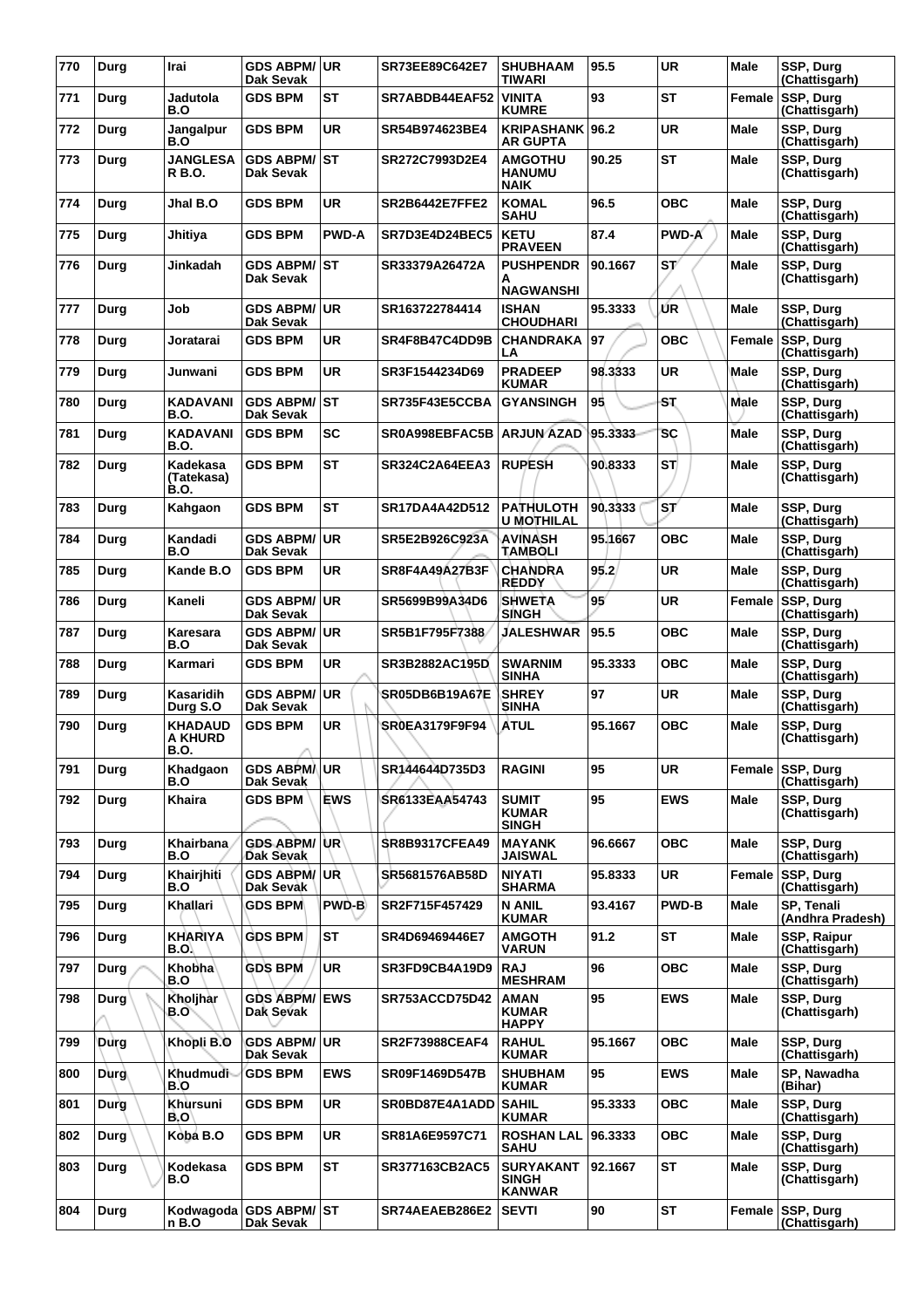| 805 | Durg        | <b>KOHAKA</b><br><b>B.O.</b>  | <b>GDS ABPM/ST</b><br>Dak Sevak   |            | SR134CBC69C13C        | <b>CHETNA</b><br><b>KHARE</b>                                   | 89.3333 | <b>ST</b>  |             | Female SSP, Durg<br>(Chattisgarh)   |
|-----|-------------|-------------------------------|-----------------------------------|------------|-----------------------|-----------------------------------------------------------------|---------|------------|-------------|-------------------------------------|
| 806 | Durg        | <b>KOHAKA</b><br><b>B.O.</b>  | <b>GDS BPM</b>                    | <b>EWS</b> | SR533664922147        | <b>SHRESHTHA</b><br><b>GUPTA</b>                                | 96.1667 | <b>EWS</b> | Female      | SSP, Durg<br>(Chattisgarh)          |
| 807 | Durg        | <b>KOHANGA</b><br>TOLA B.O.   | <b>GDS BPM</b>                    | SC         | SR8261A6BEAD4F        | <b>SAPAN</b><br><b>BISWAS</b>                                   | 95      | <b>SC</b>  | <b>Male</b> | SSP, Durg<br>(Chattisgarh)          |
| 808 | Durg        | Kolegaon<br>B.O               | <b>GDS BPM</b>                    | <b>UR</b>  | SR877ADC9DFCF4        | <b>HARSHITA</b><br><b>SAHU</b>                                  | 95.1667 | <b>OBC</b> | Female      | SSP, Durg<br>(Chattisgarh)          |
| 809 | Durg        | Kolihalamti                   | <b>GDS BPM</b>                    | ST         | <b>SR21A44D5E7CC4</b> | <b>BADAVATH</b><br><b>SRIKALA</b>                               | 90.25   | <b>ST</b>  | Female      | SSP, Durg<br>(Chattisgarh)          |
| 810 | Durg        | Kondekasa<br>B.O              | <b>GDS ABPM/ ST</b><br>Dak Sevak  |            | <b>SR2DC54C32DE85</b> | <b>NIKHIL</b><br><b>KUMAR</b><br><b>THAKUR</b>                  | 89.3    | <b>ST</b>  | <b>Male</b> | SSP, Durg<br>(Chattisgarh)          |
| 811 | Durg        | Koraldand                     | <b>GDS BPM</b>                    | ST         | SR3C6C3EF323BF        | <b>GUGULOTH</b><br><b>UDAY KIRAN</b>                            | 90.25   | ST         | Male        | SSP, Durg<br>(Chattisgarh)          |
| 812 | Durg        | Korchatola<br>B.O             | <b>GDS BPM</b>                    | ST         | <b>SR0A8D5BE74DFF</b> | <b>BADAVATH</b><br><b>SURESH</b>                                | 90.25   | ST.        | Male        | SSP, Nizamabad<br>(Telangana)       |
| 813 | Durg        | <b>KORGUDA</b><br><b>B.O.</b> | <b>GDS ABPM/</b><br>Dak Sevak     | lsc        | SR7CA8244EEF4A        | <b>PRADEEP</b><br><b>KUMAR</b><br><b>TANDAN</b>                 | 95.3333 | <b>SC</b>  | Male        | SSP, Durg<br>(Chattisgarh)          |
| 814 | Durg        | <b>KORGUDA</b><br><b>B.O.</b> | <b>GDS BPM</b>                    | ST         | SR1AD5B1966B4B        | <b>LAXMI</b><br><b>SUDHAKAR</b>                                 | 95      | ST         | Female      | <b>SSP. Dura</b><br>(Chattisgarh)   |
| 815 | Durg        | <b>KOYLARJH</b><br>ORIB.O.    | <b>GDS ABPM/</b><br>Dak Sevak     | <b>UR</b>  | SR7849B1C2A473        | <b>RACHNA</b><br><b>DHURE</b>                                   | 95      | OBC        | Female      | SSP, Durg<br>(Chattisgarh)          |
| 816 | Durg        | <b>KOYLARJH</b><br>ORIB.O.    | <b>GDS BPM</b>                    | SC         | SR1AD2D566F136        | ASHWANI<br><b>KUMAR</b>                                         | 94.8    | SC         | Male        | SSP, Durg<br>(Chattisgarh)          |
| 817 | Durg        | Kumhari<br>B.O                | <b>GDS BPM</b>                    | ST         | SR0564D4C31EF2        | <b>LOMESH</b><br><b>BADHAI</b>                                  | 92      | STI        | Male        | SSP, Durg<br>(Chattisgarh)          |
| 818 | Durg        | KUMHI B.O.                    | <b>GDS ABPM/ST</b><br>Dak Sevak   |            | SR6C5924544252        | <b>RAHUL</b><br><b>SINGH</b><br><b>KANWAR</b>                   | 89.3    | бT,        | Male        | SSP, Durg<br>(Chattisgarh)          |
| 819 | Durg        | <b>Kurud B.O</b>              | <b>GDS ABPM/</b><br>Dak Sevak     | <b>EWS</b> | SR0ACEBA146C2D        | <b>SOURABH</b><br><b>MISHRA</b>                                 | 95      | <b>EWS</b> | <b>Male</b> | SSP, Durg<br>(Chattisgarh)          |
| 820 | Durg        | <b>Kusmi</b>                  | <b>GDS ABPM/ST</b><br>Dak Sevak   |            | SR87A2D6C4D594        | LALITA<br>TARAM                                                 | 91.1667 | <b>ST</b>  | Female      | SSP, Durg<br>(Chattisgarh)          |
| 821 | Durg        | Kusmi B.O                     | <b>GDS ABPM/ UR</b><br>Dak Sevak  |            | SR77446C494FC2        | <b>LAXMI</b><br><b>VERMA</b>                                    | 95      | <b>OBC</b> | Female      | SSP, Durg<br>(Chattisgarh)          |
| 822 | Durg        | Kusumkasa                     | <b>GDS BPM</b>                    | ST         | SR2A4E42216BF1        | <b>JASWANT</b><br><b>KUMAR SORI</b>                             | 90.3333 | ST         | <b>Male</b> | SSP, Durg<br>(Chattisgarh)          |
| 823 | Durg        | Kutelikala<br>B.O             | <b>GDS BPM</b>                    | <b>SC</b>  | SR16857BD8C9C4        | <b>GAURAV</b><br><b>KUMAR</b>                                   | 95      | <b>SC</b>  | Male        | <b>SSP, Raipur</b><br>(Chattisgarh) |
| 824 | Durg        | Latabod<br>B.O                | <b>GDS ABPM/</b><br>Dak Sevak     | <b>UR</b>  | SR76F47F9DEFFC        | <b>RITIK</b>                                                    | 96.1667 | овс        | Male        | SSP, Durg<br>(Chattisgarh)          |
| 825 | Durg        | Limora B.O                    | <b>GDS BPM</b>                    | <b>EWS</b> | SR46E5C8E4AE2D        | <b>SUSHIL</b><br><b>KUMAR</b>                                   | 95      | <b>EWS</b> | Male        | SSP, Durg<br>(Chattisgarh)          |
| 826 | Durg        | <b>Madian B.O</b>             | GDS BPM                           | UR         | SR713F245C4E14        | <b>RICHA</b><br><b>VERMA</b>                                    | 95      | <b>OBC</b> |             | Female SSP, Durg<br>(Chattisgarh)   |
| 827 | Durg        | MADIYAKA<br>TTA B.O.          | <b>GDS BPM</b>                    | <b>EWS</b> | <b>SR7F1D934745B7</b> | <b>SHUBHAM</b><br><b>KUMAR</b><br><b>DUBEY</b>                  | 95      | <b>EWS</b> | Male        | SSP, Durg<br>(Chattisgarh)          |
| 828 | Durg        | Madmada<br>B.O                | <b>GDS ABPM/ EWS</b><br>Dak Sevak |            | <b>SR497743FE553F</b> | <b>VISHAL</b><br><b>KUMAR</b><br><b>SINGH</b>                   | 95      | <b>EWS</b> | Male        | SP, East<br>Champaran<br>(Bihar)    |
| 829 | Durg        | <b>MAGARWA</b><br>DA B.O.     | <b>GDS BPM</b>                    | UŔ         | SR7CCCEF582D2C        | <b>RAHUL</b><br><b>KUMAR</b><br><b>CHANDRAVA</b><br><b>NSHI</b> | 96      | <b>OBC</b> | Male        | <b>SSP. Dura</b><br>(Chattisgarh)   |
| 830 | Durg        | Mahali B.O                    | <b>GDS BPM</b>                    | <b>ST</b>  | SR1D1B887493D1        | <b>KHILENDRA</b><br><b>KUMAR</b><br><b>ALHA</b>                 | 89.3    | ST         | <b>Male</b> | SSP, Durg<br>(Chattisgarh)          |
| 831 | Durg        | Maharajpur                    | <b>GDS BPM</b>                    | <b>SC</b>  | SR32E98E661D5A        | <b>KANISHK</b>                                                  | 94.6    | <b>SC</b>  | Male        | SSP, Durg<br>(Chattisgarh)          |
| 832 | Durg        | <b>Mahrumkal</b><br>$a$ B.O.  | <b>GDS ABPM/UR</b><br>Dak Sevak   |            | <b>SR8E9AAC68C772</b> | <b>ASHUTOSH</b><br><b>ANAND</b>                                 | 95      | <b>UR</b>  | Male        | SSP, Durg<br>(Chattisgarh)          |
| 833 | Dùrg        | Mahud<br>Machandur<br>B.O     | <b>GDS BPM</b>                    | <b>UR</b>  | SR5EA89A4A7F9E        | <b>SHEKHAR</b><br><b>KUMAR</b>                                  | 95      | UR         | Male        | SSP, Durg<br>(Chattisgarh)          |
| 834 | <b>Durg</b> | Mandawitol<br>a               | <b>GDS ABPM/UR</b><br>Dak Sevak   |            | SR3E84A43AF675        | <b>YOGESH</b>                                                   | 95      | UR         | Male        | SSP, Durg<br>(Chattisgarh)          |
| 835 | Durg        | Mangchua<br>B.O               | <b>GDS BPM</b>                    | <b>ST</b>  | SR6D585AB9ECD6        | <b>SAREET</b><br><b>KUMAR</b>                                   | 92.1667 | <b>ST</b>  | Male        | SSP, Durg<br>(Chattisgarh)          |
| 836 | Durg        | <b>Manpur</b>                 | <b>GDS ABPM/ UR</b><br>Dak Sevak  |            | <b>SR37E93BAFB747</b> | <b>KAUSHLESH</b><br><b>KUMAR</b>                                | 95.1667 | овс        | Male        | SSP, Durg<br>(Chattisgarh)          |
| 837 | Durg        | <b>Manpur</b>                 | <b>GDS ABPM/ST</b><br>Dak Sevak   |            | SR26572A532114        | OMPRAKASH 90.8333<br><b>NETAM</b>                               |         | ST         | Male        | SSP, Durg<br>(Chattisgarh)          |
| 838 | Durg        | <b>Manpur</b>                 | <b>GDS BPM</b>                    | <b>ST</b>  | SR44415981B49C        | <b>RESHAMEE</b>                                                 | 90      | <b>ST</b>  | Female      | SSP, Durg<br>(Chattisgarh)          |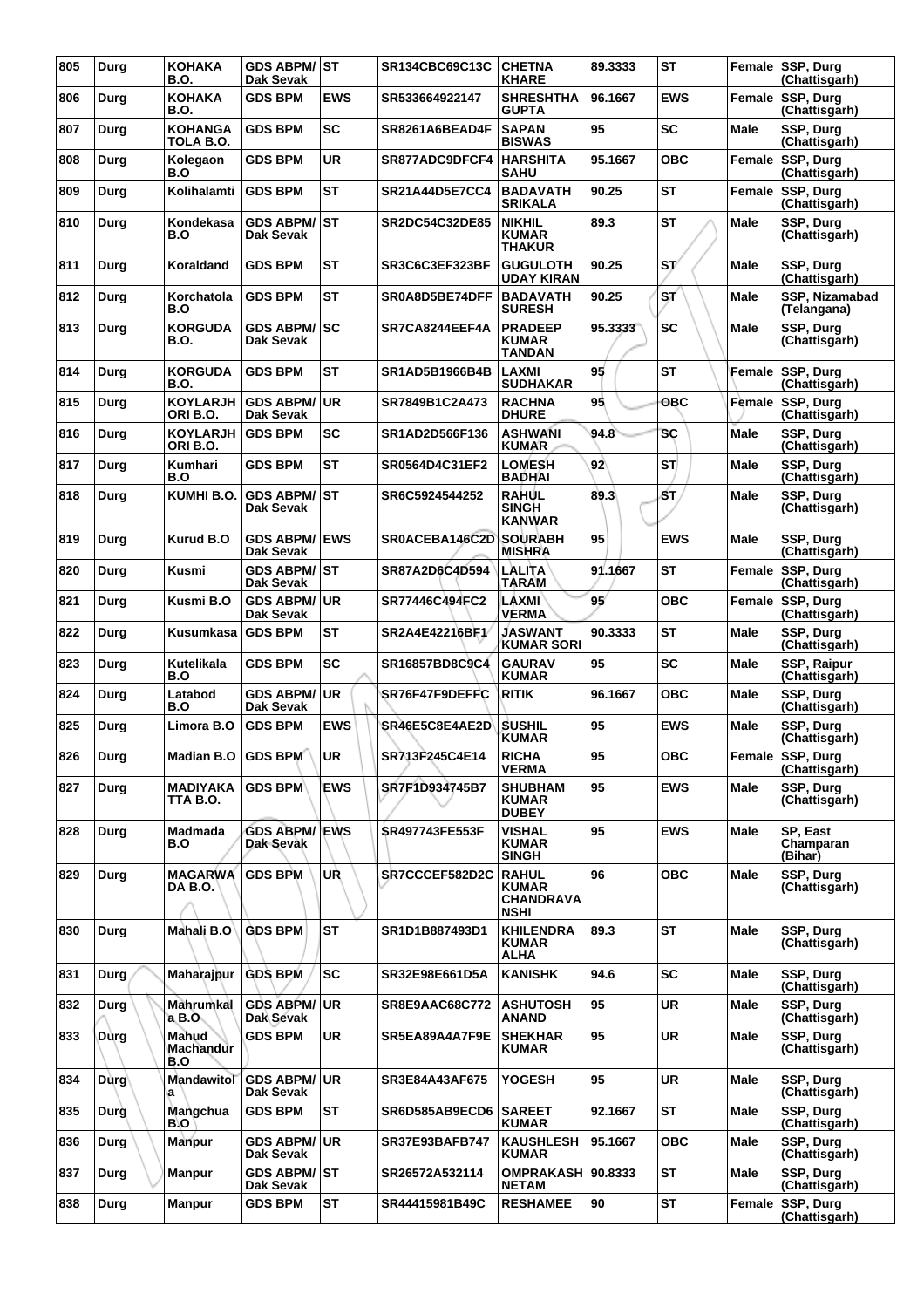| 839 | Durg        | Marka B.O                                     | <b>GDS BPM</b>                    | <b>UR</b>  | SR02CAE54D24CF        | <b>MEENA</b>                                     | 95.6667 | <b>OBC</b> |             | Female SSP, Durg<br>(Chattisgarh)   |
|-----|-------------|-----------------------------------------------|-----------------------------------|------------|-----------------------|--------------------------------------------------|---------|------------|-------------|-------------------------------------|
| 840 | Durg        | Markakasa                                     | <b>GDS BPM</b>                    | ST         | SR4A32FCB16FA3        | <b>DINESH</b><br><b>KUMAR</b>                    | 89.8333 | <b>ST</b>  | Male        | SSP, Durg<br>(Chattisgarh)          |
| 841 | Durg        | Marra B.O                                     | <b>GDS ABPM/ ST</b><br>Dak Sevak  |            | SR54A161E44685        | <b>PRAMENDRA</b><br><b>SINGH</b>                 | 89      | <b>ST</b>  | Male        | SSP, Durg<br>(Chattisgarh)          |
| 842 | Durg        | Marri B.O                                     | <b>GDS ABPM/ UR</b><br>Dak Sevak  |            | SR644414F4CDDA        | <b>DHIRENDRA</b><br><b>KUMAR</b>                 | 95      | <b>UR</b>  | Male        | SSP, Durg<br>(Chattisgarh)          |
| 843 | Durg        | Masulgondi                                    | <b>GDS ABPM/ST</b><br>Dak Sevak   |            | SR22F6B644238F        | ANJU NETAM                                       | 90.3333 | <b>ST</b>  | Female      | SSP, Durg<br>(Chattisgarh)          |
| 844 | Durg        | <b>MATHENA</b><br>B.O.                        | <b>GDS ABPM/ SC</b><br>Dak Sevak  |            | SR4CF9C7FA7B3E        | <b>VIBHA</b>                                     | 94.5    | <b>SC</b>  | Female      | SSP, Durg<br>(Chattisgarh)          |
| 845 | Durg        | <b>MATHENA</b><br><b>B.O.</b>                 | <b>GDS BPM</b>                    | <b>UR</b>  | <b>SR4776325C44CD</b> | <b>LUIAT</b><br><b>KUMAR</b>                     | 95.3333 | овс'       | Male        | SSP, Durg<br>(Chattisgarh)          |
| 846 | Durg        | Medha B.O                                     | <b>GDS BPM</b>                    | <b>EWS</b> | SR79CB42651BA6        | <b>RISHABH</b><br><b>AGRAWAL</b>                 | 95      | <b>EWS</b> | Male        | SSP, Durg<br>(Chattisgarh)          |
| 847 | Durg        | <b>Mines</b><br>Office<br>Dallirajhara<br>S.O | <b>GDS ABPM/ UR</b><br>Dak Sevak  |            | SR76D3DAAC1A27        | <b>MAMTA</b><br><b>SINGH</b>                     | 96.6667 | ÚR         | Female      | SSP, Durg<br>(Chattisgarh)          |
| 848 | Durg        | Mohgaon<br>B.O                                | <b>GDS BPM</b>                    | <b>ST</b>  | SR8C41142464A9        | <b>TORAN</b>                                     | 92.1667 | <b>ST</b>  | Male        | SSP, Durg<br>(Chattisgarh)          |
| 849 | Durg        | Mohla S.O                                     | <b>GDS ABPM/ EWS</b><br>Dak Sevak |            | SR151436A94133        | <b>SHRIYA</b><br><b>GUPTA</b>                    | 94.3333 | <b>EWS</b> | Female      | <b>SSP, Durg</b><br>(Chattisgarh)   |
| 850 | Durg        | Mohla S.O                                     | GDS ABPM/UR<br><b>Dak Sevak</b>   |            | <b>SR21EDDAC62B73</b> | <b>PRAVEEN KR</b><br><b>VERMA</b>                | 95      | <b>OBC</b> | <b>Male</b> | SSP, Durg<br>(Chattisgarh)          |
| 851 | Durg        | <b>Morchul</b>                                | <b>GDS BPM</b>                    | ST         | SR25515DDB1893        | <b>SAROJ</b>                                     | 89.1667 | ST.        | Female      | <b>SSP, Durg</b><br>(Chattisgarh)   |
| 852 | Durg        | <b>MUDHIPAR</b><br><b>B.O.</b>                | <b>GDS ABPM/ST</b><br>Dak Sevak   |            | <b>SR0BA7A21E589F</b> | <b>AKASH</b><br><b>MARKAM</b>                    | 90      | SΤ,        | Male        | SSP, Raipur<br>(Chattisgarh)        |
| 853 | Durg        | Mudpar B.O                                    | <b>GDS BPM</b>                    | <b>EWS</b> | SR73C31368B524        | <b>SHASHWAT</b><br><b>MISHRA</b>                 | 95.8333 | <b>EWS</b> | Male        | SSP, Durg<br>(Chattisgarh)          |
| 854 | Durg        | Mundgaon                                      | <b>GDS ABPM/</b><br>Dak Sevak     | <b>EWS</b> | SR6599A75DA824        | <b>SANSKAR</b><br><b>GUPTA</b>                   | 93.1    | <b>EWS</b> | <b>Male</b> | SSP, Durg<br>(Chattisgarh)          |
| 855 | Durg        | Munglani                                      | <b>GDS BPM</b>                    | <b>EWS</b> | SR743EFF4C6667        | <b>MEGHA</b><br><b>SHUKLA</b>                    | 95      | <b>EWS</b> | Female      | SSP, Durg<br>(Chattisgarh)          |
| 856 | Durg        | Murmunda<br>B.O                               | GDS ABPM/ST<br>Dak Sevak          |            | SR05A14EB354A4        | <b>PRINCE</b><br><b>KACHHAP</b>                  | 88.8    | <b>ST</b>  | Male        | SSP, Durg<br>(Chattisgarh)          |
| 857 | Durg        | Nachaniya                                     | <b>GDS BPM</b>                    | ST         | SR155E719B4A31        | <b>KUSH</b><br><b>KUMAR</b>                      | 89.1667 | <b>ST</b>  | Male        | SSP, Durg<br>(Chattisgarh)          |
| 858 | Durg        | Nagaldah<br>B.O                               | <b>GDS ABPM/</b><br>Dak Sevak     | ∣UR        | <b>SR6E323EA47CF8</b> | <b>MANTU</b><br><b>KUMAR</b>                     | 95      | <b>OBC</b> | Male        | SSP, Durg<br>(Chattisgarh)          |
| 859 | Durg        | Nagdha B.O                                    | <b>GDS BPM</b>                    | UR         | SR7517F8F14DB1        | <b>NEHA</b><br><b>JAISWAL</b>                    | 95.8333 | <b>OBC</b> | Female      | <b>SSP, Durg</b><br>(Chattisgarh)   |
| 860 | Durg        | Nahanda<br>6.U                                | <b>GDS ABPM/ UR</b><br>Dak Sevak  |            | SR31DED924EBF5        | <b>RAJAT</b><br>NUMAR<br><b>MAURY</b>            | 95      | <b>OBC</b> | <b>Male</b> | SP, Rohtas (Bihar)                  |
| 861 | Durg        | Nandghat<br>S.O                               | <b>GDS ABPM/ EWS</b><br>Dak Sevak |            | SR46D94A9F49AA        | <b>VARTIKA</b><br><b>SINGH</b><br><b>SENGAR</b>  | 93.1    | <b>EWS</b> |             | Female SSP, Raipur<br>(Chattisgarh) |
| 862 | Durg        | NAVGHATA<br>B.O.                              | <b>GDS ABPM/SC</b><br>Dak Sevak   |            | <b>SR48D5C392777E</b> | <b>BHADRAPAL</b>                                 | 94.5    | <b>SC</b>  | Male        | SSP, Durg<br>(Chattisgarh)          |
| 863 | Durg        | NAVGHATA  <br>B.O.                            | <b>GDS BPM</b>                    | SТ         | SR8A4A4FC22E6E        | <b>NEETU</b><br><b>THAKUR</b>                    | 90.1667 | <b>ST</b>  | Female      | <b>SSP, Durg</b><br>(Chattisgarh)   |
| 864 | Durg        | Nawagaon<br>(Aundhi)<br>B.O                   | <b>GDS BPM</b>                    | <b>ST</b>  | SR28C739F61D6D        | <b>CHANDRA</b><br><b>PRAKASH</b>                 | 90.2    | <b>ST</b>  | <b>Male</b> | SSP, Durg<br>(Chattisgarh)          |
| 865 | Durg        | Neur B.O                                      | <b>GDS ABPM/</b><br>Dak Sevak     | UR.        | <b>SR3BA744E99D5F</b> | AMAN<br><b>YADAV</b>                             | 95      | UR         | Male        | SSP, Durg<br>(Chattisgarh)          |
| 866 | Durg        | Neur <sup>\</sup> B.O                         | <b>GDS BPM</b>                    | <b>UR</b>  | SR2A84B98D7D37        | <b>VIVEK</b><br><b>CHANDRAVA</b><br><b>NSHI</b>  | 95      | <b>OBC</b> | Male        | SSP, Durg<br>(Chattisgarh)          |
| 867 | Durg        | Neurgaon<br>B.O                               | <b>GDS ABPM/ UR</b><br>Dak Sevak  |            | SR2D36C711CAED        | <b>SARVPREET</b><br><b>KAUR</b><br><b>BHATIA</b> | 95      | <b>UR</b>  | Female      | <b>SSP, Durg</b><br>(Chattisgarh)   |
| 868 | Durg        | New<br>Khursipar<br>Bhilai S.O                | <b>GDS ABPM/ST</b><br>Dak Sevak   |            | SR0CC35DCDAF33        | <b>RENU SINGH</b>                                | 89.8    | <b>ST</b>  | Female      | SP, Bilaspur<br>(Chattisgarh)       |
| 869 | Durg        | Ninwa B.O                                     | <b>GDS BPM</b>                    | <b>UR</b>  | SR41587994C7CC        | <b>PRAVIN</b>                                    | 96.5    | <b>OBC</b> | <b>Male</b> | SSP, Durg<br>(Chattisgarh)          |
| 870 | <b>Durg</b> | Nipahi B.O                                    | <b>GDS BPM</b>                    | <b>ST</b>  | SR767BAC38EB1A        | <b>CHHABILAL</b>                                 | 95.8333 | <b>ST</b>  | Male        | SSP, Durg<br>(Chattisgarh)          |
| 871 | Durg        | Padumtaa<br>B.O                               | <b>GDS BPM</b>                    | UR         | SR2A3719BBD42A        | <b>ASHISH</b><br><b>KUMAR</b><br><b>PATEL</b>    | 96.6667 | ОВС        | Male        | SSP, Durg<br>(Chattisgarh)          |
| 872 | Durg        | Pandatarai<br>B.O                             | GDS ABPM/UR<br>Dak Sevak          |            | SR75754429E76E        | <b>SATYAPRAK</b><br><b>ASH KURRE</b>             | 97.5    | <b>SC</b>  | Male        | SP, Bilaspur<br>(Chattisgarh)       |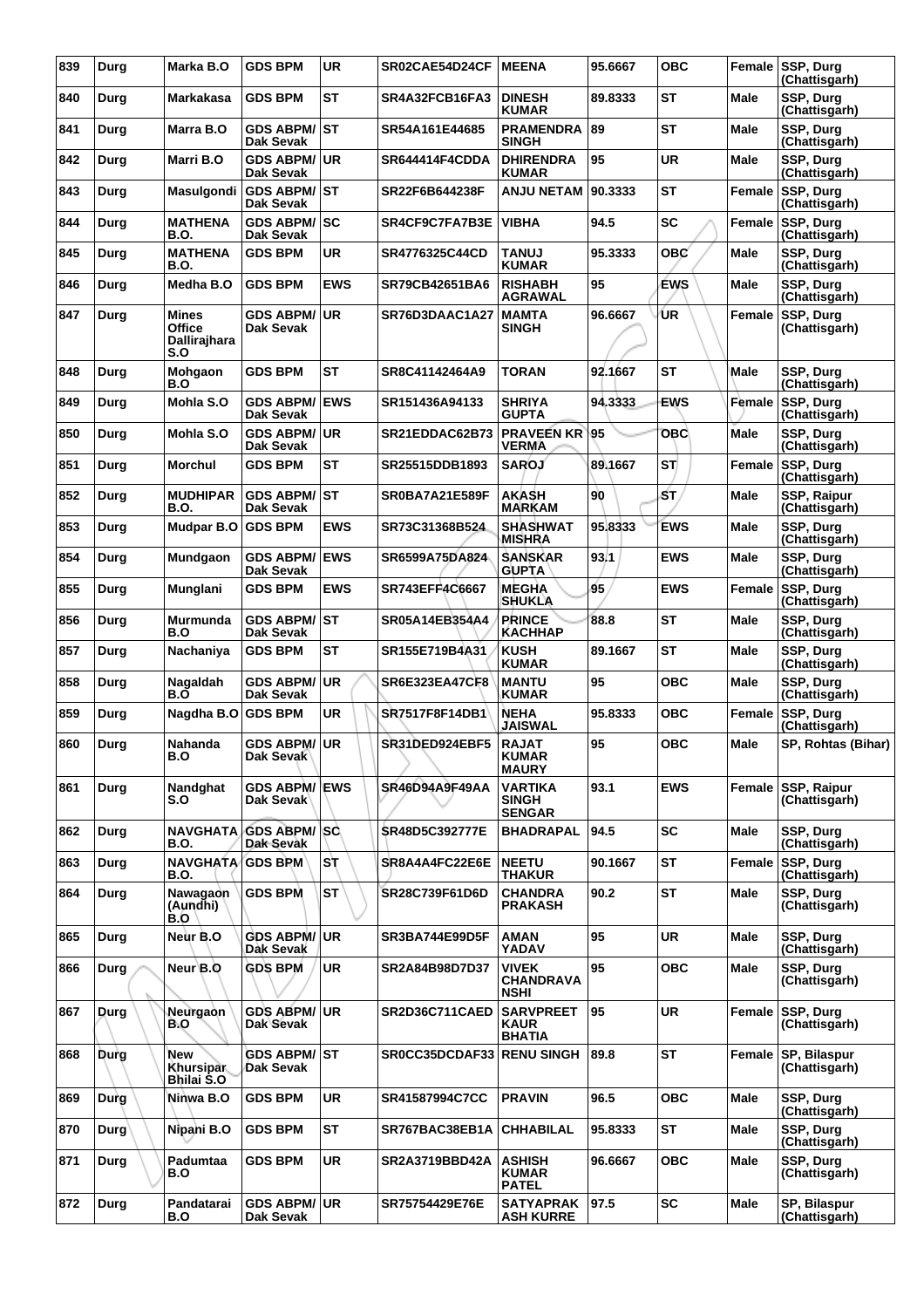| 873 | Durg          | <b>PANDHRIP</b><br>ANI B.O.                    | <b>GDS ABPM/SC</b><br>Dak Sevak      |              | <b>SR2C57D4E39CE3</b> | UMASHANKA 94.4<br>R                               |         | <b>SC</b>    | Male        | SSP, Durg<br>(Chattisgarh)        |
|-----|---------------|------------------------------------------------|--------------------------------------|--------------|-----------------------|---------------------------------------------------|---------|--------------|-------------|-----------------------------------|
| 874 | Durg          | <b>PANDHRIP</b><br>ANI B.O.                    | <b>GDS BPM</b>                       | SC           | SR416487B867AE        | <b>VIPIN KUMAR 94.4</b>                           |         | <b>SC</b>    | <b>Male</b> | SSP, Durg<br>(Chattisgarh)        |
| 875 | Durg          | <b>Patankhas</b>                               | <b>GDS ABPM/</b><br><b>Dak Sevak</b> | ∣UR          | SR849C87B9B674        | <b>LOKESH</b><br><b>KUMAR</b>                     | 95      | <b>OBC</b>   | Male        | SSP, Durg<br>(Chattisgarh)        |
| 876 | Durg          | Patanwadvi                                     | <b>GDS BPM</b>                       | <b>SC</b>    | SR6AE9EAE5D575        | <b>MAYANK</b><br><b>SHIV</b>                      | 94.3333 | <b>SC</b>    | Male        | SSP, Durg<br>(Chattisgarh)        |
| 877 | Durg          | <b>PATELI</b><br><b>B.O.</b>                   | <b>GDS ABPM/</b><br>Dak Sevak        | <b>EWS</b>   | <b>SR07AA42681EA5</b> | <b>RASHMI</b><br><b>SHUKLA</b>                    | 91.3333 | <b>EWS</b>   | Female      | SP, Bilaspur<br>(Chattisgarh)     |
| 878 | Durg          | <b>PATELI</b><br><b>B.O.</b>                   | <b>GDS BPM</b>                       | <b>ST</b>    | SR14F3A6DF9469        | <b>PRAKASH</b><br><b>CHAURE</b>                   | 91.6667 | <b>ST</b>    | Male        | SSP, Durg<br>(Chattisgarh)        |
| 879 | Durg          | <b>PERPAR</b><br><b>B.O.</b>                   | GDS ABPM/ST<br>Dak Sevak             |              | SR09962C6B4CD7        | <b>RAMAVATH</b><br><b>RAJESH</b><br><b>NAYAK</b>  | 88.6667 | <b>ST</b>    | Male        | SSP, Durg<br>(Chattisgarh)        |
| 880 | Durg          | <b>PHARHAD</b><br><b>B.O.</b>                  | <b>GDS BPM</b>                       | <b>EWS</b>   | SR02A72D725538        | <b>AYUSH</b><br><b>PANDEY</b>                     | 95.1667 | <b>EWS</b>   | Male        | SP, Bilaspur<br>(Chattisgarh)     |
| 881 | Durg          | <b>PINGAL</b><br><b>B.O.</b>                   | <b>GDS ABPM/</b><br>Dak Sevak        | lsc          | <b>SR5A747A114CA2</b> | <b>KARAN</b>                                      | 94.5    | <b>SC</b>    | Male        | SSP, Durg<br>(Chattisgarh)        |
| 882 | Durg          | <b>PINGAL</b><br><b>B.O.</b>                   | <b>GDS BPM</b>                       | <b>ST</b>    | SR3CF9C9E91C49        | <b>MOHNISH</b><br><b>KUMAR</b><br><b>BHANDARI</b> | 91.8333 | ST           | Male        | SSP, Durg<br>(Chattisgarh)        |
| 883 | Durg          | Pinkapar                                       | <b>GDS BPM</b>                       | <b>ST</b>    | SR18D7BF4C1C19        | <b>DINESH</b><br><b>KUMAR</b><br><b>KHARE</b>     | 92.5    | SŢ.          | <b>Male</b> | SSP, Durg<br>(Chattisgarh)        |
| 884 | Durg          | Pinkapar<br>B.O                                | <b>GDS BPM</b>                       | UR           | SR1279429A52AD        | <b>MANISH</b><br><b>KUMAR</b>                     | 95.3333 | <b>OBC</b>   | <b>Male</b> | SSP, Durg<br>(Chattisgarh)        |
| 885 | Durg          | Pipariya                                       | GDS ABPM/SC<br><b>Dak Sevak</b>      |              | SR0989BA281885        | <b>PRAKASH</b><br><b>KUMAR</b>                    | 94.6667 | sc           | Male        | SSP, Durg<br>(Chattisgarh)        |
| 886 | Durg          | Pondi B.O                                      | <b>GDS ABPM/SC</b><br>Dak Sevak      |              | SR64D653428526        | <b>VIKAS</b>                                      | 94.3333 | <b>SC</b>    | Male        | SSP, Durg<br>(Chattisgarh)        |
| 887 | Durg          | Purena                                         | <b>GDS ABPM/ UR</b><br>Dak Sevak     |              | SR736E55396263        | VISHESH<br><b>KUMAR</b><br><b>DUBEY</b>           | 95      | <b>UR</b>    | Male        | SSP, Durg<br>(Chattisgarh)        |
| 888 | Durg          | <b>PUTPUTA</b><br><b>B.O.</b>                  | <b>GDS BPM</b>                       | <b>ST</b>    | SR8A78BCCE55E2        | <b>POOJA</b>                                      | 88.8333 | <b>ST</b>    | Female      | SSP, Durg<br>(Chattisgarh)        |
| 889 | Durg          | <b>RAGHO</b><br><b>NAWAGAO</b><br><b>NB.O.</b> | <b>GDS BPM</b>                       | <b>PWD-A</b> | SR2F9BE3C1D149        | <b>ASHISH</b><br>YADAV                            | 85.5    | <b>PWD-A</b> | <b>Male</b> | SSP, Durg<br>(Chattisgarh)        |
| 890 | Durg          | <b>RAJADHAR</b><br><b>B.O.</b>                 | <b>GDS BPM</b>                       | <b>SC</b>    | <b>SR7445334DEAE3</b> | <b>NEHA</b><br><b>KURREY</b>                      | 95      | <b>SC</b>    | Female      | SP, Bastar<br>(Chattisgarh)       |
| 891 | Durg          | RAJHI B.O.                                     | <b>GDS ABPM/</b><br>Dak Sevak        | ∣UR.         | SR2DAA123BCBB<br>5    | <b>ABHISHEK</b><br><b>BHUSHAN</b>                 | 95      | OBC          | Male        | <b>SSP. Dura</b><br>(Chattisgarh) |
| 892 | Durg          | RAJHI B.O.                                     | <b>GDS BPM</b>                       | <b>SC</b>    | SR2945DF6AF214        | <b>SANOJ</b><br><b>KUMAR</b><br><b>SARTHI</b>     | 94.2    | <b>SC</b>    | Male        | SSP, Durg<br>(Chattisgarh)        |
| 893 | Durg          | n Stadium<br>S.O                               | Rajnandgao GDS ABPM/UR<br>Dak Sevak  |              | SR75366E43EE48        | <b>PREMA</b><br><b>SAHU</b>                       | 96      | <b>OBC</b>   |             | Female SSP, Durg<br>(Chattisgarh) |
| 894 | Durg          | Rakse B.O                                      | <b>GDS BPM</b>                       | ÙR           | SR4A39B1E4CAC8        | <b>CHANDRAPA</b><br><b>L SINGH</b>                | 95      | UR           | Male        | SSP, Durg<br>(Chattisgarh)        |
| 895 | Durg          | Ramatola<br>B.O                                | <b>GDS BPM</b>                       | <b>ST</b>    | <b>SR1255FA6F6F46</b> | <b>BHANU</b>                                      | 91.5    | <b>ST</b>    | <b>Male</b> | SSP, Durg<br>(Chattisgarh)        |
| 896 | Durg          | <b>RANAKHUJ</b><br>JI B.O.                     | <b>GDS ABPM/UR</b><br>Dak Sevak      |              | SR09429144F5D2        | <b>NIKHIL</b><br><b>KASHYAP</b>                   | 95      | OBC          | Male        | SSP, Raipur<br>(Chattisgarh)      |
| 897 | Durg          | <b>RANAKHUJ</b><br>JI B.O.                     | <b>GDS BPM</b>                       | <b>SC</b>    | SR38E335F389F1        | <b>SURYAKANT</b><br><b>BHARTI</b>                 | 94.1667 | <b>SC</b>    | Male        | SSP, Durg<br>(Chattisgarh)        |
| 898 | Durg          | Ranjitpur<br><b>B.O</b>                        | <b>GDS ABPM/UR</b><br>Dak Sevak      |              | SR7A5182412464        | <b>ANIRUDRA</b><br><b>MISHRA</b>                  | 95      | <b>UR</b>    | Male        | SSP, Durg<br>(Chattisgarh)        |
| 899 | Durg          | Ranka B.O                                      | <b>GDS BPM</b>                       | <b>SC</b>    | <b>SR2CB7191CF2E3</b> | <b>GYANI</b><br><b>PRAKASH</b><br><b>KURREY</b>   | 96.6    | <b>SC</b>    | Male        | SSP, Durg<br>(Chattisgarh)        |
| 900 | Durg          | Ratapayli                                      | <b>GDS BPM</b>                       | <b>SC</b>    | SR8B53DA5EC1E5        | <b>DURGA</b><br><b>KUMARI</b>                     | 94      | <b>SC</b>    | Female      | SSP, Durg<br>(Chattisgarh)        |
| 901 | Dùrg          | Raveli B.O                                     | <b>GDS ABPM/ UR</b><br>Dak Sevak     |              | SR417ACA3FA84A        | <b>VISHISH</b><br><b>CHANDRAVA</b><br><b>NSHI</b> | 95      | OBC          | Male        | SSP, Durg<br>(Chattisgarh)        |
| 902 | $D\hat{u}$ rg | Rengakathe GDS BPM<br>ra                       |                                      | <b>SC</b>    | SR0AA1355B341E        | <b>SOURABH</b><br>VASANIK                         | 94.1667 | SC           | <b>Male</b> | SSP, Durg<br>(Chattisgarh)        |
| 903 | Durg          | Riwagahan                                      | <b>GDS ABPM/ EWS</b><br>Dak Sevak    |              | <b>SR0B77C4C78E82</b> | <b>DEEPSHIKHA</b><br><b>HALDAR</b>                | 92      | <b>EWS</b>   | Female      | SSP, Durg<br>(Chattisgarh)        |
| 904 | Durg          | <b>Sadak</b><br>Chirchari<br>B.O               | <b>GDS ABPM/ UR</b><br>Dak Sevak     |              | SR343E144E974B        | <b>NIDHI</b><br><b>PANDEY</b>                     | 95      | UR           | Female      | SSP, Durg<br>(Chattisgarh)        |
| 905 | Durg          | Sahaspur                                       | <b>GDS ABPM/ UR</b><br>Dak Sevak     |              | SR8E721424328C        | <b>ASTHA</b><br><b>AGRAWAL</b>                    | 95.4    | UR.          | Female      | SSP, Durg<br>(Chattisgarh)        |
| 906 | Durg          | Sahaspur                                       | <b>GDS BPM</b>                       | <b>ST</b>    | SR0A44286EDF59        | <b>DHANAVATH</b><br><b>ASHOK</b>                  | 90.25   | <b>ST</b>    | Male        | SSP, Durg<br>(Chattisgarh)        |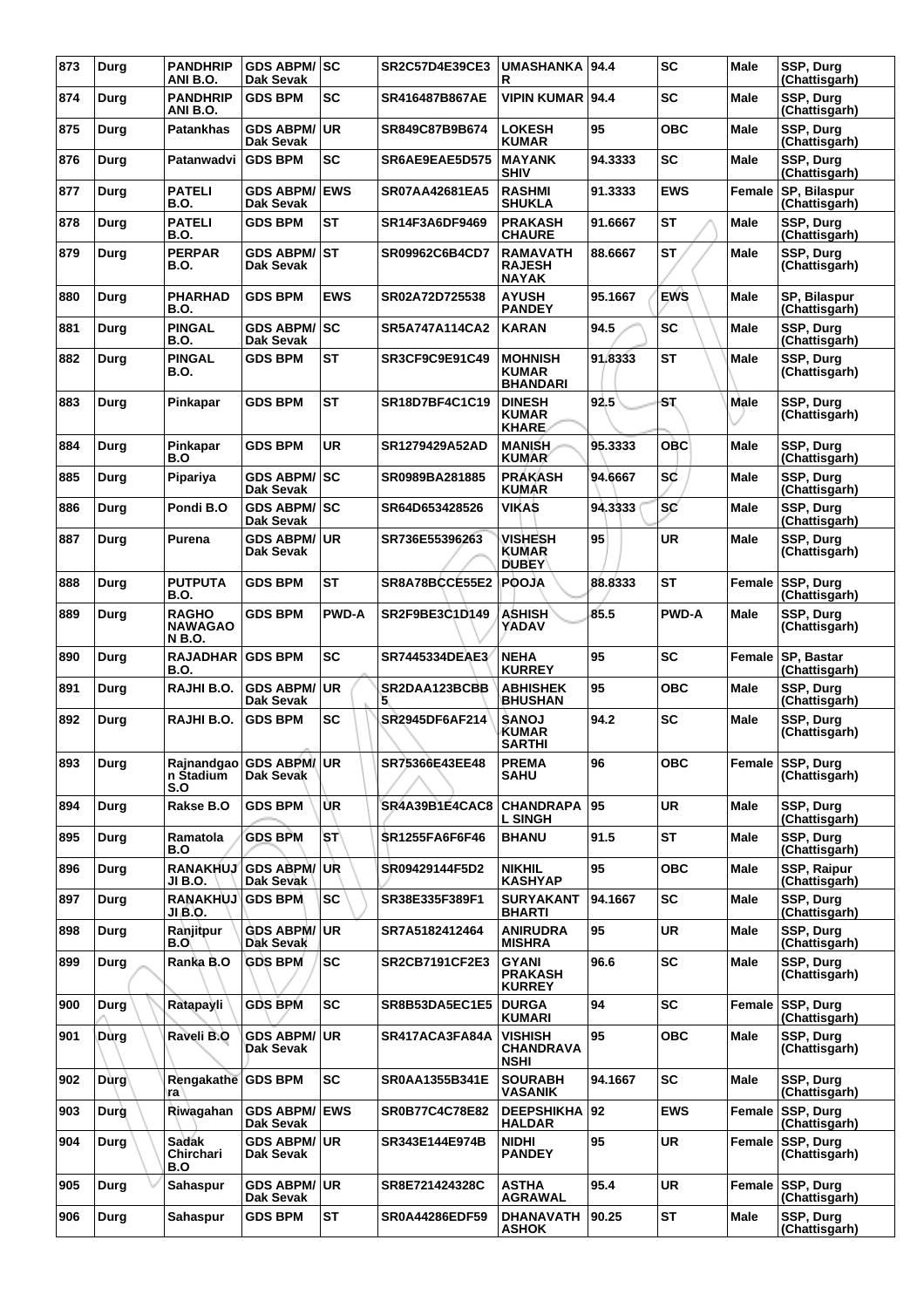| 907 | Durg        | <b>Sahaspur</b><br>B.O                              | <b>GDS BPM</b>                            | <b>UR</b>  | SR05A8F18DC911        | <b>PRAMOD</b><br><b>KUMAR</b>                   | 95      | <b>UR</b>  | <b>Male</b> | SSP, Durg<br>(Chattisgarh)        |
|-----|-------------|-----------------------------------------------------|-------------------------------------------|------------|-----------------------|-------------------------------------------------|---------|------------|-------------|-----------------------------------|
| 908 | Durg        | <b>Sahaspur</b><br>Dalli                            | <b>GDS ABPM/ EWS</b><br>Dak Sevak         |            | Sr19D91E33bDa5        | <b>RAUSHAN</b><br><b>KUMAR</b>                  | 93.1    | <b>EWS</b> | Male        | SSP, Durg<br>(Chattisgarh)        |
| 909 | Durg        | Saja S.O                                            | <b>GDS ABPM/ ST</b><br>Dak Sevak          |            | SR23D34F215596        | <b>KATRAVATH</b><br><b>MAHIPAL</b>              | 88.6667 | <b>ST</b>  | <b>Male</b> | SSP, Durg<br>(Chattisgarh)        |
| 910 | Durg        | Salhe                                               | <b>GDS ABPM/ UR</b><br>Dak Sevak          |            | SR7A4F5775654A        | <b>SARTHAK</b><br><b>GHOSH</b>                  | 95      | <b>UR</b>  | <b>Male</b> | SSP, Durg<br>(Chattisgarh)        |
| 911 | Durg        | Salhewara<br>B.O                                    | <b>GDS BPM</b>                            | <b>UR</b>  | SR644D4DE271B4        | <b>DIPIKA</b>                                   | 96.1667 | <b>OBC</b> | Female      | SSP, Durg<br>(Chattisgarh)        |
| 912 | Durg        | Saloni B.O                                          | <b>GDS BPM</b>                            | <b>UR</b>  | SR3211E4C51775        | KARAN<br><b>SINGH</b>                           | 97      | <b>UR</b>  | <b>Male</b> | SSP, Durg<br>(Chattisgarh)        |
| 913 | Durg        |                                                     | Samundpan GDS ABPM/UR<br><b>Dak Sevak</b> |            | SR717ADD2DA4E6        | <b>NIKHIL</b><br><b>VERMA</b>                   | 95      | <b>OBC</b> | <b>Male</b> | SSP, Durg<br>(Chattisgarh)        |
| 914 | Durg        | Sandi                                               | <b>GDS ABPM/ ST</b><br>Dak Sevak          |            | SR75EFEEC3611D        | <b>MITHLESH</b><br><b>SINGH</b><br><b>MARAI</b> | 89.3    | ŚΤ,        | Male        | SSP, Durg<br>(Chattisgarh)        |
| 915 | Durg        | Saraipatera<br>(Khapri)                             | <b>GDS ABPM/</b><br><b>Dak Sevak</b>      | <b>EWS</b> | SR229F16B4375D        | <b>AMIT KUMAR</b>                               | 92.8    | <b>EWS</b> | <b>Male</b> | SSP, Durg<br>(Chattisgarh)        |
| 916 | Durg        | <b>SARAISET</b><br>B.O.                             | <b>GDS ABPM/ EWS</b><br>Dak Sevak         |            | <b>SR6AE9F2414E2D</b> | <b>SONU SINGH</b><br><b>RAJPUT</b>              | 91.5    | <b>EWS</b> | Male        | SSP, Durg<br>(Chattisgarh)        |
| 917 | Durg        | <b>SARAISET</b><br>B.O.                             | <b>GDS BPM</b>                            | <b>ST</b>  | SR2D72BE864EB2        | <b>NEELKANT</b><br><b>BHANDARI</b>              | 89.1667 | <b>ST</b>  | Male        | SSP, Durg<br>(Chattisgarh)        |
| 918 | Durg        | Sarkheda<br>B.O                                     | <b>GDS ABPM/ UR</b><br><b>Dak Sevak</b>   |            | SR3662B2C4C772        | <b>SHUBHAM</b><br><b>PATEL</b>                  | 95      | OBC        | <b>Male</b> | SSP, Durg<br>(Chattisgarh)        |
| 919 | Durg        | <b>SENDURKH</b><br><b>AR B.O.</b>                   | <b>IGDS ABPM/ ST</b><br>Dak Sevak         |            | SR34F4A46D83F8        | J KISHAN                                        | 88.6667 | ST)        | Male        | SP, Bilaspur<br>(Chattisgarh)     |
| 920 | Durg        | <b>SENDURKH GDS BPM</b><br>AR B.O.                  |                                           | <b>ST</b>  | SR18E4B44D887F        | <b>RAVILAL</b><br><b>MARKAM</b>                 | 90      | st         | Male        | SSP, Durg<br>(Chattisgarh)        |
| 921 | Durg        | Silhati B.O                                         | <b>GDS ABPM/ UR</b><br><b>Dak Sevak</b>   |            | SR6A39CFDE11CD        | <b>ANIKET</b><br><b>DHARMIK</b>                 | 95      | <b>OBC</b> | Male        | SSP, Durg<br>(Chattisgarh)        |
| 922 | Durg        | <b>SINGANWA</b><br>HI B.O.                          | <b>GDS ABPM/ST</b><br>Dak Sevak           |            | SR128E4A7FB4A8        | <b>SAVITA</b>                                   | 89.3333 | ST         | Female      | SSP, Durg<br>(Chattisgarh)        |
| 923 | Durg        | <b>SINGANWA</b><br>HI B.O.                          | <b>GDS BPM</b>                            | <b>ST</b>  | SR0E24227C46BD        | TAMINI                                          | 91.1667 | <b>ST</b>  | Female      | SSP, Durg<br>(Chattisgarh)        |
| 924 | Durg        | Singarpur<br>B.O                                    | <b>GDS ABPM/SC</b><br>Dak Sevak           |            | SR3C1F3A557994        | AMAN<br><b>KUMAR</b><br><b>JANGADE</b>          | 93.3333 | <b>SC</b>  | <b>Male</b> | SSP, Durg<br>(Chattisgarh)        |
| 925 | Durg        | Singarpur<br>B.O                                    | <b>GDS BPM</b>                            | <b>SC</b>  | <b>SR44AF2F4712DC</b> | <b>SUMIT</b><br><b>KUMAR</b>                    | 95      | SC         | Male        | SSP, Durg<br>(Chattisgarh)        |
| 926 | Durg        | Sitagaon<br>B.O                                     | <b>GDS ABPM/ ST</b><br>Dak Sevak          |            | <b>SR1EFA68D234C9</b> | YOGESH<br><b>KUMAR</b><br><b>JURESHIYA</b>      | 89.8333 | <b>ST</b>  | Male        | SSP, Durg<br>(Chattisgarh)        |
| 927 | Durg        | <b>SOMNAPU</b><br>R B.O.                            | <b>GDS ABPM/ST</b><br>Dak Sevak           |            | SR5AF574BBCD4D        | <b>AMARNATH</b><br><b>KHAIRWAR</b>              | 88.6    | ST         | Male        | SP, Bilaspur<br>(Chattisgarh)     |
| 928 | Durg        |                                                     | SOMNI S.O. GDS ABPM/UR<br>Dak Sevak       |            | SR7FA9F32C2F39        | <b>RENU SAHU</b>                                | 95.6667 | <b>OBC</b> |             | Female SSP, Durg<br>(Chattisgarh) |
| 929 | Durg        | SOMNI S.O.                                          | <b>GDS ABPM/ EWS</b><br>Dak Sevak         |            | SR0EAB99B856FA        | <b>NAVNEET</b>                                  | 95      | <b>EWS</b> | Male        | SSP, Durg<br>(Chattisgarh)        |
| 930 | Durg        | <b>Sonbhatta</b>                                    | GDS ABPM/ST<br>Dak Sevak                  |            | <b>SR1CB64B23CE79</b> | <b>HEMA</b>                                     | 88.8333 | <b>ST</b>  | Female      | <b>SSP, Durg</b><br>(Chattisgarh) |
| 931 | Durg        | Sondh B.O                                           | <b>GDS BPM</b>                            | ÙR.        | SR778C147D5279        | OМ<br><b>PRAKASH</b><br>SAHU                    | 96.3333 | <b>OBC</b> | <b>Male</b> | SSP, Durg<br>(Chattisgarh)        |
| 932 | Durg        | <b>SONJHARI</b><br>B.O.\                            | GDS ABPM/ST<br>Dak Sevak                  |            | SR4F518A148C8B        | <b>NISHA</b><br><b>KUMARI</b>                   | 88.5    | <b>ST</b>  | Female      | SSP, Durg<br>(Chattisgarh)        |
| 933 | Durg        | <b>SONJHARI</b><br>B.O.                             | <b>GDS BPM</b>                            | <b>SC</b>  | SR4792D442A9D8        | <b>GAUTAM</b><br><b>KUMAR</b>                   | 94.6667 | <b>SC</b>  | <b>Male</b> | SSP, Durg<br>(Chattisgarh)        |
| 934 | Durg        | <b>SUKULDAI</b><br>HAN B.Q.                         | <b>GDS ABPM/ST</b><br>Dak Sevak           |            | SR792E4752BF89        | <b>MONIKA</b><br>MASIYA                         | 89.3    | <b>ST</b>  | Female      | SSP, Durg<br>(Chattisgarh)        |
| 935 | <b>Durg</b> | Tappa B.O                                           | GDS ABPM/SC<br>Dak Sevak                  |            | <b>SR7A4FE49799C3</b> | <b>NILESH</b>                                   | 93.2    | <b>SC</b>  | Male        | SSP, Durg<br>(Chattisgarh)        |
| 936 | Durg        | Tatekasa                                            | <b>GDS BPM</b>                            | <b>SC</b>  | <b>SR1E5792E5BCC6</b> | <b>DEEPTI</b><br><b>ARYA</b>                    | 93      | <b>SC</b>  | Female      | SSP, Durg<br>(Chattisgarh)        |
| 937 | Durg        | Tekapar                                             | <b>GDS ABPM/ EWS</b><br>Dak Sevak         |            | SR14FA47CA4AA4        | <b>MONU</b><br><b>KUMAR</b>                     | 95      | <b>EWS</b> | <b>Male</b> | SSP, Durg<br>(Chattisgarh)        |
| 938 | Dùrg        | <b>Telibandha</b>                                   | <b>GDS ABPM/ST</b><br>Dak Sevak           |            | SR544ACFD4CCF8        | <b>NAGESH</b><br>KUMAR                          | 90.3333 | <b>ST</b>  | Male        | SSP, Durg<br>(Chattisgarh)        |
| 939 | Durg        | Tendunala<br>B.O                                    | <b>GDS ABPM/ UR</b><br>Dak Sevak          |            | SR493254AE58A4        | <b>AAYUSH</b><br><b>KUMAR</b><br>TAMBOLI        | 96      | <b>UR</b>  | Male        | SSP, Durg<br>(Chattisgarh)        |
| 940 | Durg        | <b>TENGNA</b><br>(BARPARA) Dak Sevak<br><b>B.O.</b> | GDS ABPM/ST                               |            | SR1D5AD5B7D95A        | <b>BHAVANA</b><br>MANDAVI                       | 89.3333 | <b>ST</b>  | Female      | SSP, Durg<br>(Chattisgarh)        |
| 941 | Durg        | <b>TENGNA</b><br>(BARPARA)<br>B.O.                  | <b>GDS BPM</b>                            | <b>ST</b>  | SR7972B9AD41F6        | VIRENDRA<br><b>KUMAR</b><br>NAGWANSHI           | 91      | <b>ST</b>  | <b>Male</b> | SSP, Durg<br>(Chattisgarh)        |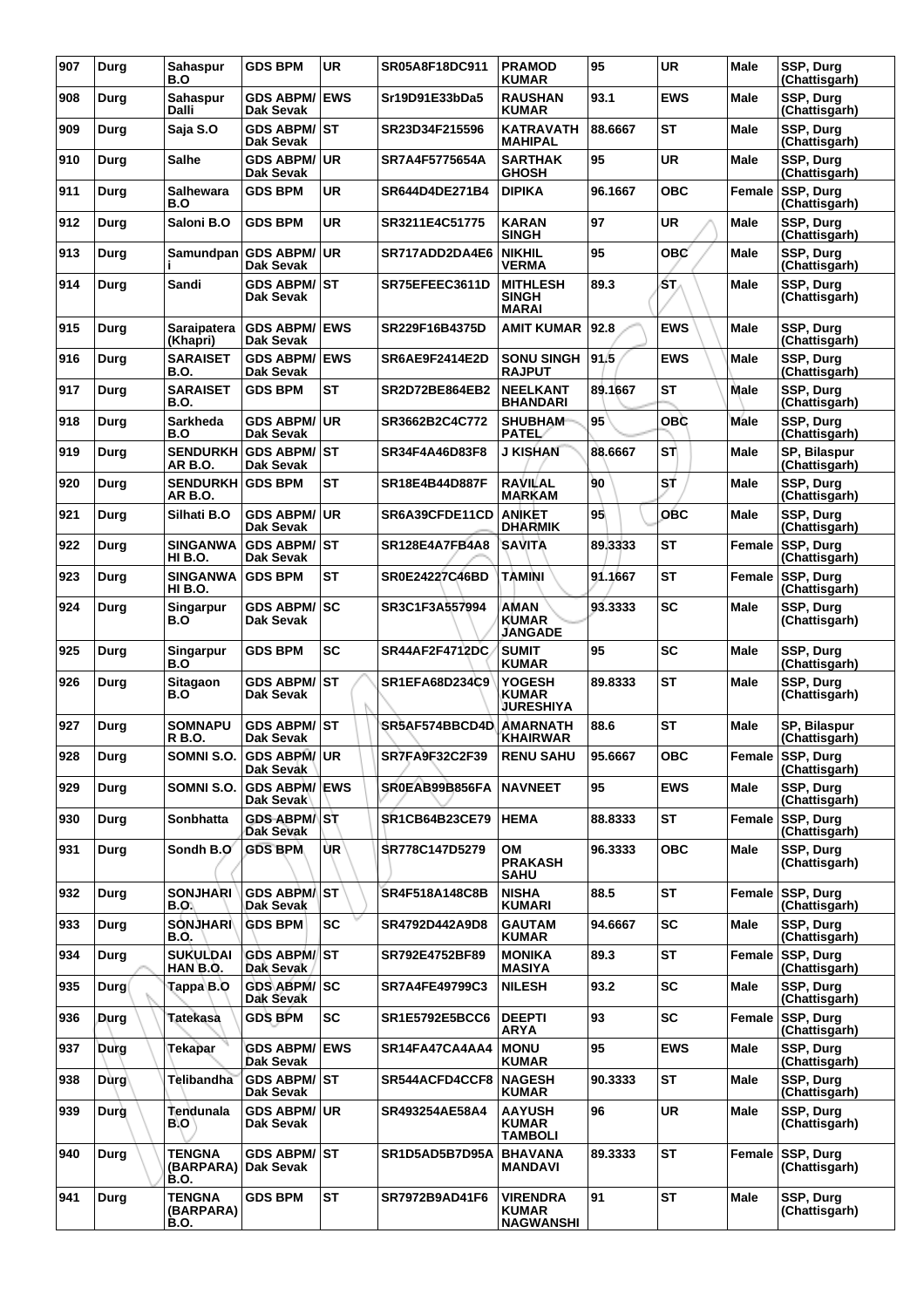| 942 | Durg    | Teregaon<br>B.O              | GDS ABPM/UR<br><b>Dak Sevak</b>         |              | SR046BE72276B1        | <b>SAKET</b><br><b>KUMAR</b><br><b>SAHU</b>      | 96.3333 | <b>OBC</b>   | <b>Male</b> | SSP, Durg<br>(Chattisgarh)           |
|-----|---------|------------------------------|-----------------------------------------|--------------|-----------------------|--------------------------------------------------|---------|--------------|-------------|--------------------------------------|
| 943 | Durg    | B.O                          | Thengabhat GDS ABPM/ST<br>Dak Sevak     |              | SR6877D755448A        | <b>ROSHAN</b>                                    | 88.4    | <b>ST</b>    | Male        | SSP, Durg<br>(Chattisgarh)           |
| 944 | Durg    | <b>Tirpemeta</b>             | <b>GDS BPM</b>                          | <b>ST</b>    | SR1D9ECCAF1BE8        | <b>PALLAVI</b><br><b>RAWTE</b>                   | 89      | <b>ST</b>    | Female      | SSP, Durg<br>(Chattisgarh)           |
| 945 | Durg    | TITRI B.O.                   | <b>GDS ABPM/ST</b><br>Dak Sevak         |              | SR1C5388A4243F        | <b>RAKESH</b><br><b>KUMAR</b>                    | 88.6667 | <b>ST</b>    | Male        | SSP, Durg<br>(Chattisgarh)           |
| 946 | Durg    | TITRI B.O.                   | <b>GDS BPM</b>                          | <b>SC</b>    | SR481CAAE5FC4F        | <b>SAKET</b><br><b>KUMAR</b>                     | 95      | SC           | Male        | SP, Bastar<br>(Chattisgarh)          |
| 947 | Durg    | <b>Tumdibod</b><br>B.O       | <b>GDS BPM</b>                          | <b>ST</b>    | <b>SR21EFD6D6583B</b> | <b>AKHILESH</b><br><b>SINGH</b><br><b>PAIKRA</b> | 95.6667 | <b>ST</b>    | Male        | SSP, Durg<br>(Chattisgarh)           |
| 948 | Durg    | Urtuli                       | <b>GDS BPM</b>                          | <b>ST</b>    | SR7764186ED6B1        | <b>RASPUTH</b><br><b>PAVAN</b><br><b>KUMAR</b>   | 90.25   | ST           | Male        | SP, Bilaspur<br>(Chattisgarh)        |
| 949 | Durg    | Utai S.O                     | <b>GDS ABPM/ ST</b><br>Dak Sevak        |              | SR6C79D4661E84        | <b>ANJU</b>                                      | 94.8333 | <b>ST</b>    | Female      | SSP, Durg<br>(Chattisgarh)           |
| 950 | Durg    | VicharpurN<br>awagaon        | <b>GDS ABPM/ST</b><br><b>Dak Sevak</b>  |              | SR5429C91EBD73        | <b>RAYAPURAM</b><br><b>SIRISHA</b>               | 88.6667 | <b>ST</b>    | Female      | SSP, Durg<br>(Chattisgarh)           |
| 951 | Durg    | Vinayakpur<br>B.O            | <b>GDS ABPM/ST</b><br>Dak Sevak         |              | SR35CB5D884692        | <b>EKESH</b><br><b>KUMAR</b>                     | 89.3    | <b>ST</b>    | Male        | SSP, Durg<br>(Chattisgarh)           |
| 952 | Raigarh | Ajabnagar<br>B.O             | <b>GDS ABPM/ST</b><br>Dak Sevak         |              | SR1AE5CE64A3A7        | <b>DHARMENDR</b><br>А                            | 98      | <b>ST</b>    | Male        | SP, Raigarh<br>(Chattisgarh)         |
| 953 | Raigarh | Ankira B.O                   | <b>GDS ABPM/ST</b><br>Dak Sevak         |              | SR379AAE6BF64A        | <b>BINDU SIDAR 97</b>                            |         | SΤ           | Female      | SP, Raigarh<br>(Chattisgarh)         |
| 954 | Raigarh | <b>Badebhand</b><br>ar B.O   | <b>GDS BPM</b>                          | <b>EWS</b>   | SR2249FFD69A9E        | <b>APURVA</b><br>PARHI                           | 96      | <b>EWS</b>   | Female      | SP, Raigarh<br>(Chattisgarh)         |
| 955 | Raigarh | <b>Bagicha</b><br>S.O        | <b>GDS ABPM/ SC</b><br>Dak Sevak        |              | SR296DA924F4C1        | <b>RAJENDRA</b><br><b>KUMAR</b><br>DHIRHI        | 99      | sc           | Male        | SP, Raigarh<br>(Chattisgarh)         |
| 956 | Raigarh | Bahora B.O                   | <b>GDS ABPM/</b><br>Dak Sevak           | UR           | SR38EDD748932F        | <b>SANJEEV</b>                                   | 98.4    | UR           | <b>Male</b> | SP, Raigarh<br>(Chattisgarh)         |
| 957 | Raigarh | <b>Banora B.O</b>            | <b>GDS ABPM/</b><br>Dak Sevak           | <b>IEWS</b>  | SR7A46F68A3CD1        | <b>ANJANI</b><br><b>KUMAR</b>                    | 95      | <b>EWS</b>   | Male        | SP, Raigarh<br>(Chattisgarh)         |
| 958 | Raigarh | <b>Bargwan</b><br>B.O        | <b>GDS ABPM/ST</b><br>Dak Sevak         |              | SR19E548A1C557        | <b>CHHAYA</b><br><b>SINGH</b>                    | 97      | <b>ST</b>    | Female      | SP, Raigarh<br>(Chattisgarh)         |
| 959 | Raigarh | Barpali B.O                  | <b>GDS ABPM/ UR</b><br><b>Dak Sevak</b> |              | <b>SR47FFC936222F</b> | <b>RISHU</b><br><b>PANDEY</b>                    | 98.2    | <b>UR</b>    | <b>Male</b> | SP, Raigarh<br>(Chattisgarh)         |
| 960 | Raigarh | <b>Bartapali</b><br>B.O      | <b>GDS BPM</b>                          | <b>ST</b>    | SR476CA2C52D7A        | <b>PRIYANKA</b><br><b>SIDAR</b>                  | 96.6667 | <b>ST</b>    | Female      | SP, Raigarh<br>(Chattisgarh)         |
| 961 | Raigarh | Bengchi<br>B.O               | <b>GDS ABPM/</b><br>Dak Sevak           | <b>EWS</b>   | SR2A2C278A1DBE        | <b>NEHA</b><br><b>SHARMA</b>                     | 95      | <b>EWS</b>   | Female      | SP, Raigarh<br>(Chattisgarh)         |
| 962 | Raigarh | <b>Bhagora</b><br>B.O        | <b>GDS ABPM/ EWS</b><br>Dak Sevak       |              | SR42AF6E21BD15        | <b>SUYASH</b><br>TIWARI                          | 95      | <b>EWS</b>   | <b>Male</b> | SP, Raigarh<br>(Chattisgarh)         |
| 963 | Raigarh | <b>Bhagora</b><br>B.O        | <b>GDS BPM</b>                          | <b>ST</b>    | SR3DA52FE99516        | <b>LAKHESHWA</b><br>R                            | 97      | <b>ST</b>    | Male        | SP, Raigarh<br>(Chattisgarh)         |
| 964 | Raigarh | <b>Bhagora</b><br>B.O        | <b>GDS BPM</b>                          | <b>SC</b>    | SR65ba3482294f        | KAMTA<br><b>PRASAD</b><br><b>MANHAR</b>          | 98.6    | <b>SC</b>    | <b>Male</b> | SP, Raigarh<br>(Chattisgarh)         |
| 965 | Raigarh | Bhagwanpu GDS BPM<br>r B.O   |                                         | UR)          | <b>SR14CBC76C194F</b> | <b>RAUBINSH</b><br>KUMAR                         | 98.5    | <b>UR</b>    | Male        | SP, Raigarh<br>(Chattisgarh)         |
| 966 | Raigarh | <b>Bhainapara</b><br>B.O     | <b>GDS ABPM/ SC</b><br>Dak Sevak        |              | SR37BFCAC7A257        | <b>KARTIK</b><br><b>JANGWAL</b>                  | 98.2    | <b>SC</b>    | Male        | SSP, Durg<br>(Chattisgarh)           |
| 967 | Raigarh | <b>Bhainapara</b><br>B.O     | <b>GDS BPM</b>                          | <b>EWS</b>   | SR7D774DF95248        | AMAN<br><b>KUMAR</b>                             | 95.2    | <b>EWS</b>   | <b>Male</b> | SP,<br>Aurangabad(Bihar<br>) (Bihar) |
| 968 | Raigarh | <b>Bhimsela</b><br>B.O       | <b>GDS ABPM/ST</b><br>Dak Sevak         |              | <b>SR09D495A7BC3C</b> | YOGESH<br><b>KUMAR</b><br><b>SINGH</b>           | 95.3333 | ST           | <b>Male</b> | SP, Raigarh<br>(Chattisgarh)         |
| 969 | Raigarh | <b>Bhitgara</b><br>B.O.      | <b>GDS ABPM/ UR</b><br>Dak Sevak        |              | SR864E1D5D941D        | <b>RAUSHAN</b><br>KUMAR                          | 98.1667 | <b>UR</b>    | <b>Male</b> | SP, Vaishali<br>(Bihar)              |
| 970 | Raigarh | <b>Bildegi B.O</b>           | <b>GDS BPM</b>                          | <b>UR</b>    | SR29858EA7431B        | <b>PRIYANKA</b><br>NABI                          | 98      | UR           | Female      | SSP, Durg<br>(Chattisgarh)           |
| 971 | Raigarh | <b>Birsingha</b><br>B.O      | <b>GDS ABPM/</b><br>Dak Sevak           | <b>PWD-C</b> | SR5E745F74944E        | <b>GHRIT</b><br><b>KUMAR</b>                     | 95.8333 | <b>PWD-C</b> | <b>Male</b> | SP, Raigarh<br>(Chattisgarh)         |
| 972 | Raigarh | <b>Boirdadar</b><br>B.O      | <b>GDS BPM</b>                          | <b>UR</b>    | SR847D728E8A5D        | <b>NARENDRA</b><br><b>KUMAR</b><br><b>SINGH</b>  | 98      | <b>OBC</b>   | <b>Male</b> | SP, Raigarh<br>(Chattisgarh)         |
| 973 | Raigarh | Botalda B.O                  | <b>GDS BPM</b>                          | <b>UR</b>    | SR154FC1EE93AA        | <b>AVINASH</b><br><b>KUMAR</b>                   | 97.8333 | <b>SC</b>    | <b>Male</b> | SP, Vaishali<br>(Bihar)              |
| 974 | Raigarh | Chaki B.O                    | <b>GDS BPM</b>                          | <b>ST</b>    | SR3365A8449E4A        | <b>GHOOR SAY</b>                                 | 95.8333 | <b>ST</b>    | Male        | SP, Raigarh<br>(Chattisgarh)         |
| 975 | Raigarh | dia B.O                      | Champakhu GDS ABPM/<br>Dak Sevak        | <b>UR</b>    | SR69633CC74145        | <b>SURENDER</b>                                  | 98      | <b>UR</b>    | Male        | SP, Raigarh<br>(Chattisgarh)         |
| 976 | Raigarh | Champakhu GDS BPM<br>dia B.O |                                         | <b>ST</b>    | SR1AA7815D625C        | <b>EKTA KUJUR</b>                                | 95.3333 | <b>ST</b>    | Female      | SP, Raigarh<br>(Chattisgarh)         |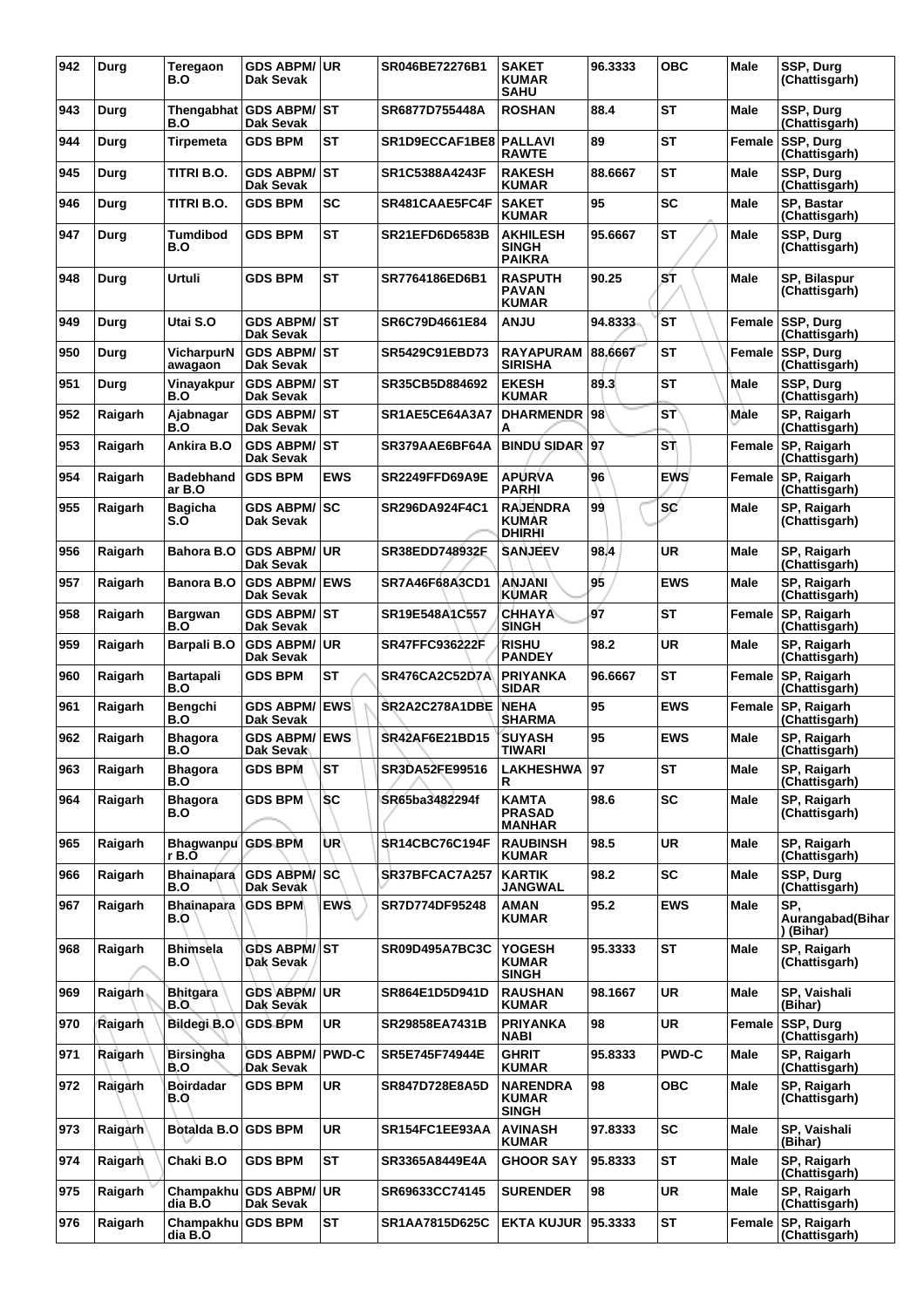| 977  | Raigarh | Charaidand<br>B.O             | <b>GDS ABPM/ UR</b><br>Dak Sevak     |                 | SR6B3CB454FC27        | <b>RAJESH</b><br><b>SHARMA</b>                                | 97.8    | <b>UR</b>    | Male        | SP, Raigarh<br>(Chattisgarh)        |
|------|---------|-------------------------------|--------------------------------------|-----------------|-----------------------|---------------------------------------------------------------|---------|--------------|-------------|-------------------------------------|
| 978  | Raigarh | Chhotegum<br>da B.O           | <b>GDS BPM</b>                       | ST              | SR6F3E844D1791        | <b>SUMANT</b><br><b>BHAGAT</b>                                | 95      | <b>ST</b>    | Male        | SP, Raigarh<br>(Chattisgarh)        |
| 979  | Raigarh | Choranga<br>B.O               | <b>GDS ABPM/</b><br>Dak Sevak        | <b>PWD-C</b>    | SR444D12A647F7        | <b>GOPI KUMAR</b>                                             | 89.8    | <b>PWD-C</b> | Male        | SP, Raigarh<br>(Chattisgarh)        |
| 980  | Raigarh | Churcha<br>Colly S.O          | <b>GDS ABPM/ EWS</b><br>Dak Sevak    |                 | SR84FD6E3B8B46        | <b>RAMAN</b><br><b>KUMAR</b>                                  | 93.1    | <b>EWS</b>   | Male        | SP, Bastar<br>(Chattisgarh)         |
| 981  | Raigarh | Deori B.O                     | <b>GDS BPM</b>                       | SC              | SR3153CA8E9A53        | <b>NAVAL</b><br><b>KISHOR</b>                                 | 97.8    | <b>SC</b>    | Male        | SP, Raigarh<br>(Chattisgarh)        |
| 982  | Raigarh | Dhourabhat   GDS BPM<br>a B.O |                                      | <b>UR</b>       | SR22814C5E9464        | <b>KUNTI SAO</b>                                              | 98.1667 | <b>OBC</b>   | Female      | SP, Raigarh<br>(Chattisgarh)        |
| 983  | Raigarh | <b>Dolesara</b><br>B.O        | GDS ABPM/ST<br>Dak Sevak             |                 | SR069EA166CFA8        | <b>SANDEEP</b><br><b>BHAGAT</b>                               | 95      | <b>ST</b>    | Male        | SP, Raigarh<br>(Chattisgarh)        |
| 984  | Raigarh | Dumaria<br>B.O                | <b>GDS ABPM/</b><br>Dak Sevak        | ∣UR             | SR68B2FE12AEA4        | <b>CHANDRA</b><br><b>BHUSHAN</b><br><b>KUMAR</b>              | 97.6667 | SC.          | Male        | SP, Vaishali<br>(Bihar)             |
| 985  | Raigarh | Dumarkholi<br>B.O             | <b>GDS BPM</b>                       | <b>ST</b>       | SR33B2CB45C428        | <b>SUDHAKAR</b><br><b>PORTEY</b>                              | 96      | <b>ST</b>    | Male        | SP, Raigarh<br>(Chattisgarh)        |
| 986  | Raigarh | Farkanara<br>B.O              | <b>GDS ABPM/</b><br>Dak Sevak        | ∣UR             | SR3B3C474B6CC6        | <b>RAJ KUMAR</b><br><b>SHARMA</b>                             | 97.6    | <b>OBC</b>   | Male        | SP, Raigarh<br>(Chattisgarh)        |
| 987  | Raigarh | Farsabahar<br>S.O             | <b>GDS ABPM/</b><br>Dak Sevak        | ∣UR             | SR73935BEB2734        | <b>LAKHESHWA</b><br><b>R KUMAR</b><br><b>KHARE</b>            | 97.2    | SC           | <b>Male</b> | SP, Bilaspur<br>(Chattisgarh)       |
| 988  | Raigarh | Gala B.O                      | <b>GDS ABPM/</b><br><b>Dak Sevak</b> | ∣UR             | SR7A58D5F3A966        | <b>MEHUL</b><br><b>DEWANGAN</b>                               | 97.1667 | UR           | <b>Male</b> | SP, Raigarh<br>(Chattisgarh)        |
| 989  | Raigarh | Garh-<br>umaria B.O           | <b>GDS ABPM/</b><br>Dak Sevak        | <b>EWS</b>      | SR16C9E3EE8B84        | <b>UDAY</b><br><b>PRATAP</b><br><b>SINGH</b><br><b>RAJPUT</b> | 94.6667 | <b>EWS</b>   | <b>Male</b> | SP, Raigarh<br>(Chattisgarh)        |
| 990  | Raigarh | Gersa B.O                     | <b>GDS BPM</b>                       | <b>ST</b>       | SR2774B1B61425        | LAKAVATH<br><b>MOUNIKA</b>                                    | 95      | ŚΤ           | Female      | SP, Raigarh<br>(Chattisgarh)        |
| 991  | Raigarh | Ghaghra<br>B.O                | <b>GDS ABPM/</b><br>Dak Sevak        | ∣UR             | SR74EB4DC7A8C7        | VIJAY<br><b>KUMAR</b><br><b>SATNAMI</b>                       | 97      | <b>SC</b>    | Male        | SP, Raigarh<br>(Chattisgarh)        |
| 992  | Raigarh | Ghaghra<br>B.O                | <b>GDS ABPM/</b><br>Dak Sevak        | lsc             | SR64B47E213D2D        | <b>BHAWAN</b><br><b>KUMAR</b>                                 | 97.8    | SC           | <b>Male</b> | SP, Bilaspur<br>(Chattisgarh)       |
| 993  | Raigarh | Halahuli<br><b>B.O</b>        | <b>GDS BPM</b>                       | <b>UR</b>       | SR7646B414164E        | <b>ANAND</b><br><b>BHASKAR</b>                                | 98      | <b>UR</b>    | Male        | SP, Raigarh<br>(Chattisgarh)        |
| 994  | Raigarh | <b>Hamirpur</b><br>B.O        | <b>GDS ABPM/</b><br>Dak Sevak        | <b>EWS</b>      | SR3C5A41F6EFC4        | ANKIT<br><b>KUMAR</b>                                         | 93.6667 | <b>EWS</b>   | Male        | SP, Raigarh<br>(Chattisgarh)        |
| 995  | Raigarh | Harri B.O                     | <b>GDS BPM</b>                       | <b>EWS</b>      | SR36AE3C384B37        | <b>SHASHANK</b><br><b>KUMAR</b>                               | 95      | <b>EWS</b>   | Male        | SP, Raigarh<br>(Chattisgarh)        |
| 996  | Raigarh | Ichkela B.O                   | <b>GDS BPM</b>                       | <b>ST</b>       | SR74E44A31A9BA        | <b>GIRIRAJ</b><br><b>RATHIA</b>                               | 96.8333 | <b>ST</b>    | Male        | SP, Raigarh<br>(Chattisgarh)        |
| 997  | Raigarh | Irai B.O                      | GDS ABPM/UR<br>Dak Sevak             |                 | <b>SR8D3441CE224E</b> | <b>ANSHU</b><br><b>VISHWKARM</b><br>А                         | 97      | <b>OBC</b>   |             | Female SP, Raigarh<br>(Chattisgarh) |
| 998  | Raigarh | Jamdih B.O                    | <b>GDS ABPM/SC</b><br>Dak Sevak      |                 | SR73CCA9C4A19B        | <b>SARAJU</b><br><b>KUMAR</b>                                 | 97.2    | <b>SC</b>    | <b>Male</b> | SP, Raigarh<br>(Chattisgarh)        |
| 999  | Raigarh | Jashpurnag<br>ar S.O          | <b>GDS ABPM/ UR</b><br>Dak Sevak     |                 | SR34658184D974        | <b>YOGENDRA</b><br><b>SAHU</b>                                | 97.6    | <b>OBC</b>   | Male        | SP, Raigarh<br>(Chattisgarh)        |
| 1000 | Raigarh | Kaliba B.O                    | <b>GDS ABPM/</b><br>Dak Sevak        | ∣UR.            | <b>SR3C6344AF7AF4</b> | <b>ABHAY MINJ</b>                                             | 97.8    | <b>ST</b>    | <b>Male</b> | SP, Raigarh<br>(Chattisgarh)        |
| 1001 | Raigarh | Kamleshwa<br>rpur B.O         | <b>GDS BPM</b>                       | UR <sup>1</sup> | SR186253477688        | <b>PRABHA</b><br><b>SAHU</b>                                  | 97.8    | <b>OBC</b>   | Female      | SP, Bilaspur<br>(Chattisgarh)       |
| 1002 | Raigarh | Kandrai<br>B.O                | <b>GDS ABPM/</b><br>Dak Sevak        | <b>UR</b>       | SR46472DB288C3        | AMIT SINGH                                                    | 97.2    | <b>UR</b>    | Male        | SP, Raigarh<br>(Chattisgarh)        |
| 1003 | Raigarh | Kapu B.O                      | GDS ABPM/ SC<br>Dak Sevak            |                 | SR3D398544CA42        | ANIL<br><b>KAPOOR</b><br><b>BHARDWAJ</b>                      | 97      | <b>SC</b>    | Male        | SP, Raigarh<br>(Chattisgarh)        |
| 1004 | Raigarh | Karsi B.O                     | GDS ABPM/UR<br>Dak Sevak             |                 | SR13CB4B4A8824        | <b>NIYAMISH</b><br><b>BISHI</b>                               | 97      | <b>OBC</b>   | Male        | SP, Raigarh<br>(Chattisgarh)        |
| 1005 | Raigarh | Katima B.O                    | GDS ABPM/ ST<br>Dak Sevak            |                 | <b>SR3956ED1581FB</b> | <b>RAHUL MINJ</b>                                             | 94.5    | <b>ST</b>    | Male        | SP, Raigarh<br>(Chattisgarh)        |
| 1006 | Raigarh | Kaya B.O                      | <b>GDS BPM</b>                       | <b>SC</b>       | SR54FF1B8F3334        | <b>RISHABH</b><br><b>KUMAR</b><br><b>NAVRANG</b>              | 97.2    | <b>SC</b>    | <b>Male</b> | SP, Raigarh<br>(Chattisgarh)        |
| 1007 | Raigarh | Kedma B.O                     | <b>GDS BPM</b>                       | <b>UR</b>       | SR656E4F786AF9        | <b>DEEPA</b><br><b>KUMARI</b>                                 | 98.5    | <b>UR</b>    | Female      | SP, Raigarh<br>(Chattisgarh)        |
| 1008 | Raigarh | Keradih<br>B.O                | <b>GDS BPM</b>                       | <b>UR</b>       | SR0FBAA444F345        | <b>RITESH</b><br><b>KUMAR</b>                                 | 97.6    | <b>UR</b>    | Male        | SP, Raigarh<br>(Chattisgarh)        |
| 1009 | Raigarh | Kerta B.O                     | <b>GDS BPM</b>                       | <b>EWS</b>      | SR5A21EDFE8D31        | <b>SURBHI</b><br><b>KUMARI</b><br><b>TIWARI</b>               | 95      | <b>EWS</b>   | Female      | SP, Raigarh<br>(Chattisgarh)        |
| 1010 | Raigarh | Kesra B.O                     | GDS ABPM/SC<br>Dak Sevak             |                 | <b>SR5842AD9442CB</b> | <b>SATISH</b><br><b>RATRE</b>                                 | 96.6667 | <b>SC</b>    | Male        | SP, Raigarh<br>(Chattisgarh)        |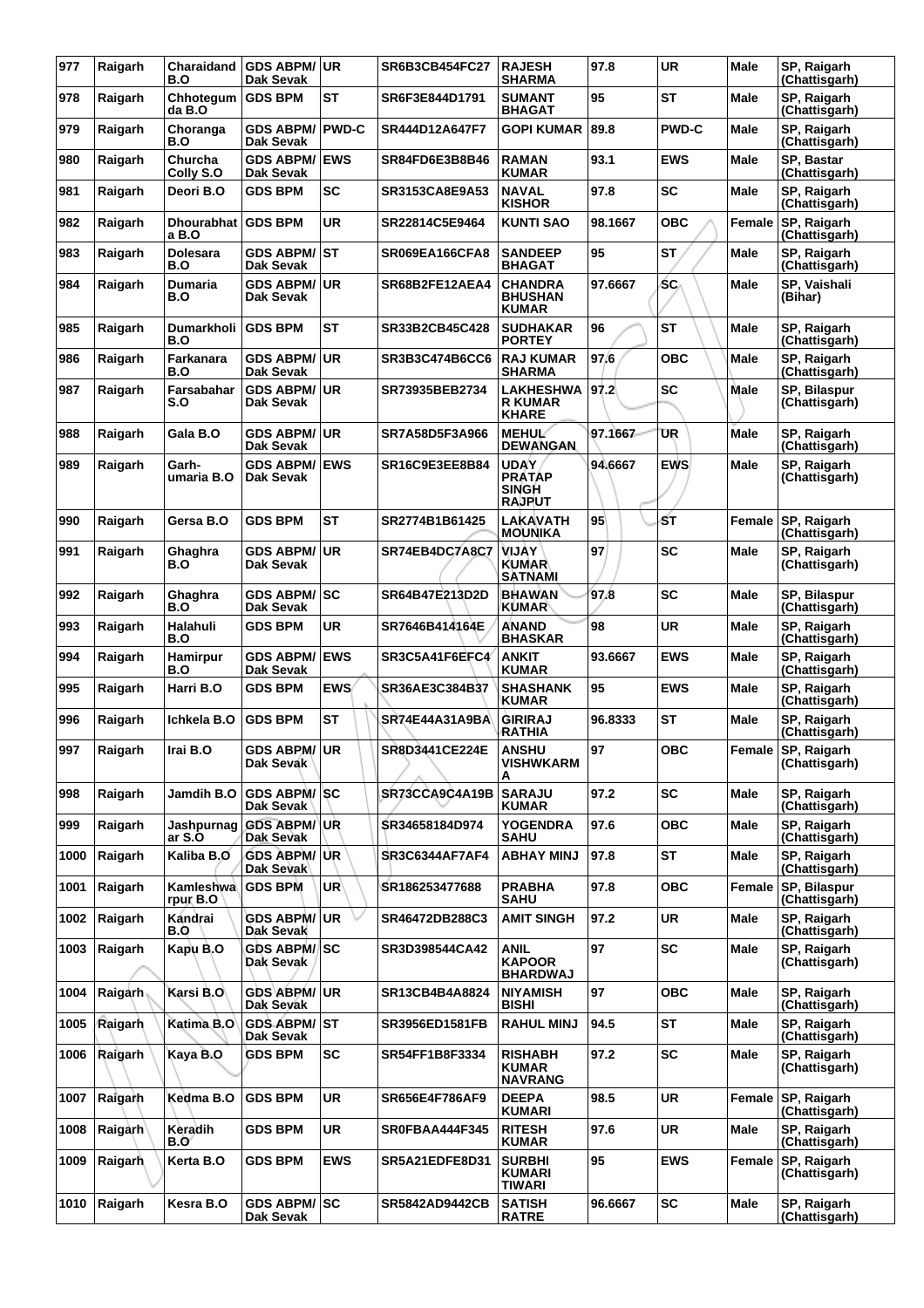| 1011 | Raigarh | Kesra B.O                   | <b>GDS BPM</b>                     | <b>UR</b>    | SR889EF112C31A        | <b>HETRAM</b><br><b>SAHU</b>                            | 97      | <b>OBC</b>   | Male        | SP, Raigarh<br>(Chattisgarh)  |
|------|---------|-----------------------------|------------------------------------|--------------|-----------------------|---------------------------------------------------------|---------|--------------|-------------|-------------------------------|
| 1012 | Raigarh | Ketka B.O                   | <b>GDS BPM</b>                     | UR           | <b>SR42A2DD81616C</b> | <b>SONMET</b>                                           | 97.4    | <b>OBC</b>   | Female      | SP, Raigarh<br>(Chattisgarh)  |
| 1013 | Raigarh | Khamhar<br>B.O              | GDS ABPM/│ST<br>Dak Sevak          |              | SR3A36E2DE174E        | <b>HRISHIKESH</b><br>KANWAR                             | 94.5    | <b>ST</b>    | <b>Male</b> | SP, Raigarh<br>(Chattisgarh)  |
| 1014 | Raigarh | Khamhar<br>B.O              | <b>GDS BPM</b>                     | <b>ST</b>    | SR43F259ED6622        | <b>NARENDRA</b><br><b>BAIGA</b>                         | 95.6667 | <b>ST</b>    | Male        | SP, Raigarh<br>(Chattisgarh)  |
| 1015 | Raigarh | Kokiakhar<br>B.O            | GDS ABPM/ ∣ST<br>Dak Sevak         |              | SR7489F24472C1        | <b>REENA</b><br><b>SINGH</b>                            | 96.6667 | <b>ST</b>    | Female      | SP, Raigarh<br>(Chattisgarh)  |
| 1016 | Raigarh | <b>Korea Colly</b><br>S.O   | <b>GDS ABPM/ UR</b><br>Dak Sevak   |              | <b>SR8A1BCAF37687</b> | <b>HEMANT</b><br><b>KUMAR</b><br><b>VISHWAKAR</b><br>МA | 97      | <b>UR</b>    | <b>Male</b> | SP, Raigarh<br>(Chattisgarh)  |
| 1017 | Raigarh | Kusmi S.O                   | <b>GDS ABPM/</b><br>Dak Sevak      | UR           | SR74E24B74F419        | <b>ASHOK</b><br><b>KUMAR</b><br>YADAV                   | 97      | ОВС          | <b>Male</b> | SP, Raigarh<br>(Chattisgarh)  |
| 1018 | Raigarh | Lailunga<br>S.O             | GDS ABPM/∣UR<br>Dak Sevak          |              | SR347DB1B7CFC4        | <b>DEV</b><br><b>NARAYAN</b><br>NAIK                    | 97      | ОВС          | Male        | SP, Raigarh<br>(Chattisgarh)  |
| 1019 | Raigarh | Lolki B.O                   | <b>GDS BPM</b>                     | <b>SC</b>    | <b>SR88DF47A516BF</b> | <b>TRINATH</b><br><b>RATRE</b>                          | 96.8333 | <b>SC</b>    | Male        | SP, Raigarh<br>(Chattisgarh)  |
| 1020 | Raigarh | <b>Mahewa</b><br>B.O        | <b>GDS BPM</b>                     | <b>ST</b>    | <b>SR483E2BC51EC1</b> | <b>AVINASH</b><br><b>SIDAR</b>                          | 95.1667 | <b>ST</b>    | <b>Male</b> | SP, Raigarh<br>(Chattisgarh)  |
| 1021 | Raigarh | Makribandh GDS BPM<br>a B.O |                                    | <b>PWD-A</b> | SR294A8254C488        | <b>NITYA DAS</b><br>MAHANT                              | 94.6667 | PWD-A        | Male        | SP, Raigarh<br>(Chattisgarh)  |
| 1022 | Raigarh | <b>Mansukh</b><br>B.O       | <b>GDS BPM</b>                     | <b>EWS</b>   | <b>SR4D794DC9744F</b> | <b>RITIK RAJ</b>                                        | 94      | <b>EWS</b>   | Male        | SP, Bilaspur<br>(Chattisgarh) |
| 1023 | Raigarh | Nagoi B.O                   | <b>GDS BPM</b>                     | <b>ST</b>    | SR22CDA4BBC67<br>в    | KISHAN<br><b>SIDAR</b>                                  | 96      | SŤ           | Male        | SP, Raigarh<br>(Chattisgarh)  |
| 1024 | Raigarh | Nanhesar<br>B.O             | <b>GDS BPM</b>                     | <b>ST</b>    | SR5541CF182651        | <b>BANOTH</b><br><b>SACHIN</b>                          | 95      | ŚΤ           | <b>Male</b> | SP, Raigarh<br>(Chattisgarh)  |
| 1025 | Raigarh | Paiku B.O                   | <b>GDS ABPM/</b><br>Dak Sevak      | <b>EWS</b>   | SR1E426DAD3244        | ANAND<br><b>KUMAR DAS</b>                               | 93.5    | <b>EWS</b>   | Male        | SP, Raigarh<br>(Chattisgarh)  |
| 1026 | Raigarh | Palidih B.O                 | <b>GDS ABPM/ UR</b><br>Dak Sevak   |              | SR39BB183B414F        | VIJAY<br>KUMAR                                          | 97.2    | SC           | Male        | SP, Raigarh<br>(Chattisgarh)  |
| 1027 | Raigarh | Pasid B.O                   | <b>GDS ABPM/ST</b><br>Dak Sevak    |              | SR821FEB489548        | <b>ABHINANDA</b><br>N                                   | 94.3333 | <b>ST</b>    | Male        | SP, Raigarh<br>(Chattisgarh)  |
| 1028 | Raigarh | Patna S.O                   | <b>GDS ABPM/ SC</b><br>Dak Sevak   |              | SR1F1895E5595B        | NARAYAN<br><b>CHAUHAN</b>                               | 96.6667 | <b>SC</b>    | Male        | SP, Raigarh<br>(Chattisgarh)  |
| 1029 | Raigarh | <b>Patrapali</b><br>B.O     | <b>GDS BPM</b>                     | UR           | <b>SR1A6FC53681AE</b> | <b>SUBHAM</b><br><b>SAHU</b>                            | 97.5    | <b>OBC</b>   | Male        | SP, Raigarh<br>(Chattisgarh)  |
| 1030 | Raigarh | Patrapali<br>B.O            | <b>GDS BPM</b>                     | <b>PWD-B</b> | <b>SR44DE5F3ED418</b> | <b>MUSKAN</b><br><b>SAHU</b>                            | 93.3333 | <b>PWD-B</b> | Female      | SP, Raigarh<br>(Chattisgarh)  |
| 1031 | Raigarh | Pendri B.O                  | <b>GDS BPM</b>                     | <b>SC</b>    | SR74C1C86886A3        | <b>PAYAL</b><br><b>BHARTI</b>                           | 97      | <b>SC</b>    | Female      | SP, Raigarh<br>(Chattisgarh)  |
| 1032 | Raigarh | Pithama<br>B.O              | GDS ABRM/ISC<br>Dak Sevak          |              | SR45A72534BB66        | <b>SUNIL</b><br><b>KUMAR</b>                            | 96.6    | SC           | Male        | SP, Raigarh<br>(Chattisgarh)  |
| 1033 | Raigarh | Poksari B.O                 | <b>GDS ABPM/SC</b><br>Dak Sevak    |              | SR5A662A5BB547        | <b>HIMANSHU</b><br>BANAPHAR                             | 96.5    | <b>SC</b>    | Male        | SP, Raigarh<br>(Chattisgarh)  |
| 1034 | Raigarh | Porda B.O                   | <b>GDS ABPM/ST</b><br>Dak Sevak    |              | SR8CFAF96A67D7        | SWATI SIDAR 94.2                                        |         | <b>ST</b>    | Female      | SP, Raigarh<br>(Chattisgarh)  |
| 1035 | Raigarh | Punjipathra<br>S.O          | <b>GDS ABPM/ UR</b><br>Dak Sevak ' |              | <b>SR496BB9E6937D</b> | <b>RAJ SINGH</b>                                        | 97.1667 | <b>OBC</b>   | <b>Male</b> | SP, Raigarh<br>(Chattisgarh)  |
| 1036 | Raigarh | Raghunath<br>nagar B.O      | <b>GDS BPM</b>                     | <b>UR</b>    | SROCE6AFA7F193        | <b>RAJU</b><br><b>KUMAR</b>                             | 97      | UR           | Male        | SP, Raigarh<br>(Chattisgarh)  |
| 1037 | Raigarh | Rajouli B.O.                | <b>GDS BPM</b>                     | <b>UR</b>    | SR06663D12A922        | <b>SASHMITA</b><br>SAHU                                 | 97      | <b>OBC</b>   | Female      | SP, Raigarh<br>(Chattisgarh)  |
| 1038 | Raigarh | Rajpur<br>(RIH) S.O         | <b>GDS ABPM/ EWS</b><br>Dak Sevak  |              | SR44E6291AFEEA        | <b>DIVYANSH</b><br><b>PANDEY</b>                        | 94.5    | <b>EWS</b>   | Male        | SP, Raigarh<br>(Chattisgarh)  |
| 1039 | Raigarh | <b>Ramgarh</b><br>B.O       | <b>GDS BPM</b>                     | <b>UR</b>    | SR67232AF4C44E        | <b>TEKCHAND</b><br><b>SAHU</b>                          | 97      | <b>OBC</b>   | Male        | SP, Raigarh<br>(Chattisgarh)  |
| 1040 | Raigarh | Rehda B.O                   | <b>GDS BPM</b>                     | <b>SC</b>    | SR01F7C7478C84        | <b>VINOD</b><br><b>KUMAR</b>                            | 98.8    | <b>SC</b>    | Male        | SP, Raigarh<br>(Chattisgarh)  |
| 1041 | Raigarh | Ruwaful<br>B.O              | <b>GDS BPM</b>                     | <b>ST</b>    | SR3A48273144F7        | <b>RAMAYAN</b><br><b>SINGH</b><br><b>MARAVI</b>         | 94.8    | ST           | Male        | SP, Raigarh<br>(Chattisgarh)  |
| 1042 | Raigarh | Salakia B.O                 | <b>GDS BPM</b>                     | <b>UR</b>    | <b>SR3693ACF1DC35</b> | <b>RANJIT</b><br><b>MANJHI</b>                          | 98.5    | <b>SC</b>    | <b>Male</b> | SP, Raigarh<br>(Chattisgarh)  |
| 1043 | Raigarh | Samkera<br>B.O              | GDS ABPM/ST<br>Dak Sevak           |              | SR883814797B2B        | <b>LEELAMBAR</b><br><b>SINGH</b>                        | 94      | <b>ST</b>    | Male        | SP, Raigarh<br>(Chattisgarh)  |
| 1044 | Raigarh | Sihar B.O                   | <b>GDS ABPM/ UR</b><br>Dak Sevak   |              | SR35EE34FAD6FD        | <b>DARSHITA</b><br><b>ADITYA</b>                        | 97      | <b>OBC</b>   | Female      | SP, Raigarh<br>(Chattisgarh)  |
| 1045 | Raigarh | Singibahar<br>B.O           | <b>GDS ABPM/ UR</b><br>Dak Sevak   |              | SR6351D2838D87        | <b>MANISH</b><br><b>KUMAR</b><br><b>CHAKRADHA</b><br>RI | 96.8333 | <b>OBC</b>   | Male        | SP, Raigarh<br>(Chattisgarh)  |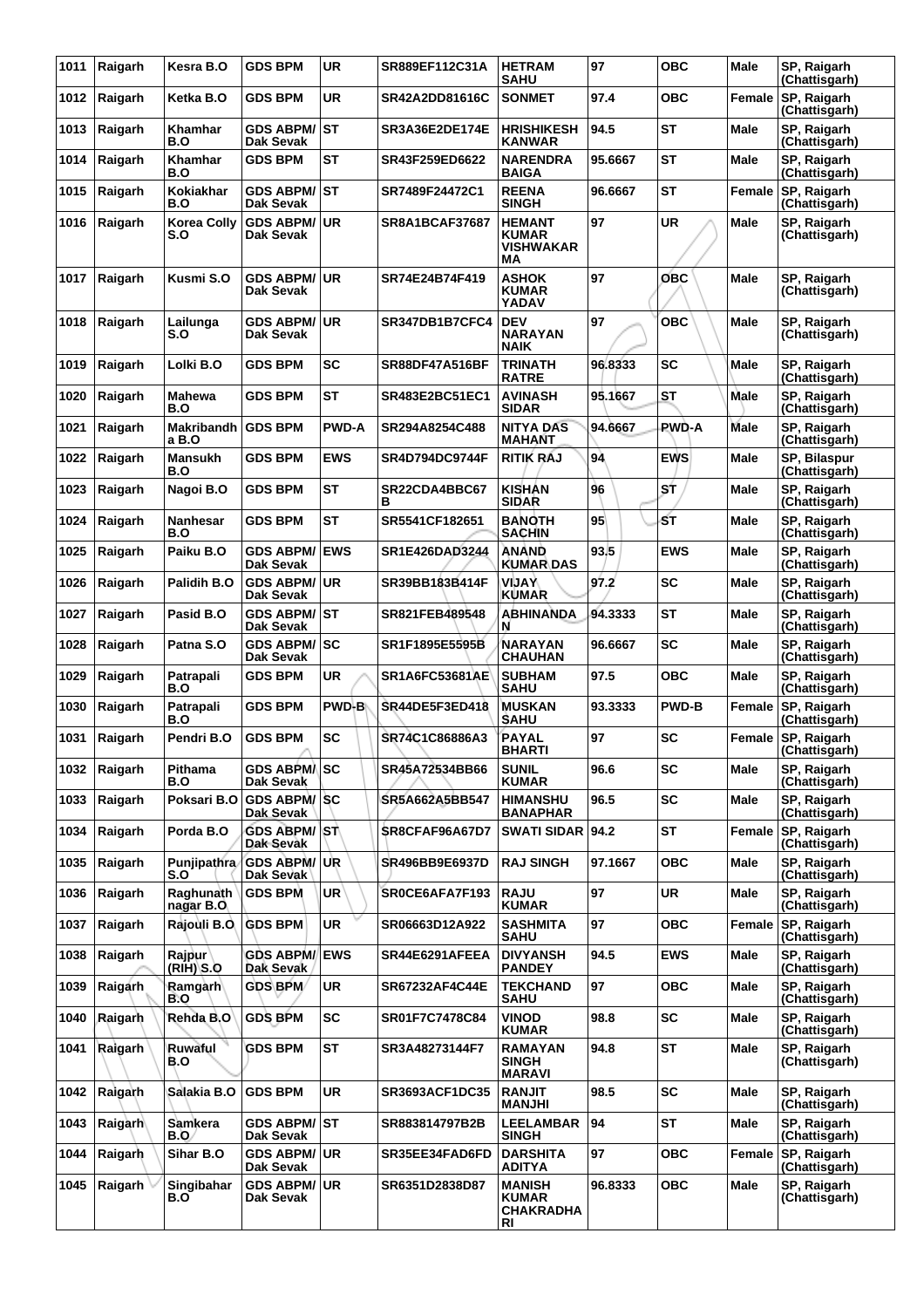| 1046 | Raigarh | Sitonga B.O GDS BPM                   |                                     | <b>ST</b>  | SR4BD7DBD7F674        | <b>RITESH MINJ</b>                                 | 95      | <b>ST</b>    | Male        | SP, Raigarh<br>(Chattisgarh)        |
|------|---------|---------------------------------------|-------------------------------------|------------|-----------------------|----------------------------------------------------|---------|--------------|-------------|-------------------------------------|
| 1047 | Raigarh | Sonkyari<br>B.O                       | <b>GDS BPM</b>                      | UR         | SR7822FD5FC2BC        | <b>SHIVANI</b><br><b>SINGH</b>                     | 97      | <b>UR</b>    | Female      | SP, Raigarh<br>(Chattisgarh)        |
| 1048 | Raigarh | Tamta B.O                             | <b>GDS ABPM/ ST</b><br>Dak Sevak    |            | SR8B2AFDC3C954        | <b>KISHAN</b><br><b>SINGH</b>                      | 93.8333 | ST           | <b>Male</b> | SP, Raigarh<br>(Chattisgarh)        |
| 1049 | Raigarh | Tara B.O                              | <b>GDS ABPM/</b><br>Dak Sevak       | <b>EWS</b> | <b>SR2DE747EE749F</b> | <b>CHINMAY</b><br><b>KUMAR</b>                     | 93.4    | <b>EWS</b>   | Male        | SP, Raigarh<br>(Chattisgarh)        |
| 1050 | Raigarh | Tarapur<br>B.O                        | <b>GDS BPM</b>                      | <b>UR</b>  | SR4C4FE1789294        | <b>RAJESH</b><br><b>PATEL</b>                      | 97      | <b>OBC</b>   | Male        | SP, Raigarh<br>(Chattisgarh)        |
| 1051 | Raigarh | Tiwragudi<br>B.O                      | <b>GDS BPM</b>                      | <b>SC</b>  | SR12AB3F65D5FB        | <b>CHANDRAPR</b><br>ABHA<br><b>JANGDE</b>          | 96.8333 | SC           | Female      | SP, Raigarh<br>(Chattisgarh)        |
| 1052 | Raigarh | Ududa B.O                             | <b>GDS BPM</b>                      | <b>ST</b>  | SR4812C8B4365B        | <b>KUNAL</b><br><b>PORTE</b>                       | 96.1667 | ST/          | Male        | SP, Raigarh<br>(Chattisgarh)        |
| 1053 | Raigarh | Urjanagar<br><b>Telirampur</b><br>S.O | GDS ABPM/│ST<br>Dak Sevak           |            | SR56EBAED94146        | <b>RUSTAM</b><br><b>MINJ</b>                       | 93.6667 | ST           | Male        | SP, Raigarh<br>(Chattisgarh)        |
| 1054 | Raigarh | Urjanagar<br><b>Telirampur</b><br>S.O | <b>GDS ABPM/</b><br>Dak Sevak       | UR         | SR02B524DC13E9        | <b>YOGESH</b><br><b>PATEL</b>                      | 97      | <b>OBC</b>   | Male        | SP, Raigarh<br>(Chattisgarh)        |
| 1055 | Raigarh | r S.O                                 | Wadrafnaga GDS ABPM/<br>Dak Sevak   | UR         | SR794AC4741471        | <b>RASHMI</b><br><b>DANSENA</b>                    | 96.8333 | <b>OBC</b>   | Female      | SP, Raigarh<br>(Chattisgarh)        |
| 1056 | Raipur  | Achholi B.O                           | <b>GDS BPM</b>                      | <b>EWS</b> | SR64ACBCBF98F2        | <b>CHANDRAKA</b><br>NΤ                             | 95.5    | <b>EWS</b>   | Male        | SSP, Raipur<br>(Chattisgarh)        |
| 1057 | Raipur  | Amali B.O                             | <b>GDS BPM</b>                      | <b>UR</b>  | SR4D12FF7B1548        | <b>PUNIT</b>                                       | 99.2    | UŘ           | <b>Male</b> | SSP, Raipur<br>(Chattisgarh)        |
| 1058 | Raipur  | Amdi II B.O                           | <b>GDS ABPM/</b><br>Dak Sevak       | <b>UR</b>  | SR552F6775124B        | <b>PUSHPA</b><br><b>YADAV</b>                      | 99      | UR           | Female      | SSP, Raipur<br>(Chattisgarh)        |
| 1059 | Raipur  | Amdi II B.O                           | <b>GDS BPM</b>                      | UR         | <b>SR6A868A95CCB5</b> | <b>DEEPAK</b><br><b>KUMAR</b>                      | 99      | <b>OBC</b>   | Male        | SSP, Raipur<br>(Chattisgarh)        |
| 1060 | Raipur  | Amlipadar                             | <b>GDS BPM</b>                      | <b>UR</b>  | SR5CC922396143        | <b>SITA YADAV</b>                                  | 99      | <b>UR</b>    | Female      | <b>SSP, Raipur</b><br>(Chattisgarh) |
| 1061 | Raipur  | Arekel B.O                            | <b>GDS ABPM/ST</b><br>Dak Sevak     |            | SR4EDAF317D26B        | <b>TEJAVATH</b><br><b>GOWRI</b>                    | 95      | <b>ST</b>    | Female      | SSP, Raipur<br>(Chattisgarh)        |
| 1062 | Raipur  | Arekel B.O                            | <b>GDS BPM</b>                      | UR         | SR489F87E51B4B        | <b>NITESH</b><br><b>KUMAR</b>                      | 99      | <b>SC</b>    | Male        | SSP, Raipur<br>(Chattisgarh)        |
| 1063 | Raipur  | Badesajapa<br>li B.O                  | <b>GDS ABPM/ST</b><br>Dak Sevak     |            | <b>SR0B664673ACA3</b> | <b>PRASHANT</b><br>NETAM                           | 95.8    | ST           | <b>Male</b> | SSP, Raipur<br>(Chattisgarh)        |
| 1064 | Raipur  | <b>Bagbuda</b><br>B.O                 | <b>GDS ABPM/ST</b><br>Dak Sevak     |            | <b>SR7CE2C645466F</b> | <b>SHWETA</b><br><b>KANWAR</b>                     | 94      | <b>ST</b>    | Female      | SP, Bilaspur<br>(Chattisgarh)       |
| 1065 | Raipur  | <b>Bandalimal</b><br>B.O              | GDS ABPM/SC<br>Dak Sevak            |            | SR58C4D351AE48        | <b>ASHUTOSH</b><br><b>KUMAR RAM</b>                | 98.6    | <b>SC</b>    | Male        | SP, Bilaspur<br>(Chattisgarh)       |
| 1066 | Raipur  | <b>Bandalimal</b><br>B.O              | <b>GDS BPM</b>                      | <b>OBC</b> | SR1DB29349EC91        | <b>AJAY KUMAR</b>                                  | 100     | <b>OBC</b>   | Male        | SSP, Raipur<br>(Chattisgarh)        |
| 1067 | Raipur  | Banspani<br>B.O                       | GDS ABPM/ST<br>Dak Sevak            |            | SR2AF4B58AD177        | <b>RAJPAL</b><br><b>MEENA</b>                      | 93.6    | <b>ST</b>    | Male        | SSP, Raipur<br>(Chattisgarh)        |
| 1068 | Raipur  | <b>Banspani</b><br>B.O                | <b>GDS BPM</b>                      | <b>SC</b>  | SR45472C734C44        | <b>ASHISH</b><br><b>KUMAR</b>                      | 99      | <b>SC</b>    | Male        | <b>SSP, Raipur</b><br>(Chattisgarh) |
| 1069 | Raipur  | <b>Bansula</b><br>B.O                 | <b>GDS ABPM</b> /UR<br>Dak Sevak    |            | SR3EFAFCAC4593        | <b>POOJA</b><br><b>KUMARI</b>                      | 99      | <b>OBC</b>   | Female      | SSP, Raipur<br>(Chattisgarh)        |
| 1070 | Raipur  | Baruka B.O                            | <b>GDS ABPM/UR</b><br>Dak Sevak     |            | SR767F6DA7FAC8        | <b>LAL BABU</b><br><b>KUMAR</b>                    | 98.6    | <b>SC</b>    | Male        | SSP, Raipur<br>(Chattisgarh)        |
| 1071 | Raipur  | Baruka B.O                            | <b>GDS BPM</b>                      | <b>SC</b>  | SR2147393474BA        | <b>ASHISH</b><br><b>KUMAR</b>                      | 99      | <b>SC</b>    | Male        | SSP, Raipur<br>(Chattisgarh)        |
| 1072 | Raipur  | Basna S.O.                            | <b>GDS ABPM/ PWD-A</b><br>Dak Sevak |            | SR88EFD44C46BB        | <b>SANDEEP</b>                                     | 96.5    | <b>PWD-A</b> | Male        | SSP, Raipur<br>(Chattisgarh)        |
| 1073 | Raipur  | Baya B.O                              | <b>GDS BPM</b>                      | <b>UR</b>  | SR856763A19B76        | <b>SANTOSH</b><br><b>KUMAR</b>                     | 98.8    | <b>OBC</b>   | Male        | SSP, Raipur<br>(Chattisgarh)        |
| 1074 | Raipur  | <b>Beltukri</b><br>B.O                | <b>GDS ABPM/ UR</b><br>Dak Sevak    |            | SR3EC437435E9D        | <b>VIKRANT</b><br><b>KUMAR</b>                     | 98.5    | UR           | Male        | SSP, Raipur<br>(Chattisgarh)        |
| 1075 | Raipur  | <b>Bemcha</b><br>B.O                  | <b>GDS ABPM/UR</b><br>Dak Sevak     |            | SR1A25417D7A17        | <b>MITHLESH</b><br><b>KUMAR</b><br><b>SINGH</b>    | 98      | <b>UR</b>    | Male        | SP, Raigarh<br>(Chattisgarh)        |
| 1076 | Raipur  | Bhainsamu<br>da B.O                   | <b>GDS BPM</b>                      | <b>EWS</b> | SR8B421E6F2367        | <b>MAUSAM</b><br><b>KUMARI</b>                     | 95      | <b>EWS</b>   | Female      | <b>SSP, Raipur</b><br>(Chattisgarh) |
| 1077 | Ràipùr  | <b>Bhakhara</b><br>S.O                | <b>GDS ABPM/ UR</b><br>Dak Sevak    |            | SR546D78EC15C4        | <b>VARSHA</b><br><b>SHRIVASTAV</b><br>A            | 98      | <b>UR</b>    | Female      | <b>SSP, Raipur</b><br>(Chattisgarh) |
| 1078 | Raipur  | Bhandarwa<br>di B.O                   | GDS ABPM/⊺ST<br>Dak Sevak           |            | SR5E8AEBA61CA2        | <b>BHUMIKA</b><br><b>KURUWASNS</b><br>HI           | 96.1667 | ST           | Female      | <b>SSP, Raipur</b><br>(Chattisgarh) |
| 1079 | Raipur  | <b>Bhandarwa</b><br>di B.O            | <b>GDS BPM</b>                      | <b>SC</b>  | SR1D4D51D4B454        | <b>HARISH</b><br><b>CHANDRA</b><br><b>MAHILANE</b> | 98.6667 | <b>SC</b>    | Male        | SSP, Raipur<br>(Chattisgarh)        |
| 1080 | Raipur  | <b>Bhanpuri</b><br>B.O                | <b>GDS BPM</b>                      | <b>UR</b>  | SR0F341AE5A9C1        | <b>DHIRAJ</b><br><b>KUMAR</b><br><b>PANDEY</b>     | 98.6    | <b>UR</b>    | Male        | SP, Bilaspur<br>(Chattisgarh)       |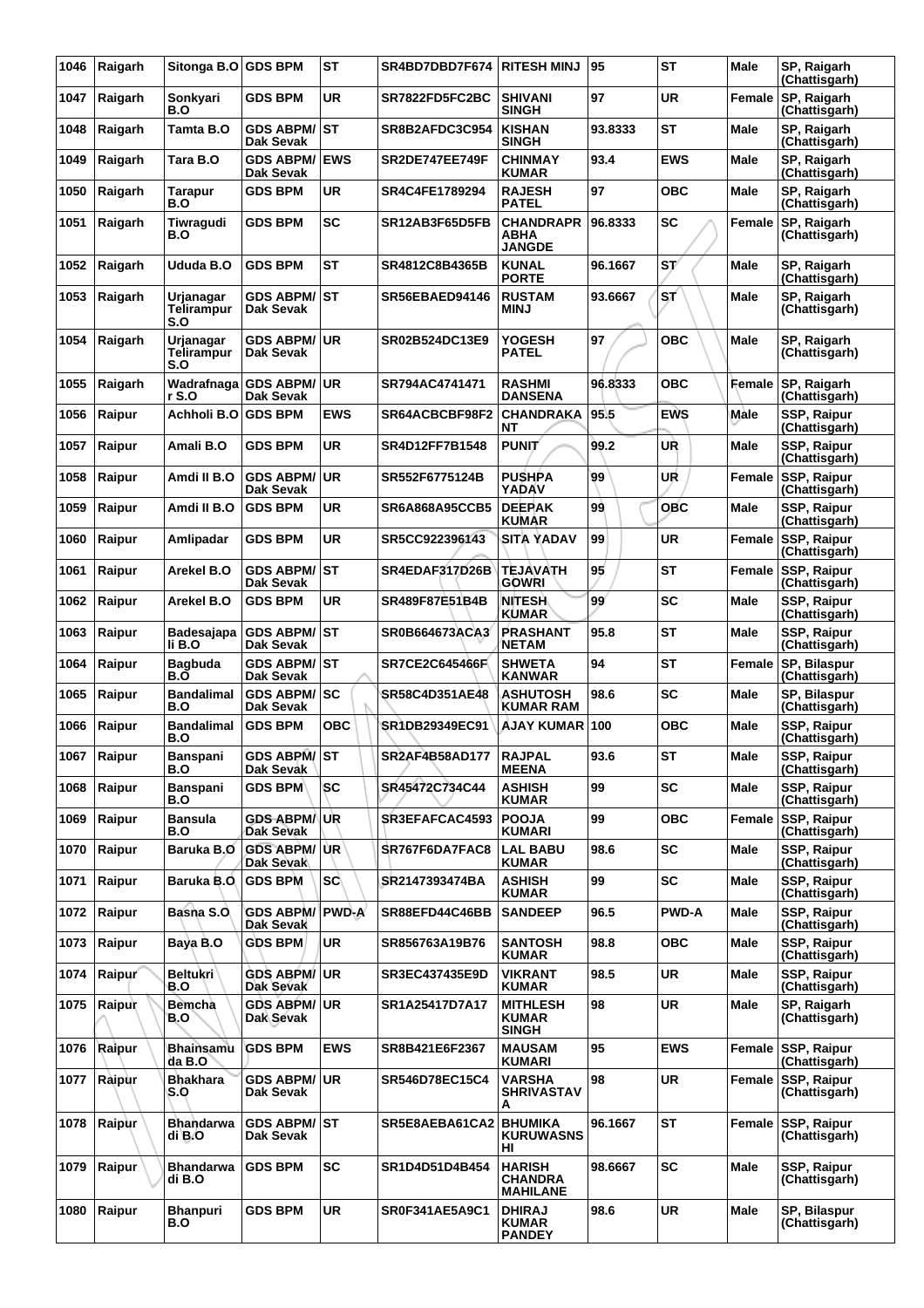| 1081 | Raipur | Bharuwamu<br>da            | <b>GDS ABPM/ST</b><br><b>Dak Sevak</b> |              | SR049433D32BB4        | <b>SANJAY</b><br><b>KUMAR</b>                       | 95.3333 | <b>ST</b>    | Male        | SSP, Raipur<br>(Chattisgarh)        |
|------|--------|----------------------------|----------------------------------------|--------------|-----------------------|-----------------------------------------------------|---------|--------------|-------------|-------------------------------------|
| 1082 | Raipur | <b>Bharuwamu</b><br>da     | <b>GDS BPM</b>                         | UR           | SR41BFC24546D1        | <b>PRABHA</b><br><b>SHARMA</b>                      | 98.3333 | UR           | Female      | <b>SSP, Raipur</b><br>(Chattisgarh) |
| 1083 | Raipur | <b>Bhatbhera</b><br>B.O    | <b>GDS BPM</b>                         | <b>UR</b>    | <b>SR15E1986DBCD2</b> | <b>RAUSHAN</b><br><b>KUMAR</b>                      | 98      | <b>OBC</b>   | <b>Male</b> | SSP, Raipur<br>(Chattisgarh)        |
| 1084 | Raipur | <b>Bhawarpur</b><br>B.O    | GDS ABPM/UR<br>Dak Sevak               |              | SR1D49DAC21511        | <b>RAJESH</b><br><b>YADAV</b>                       | 98      | <b>OBC</b>   | Male        | SSP, Raipur<br>(Chattisgarh)        |
| 1085 | Raipur | <b>Bhothapara</b><br>B.O   | <b>GDS ABPM/ SC</b><br>Dak Sevak       |              | SR33495EB491A2        | <b>JAGESHWAR</b><br><b>PRASAD</b>                   | 98.4    | <b>SC</b>    | Male        | SSP, Raipur<br>(Chattisgarh)        |
| 1086 | Raipur | <b>Bhothapara</b><br>B.O   | <b>GDS BPM</b>                         | <b>UR</b>    | SR7D153A69FD4A        | <b>THAGIYA</b>                                      | 97.8333 | <b>OBC</b>   | Female      | <b>SSP, Raipur</b><br>(Chattisgarh) |
| 1087 | Raipur | Bhukel B.O                 | <b>GDS ABPM/</b><br>Dak Sevak          | ∣UR          | SR3EFC2F69E73F        | <b>RANJEET</b><br><b>KUMAR</b>                      | 97.8    | <b>OBC</b>   | Male        | SP, Bilaspur<br>(Chattisgarh)       |
| 1088 | Raipur | Binauri B.O                | <b>GDS BPM</b>                         | UR           | <b>SR5AC4192CB19E</b> | <b>MD NASIM</b><br><b>AKHTAR</b>                    | 99      | <b>OBC</b>   | Male        | SSP, Raipur<br>(Chattisgarh)        |
| 1089 | Raipur | Birgudi B.O                | <b>GDS ABPM/</b><br>Dak Sevak          | lst          | SR24844C346496        | <b>BHUMIKA</b>                                      | 93.8    | ŚТ           | Female      | SSP, Raipur<br>(Chattisgarh)        |
| 1090 | Raipur | Birnibahra<br>B.O          | <b>GDS BPM</b>                         | <b>UR</b>    | SR2D9D4FAB4CA<br>в    | <b>ANAND</b><br><b>KUMAR</b>                        | 97.6667 | <b>UR</b>    | Male        | SP, Vaishali<br>(Bihar)             |
| 1091 | Raipur | Bitkuli B.O                | <b>GDS ABPM/ ST</b><br>Dak Sevak       |              | SR0BD576C17FAE        | <b>AMIT</b><br><b>CHATURVEDI</b>                    | 97      | ST           | Male        | SSP, Raipur<br>(Chattisgarh)        |
| 1092 | Raipur | <b>Bodesara</b><br>B.O     | <b>GDS BPM</b>                         | UR           | SR24C4E8C5C415        | <b>RAJESH</b><br><b>KUMAR</b>                       | 97,4    | <b>OBC</b>   | Male        | SSP, Raipur<br>(Chattisgarh)        |
| 1093 | Raipur | <b>Bodraband</b><br>ha B.O | <b>GDS BPM</b>                         | <b>UR</b>    | <b>SR455EB45BF7B1</b> | <b>MITHLESH</b><br><b>KUMAR</b><br><b>SINGH</b>     | 98      | UR           | <b>Male</b> | <b>SSP, Raipur</b><br>(Chattisgarh) |
| 1094 | Raipur | <b>Boirgaon</b><br>B.O     | <b>GDS BPM</b>                         | <b>ST</b>    | SR5DEA2E493AFC        | <b>GUGLOTH</b><br>MAHIPAL                           | 95      | SŤ           | <b>Male</b> | SSP, Raipur<br>(Chattisgarh)        |
| 1095 | Raipur | Chameda<br>B.O             | <b>GDS ABPM/</b><br>Dak Sevak          | ∣UR          | SR2458747C4524        | <b>SONU</b><br><b>KATEWA</b>                        | 97.4    | OBC          | <b>Male</b> | SSP, Raipur<br>(Chattisgarh)        |
| 1096 | Raipur | Chameda<br><b>B.O</b>      | <b>GDS BPM</b>                         | UR           | SR6E4F6A6ECF9D        | <b>AMAN</b><br><b>KUMAR</b>                         | 97.3333 | UR           | Male        | SSP, Raipur<br>(Chattisgarh)        |
| 1097 | Raipur | Champa<br>B.O              | <b>GDS ABPM/</b><br>Dak Sevak          | lst          | SR6CB4BF59A763        | <b>JITENDRA</b><br><b>KUMAR</b><br><b>SINGH</b>     | 93.5    | <b>ST</b>    | <b>Male</b> | SSP, Raipur<br>(Chattisgarh)        |
| 1098 | Raipur | Charoda<br>B.O             | <b>GDS BPM</b>                         | UR           | SR4527714543F6        | <b>RAMAYAN</b><br><b>PRASAD</b><br><b>KAIWARTYA</b> | 97.2    | <b>OBC</b>   | Male        | SSP, Raipur<br>(Chattisgarh)        |
| 1099 | Raipur | Chaurenga<br>B.O           | <b>GDS BPM</b>                         | <b>PWD-A</b> | SR1B712AE984F4        | <b>PREMNARAY</b><br>AN                              | 91.8333 | <b>PWD-A</b> | <b>Male</b> | SP, Bilaspur<br>(Chattisgarh)       |
| 1100 | Raipur | Chhindouli<br>B.O          | <b>GDS BPM</b>                         | <b>EWS</b>   | SR464B174C1F37        | <b>ABHISHEK</b><br><b>KUMAR JHA</b>                 | 95      | <b>EWS</b>   | Male        | SSP, Raipur<br>(Chattisgarh)        |
| 1101 | Raipur | Chhuiha<br>B.O             | <b>GDS BPM</b>                         | <b>ST</b>    | SR29BDCFD42FA8        | <b>RAHUL</b><br><b>KUMAR</b>                        | 94.3333 | <b>ST</b>    | Male        | SSP, Raipur<br>(Chattisgarh)        |
| 1102 | Raipur | Chirko B.O                 | GDS BPM                                | ∣UR          | SR4D3618C714D7        | <b>RITESH</b><br><b>KUMAR</b>                       | 97.2    | <b>OBC</b>   | <b>Male</b> | SSP, Raipur<br>(Chattisgarh)        |
| 1103 | Raipur | Chorbhatti<br>B.O          | <b>GDS BPM</b>                         | ST           | SR2E54378136C9        | <b>RAMESH</b><br><b>KUMAR</b><br><b>KHAIRWAR</b>    | 94.1667 | <b>ST</b>    | Male        | SP, Raigarh<br>(Chattisgarh)        |
| 1104 | Raipur | Darripara<br>B.O           | GDS ABPM/ST<br>Dak Sevak               |              | SR26A47B44991C        | <b>KUBER</b><br><b>CHHEDAIYA</b>                    | 91.6667 | <b>ST</b>    | Male        | <b>SSP. Raipur</b><br>(Chattisgarh) |
| 1105 | Raipur | Datan B.O                  | <b>GDS BPM</b>                         | UR           | <b>SR8C22FCD95C84</b> | <b>DEV KUMAR</b><br><b>DEWANGAN</b>                 | 99.2    | <b>OBC</b>   | Male        | SSP, Raipur<br>(Chattisgarh)        |
| 1106 | Raipur | Dhangaon<br>B.O\           | <b>GDS BPM</b>                         | <b>EWS</b>   | SR786645A4FA26        | <b>JYOTI RAJ</b>                                    | 93.1    | <b>EWS</b>   | Female      | SSP, Raipur<br>(Chattisgarh)        |
| 1107 | Raipur | <b>Dharashiv</b><br>B.O    | <b>GDS ABPM/ST</b><br>Dak Sevak        |              | SR041E63221B2B        | <b>AJMEERA</b><br><b>ANUSHA</b>                     | 92.15   | <b>ST</b>    |             | Female SSP, Raipur<br>(Chattisgarh) |
| 1108 | Raipur | Donar B.O                  | <b>GDS ABPM/IUR</b><br>Dak Sevak       |              | SR0BE4DF45ED5C        | <b>SANDEEP</b><br><b>KUMAR</b><br><b>DEWANGAN</b>   | 97      | <b>OBC</b>   | <b>Male</b> | SP, Raigarh<br>(Chattisgarh)        |
| 1109 | Raipur | Donar B.O.                 | <b>GDS BPM</b>                         | <b>UR</b>    | SR64E9A4224AFA        | <b>SAKSHI</b><br><b>MISHRA</b>                      | 97.1667 | <b>UR</b>    |             | Female SSP, Raipur<br>(Chattisgarh) |
| 1110 | Raipur | Dongardull<br>a B.O.       | <b>GDS BPM</b>                         | <b>UR</b>    | SR035EFBF67F98        | <b>RAJU</b><br><b>KUMAR</b><br><b>BHARTI</b>        | 97      | <b>UR</b>    | <b>Male</b> | <b>SSP, Raipur</b><br>(Chattisgarh) |
| 1111 | Raipur | Durug B.O                  | <b>GDS BPM</b>                         | <b>UR</b>    | <b>SR4747BC9CE641</b> | <b>SANJAY</b><br><b>KUMAR</b>                       | 99      | <b>SC</b>    | Male        | SSP, Raipur<br>(Chattisgarh)        |
| 1112 | Raipur | Durugpali<br>B.O'          | GDS ABPM/ST<br>Dak Sevak               |              | SR393B2B1CAF71        | <b>NISHANT</b><br>ORAM                              | 95      | <b>ST</b>    | Male        | <b>SSP, Raipur</b><br>(Chattisgarh) |
| 1113 | Raipur | Durugpali<br>B.O           | <b>GDS BPM</b>                         | <b>SC</b>    | SR4F1DDD8E47E4        | <b>RAJESH</b><br><b>KUMAR</b>                       | 98.6    | <b>SC</b>    | Male        | SSP, Raipur<br>(Chattisgarh)        |
| 1114 | Raipur | G.Jamgoan<br>B.O           | GDS ABPM/ST<br>Dak Sevak               |              | SR08A3E3FB17FD        | <b>GANPAT</b><br><b>KUMAR</b><br><b>NETAM</b>       | 97      | <b>ST</b>    | Male        | SSP, Raipur<br>(Chattisgarh)        |
| 1115 | Raipur | <b>G.S.i B.O</b>           | <b>GDS ABPM/ UR</b><br>Dak Sevak       |              | SR33AC9DFFD23B        | <b>SWAPNITA</b>                                     | 98.4    | <b>SC</b>    | Female      | SSP, Raipur<br>(Chattisgarh)        |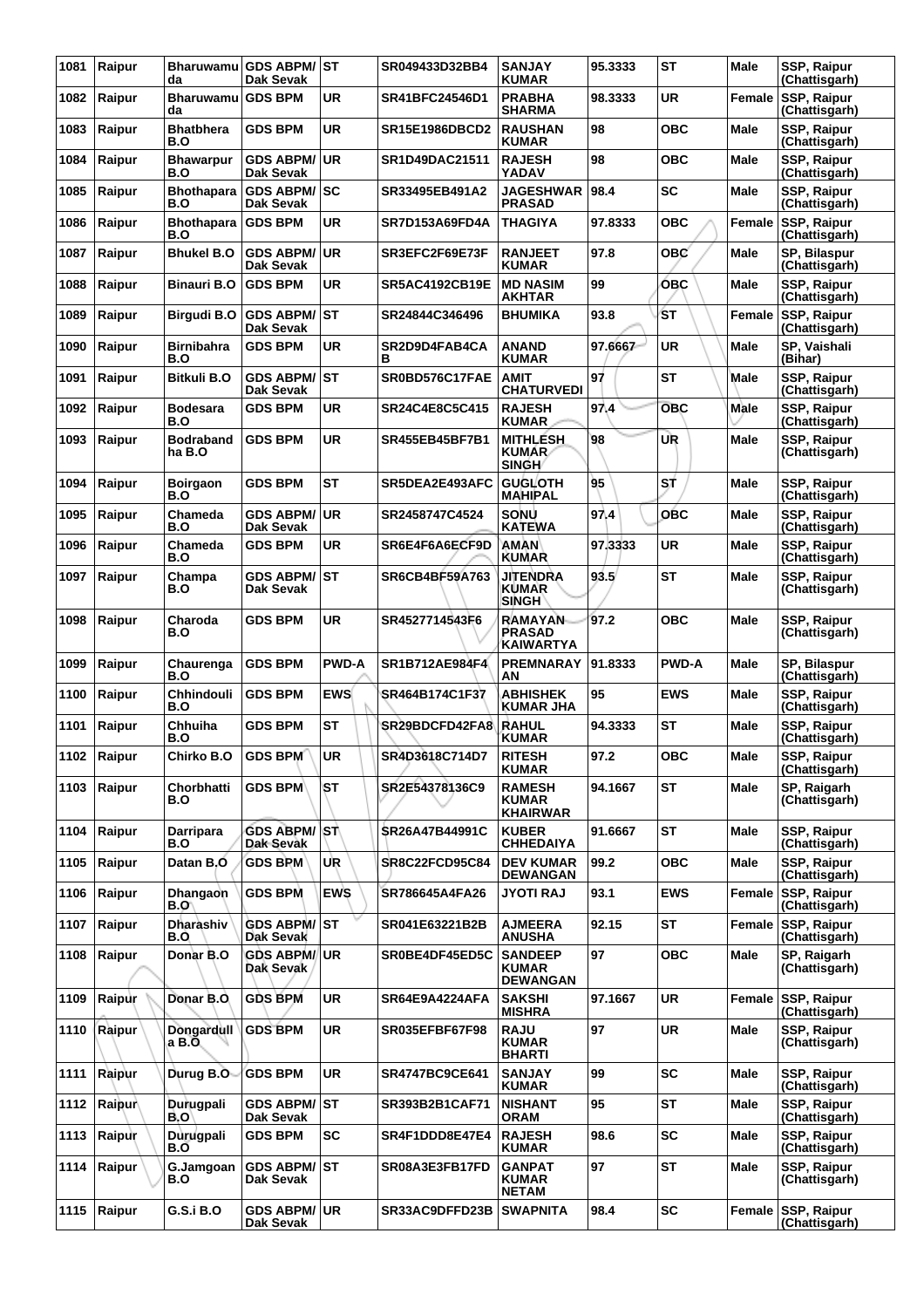| 1116 | Raipur | Gaidabri<br>B.O              | <b>GDS BPM</b>                    | <b>SC</b>    | SR8A9C39D83C17        | <b>ANGSEN</b><br><b>TANDEY</b>                     | 97      | <b>SC</b>      | Male          | SSP, Raipur<br>(Chattisgarh)        |
|------|--------|------------------------------|-----------------------------------|--------------|-----------------------|----------------------------------------------------|---------|----------------|---------------|-------------------------------------|
| 1117 | Raipur | Ganiyari<br>B.O              | <b>GDS BPM</b>                    | <b>ST</b>    | SR5FBC2C5AC3A<br>С    | <b>JITENDRA</b>                                    | 93.5    | <b>ST</b>      | Male          | SSP, Raipur<br>(Chattisgarh)        |
| 1118 | Raipur | Ganjar B.O                   | <b>GDS BPM</b>                    | <b>UR</b>    | SR1DC26A155613        | <b>FULESH</b><br><b>NISHAD</b>                     | 97      | <b>OBC</b>     | <b>Male</b>   | SSP, Raipur<br>(Chattisgarh)        |
| 1119 | Raipur | Gatapar<br>B.O               | <b>GDS BPM</b>                    | <b>SC</b>    | SR013635C7F11F        | <b>BHUPENDRA</b><br><b>TANDAN</b>                  | 98.6    | <b>SC</b>      | <b>Male</b>   | <b>SSP, Raipur</b><br>(Chattisgarh) |
| 1120 | Raipur | Gattasilli<br>B.O            | <b>GDS BPM</b>                    | ST           | SR85119B71929A        | <b>BADAVATH</b><br><b>SRIKANTH</b>                 | 93.4167 | ST             | Male          | SSP, Nizamabad<br>(Telangana)       |
| 1121 | Raipur | Gaurgaon<br>B.O              | <b>GDS ABPM/</b><br>Dak Sevak     | <b>EWS</b>   | SR3BF149EF51B4        | <b>JAGRITI</b><br><b>SINHA</b>                     | 93.1    | <b>EWS</b>     | Female        | SP, Bilaspur<br>(Chattisgarh)       |
| 1122 | Raipur | Ghataud<br>B.O               | <b>GDS ABPM/ SC</b><br>Dak Sevak  |              | SR049593CFD773        | <b>RITIKA</b>                                      | 97      | <b>SC</b>      | <b>Female</b> | SSP, Raipur<br>(Chattisgarh)        |
| 1123 | Raipur | Ghataud<br>B.O               | <b>GDS BPM</b>                    | <b>EWS</b>   | SR59DE55DF2A7E        | <b>SUBHASHINI</b><br><b>SINGH</b><br><b>THAKUR</b> | 93.1    | <b>EWS</b>     | Female        | SSP, Raipur<br>(Chattisgarh)        |
| 1124 | Raipur | Ghatkachha l<br>r B.O        | <b>GDS ABPM/</b><br>Dak Sevak     | <b>EWS</b>   | <b>SR1477E37AC5A9</b> | <b>HINESH</b><br><b>SINGH</b><br><b>THAKUR</b>     | 92.8333 | <b>EWS</b>     | <b>Male</b>   | SSP, Raipur<br>(Chattisgarh)        |
| 1125 | Raipur | Ghatkachha GDS BPM<br>r B.O  |                                   | ST           | SR619534BDB747        | <b>BHUKYA</b><br><b>SANTHOSH</b>                   | 92.15   | <b>ST</b>      | Male          | SSP, Raipur<br>(Chattisgarh)        |
| 1126 | Raipur | Ghatkarra<br>B.O             | <b>GDS BPM</b>                    | <b>SC</b>    | SR88B519E16E42        | <b>RAHUL</b><br><b>BHARDWAJ</b>                    | 98.6    | <b>SC</b>      | Male          | SP, Bilaspur<br>(Chattisgarh)       |
| 1127 | Raipur | Ghodari<br>B.O               | <b>GDS BPM</b>                    | ST           | SR1E678753C23E        | <b>PYUSH</b><br><b>KUMAR</b><br><b>DHRUW</b>       | 92.1667 | S <sub>T</sub> | Male          | SSP, Raipur<br>(Chattisgarh)        |
| 1128 | Raipur | Ghotgaon<br>B.O              | <b>GDS BPM</b>                    | <b>UR</b>    | SR7AC777A2E84A        | <b>JAWAHAR</b><br>LAL                              | 97      | <b>OBC</b>     | <b>Male</b>   | SSP, Raipur<br>(Chattisgarh)        |
| 1129 | Raipur | Ghumargud<br>a B.O           | <b>GDS BPM</b>                    | SC           | SR5DCEDF41F1F4        | <b>GULJAR</b><br>GAYAKWAD                          | 96.8333 | <b>SC</b>      | Male          | <b>SSP, Raipur</b><br>(Chattisgarh) |
| 1130 | Raipur | Ghumrapad GDS BPM<br>ar B.O  |                                   | <b>SC</b>    | SR123374F7B478        | <b>UMESH</b><br><b>KUMAR</b>                       | 96.8    | <b>SC</b>      | Male          | SSP, Raipur<br>(Chattisgarh)        |
| 1131 | Raipur | Ghutkunaw<br>apara B.O       | <b>GDS BPM</b>                    | <b>UR</b>    | SR85B54764E9F6        | <b>ANITA SAHU</b>                                  | 97      | <b>OBC</b>     | Female        | <b>SSP, Raipur</b><br>(Chattisgarh) |
| 1132 | Raipur | Gidhpuri<br>B.O              | <b>GDS BPM</b>                    | <b>UR</b>    | SR842B6D58158E        | <b>MONIKA</b>                                      | 97      | <b>OBC</b>     | Female        | <b>SSP, Raipur</b><br>(Chattisgarh) |
| 1133 | Raipur | Gopalpur<br>B.Ő              | <b>GDS BPM</b>                    | UR           | SR16B9DF42FE9A        | <b>NILKANTH</b>                                    | 96.8333 | <b>OBC</b>     | Male          | SSP, Raipur<br>(Chattisgarh)        |
| 1134 | Raipur | Grasim<br>Vihar<br>Rawan S.O | <b>GDS ABPM/ ST</b><br>Dak Sevak  |              | SR442791D51987        | <b>MALAVATH</b><br><b>ARAVIND</b>                  | 92.15   | <b>ST</b>      | <b>Male</b>   | SSP, Raipur<br>(Chattisgarh)        |
| 1135 | Raipur | Jabarra B.O                  | <b>GDS ABPM/</b><br>Dak Sevak     | UR           | <b>SR8EA6D4A76769</b> | ANSHUMAN<br>YADAV                                  | 96.8333 | <b>OBC</b>     | Male          | SSP, Raipur<br>(Chattisgarh)        |
| 1136 | Raipur | Jabarra B.O                  | <b>GDS BPM</b>                    | <b>UR</b>    | SR3C526964D96B        | <b>MANISH</b><br><b>SAHU</b>                       | 96.8333 | <b>OBC</b>     | Male          | SSP, Raipur<br>(Chattisgarh)        |
| 1137 | Raipur | <b>Jhakharpar</b><br>a B.O   | <b>GDS BPM</b>                    | <b>UR</b>    | SR432DB276355C        | <b>BABLU</b><br><b>KUMAR</b>                       | 96.8    | <b>UR</b>      | Male          | SP, Raigarh<br>(Chattisgarh)        |
| 1138 | Raipur | Jogidipa<br>B.Ō              | <b>GDS BPM</b>                    | ÌSТ          | SR2923FD9C32F2        | <b>MUNAVATH</b><br><b>RAJ KUMAR</b>                | 92      | <b>ST</b>      | Male          | SSP, Raipur<br>(Chattisgarh)        |
| 1139 | Raipur | Joratarai<br>B.O             | <b>GDS BPM</b>                    | \SΤ∖         | <b>SR382F785A7E59</b> | <b>PREMLATA</b>                                    | 92.8333 | <b>ST</b>      | Female        | <b>SSP, Raipur</b><br>(Chattisgarh) |
| 1140 | Raipur | Junwani/<br>Khurd B.O        | <b>GDS ABPM/ST</b><br>Dak Sevak   |              | SR5D522D2A2A1D        | <b>PUSHPANJA</b><br>LI DIWAN                       | 92      | <b>ST</b>      | Female        | <b>SSP, Raipur</b><br>(Chattisgarh) |
| 1141 | Raipur | <b>Junwani</b><br>Khurd B.O  | <b>GDS BPM</b>                    | <b>ST</b>    | SR64D44AA96246        | <b>DHARAVATH</b><br>VENKANNA                       | 91.8333 | <b>ST</b>      | Male          | CPM, Hyderabad<br>GPO (Telangana)   |
| 1142 | Raipur | Kachhardih<br>B.O            | <b>GDS BPM</b>                    | <b>ST</b>    | SR02A45EFE286C        | <b>MANJULATA</b><br><b>BARIHA</b>                  | 91.8333 | <b>ST</b>      | Female        | <b>SSP, Raipur</b><br>(Chattisgarh) |
| 1143 | Raipur | Kamrod<br>B.O                | <b>GDS BPM</b>                    | <b>PWD-B</b> | SR23DDC49BF3FD        | <b>MITESH</b><br><b>KUMAR</b>                      | 92.4    | <b>PWD-B</b>   | Male          | <b>SSP, Raipur</b><br>(Chattisgarh) |
| 1144 | Raipur | Karhi B.O.                   | GDS ABPM/SC<br>Dak Sevak          |              | SR73519C61E8A4        | <b>PRAVEEN</b><br><b>KUMAR</b>                     | 98      | <b>SC</b>      | Male          | SP, Bilaspur<br>(Chattisgarh)       |
| 1145 | Raipur | Karhi B.O                    | <b>GDS BPM</b>                    | <b>OBC</b>   | SR2477BCFCFAB5        | <b>PARVIN</b><br><b>KUMAR</b>                      | 100     | <b>OBC</b>     | <b>Male</b>   | SSP, Raipur<br>(Chattisgarh)        |
| 1146 | Raipur | Karraghati<br>B.O            | <b>GDS ABPM/ UR</b><br>Dak Sevak  |              | SR44D4BA833623        | <b>PANKAJ</b><br><b>KUMAR</b><br>YADAV             | 96.8    | <b>UR</b>      | Male          | <b>SSP, Raipur</b><br>(Chattisgarh) |
| 1147 | Raipur | Karraghati<br>B.O            | <b>GDS BPM</b>                    | <b>ST</b>    | SR514394B82D51        | <b>GUGULOTHU</b><br><b>NITHIN</b>                  | 91.6667 | <b>ST</b>      | <b>Male</b>   | SSP, Raipur<br>(Chattisgarh)        |
| 1148 | Raipur | Kattigaon<br>B.O.            | <b>GDS ABPM/ EWS</b><br>Dak Sevak |              | SR563F2199AB51        | <b>DHIRAJ</b><br>SINGH                             | 93.1    | <b>EWS</b>     | Male          | <b>SSP, Raipur</b><br>(Chattisgarh) |
| 1149 | Raipur | Kattigaon<br>B.O             | <b>GDS BPM</b>                    | <b>ST</b>    | SR4541123EE841        | <b>KETHAVATH</b><br><b>SONY</b>                    | 92.15   | <b>ST</b>      | Female        | <b>SSP, Raipur</b><br>(Chattisgarh) |
| 1150 | Raipur | Kauwajhar<br>B.O             | <b>GDS BPM</b>                    | <b>UR</b>    | SR74FDAFEE2948        | <b>BABLU</b><br><b>KUMAR</b>                       | 99      | <b>OBC</b>     | <b>Male</b>   | SSP, Raipur<br>(Chattisgarh)        |
| 1151 | Raipur | Kekra Kholi<br>B.O           | <b>GDS ABPM/ST</b><br>Dak Sevak   |              | SR2FCA2F489531        | <b>JYOTESHWA</b><br><b>RI SINGH</b><br><b>RAJ</b>  | 91.6667 | <b>ST</b>      | Female        | <b>SSP, Raipur</b><br>(Chattisgarh) |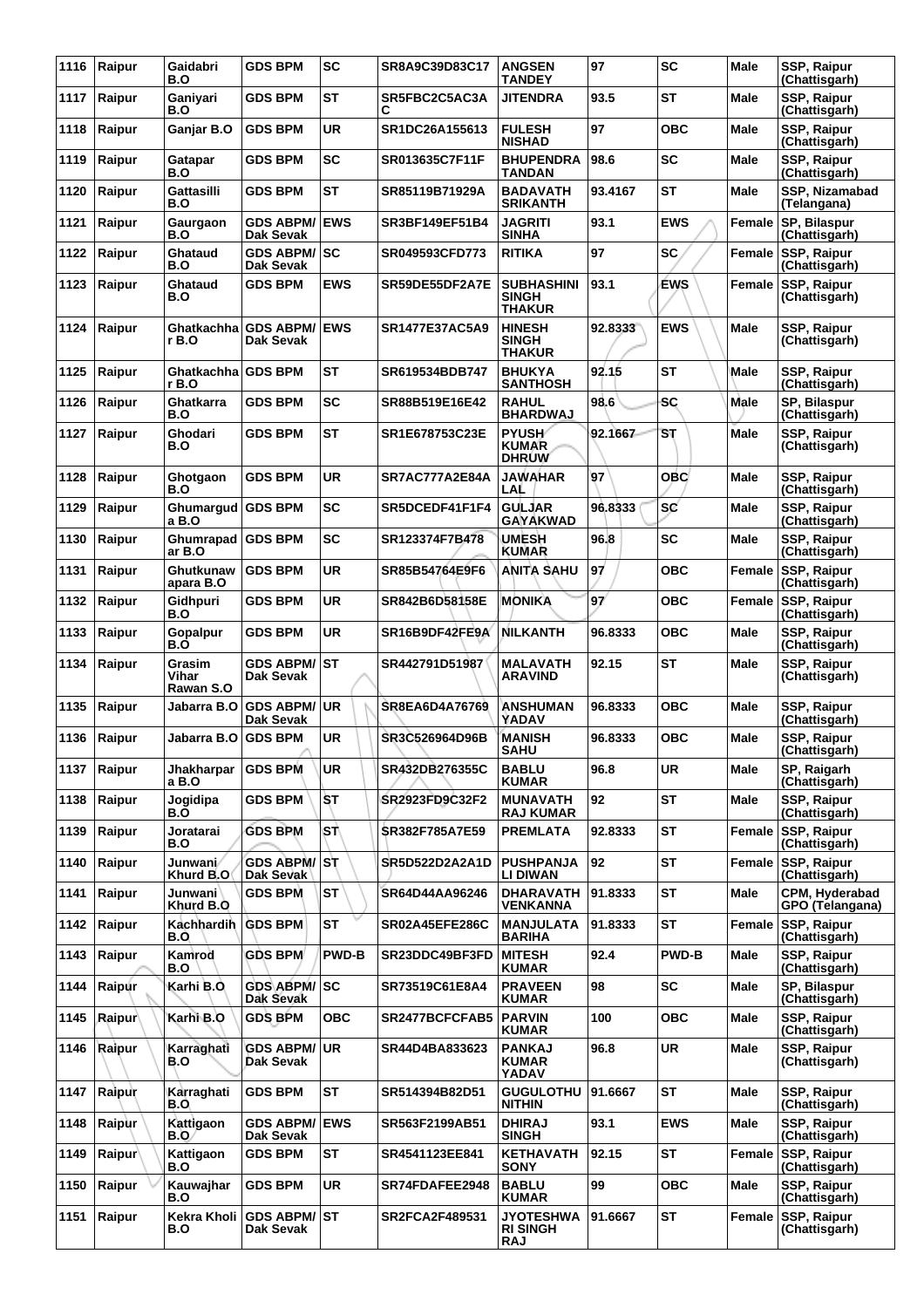| 1152 | Raipur        | Kekra Kholi GDS BPM<br>B.O |                                   | <b>ST</b>    | SR663CDCAB9DB<br>6    | <b>TEJAVATH</b><br><b>RAJU NAYAK</b>                                | 91.2    | <b>ST</b>    | Male        | SSP, Raipur<br>(Chattisgarh)         |
|------|---------------|----------------------------|-----------------------------------|--------------|-----------------------|---------------------------------------------------------------------|---------|--------------|-------------|--------------------------------------|
| 1153 | Raipur        | Kewtijhar                  | <b>GDS ABPM/ ST</b><br>Dak Sevak  |              | <b>SR52455C94F5EA</b> | <b>SUPRIYA</b><br><b>DHRUW</b>                                      | 91      | <b>ST</b>    | Female      | <b>SSP, Raipur</b><br>(Chattisgarh)  |
| 1154 | Raipur        | Kewtijhar                  | <b>GDS BPM</b>                    | <b>ST</b>    | SR4159FA4A1CEA        | <b>PANKAJ</b><br><b>KUMAR</b>                                       | 91.1667 | <b>ST</b>    | Male        | SSP, Raipur<br>(Chattisgarh)         |
| 1155 | Raipur        | Khadma<br>(Mal) B.O        | GDS ABPM/ST<br><b>Dak Sevak</b>   |              | SR8C468A433E68        | <b>LUKENDRA</b><br><b>KUMAR</b>                                     | 94.3333 | <b>ST</b>    | <b>Male</b> | SSP, Raipur<br>(Chattisgarh)         |
| 1156 | Raipur        | Khadma<br>(Mal) B.O        | <b>GDS BPM</b>                    | <b>SC</b>    | SR7895DE4A415B        | <b>BALKRISHNA</b><br><b>NETAM</b>                                   | 96.5    | <b>SC</b>    | Male        | SSP, Raipur<br>(Chattisgarh)         |
| 1157 | Raipur        | Khainda<br>B.O             | <b>GDS ABPM/ ST</b><br>Dak Sevak  |              | SR2D562D57B842        | <b>KARAMCHAN</b><br>D                                               | 90.5    | <b>ST</b>    | Male        | SSP, Raipur<br>(Chattisgarh)         |
| 1158 | Raipur        | Khairjhithi<br>B.O         | <b>GDS BPM</b>                    | <b>ST</b>    | SR39BE12A6B644        | <b>PINKI</b>                                                        | 90.5    | <b>ST</b>    | Female      | <b>SSP, Raipur</b><br>(Chattisgarh)  |
| 1159 | Raipur        | Khallari B.O               | <b>GDS ABPM/</b><br>Dak Sevak     | <b>IEWS</b>  | SR74428383F8DA        | <b>NIRAJ</b><br><b>KUMAR</b><br><b>SINGH</b>                        | 98.6    | <b>EWS</b>   | Male        | SSP, Raipur<br>(Chattisgarh)         |
| 1160 | Raipur        | Khallari B.O               | <b>GDS BPM</b>                    | <b>ST</b>    | <b>SR8C59F175BFC8</b> | <b>ANJU MARIA</b><br><b>BARA</b>                                    | 95      | <b>ST</b>    | Female      | <b>SSP, Raipur</b><br>(Chattisgarh)  |
| 1161 | Raipur        | Khapri B.O                 | <b>GDS BPM</b>                    | <b>UR</b>    | SR7FC87931C116        | <b>SURYASEN</b><br><b>TANDEY</b>                                    | 98.4    | <b>UR</b>    | Male        | SSP, Durg<br>(Chattisgarh)           |
| 1162 | Raipur        | Kharora<br>B.O             | <b>GDS ABPM/ SC</b><br>Dak Sevak  |              | SR0A6A1A6D1CB7        | <b>JAGESHWAR</b><br><b>PRASAD</b>                                   | 98.4    | <b>SC</b>    | <b>Male</b> | SSP, Raipur<br>(Chattisgarh)         |
| 1163 | Raipur        | Kharora<br>B.O             | <b>GDS BPM</b>                    | <b>ST</b>    | SR13CF4B3BBC1E        | <b>NIRANJAN</b>                                                     | 91.8333 | <b>ST</b>    | Male        | SSP, Raipur<br>(Chattisgarh)         |
| 1164 | Raipur        | Kodobhath<br>a B.O         | <b>GDS BPM</b>                    | <b>EWS</b>   | SR4D4ADE292474        | <b>DHRUV</b><br><b>MISHRA</b>                                       | 92.8    | <b>EWS</b>   | Male        | SSP, Raipur<br>(Chattisgarh)         |
| 1165 | Raipur        | Kohraud<br>B.O             | <b>GDS BPM</b>                    | <b>EWS</b>   | SR198BD7111F53        | <b>RACHANA</b><br><b>RATHORE</b>                                    | 91.6667 | <b>EWS</b>   | Female      | SSP, Raipur<br>(Chattisgarh)         |
| 1166 | Raipur        | Koiba B.O                  | <b>GDS BPM</b>                    | <b>OBC</b>   | <b>SR2964EDCA484C</b> | <b>ABHISHEK</b><br><b>KUMAR</b><br>THAKUR                           | 99      | OBC          | <b>Male</b> | SSP, Raipur<br>(Chattisgarh)         |
| 1167 | Raipur        | Koma B.O                   | <b>GDS ABPM/</b><br>Dak Sevak     | ∣UR          | SR8FAD97A426A3        | MITHLESH<br><b>KUMAR</b><br><b>SINGH</b>                            | 98      | <b>UR</b>    | <b>Male</b> | SSP, Raipur<br>(Chattisgarh)         |
| 1168 | Raipur        | Koyda B.O                  | <b>GDS ABPM/ UR</b><br>Dak Sevak  |              | SR744AA424AAD2        | <b>RUPCHAND</b><br><b>VERMA</b>                                     | 99      | <b>OBC</b>   | Male        | SSP, Raipur<br>(Chattisgarh)         |
| 1169 | Raipur        | Kudaribahr<br>a B.O        | <b>GDS ABPM/ST</b><br>Dak Sevak   |              | SR15EA2DBEEDD         | <b>JATOTH</b><br><b>SUPREETH</b>                                    | 90.25   | <b>ST</b>    | <b>Male</b> | SSP, Raipur<br>(Chattisgarh)         |
| 1170 | Raipur        | Kudaribahr<br>a B.O        | <b>GDS BPM</b>                    | <b>ST</b>    | SR47F3AED6EC2C        | <b>KAMLESHWA</b><br>RI                                              | 90.3333 | <b>ST</b>    |             | Female SP, Bilaspur<br>(Chattisgarh) |
| 1171 | Raipur        | Kuderadad<br>ar B.O        | <b>GDS BPM</b>                    | ST           | SR366C59E7E16F        | <b>RAMESHWA</b><br>RI                                               | 90.3333 | <b>ST</b>    | Female      | <b>SSP, Raipur</b><br>(Chattisgarh)  |
| 1172 | Raipur        | Kuhimal<br>B.O             | <b>GDS BPM</b>                    | <b>UR</b>    | SR2A187E94E55C        | <b>NARENDRA</b><br><b>KUMAR</b><br><b>CHANDRAKA</b><br>$\mathsf{R}$ | 96.6667 | <b>OBC</b>   | <b>Male</b> | SSP, Raipur<br>(Chattisgarh)         |
| 1173 | Raipur        | Kulhadi B.O                | <b>GDS ABPM/ EWS</b><br>Dak Sevak |              | SR7A6DC99D1343        | <b>ANKU</b><br><b>KUMAR</b>                                         | 91.2    | <b>EWS</b>   | Male        | SSP, Raipur<br>(Chattisgarh)         |
| 1174 | Raipur        | Kulhadi B.O                | <b>GDS BPM</b>                    | IST.         | SR631FC33DA5F7        | <b>RAJU</b><br><b>RAMAVATH</b>                                      | 93.6667 | <b>ST</b>    | <b>Male</b> | CPM, Hyderabad<br>GPO (Telangana)    |
| 1175 | Raipur        | Kundel B.O                 | <b>GDS ABPM/UR</b><br>Dak Sevak   |              | SR641444E83421        | <b>KARAN</b><br><b>JAISWAL</b>                                      | 96.6667 | <b>OBC</b>   | Male        | SSP, Raipur<br>(Chattisgarh)         |
| 1176 | Raipur        | Kusmur∫<br>B.O             | <b>GDS ABPM/UR</b><br>Dak Sevak   |              | SR096A4CD2C46B        | <b>PRASHANT</b><br><b>PATEL</b>                                     | 96.5    | <b>OBC</b>   | Male        | SSP, Raipur<br>(Chattisgarh)         |
| 1177 | Raipur        | Kutela B.O                 | <b>GDS BPM</b>                    | <b>UR</b>    | SR895B955D4F8B        | <b>POORNIMA</b><br><b>KAIWARTYA</b>                                 | 97      | <b>OBC</b>   | Female      | <b>SSP, Raipur</b><br>(Chattisgarh)  |
| 1178 | Raipur        | Lachhanpur<br>B.O'         | <b>GDS ABPM/UR</b><br>Dak Sevak   |              | SR041782AC59A6        | <b>GAURISHAN</b><br><b>KAR</b>                                      | 98.8    | <b>OBC</b>   | <b>Male</b> | SSP, Raipur<br>(Chattisgarh)         |
| 1179 | Raipur        | Lachkera<br>B.O            | <b>GDS BPM</b>                    | <b>PWD-C</b> | SR7DA322A3CF9F        | <b>ANIL KUMAR</b><br><b>KAUSHIK</b>                                 | 95.5    | <b>PWD-C</b> | Male        | SSP, Raipur<br>(Chattisgarh)         |
| 1180 | Raipur        | Lamkeni<br>B.O`            | GDS ABPM/UR<br>Dak Sevak          |              | SR2B874FA165B8        | <b>EKTA BEHRA</b>                                                   | 96.8333 | <b>OBC</b>   |             | Female SSP, Raipur<br>(Chattisgarh)  |
| 1181 | Raipur        | Lamkeni<br>B.O             | <b>GDS BPM</b>                    | <b>ST</b>    | SR1479523A4DD8        | <b>MOHINI BHOI</b>                                                  | 93.1    | <b>ST</b>    | Female      | <b>SSP, Raipur</b><br>(Chattisgarh)  |
| 1182 | Raipur        | Loharsi B.O                | <b>GDS BPM</b>                    | <b>EWS</b>   | SR2AD141C1C5AC        | <b>VAIBHAV</b><br><b>RAO JADHAV</b>                                 | 91.5    | <b>EWS</b>   | Male        | SSP, Raipur<br>(Chattisgarh)         |
| 1183 | Raipur        | Magarlod<br>S.O            | <b>GDS ABPM/ UR</b><br>Dak Sevak  |              | SR2F382C7C42E7        | <b>RAMENDRA</b><br><b>KUMAR</b>                                     | 96.3333 | <b>OBC</b>   | <b>Male</b> | SSP, Raipur<br>(Chattisgarh)         |
| 1184 | Raipur        | Magarlod<br>S.O            | <b>GDS ABPM/ UR</b><br>Dak Sevak  |              | SR67F6262C7A8E        | <b>VIKAS</b><br><b>KUMAR</b>                                        | 96.3333 | <b>OBC</b>   | Male        | <b>SSP, Raipur</b><br>(Chattisgarh)  |
| 1185 | <b>Raipur</b> | <b>Mainpur</b><br>S.O      | <b>GDS ABPM/</b><br>Dak Sevak     | ∣UR          | SR697DB7ABC962        | <b>ISHA SAHU</b>                                                    | 96.3333 | <b>OBC</b>   | Female      | SSP, Raipur<br>(Chattisgarh)         |
| 1186 | Raipur        | Malhari B.O                | <b>GDS ABPM/ UR</b><br>Dak Sevak  |              | SR3E58679B82A7        | <b>DEV</b><br><b>NARAYAN</b>                                        | 96.2    | <b>OBC</b>   | Male        | SSP, Raipur<br>(Chattisgarh)         |
| 1187 | Raipur        | Malhari B.O                | <b>GDS BPM</b>                    | <b>ST</b>    | <b>SR0244CEAB8C96</b> | <b>NIVEDITA</b><br><b>XALXO</b>                                     | 90.8    | <b>ST</b>    | Female      | <b>SSP, Raipur</b><br>(Chattisgarh)  |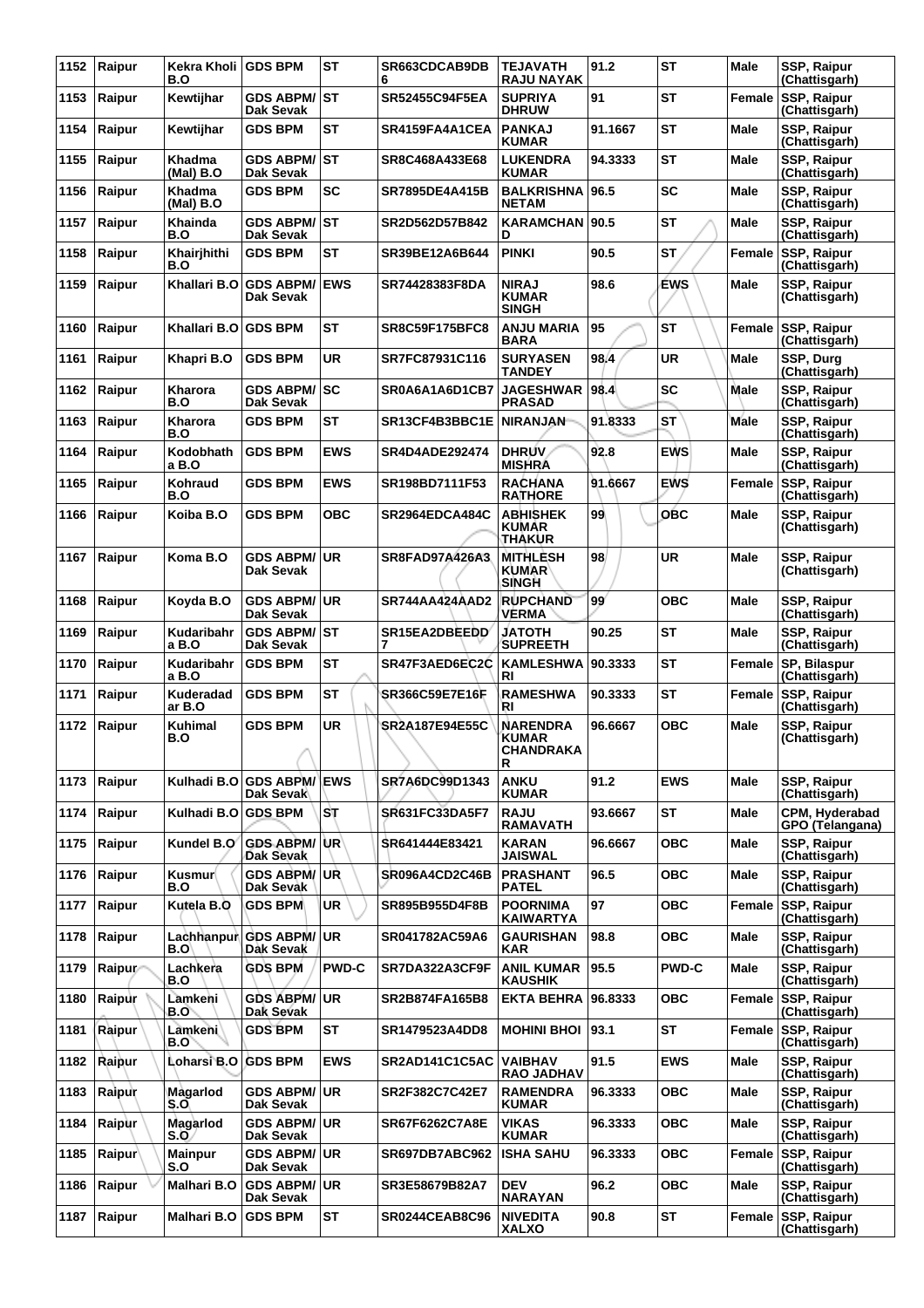| 1188 | Raipur        | Marda B.O                         | <b>GDS BPM</b>                          | <b>UR</b>  | SR2B84A394561C        | <b>RAJESH</b><br><b>KUMAR</b><br><b>CHATURVED</b><br>ANI | 98.4    | <b>SC</b>  | Male        | SSP, Raipur<br>(Chattisgarh)          |
|------|---------------|-----------------------------------|-----------------------------------------|------------|-----------------------|----------------------------------------------------------|---------|------------|-------------|---------------------------------------|
| 1189 | Raipur        | <b>Mohanda</b><br>B.O             | <b>GDS BPM</b>                          | <b>UR</b>  | SR2DCC8E3E6246        | <b>GOVENDRA</b>                                          | 96.8333 | <b>OBC</b> | Male        | SSP, Raipur<br>(Chattisgarh)          |
| 1190 | Raipur        | Mudagaon<br>B.O                   | <b>GDS BPM</b>                          | <b>ST</b>  | SR813467D693CD        | <b>PUSALA</b><br><b>PRAVEENNA</b><br>YAK                 | 90.25   | ST         | Male        | SSP, Raipur<br>(Chattisgarh)          |
| 1191 | Raipur        | Munaikera<br>B.O                  | GDS ABPM/│ST<br>Dak Sevak               |            | SR8E679A7FCFC8        | <b>RITESH</b><br><b>KUMAR</b><br><b>DHRUW</b>            | 90.1667 | <b>ST</b>  | <b>Male</b> | SSP, Raipur<br>(Chattisgarh)          |
| 1192 | Raipur        | Munaikera<br>B.O                  | <b>GDS BPM</b>                          | <b>EWS</b> | SR84D4844C2817        | <b>KRITI RAJ</b>                                         | 91.2    | <b>EWS</b> | Female      | SSP, Raipur<br>(Chattisgarh)          |
| 1193 | Raipur        | <b>Mungaser</b><br>B.O            | <b>GDS BPM</b>                          | <b>ST</b>  | SR04E26C358432        | <b>BADAVATH</b><br><b>SRINIVAS</b><br><b>NAYAK</b>       | 90.25   | SŤ         | Male        | SSP, Raipur<br>(Chattisgarh)          |
| 1194 | Raipur        | Nagarda<br>B.O                    | <b>GDS ABPM/</b><br>Dak Sevak           | <b>UR</b>  | SR1CF7B36C4A5A        | <b>RAJANI</b><br><b>SAHU</b>                             | 98.8    | <b>OBC</b> | Female      | SSP, Raipur<br>(Chattisgarh)          |
| 1195 | Raipur        | Nartora B.O                       | <b>GDS BPM</b>                          | <b>UR</b>  | SR26C2643E42FA        | <b>VIPUL</b><br><b>KUMAR</b><br><b>PRASAD</b>            | 98.4    | <b>OBC</b> | <b>Male</b> | SSP, Raipur<br>(Chattisgarh)          |
| 1196 | Raipur        | Odan B.O                          | <b>GDS BPM</b>                          | <b>EWS</b> | <b>SR7F3C942B72EC</b> | <b>HARSHITA</b><br><b>THAKUR</b>                         | 91.1667 | <b>EWS</b> | Female      | SSP, Raipur<br>(Chattisgarh)          |
| 1197 | Raipur        | Onkarband<br>B.O                  | <b>GDS ABPM/ SC</b><br><b>Dak Sevak</b> |            | SR7B4C867C631C        | <b>MAHENDRA</b><br><b>DHAYAL</b>                         | 96.5    | <b>SC</b>  | Male        | SSP, Raipur<br>(Chattisgarh)          |
| 1198 | Raipur        | Onkarband<br>B.O                  | <b>GDS BPM</b>                          | <b>ST</b>  | SR33DA38C34B84        | <b>ARVIND</b><br><b>KANWAR</b>                           | 90.5    | STÌ        | Male        | SSP, Raipur<br>(Chattisgarh)          |
| 1199 | Raipur        | Pandri S.O                        | <b>GDS ABPM/</b><br>Dak Sevak           | UR         | SR141CE3FD4A94        | <b>ASHISH</b>                                            | 99.3333 | UŔ         | Male        | SP, Bilaspur<br>(Chattisgarh)         |
| 1200 | Raipur        | Pandripani<br>Gond B.O            | <b>GDS BPM</b>                          | <b>UR</b>  | SR0C73D4449EAB        | <b>ASHISH</b><br><b>KUMAR</b><br>KASHYAP                 | 96.8    | <b>OBC</b> | Male        | SP, Bilaspur<br>(Chattisgarh)         |
| 1201 | Raipur        | Parsada<br>Khurd B.O              | <b>GDS BPM</b>                          | <b>ST</b>  | <b>SR55E569DAD5E7</b> | <b>PREETI</b><br>LAXMI<br><b>DHRUW</b>                   | 91.6    | <b>ST</b>  | Female      | SSP, Raipur<br>(Chattisgarh)          |
| 1202 | Raipur        | Pasaud B.O                        | <b>GDS BPM</b>                          | <b>ST</b>  | SR378E41ABFDEB        | <b>RAJASHEKH</b><br>AR<br><b>TEJAVATHU</b>               | 90.25   | ST         | Male        | SSP, Raipur<br>(Chattisgarh)          |
| 1203 | Raipur        | Pathiyapali<br>B.O                | <b>GDS ABPM/ST</b><br>Dak Sevak         |            | SR0959C4916463        | <b>BHARAT</b><br><b>DHRUW</b>                            | 89.6667 | <b>ST</b>  | Male        | SSP, Raipur<br>(Chattisgarh)          |
| 1204 | Raipur        | Pathiyapali<br>B.O                | <b>GDS BPM</b>                          | UR         | <b>SR14D415E54C8C</b> | <b>GAURAV</b><br><b>KAUSHIK</b>                          | 96.6    | <b>OBC</b> | Male        | SP, Bilaspur<br>(Chattisgarh)         |
| 1205 | Raipur        | Patparpali<br>B.O                 | <b>GDS BPM</b>                          | <b>OBC</b> | SR29F6EF23899C        | <b>SATYAJIT</b><br><b>KUMAR</b><br>YADAV                 | 98.6    | ОВС        | Male        | SSP, Raipur<br>(Chattisgarh)          |
| 1206 | Raipur        | Patsendri<br>B.O                  | <b>GDS BPM</b>                          | <b>UR</b>  | SR794EC7F4C32C        | <b>RAKESH</b><br><b>KUMAR</b><br><b>PRASAD</b>           | 98.6    | <b>OBC</b> | Male        | SSP, Raipur<br>(Chattisgarh)          |
| 1207 | Raipur        | Pisid B.O                         | <b>GDS ABPM/UR</b><br>Dak Sevak         |            | SR4638D9CF4ACA        | <b>DINESH</b><br><b>KUMAR</b>                            | 98.2    | <b>UR</b>  | <b>Male</b> | <b>SSP, Raipur</b><br>(Chattisgarh)   |
| 1208 | Raipur        | Purgaon<br>B.O                    | <b>GDS ABPM/ UR</b><br>Dak Sevak        |            | <b>SR0E11F232D6CA</b> | <b>GEETA RAM</b><br>DEWANGAN                             | 98.8    | <b>OBC</b> | Male        | SSP, Raipur<br>(Chattisgarh)          |
| 1209 | Raipur        | Raitum B.O                        | <b>GDS BPM</b>                          | UR.        | SR85D9A33473C5        | <b>SANDEEP</b><br><b>KUMAR</b>                           | 97      | <b>OBC</b> | Male        | SSP, Raipur<br>(Chattisgarh)          |
| 1210 | Raipur        | Risda B.O                         | <b>GDS BPM</b>                          | <b>OBC</b> | SR87A57A4424B1        | <b>SURENDRA</b><br>YADAV                                 | 98.6    | <b>OBC</b> | <b>Male</b> | SSP, Raipur<br>(Chattisgarh)          |
| 1211 | Raipur        | Risgaon<br>B.O                    | <b>GDS ABPM/ ST</b><br>Dak Sevak        |            | SR7F12786843E3        | <b>VIKRANT</b>                                           | 89      | <b>ST</b>  | Male        | SSP, Raipur<br>(Chattisgarh)          |
| 1212 | Raipur        | Risgaon<br>B.O                    | GDS BPM                                 | <b>UR</b>  | SR844744B7558B        | <b>RAJEEV</b><br><b>KUMAR</b>                            | 97.6    | <b>OBC</b> | Male        | SSP, Raipur<br>(Chattisgarh)          |
| 1213 | Raipur        | Salhetarai<br>B.O                 | GDS ABPM/│UR<br>Dak Sevak               |            | SR13128BD499A4        | <b>PRINCE</b><br><b>KUMAR</b>                            | 97.8    | <b>OBC</b> | Male        | SSP, Raipur<br>(Chattisgarh)          |
| 1214 | <b>Raipur</b> | Sambalpur<br>B.O                  | <b>GDS BPM</b>                          | <b>UR</b>  | SR4C6B6A675464        | <b>ANIL KUMAR</b><br>YADAV                               | 98.2    | <b>OBC</b> | Male        | <b>SRM, RMS C</b><br>DIVISION (Bihar) |
| 1215 | Raipur        | Samhar B.O GDS BPM                |                                         | <b>OBC</b> | SR8448E2E93391        | <b>MURALIDHA</b><br><b>R GUPTA</b>                       | 98.6    | <b>OBC</b> | Male        | SSP, Raipur<br>(Chattisgarh)          |
| 1216 | Raipur        | Sankra S.O.<br>(Mahasamu  <br>nd) | <b>GDS ABPM/ UR</b><br>Dak Sevak        |            | SR8F7E14D24B5F        | <b>DILESHWAR</b><br><b>SAHU</b>                          | 96.5    | <b>OBC</b> | Male        | SSP, Raipur<br>(Chattisgarh)          |
| 1217 | Raipur        | Saraipali<br>S.O                  | GDS ABPM/ST<br>Dak Sevak                |            | sr0262f364cf78        | <b>SIMANT BHOI 90.1667</b>                               |         | <b>ST</b>  | Male        | SSP, Raipur<br>(Chattisgarh)          |
| 1218 | <b>Raipur</b> | Saraitola<br>B.O                  | <b>GDS ABPM/ ST</b><br>Dak Sevak        |            | SR861C2CB6D4E8        | <b>GAURAV</b><br><b>SINGH</b><br><b>PAIKARA</b>          | 89.5    | <b>ST</b>  | Male        | SP, Bilaspur<br>(Chattisgarh)         |
| 1219 | Raipur        | Saraitola<br>B.O                  | <b>GDS BPM</b>                          | <b>ST</b>  | SR1DC74486E436        | <b>BODA</b><br><b>RAJENDAR</b>                           | 90.25   | <b>ST</b>  | Male        | SSP, Raipur<br>(Chattisgarh)          |